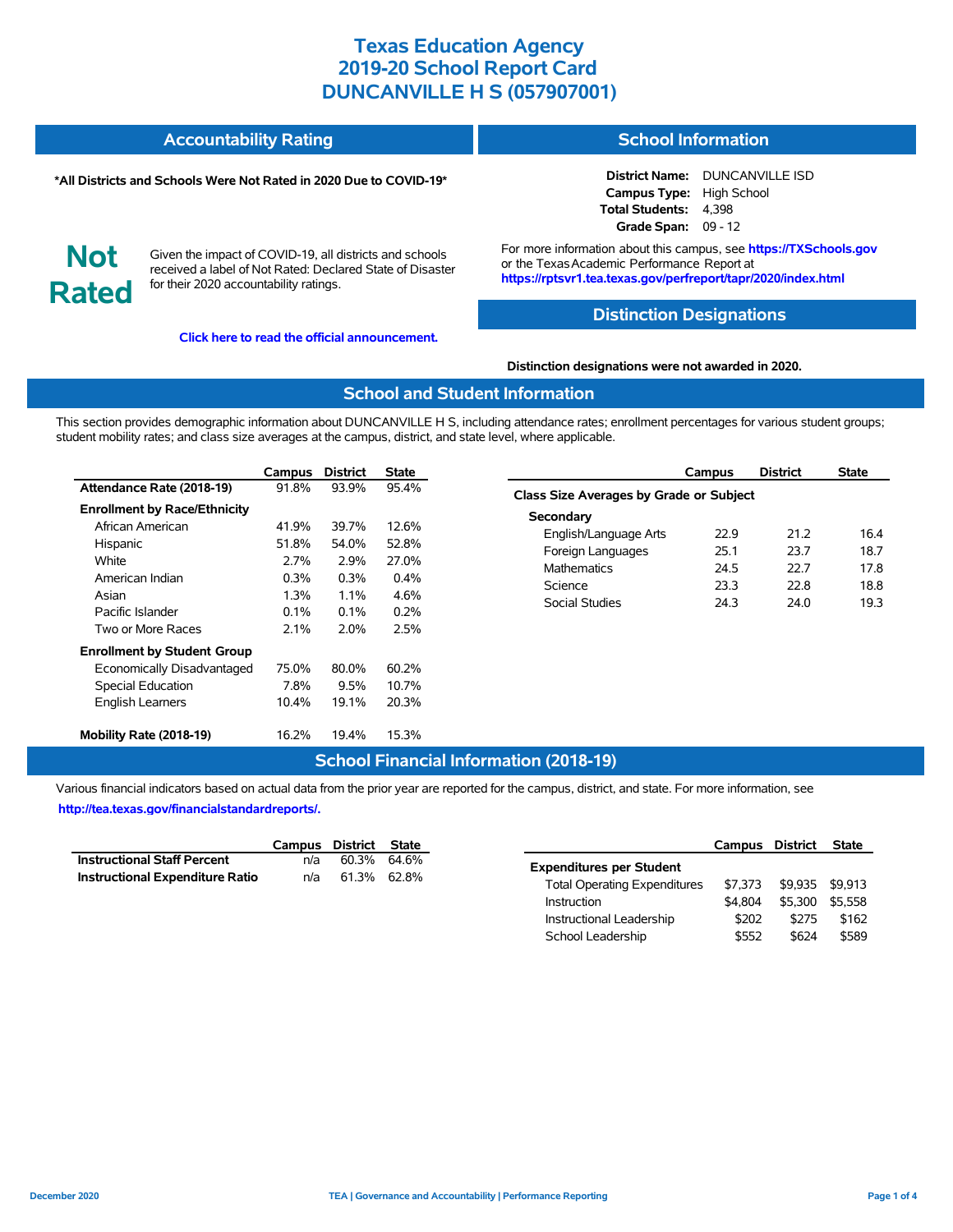# **STAAR Outcomes**

This section provides STAAR performance and Academic Growth outcomes. Academic Growth measures whether students are maintaining performance or improving from year to year. **Please note that due to the cancellation of spring 2020 State of Texas Assessments of Academic Readiness (STAAR) due to the COVID-19 pandemic, the performance of this year's report is not updated.**

|                                                                                |      |              |     |     |                                   |     |       |                |        |                              | Two or |               |
|--------------------------------------------------------------------------------|------|--------------|-----|-----|-----------------------------------|-----|-------|----------------|--------|------------------------------|--------|---------------|
|                                                                                |      |              |     |     | African                           |     |       | American       |        | <b>Pacific</b>               | More   | Econ          |
|                                                                                |      | <b>State</b> |     |     | District Campus American Hispanic |     | White | Indian         | Asian  | <b>Islander</b>              | Races  | <b>Disadv</b> |
| STAAR Performance Rates at Approaches Grade Level or Above (All Grades Tested) |      |              |     |     |                                   |     |       |                |        |                              |        |               |
| All Subjects                                                                   | 2019 | 78%          | 70% | 72% | 68%                               | 73% | 79%   | 72%            | 84%    | $\ast$                       | 77%    | 71%           |
|                                                                                | 2018 | 77%          | 67% | 69% | 66%                               | 71% | 75%   | 64%            | 92%    | $\ast$                       | 77%    | 67%           |
| ELA/Reading                                                                    | 2019 | 75%          | 67% | 60% | 56%                               | 63% | 74%   | 75%            | 79%    | *                            | 63%    | 59%           |
|                                                                                | 2018 | 74%          | 65% | 60% | 56%                               | 63% | 69%   | 50%            | 84%    | $\ast$                       | 71%    | 57%           |
| <b>Mathematics</b>                                                             | 2019 | 82%          | 76% | 74% | 71%                               | 75% | 71%   | $\ast$         | 86%    | $\qquad \qquad \blacksquare$ | 80%    | 74%           |
|                                                                                | 2018 | 81%          | 70% | 63% | 61%                               | 64% | 59%   | $\ast$         | 92%    | $\qquad \qquad \blacksquare$ | 60%    | 61%           |
| Science                                                                        | 2019 | 81%          | 73% | 79% | 79%                               | 79% | 79%   | 67%            | 86%    | $\overline{a}$               | 91%    | 79%           |
|                                                                                | 2018 | 80%          | 73% | 80% | 78%                               | 81% | 83%   | $\ast$         | 100%   | $\overline{a}$               | 92%    | 79%           |
| Social Studies                                                                 | 2019 | 81%          | 76% | 92% | 90%                               | 94% | 94%   | $\ast$         | 100%   | $\ast$                       | 88%    | 92%           |
|                                                                                | 2018 | 78%          | 71% | 90% | 87%                               | 91% | 100%  | $\ast$         | 100%   | $\overline{a}$               | 92%    | 89%           |
| STAAR Performance Rates at Meets Grade Level or Above (All Grades Tested)      |      |              |     |     |                                   |     |       |                |        |                              |        |               |
| All Subjects                                                                   | 2019 | 50%          | 38% | 43% | 38%                               | 46% | 68%   | 56%            | 63%    | $\ast$                       | 62%    | 42%           |
|                                                                                | 2018 | 48%          | 34% | 37% | 32%                               | 40% | 54%   | 50%            | 69%    | $\ast$                       | 40%    | 35%           |
| ELA/Reading                                                                    | 2019 | 48%          | 37% | 38% | 32%                               | 41% | 69%   | 75%            | 48%    | $\ast$                       | 61%    | 37%           |
|                                                                                | 2018 | 46%          | 34% | 35% | 31%                               | 38% | 53%   | 25%            | 64%    | $\ast$                       | 45%    | 34%           |
| Mathematics                                                                    | 2019 | 52%          | 40% | 38% | 36%                               | 38% | 47%   | $\ast$         | 71%    | $\overline{a}$               | 45%    | 37%           |
|                                                                                | 2018 | 50%          | 33% | 23% | 19%                               | 26% | 22%   | $\ast$         | 54%    | $\overline{\phantom{a}}$     | 20%    | 21%           |
| Science                                                                        | 2019 | 54%          | 37% | 40% | 35%                               | 42% | 64%   | 33%            | 86%    | $\overline{a}$               | 64%    | 39%           |
|                                                                                | 2018 | 51%          | 36% | 38% | 31%                               | 41% | 70%   | $\ast$         | 83%    | $\overline{\phantom{a}}$     | 40%    | 35%           |
| <b>Social Studies</b>                                                          | 2019 | 55%          | 46% | 67% | 59%                               | 70% | 82%   | $\ast$         | 90%    | $\ast$                       | 77%    | 67%           |
|                                                                                | 2018 | 53%          | 41% | 61% | 56%                               | 65% | 72%   | $\ast$         | 74%    | $\overline{a}$               | 54%    | 59%           |
| STAAR Performance Rates at Masters Grade Level (All Grades Tested)             |      |              |     |     |                                   |     |       |                |        |                              |        |               |
| All Subjects                                                                   | 2019 | 24%          | 13% | 11% | 8%                                | 11% | 25%   | 22%            | 19%    | $\ast$                       | 22%    | 10%           |
|                                                                                | 2018 | 22%          | 11% | 9%  | 7%                                | 9%  | 17%   | 21%            | 26%    | *                            | 13%    | 7%            |
| ELA/Reading                                                                    | 2019 | 21%          | 12% | 3%  | 2%                                | 3%  | 11%   | 25%            | 9%     | $\ast$                       | 13%    | 3%            |
|                                                                                | 2018 | 19%          | 10% | 2%  | 2%                                | 2%  | 6%    | 0%             | 9%     | $\ast$                       | 4%     | $1\%$         |
| <b>Mathematics</b>                                                             | 2019 | 26%          | 15% | 13% | 12%                               | 13% | 18%   | $\ast$         | 29%    | $\overline{a}$               | 10%    | 13%           |
|                                                                                | 2018 | 24%          | 13% | 9%  | 7%                                | 11% | 7%    | $\ast$         | 46%    | $\overline{a}$               | 15%    | 9%            |
| Science                                                                        | 2019 | 25%          | 12% | 8%  | 6%                                | 8%  | 25%   | 17%            | 14%    | $\qquad \qquad \blacksquare$ | 27%    | 7%            |
|                                                                                | 2018 | 23%          | 11% | 10% | 7%                                | 9%  | 30%   | $\ast$         | 35%    | $\qquad \qquad \blacksquare$ | 20%    | 8%            |
| Social Studies                                                                 | 2019 | 33%          | 22% | 32% | 24%                               | 36% | 55%   | $\ast$         | 50%    | *                            | 42%    | 32%           |
|                                                                                | 2018 | 31%          | 18% | 27% | 22%                               | 29% | 48%   | $\ast$         | 42%    | $\overline{a}$               | 31%    | 25%           |
| <b>Academic Growth Score (All Grades Tested)</b>                               |      |              |     |     |                                   |     |       |                |        |                              |        |               |
| <b>Both Subjects</b>                                                           | 2019 | 69           | 67  | 62  | 63                                | 62  | 73    | $\ast$         | 54     | $\overline{a}$               | 52     | 62            |
|                                                                                | 2018 | 69           | 66  | 60  | 58                                | 62  | 64    | 80             | 76     | $\ast$                       | 56     | 58            |
| ELA/Reading                                                                    | 2019 | 68           | 67  | 65  | 66                                | 63  | 88    | $\blacksquare$ | 50     | $\overline{a}$               | 64     | 65            |
|                                                                                | 2018 | 69           | 67  | 66  | 66                                | 66  | 69    | $\ast$         | 69     | $\ast$                       | 72     | 65            |
| <b>Mathematics</b>                                                             | 2019 | 70           | 68  | 60  | 60                                | 60  | 55    | $\ast$         | $\ast$ | $\overline{a}$               | 47     | 59            |
|                                                                                | 2018 | 70           | 65  | 52  | 48                                | 56  | 50    | $\ast$         | 86     |                              | 40     | 49            |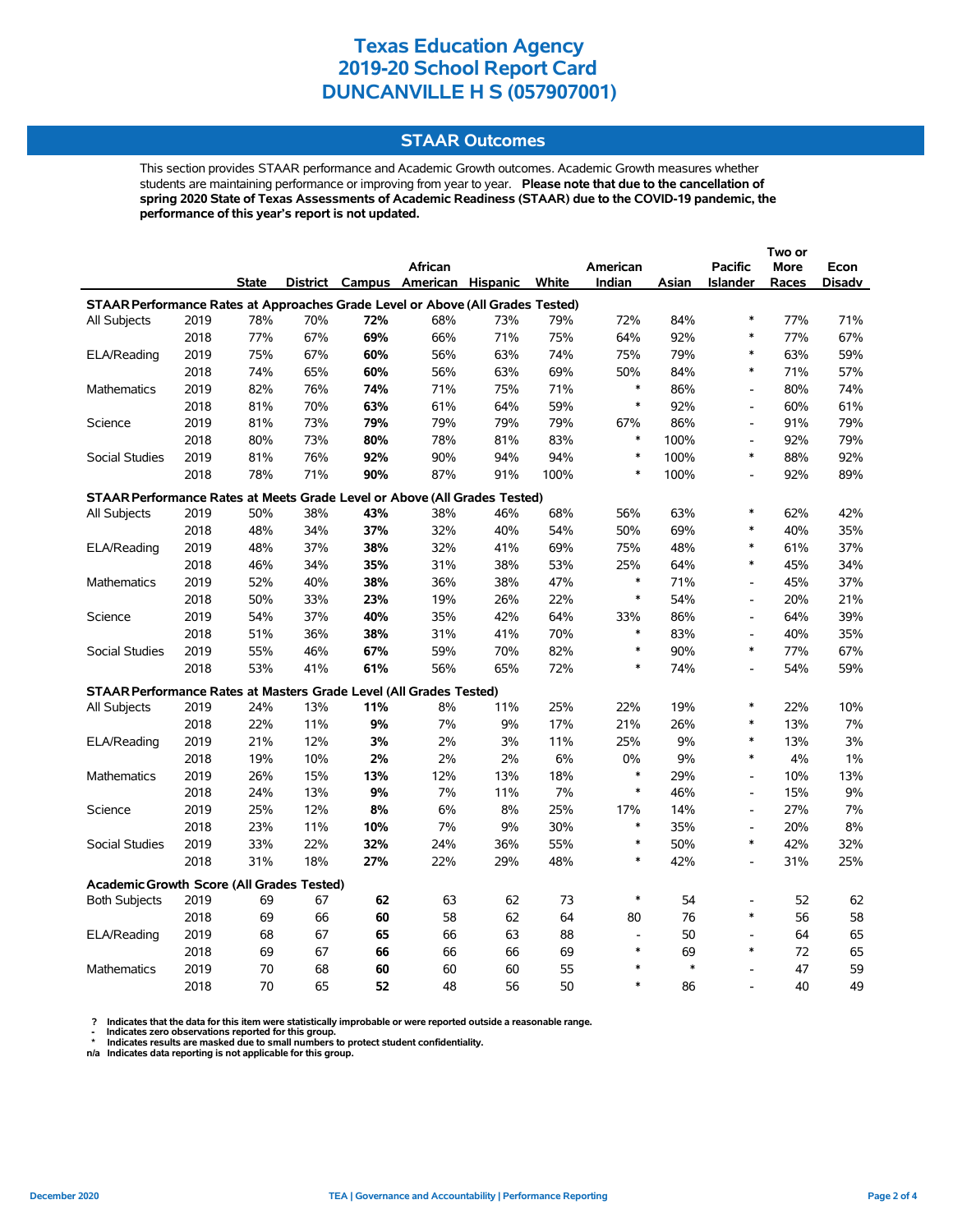#### **Graduation and College, Career, and Military Readiness Outcomes**

This section provides graduation, graduation plan, and College, Career, and Military Readiness rates.

|                                                                   | <b>State</b> | District |       | African<br>Campus American Hispanic |       | White  | American<br>Indian       | Asian  | <b>Pacific</b><br><b>Islander</b> | Two or<br>More<br>Races | Econ<br><b>Disadv</b> |
|-------------------------------------------------------------------|--------------|----------|-------|-------------------------------------|-------|--------|--------------------------|--------|-----------------------------------|-------------------------|-----------------------|
| Annual Dropout Rate (Gr 9-12)                                     |              |          |       |                                     |       |        |                          |        |                                   |                         |                       |
| 2018-19                                                           | 1.9%         | 1.0%     | 0.6%  | 0.5%                                | 0.7%  | 0.7%   | $0.0\%$                  | 1.6%   | $\ast$                            | 0.0%                    | 0.6%                  |
| 2017-18                                                           | 1.9%         | 0.4%     | 0.2%  | 0.2%                                | 0.2%  | 0.7%   | 0.0%                     | 0.0%   | 0.0%                              | 0.0%                    | 0.2%                  |
| 4-Year Longitudinal Rate (Gr 9-12)<br>Class of 2019               |              |          |       |                                     |       |        |                          |        |                                   |                         |                       |
| Graduated                                                         | 90.0%        | 92.2%    | 95.8% | 96.7%                               | 95.1% | 96.3%  | $\ast$                   | 100.0% | $\overline{a}$                    | 100.0%                  | 95.8%                 |
| Graduates, TxCHSE, & Cont<br>Class of 2018                        | 94.1%        | 96.0%    | 96.9% | 97.4%                               | 96.5% | 96.3%  | ∗                        | 100.0% |                                   | 100.0%                  | 96.7%                 |
| Graduated                                                         | 90.0%        | 92.4%    | 95.9% | 97.2%                               | 95.6% | 81.6%  |                          | 100.0% | $\ast$                            | 100.0%                  | 95.0%                 |
| Graduates, TxCHSE, & Cont                                         | 94.3%        | 96.9%    | 97.3% | 98.5%                               | 96.9% | 86.8%  | $\ast$                   | 100.0% | $\ast$                            | 100.0%                  | 96.6%                 |
| 5-Year Extended Longitudinal Rate (Gr 9-12)<br>Class of 2018      |              |          |       |                                     |       |        |                          |        |                                   |                         |                       |
| Graduated                                                         | 92.2%        | 95.2%    | 97.0% | 98.2%                               | 96.8% | 84.2%  |                          | 100.0% |                                   | 100.0%                  | 96.6%                 |
| Graduates, TxCHSE, & Cont                                         | 93.9%        | 95.7%    | 97.2% | 98.5%                               | 96.8% | 84.2%  | ∗                        | 100.0% | $\ast$                            | 100.0%                  | 96.6%                 |
| Class of 2017                                                     |              |          |       |                                     |       |        |                          |        |                                   |                         |                       |
| Graduated                                                         | 92.0%        | 93.8%    | 95.5% | 95.4%                               | 94.9% | 100.0% | ∗<br>∗                   | 100.0% |                                   | 100.0%                  | 95.5%                 |
| Graduates, TxCHSE, & Cont                                         | 93.7%        | 94.8%    | 95.7% | 95.7%                               | 95.1% | 100.0% |                          | 100.0% |                                   | 100.0%                  | 95.6%                 |
| 6-Year Extended Longitudinal Rate (Gr 9-12)<br>Class of 2017      |              |          |       |                                     |       |        |                          |        |                                   |                         |                       |
| Graduated                                                         | 92.4%        | 94.2%    | 95.5% | 95.4%                               | 94.9% | 100.0% | $\ast$                   | 100.0% |                                   | 100.0%                  | 95.5%                 |
| Graduates, TxCHSE, & Cont<br>Class of 2016                        | 93.7%        | 94.6%    | 95.7% | 95.7%                               | 95.1% | 100.0% | $\ast$                   | 100.0% |                                   | 100.0%                  | 95.6%                 |
| Graduated                                                         | 92.1%        | 92.8%    | 95.5% | 94.3%                               | 97.0% | 92.7%  | $\ast$                   | 94.1%  | $\ast$                            | 90.0%                   | 95.5%                 |
| Graduates, TxCHSE, & Cont                                         | 93.4%        | 93.3%    | 95.6% | 94.6%                               | 97.0% | 92.7%  | $\ast$                   | 94.1%  | ∗                                 | 90.0%                   | 95.7%                 |
| 4-Year Federal Graduation Rate Without Exclusions (Gr 9-12)       |              |          |       |                                     |       |        |                          |        |                                   |                         |                       |
| Class of 2019                                                     | 90.0%        | 91.7%    | 95.4% | 96.2%                               | 94.7% | 96.3%  | ∗                        | 94.1%  |                                   | 100.0%                  | 95.5%                 |
| Class of 2018                                                     | 90.0%        | 92.0%    | 95.5% | 97.0%                               | 95.1% | 81.6%  | ∗                        | 100.0% | *                                 | 100.0%                  | 94.8%                 |
| RHSP/DAP Graduates (Longitudinal Rate)<br>Class of 2019           | 73.3%        |          |       | *                                   |       |        |                          |        |                                   |                         |                       |
| Class of 2018                                                     | 68.5%        | 40.0%    | A     |                                     |       |        |                          |        |                                   |                         |                       |
| RHSP/DAP/FHSP-E/FHSP-DLA Graduates (Longitudinal Rate)            |              |          |       |                                     |       |        |                          |        |                                   |                         |                       |
| Class of 2019                                                     | 87.6%        | 96.8%    | 99.1% | 99.5%                               | 99.0% | 100.0% | $\ast$                   | 100.0% |                                   | 100.0%                  | 98.9%                 |
| Class of 2018                                                     | 86.8%        | 89.4%    | 96.5% | 96.8%                               | 95.9% | 96.8%  | ∗                        | 100.0% | *                                 | 100.0%                  | 96.0%                 |
| College, Career, and Military Ready (Annual Graduates)<br>2018-19 | 72.9%        | 67.9%    | 70.3% | 67.5%                               | 71.9% | 79.6%  | $\ast$                   | 78.1%  |                                   | 66.7%                   | 70.6%                 |
| 2017-18                                                           | 65.5%        | 60.3%    | 64.5% | 56.1%                               | 70.0% | 89.4%  |                          | 91.7%  |                                   | 55.6%                   | 63.1%                 |
|                                                                   |              |          |       |                                     |       |        |                          |        |                                   |                         |                       |
| <b>SAT/ACT Results (Annual Graduates)</b><br>Tested               |              |          |       |                                     |       |        |                          |        |                                   |                         |                       |
| 2018-19                                                           | 75.0%        | 57.2%    | 60.3% | 69.6%                               | 52.3% | 51.9%  |                          | 81.3%  |                                   | 60.0%                   | 62.1%                 |
| 2017-18                                                           | 74.6%        | 56.4%    | 62.7% | 69.8%                               | 53.6% | 75.8%  | $\ast$                   | 83.3%  | $\ast$                            | 44.4%                   | 61.9%                 |
| Average SAT Score<br>2018-19                                      | 1027         | 951      | 952   | 931                                 | 963   | 1038   | $\overline{\phantom{a}}$ | 1120   |                                   | 966                     | 940                   |
| 2017-18                                                           | 1036         | 968      | 969   | 931                                 | 992   | 1121   | $\ast$                   | 1017   | $\ast$                            | $\ast$                  | 948                   |
| Average ACT Score                                                 |              |          |       |                                     |       |        |                          |        |                                   |                         |                       |
| 2018-19                                                           | 20.6         | 19.2     | 19.2  | 18.1                                | 20.1  | 21.6   |                          | 23.0   |                                   | $\ast$                  | 18.5                  |
| 2017-18                                                           | 20.6         | 18.4     | 18.4  | 17.1                                | 19.4  | 23.5   | $\ast$                   | $\ast$ |                                   | $\ast$                  | 17.8                  |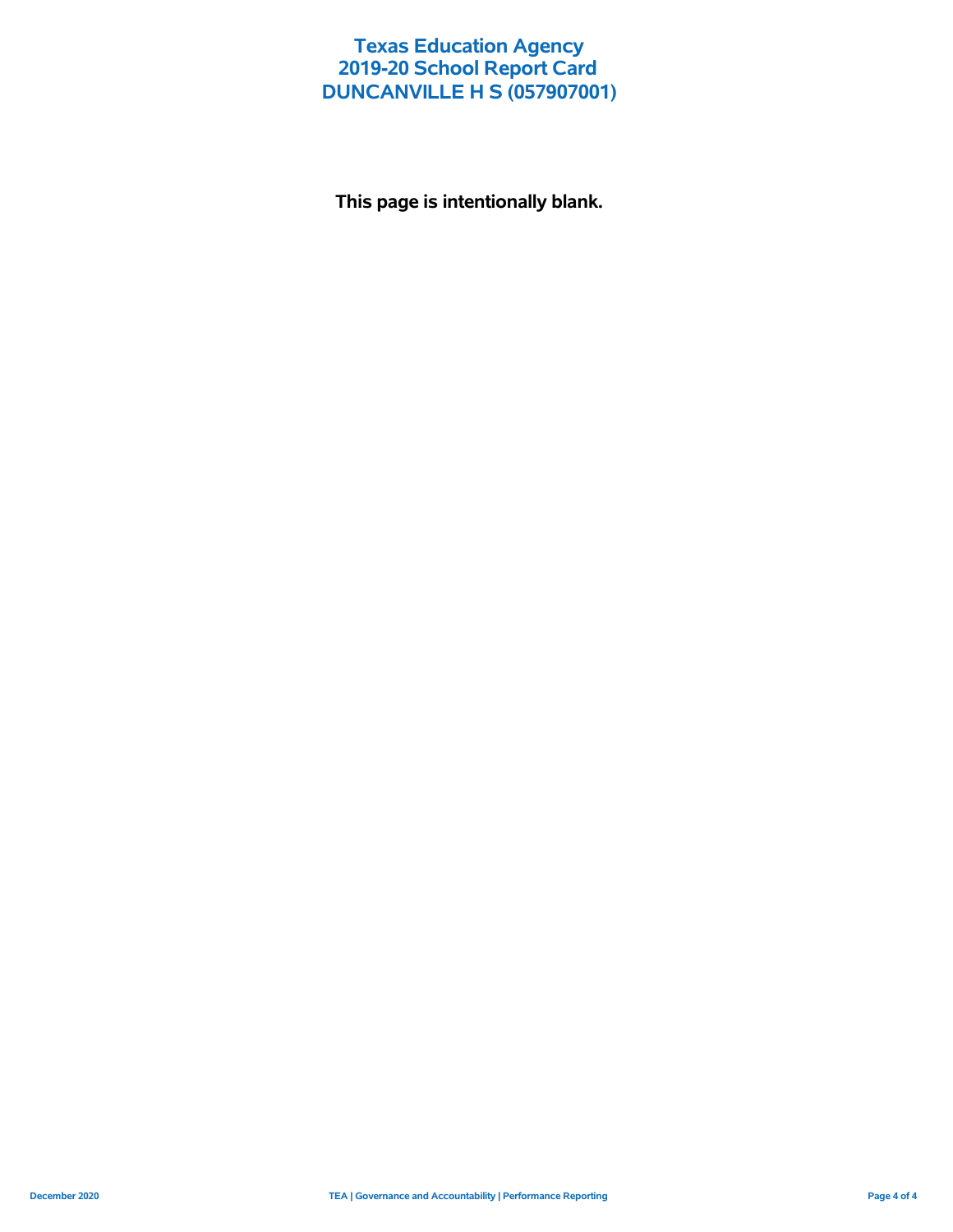| <b>Accountability Rating</b> | <b>School Information</b> |
|------------------------------|---------------------------|
|                              |                           |

#### **\*All Districts and Schools Were Not Rated in 2020 Due to COVID-19\***

**District Name:** DUNCANVILLE ISD **Campus Type:** High School **Total Students:** 89 **Grade Span:** 10 - 12

**Not Rated**

Given the impact of COVID-19, all districts and schools received a label of Not Rated: Declared State of Disaster for their 2020 accountability ratings.

**[Click here to read the official announcement.](https://tea.texas.gov/about-tea/news-and-multimedia/correspondence/taa-letters/every-student-succeeds-act-essa-waiver-approval-2020-state-academic-accountability)**

For more information about this campus, see **https://TXSchools.gov** or the Texas Academic Performance Report at **https://rptsvr1.tea.texas.gov/perfreport/tapr/2020/index.html**

#### **Distinction Designations**

**Distinction designations were not awarded in 2020.**

#### **School and Student Information**

This section provides demographic information about MARY E SMITHEY PACE H S, including attendance rates; enrollment percentages for various student groups; student mobility rates; and class size averages at the campus, district, and state level, where applicable.

|                                     | Campus  | <b>District</b> | <b>State</b> |
|-------------------------------------|---------|-----------------|--------------|
| Attendance Rate (2018-19)           | 77.3%   | 93.9%           | 95.4%        |
| <b>Enrollment by Race/Ethnicity</b> |         |                 |              |
| African American                    | 32.6%   | 39.7%           | 12.6%        |
| Hispanic                            | 59.6%   | 54.0%           | 52.8%        |
| White                               | $3.4\%$ | 2.9%            | 27.0%        |
| American Indian                     | $1.1\%$ | $0.3\%$         | $0.4\%$      |
| Asian                               | $0.0\%$ | $1.1\%$         | 4.6%         |
| Pacific Islander                    | $0.0\%$ | $0.1\%$         | 0.2%         |
| Two or More Races                   | 3.4%    | 2.0%            | 2.5%         |
| <b>Enrollment by Student Group</b>  |         |                 |              |
| Economically Disadvantaged          | 70.8%   | 80.0%           | 60.2%        |
| <b>Special Education</b>            | $3.4\%$ | 9.5%            | 10.7%        |
| <b>English Learners</b>             | 14.6%   | 19.1%           | 20.3%        |
| Mobility Rate (2018-19)             | 73.4%   | 19.4%           | 15.3%        |

|                                         | Campus | <b>District</b> | <b>State</b> |
|-----------------------------------------|--------|-----------------|--------------|
| Class Size Averages by Grade or Subject |        |                 |              |
| Secondary                               |        |                 |              |
| English/Language Arts                   | 9.0    | 21 2            | 164          |
| Foreign Languages                       | 9.0    | 23.7            | 18.7         |
| Social Studies                          | 11.0   | 24 O            | 193          |
|                                         |        |                 |              |

# **School Financial Information (2018-19)**

Various financial indicators based on actual data from the prior year are reported for the campus, district, and state. For more information, see **[http://tea.texas.gov/financialstandardreports/.](http://tea.texas.gov/financialstandardreports/)**

|                                        | Campus District State |             |  |
|----------------------------------------|-----------------------|-------------|--|
| <b>Instructional Staff Percent</b>     | n/a                   | 60.3% 64.6% |  |
| <b>Instructional Expenditure Ratio</b> | n/a                   | 61.3% 62.8% |  |

|                                     | Campus District |         | <b>State</b> |
|-------------------------------------|-----------------|---------|--------------|
| <b>Expenditures per Student</b>     |                 |         |              |
| <b>Total Operating Expenditures</b> | \$10,568        | \$9.935 | \$9.913      |
| Instruction                         | \$6.940         | \$5.300 | \$5.558      |
| Instructional Leadership            | \$184           | \$275   | \$162        |
| School Leadership                   | \$1,824         | \$624   | \$589        |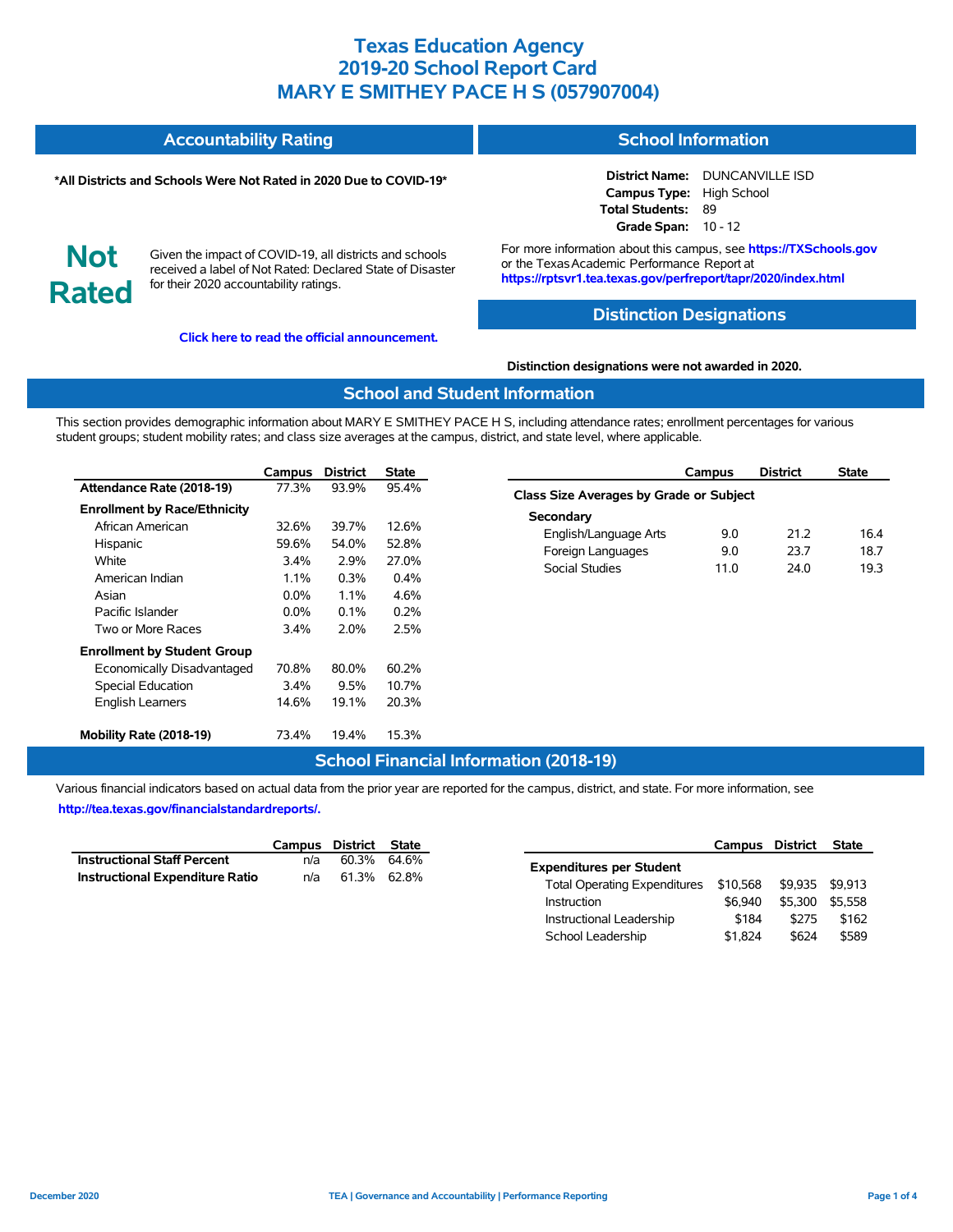# **STAAR Outcomes**

This section provides STAAR performance and Academic Growth outcomes. Academic Growth measures whether students are maintaining performance or improving from year to year. **Please note that due to the cancellation of spring 2020 State of Texas Assessments of Academic Readiness (STAAR) due to the COVID-19 pandemic, the performance of this year's report is not updated.**

|                                                                                |      |              |     |         |                                   |                          |        |          |        |                          | Two or                   |        |
|--------------------------------------------------------------------------------|------|--------------|-----|---------|-----------------------------------|--------------------------|--------|----------|--------|--------------------------|--------------------------|--------|
|                                                                                |      |              |     |         | African                           |                          |        | American |        | <b>Pacific</b>           | <b>More</b>              | Econ   |
|                                                                                |      | <b>State</b> |     |         | District Campus American Hispanic |                          | White  | Indian   | Asian  | Islander                 | Races                    | Disadv |
| STAAR Performance Rates at Approaches Grade Level or Above (All Grades Tested) |      |              |     |         |                                   |                          |        |          |        |                          |                          |        |
| All Subjects                                                                   | 2019 | 78%          | 70% | 48%     | 46%                               | 53%                      | 50%    | $\ast$   | $\ast$ |                          | 17%                      | 41%    |
|                                                                                | 2018 | 77%          | 67% | 31%     | 24%                               | 34%                      | $\ast$ | $\ast$   |        |                          | $\overline{\phantom{a}}$ | 29%    |
| ELA/Reading                                                                    | 2019 | 75%          | 67% | 42%     | 35%                               | 48%                      | $\ast$ | $\ast$   |        |                          | $\ast$                   | 38%    |
|                                                                                | 2018 | 74%          | 65% | 18%     | 15%                               | 13%                      |        | $\ast$   |        |                          | $\overline{\phantom{a}}$ | 19%    |
| Mathematics                                                                    | 2019 | 82%          | 76% | 42%     | 38%                               | 63%                      | $\ast$ | $\ast$   |        |                          | $\ast$                   | 33%    |
|                                                                                | 2018 | 81%          | 70% | 20%     | 0%                                | 40%                      |        |          |        |                          | $\overline{\phantom{a}}$ | 25%    |
| Science                                                                        | 2019 | 81%          | 73% | 56%     | $\ast$                            | $\ast$                   | $\ast$ |          |        |                          | $\ast$                   | 43%    |
|                                                                                | 2018 | 80%          | 73% | $\star$ | $\ast$                            | $\overline{\phantom{a}}$ |        |          |        |                          | $\overline{a}$           | $\ast$ |
| <b>Social Studies</b>                                                          | 2019 | 81%          | 76% | 61%     | 60%                               | 62%                      |        |          | *      |                          | $\ast$                   | 50%    |
|                                                                                | 2018 | 78%          | 71% | 59%     | 63%                               | 57%                      |        |          |        |                          | L.                       | 50%    |
| STAAR Performance Rates at Meets Grade Level or Above (All Grades Tested)      |      |              |     |         |                                   |                          |        |          |        |                          |                          |        |
| All Subjects                                                                   | 2019 | 50%          | 38% | 13%     | 8%                                | 18%                      | 17%    | $\ast$   | $\ast$ |                          | 0%                       | 13%    |
|                                                                                | 2018 | 48%          | 34% | 5%      | 5%                                | 3%                       | $\ast$ | $\ast$   |        | $\overline{\phantom{a}}$ | $\overline{\phantom{a}}$ | 5%     |
| ELA/Reading                                                                    | 2019 | 48%          | 37% | 15%     | 13%                               | 19%                      | $\ast$ | $\ast$   |        |                          | $\ast$                   | 16%    |
|                                                                                | 2018 | 46%          | 34% | 8%      | 5%                                | 6%                       | $\ast$ | $\ast$   |        |                          | $\overline{\phantom{a}}$ | 6%     |
| <b>Mathematics</b>                                                             | 2019 | 52%          | 40% | 16%     | 0%                                | 38%                      |        | $\ast$   |        |                          | $\ast$                   | 13%    |
|                                                                                | 2018 | 50%          | 33% | $0\%$   | 0%                                | 0%                       |        |          |        |                          | Ĭ.                       | $0\%$  |
| Science                                                                        | 2019 | 54%          | 37% | 0%      | $\ast$                            | $\ast$                   | $\ast$ |          |        |                          | $\ast$                   | 0%     |
|                                                                                | 2018 | 51%          | 36% | $\star$ | $\ast$                            | $\overline{\phantom{a}}$ |        |          |        |                          |                          | $\ast$ |
| Social Studies                                                                 | 2019 | 55%          | 46% | 10%     | 7%                                | 8%                       |        |          | $\ast$ |                          | $\ast$                   | 8%     |
|                                                                                | 2018 | 53%          | 41% | 5%      | 13%                               | 0%                       |        |          |        |                          |                          | 6%     |
| STAAR Performance Rates at Masters Grade Level (All Grades Tested)             |      |              |     |         |                                   |                          |        |          |        |                          |                          |        |
| <b>All Subjects</b>                                                            | 2019 | 24%          | 13% | 0%      | 0%                                | 0%                       | 0%     | $\ast$   | $\ast$ |                          | 0%                       | 0%     |
|                                                                                | 2018 | 22%          | 11% | 0%      | 0%                                | 0%                       | $\ast$ | $\ast$   |        |                          | $\overline{a}$           | 0%     |
| ELA/Reading                                                                    | 2019 | 21%          | 12% | 0%      | 0%                                | 0%                       | *      | $\ast$   |        |                          | $\ast$                   | 0%     |
|                                                                                | 2018 | 19%          | 10% | 0%      | 0%                                | 0%                       | $\ast$ | $\star$  |        |                          | $\overline{a}$           | 0%     |
| <b>Mathematics</b>                                                             | 2019 | 26%          | 15% | 0%      | 0%                                | 0%                       | $\ast$ | $\ast$   |        |                          | $\ast$                   | 0%     |
|                                                                                | 2018 | 24%          | 13% | 0%      | 0%                                | 0%                       |        |          |        |                          | Ĭ.                       | 0%     |
| Science                                                                        | 2019 | 25%          | 12% | 0%      | $\ast$                            | $\ast$                   | $\ast$ |          |        |                          | $\ast$                   | 0%     |
|                                                                                | 2018 | 23%          | 11% | $\star$ | $\ast$                            | $\overline{\phantom{a}}$ |        |          |        |                          |                          | $\ast$ |
| Social Studies                                                                 | 2019 | 33%          | 22% | 0%      | 0%                                | 0%                       |        |          | $\ast$ |                          | $\ast$                   | 0%     |
|                                                                                | 2018 | 31%          | 18% | 0%      | 0%                                | 0%                       |        |          |        |                          |                          | 0%     |
| Academic Growth Score (All Grades Tested)                                      |      |              |     |         |                                   |                          |        |          |        |                          |                          |        |
| <b>Both Subjects</b>                                                           | 2019 | 69           | 67  | 50      | $\overline{\phantom{a}}$          | 50                       |        |          |        |                          |                          |        |
|                                                                                | 2018 | 69           | 66  | 10      | $\ast$                            | $\ast$                   |        |          |        |                          | $\blacksquare$           | 10     |
| ELA/Reading                                                                    | 2019 | 68           | 67  | 50      |                                   | 50                       |        |          |        |                          |                          | $\ast$ |
|                                                                                | 2018 | 69           | 67  | 10      | $\ast$                            | $\ast$                   | *      |          |        |                          |                          | 10     |

 **? Indicates that the data for this item were statistically improbable or were reported outside a reasonable range.**

- Indicates zero observations reported for this group.<br>\* Indicates results are masked due to small numbers to protect student confidentiality.<br>n/a Indicates data reporting is not applicable for this group.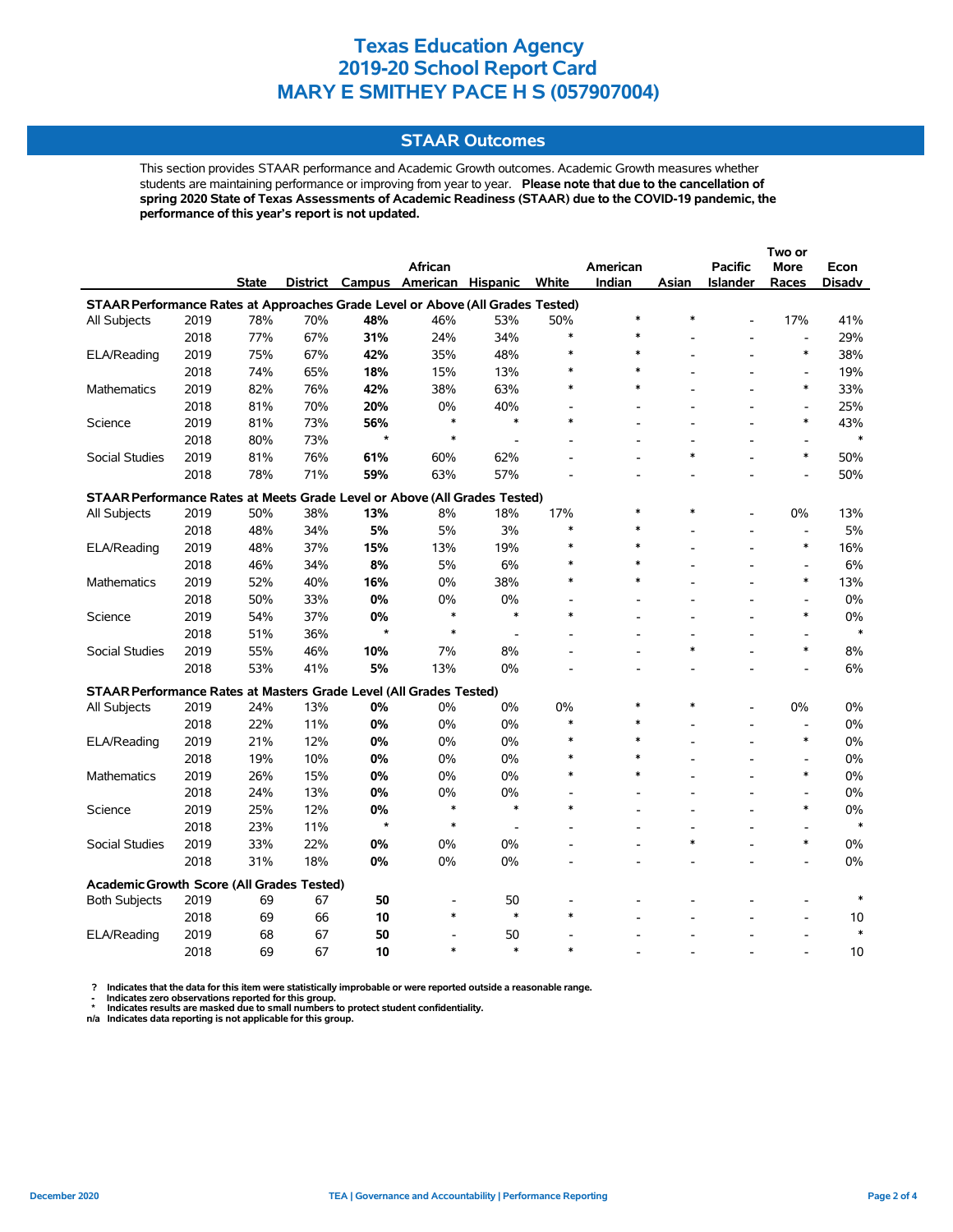# **Graduation and College, Career, and Military Readiness Outcomes**

This section provides graduation, graduation plan, and College, Career, and Military Readiness rates.

|                                                                              |              |          |         |                          |        |         |          |        |          | Two or |        |
|------------------------------------------------------------------------------|--------------|----------|---------|--------------------------|--------|---------|----------|--------|----------|--------|--------|
|                                                                              |              |          |         | African                  |        |         | American |        | Pacific  | More   | Econ   |
|                                                                              | <b>State</b> | District |         | Campus American Hispanic |        | White   | Indian   | Asian  | Islander | Races  | Disadv |
| Annual Dropout Rate (Gr 9-12)                                                |              |          |         |                          |        |         |          |        |          |        |        |
| 2018-19                                                                      | 1.9%         | 1.0%     | 13.0%   | 15.4%                    | 13.5%  | $0.0\%$ |          | $\ast$ |          |        | 14.5%  |
| 2017-18                                                                      | 1.9%         | 0.4%     | 5.2%    | 5.2%                     | 4.9%   | 12.5%   |          | $\ast$ |          | $\ast$ | 4.7%   |
| 4-Year Longitudinal Rate (Gr 9-12)                                           |              |          |         |                          |        |         |          |        |          |        |        |
| Class of 2019                                                                |              |          |         |                          |        |         |          |        |          |        |        |
| Graduated                                                                    | 90.0%        | 92.2%    | 51.1%   | 40.7%                    | 57.1%  |         |          |        |          |        | 51.7%  |
| Graduates, TxCHSE, & Cont                                                    | 94.1%        | 96.0%    | 86.4%   | 77.8%                    | 89.3%  | $\ast$  |          |        |          | $\ast$ | 86.7%  |
| Class of 2018                                                                |              |          |         |                          |        |         |          |        |          |        |        |
| Graduated                                                                    | 90.0%        | 92.4%    | 64.5%   | 72.7%                    | 59.6%  | $\ast$  |          | $\ast$ |          | $\ast$ | 62.3%  |
| Graduates, TxCHSE, & Cont                                                    | 94.3%        | 96.9%    | 93.5%   | 95.5%                    | 94.7%  |         |          | $\ast$ |          | $\ast$ | 92.2%  |
| 5-Year Extended Longitudinal Rate (Gr 9-12)                                  |              |          |         |                          |        |         |          |        |          |        |        |
| Class of 2018                                                                |              |          |         |                          |        |         |          |        |          |        |        |
| Graduated                                                                    | 92.2%        | 95.2%    | 80.8%   | 81.8%                    | 83.3%  |         |          |        |          |        | 79.7%  |
| Graduates, TxCHSE, & Cont                                                    | 93.9%        | 95.7%    | 84.6%   | 88.6%                    | 83.3%  |         |          | $\ast$ |          | $\ast$ | 81.1%  |
| Class of 2017                                                                |              |          |         |                          |        |         |          |        |          |        |        |
| Graduated                                                                    | 92.0%        | 93.8%    | 67.8%   | 73.7%                    | 63.9%  | $\ast$  |          |        |          | ∗      | 65.7%  |
| Graduates, TxCHSE, & Cont                                                    | 93.7%        | 94.8%    | 81.4%   | 84.2%                    | 80.6%  |         |          |        |          | $\ast$ | 82.9%  |
| 6-Year Extended Longitudinal Rate (Gr 9-12)                                  |              |          |         |                          |        |         |          |        |          |        |        |
| Class of 2017                                                                |              |          |         |                          |        |         |          |        |          |        |        |
| Graduated                                                                    | 92.4%        | 94.2%    | 74.1%   | 84.2%                    | 68.6%  |         |          |        |          | $\ast$ | 76.5%  |
| Graduates, TxCHSE, & Cont                                                    | 93.7%        | 94.6%    | 77.6%   | 84.2%                    | 74.3%  | $\ast$  |          |        |          | $\ast$ | 79.4%  |
| Class of 2016                                                                |              |          |         |                          |        |         |          |        |          |        |        |
| Graduated                                                                    | 92.1%        | 92.8%    | 67.1%   | 63.3%                    | 68.1%  | 85.7%   |          |        |          |        | 67.3%  |
| Graduates, TxCHSE, & Cont                                                    | 93.4%        | 93.3%    | 70.6%   | 66.7%                    | 72.3%  | 85.7%   |          |        |          |        | 69.2%  |
|                                                                              |              |          |         |                          |        |         |          |        |          |        |        |
| 4-Year Federal Graduation Rate Without Exclusions (Gr 9-12)<br>Class of 2019 | 90.0%        | 91.7%    | 50.6%   | 40.7%                    | 57.1%  |         |          |        |          |        | 50.8%  |
|                                                                              |              |          |         | 71.1%                    | 60.3%  | $\ast$  |          | $\ast$ |          | $\ast$ | 61.5%  |
| Class of 2018                                                                | 90.0%        | 92.0%    | 64.5%   |                          |        |         |          |        |          |        |        |
| RHSP/DAP Graduates (Longitudinal Rate)                                       |              |          |         |                          |        |         |          |        |          |        |        |
| Class of 2019                                                                | 73.3%        |          |         |                          |        |         |          |        |          |        |        |
| Class of 2018                                                                | 68.5%        | 40.0%    |         |                          |        |         |          |        |          |        |        |
| RHSP/DAP/FHSP-E/FHSP-DLA Graduates (Longitudinal Rate)                       |              |          |         |                          |        |         |          |        |          |        |        |
| Class of 2019                                                                | 87.6%        | 96.8%    | 47.7%   | 54.5%                    | 48.4%  |         |          |        |          |        | 40.0%  |
| Class of 2018                                                                | 86.8%        | 89.4%    | 7.2%    | 6.3%                     | 5.9%   | $\ast$  |          | $\ast$ |          |        | 6.3%   |
| College, Career, and Military Ready (Annual Graduates)                       |              |          |         |                          |        |         |          |        |          |        |        |
| 2018-19                                                                      | 72.9%        | 67.9%    | 30.0%   | 35.0%                    | 28.9%  |         |          |        |          |        | 27.9%  |
| 2017-18                                                                      | 65.5%        | 60.3%    | 25.8%   | 21.4%                    | 27.6%  |         |          | $\ast$ |          | $\ast$ | 27.1%  |
|                                                                              |              |          |         |                          |        |         |          |        |          |        |        |
| <b>SAT/ACT Results (Annual Graduates)</b>                                    |              |          |         |                          |        |         |          |        |          |        |        |
| Tested                                                                       |              |          |         |                          |        |         |          |        |          |        |        |
| 2018-19                                                                      | 75.0%        | 57.2%    | 10.0%   | 20.0%                    | 5.3%   | $\ast$  |          | $\ast$ |          | $\ast$ | 9.3%   |
| 2017-18                                                                      | 74.6%        | 56.4%    | 3.0%    | 5.7%                     | 1.7%   |         |          |        |          |        | 1.5%   |
| Average SAT Score<br>2018-19                                                 | 1027         | 951      | 828     |                          | $\ast$ |         |          |        |          |        | $\ast$ |
|                                                                              |              |          | $\star$ | $\ast$                   | $\ast$ |         |          |        |          |        | $\ast$ |
| 2017-18                                                                      | 1036         | 968      |         |                          |        |         |          |        |          |        |        |
| Average ACT Score<br>2018-19                                                 | 20.6         | 19.2     |         |                          |        |         |          |        |          |        |        |
| 2017-18                                                                      | 20.6         | 18.4     |         |                          |        |         |          |        |          |        |        |
|                                                                              |              |          |         |                          |        |         |          |        |          |        |        |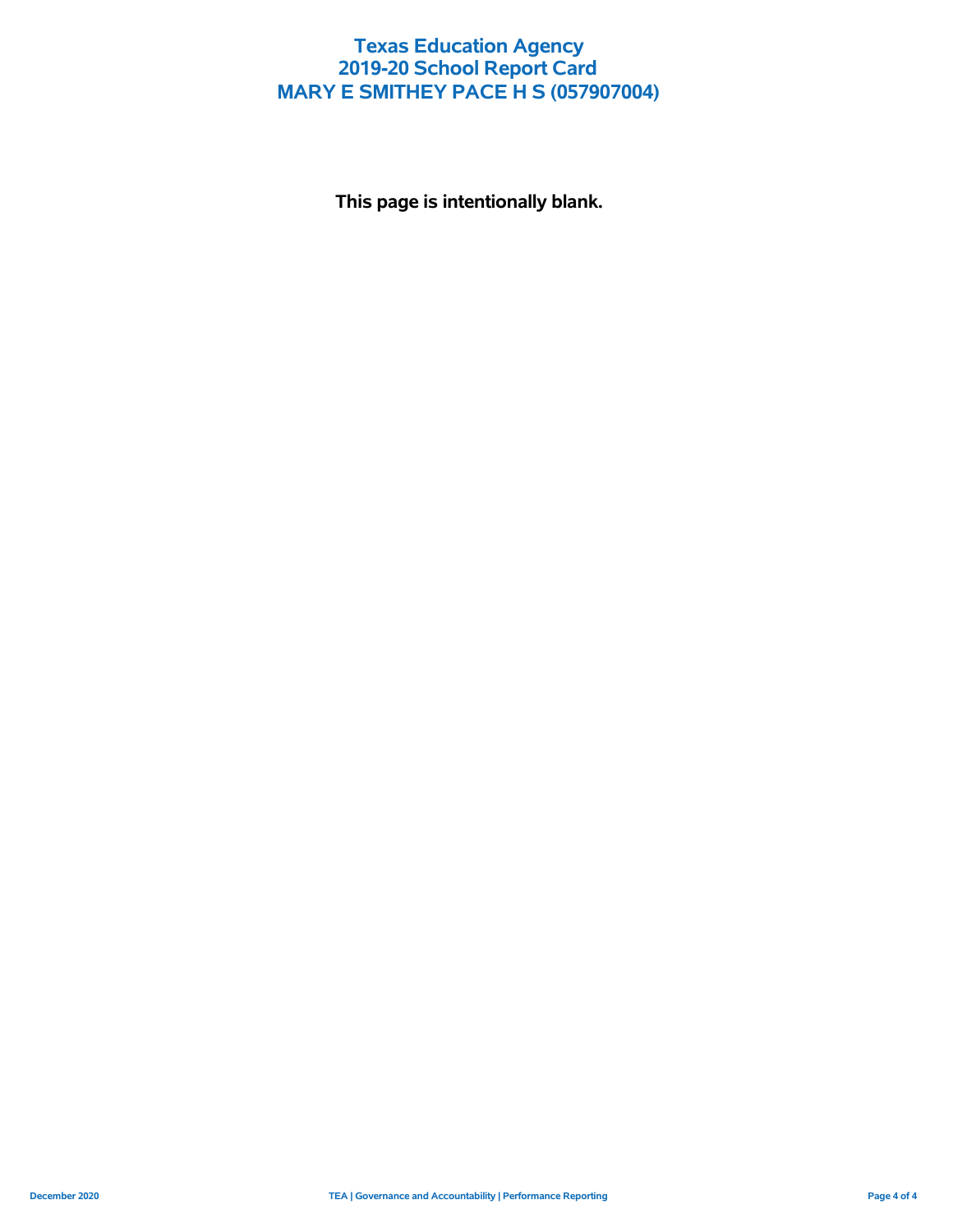| <b>Accountability Rating</b> | <b>School Information</b> |
|------------------------------|---------------------------|
|                              |                           |

#### **\*All Districts and Schools Were Not Rated in 2020 Due to COVID-19\***

**District Name:** DUNCANVILLE ISD **Campus Type:** High School **Total Students:** 45 **Grade Span:** 07 - 12

**Not Rated**

Given the impact of COVID-19, all districts and schools received a label of Not Rated: Declared State of Disaster for their 2020 accountability ratings.

**[Click here to read the official announcement.](https://tea.texas.gov/about-tea/news-and-multimedia/correspondence/taa-letters/every-student-succeeds-act-essa-waiver-approval-2020-state-academic-accountability)**

For more information about this campus, see **https://TXSchools.gov** or the TexasAcademic Performance Report at **https://rptsvr1.tea.texas.gov/perfreport/tapr/2020/index.html**

#### **Distinction Designations**

#### **Distinction designations were not awarded in 2020.**

#### **School and Student Information**

This section provides demographic information about SUMMIT LEARNING CENTER, including attendance rates; enrollment percentages for various student groups; student mobility rates; and class size averages at the campus, district, and state level, where applicable.

|                                     | Campus  | <b>District</b> | <b>State</b> | <b>District</b><br>Campus               | <b>State</b> |
|-------------------------------------|---------|-----------------|--------------|-----------------------------------------|--------------|
| Attendance Rate (2018-19)           | 86.0%   | 93.9%           | 95.4%        | Class Size Averages by Grade or Subject |              |
| <b>Enrollment by Race/Ethnicity</b> |         |                 |              |                                         |              |
| African American                    | 44.4%   | 39.7%           | 12.6%        | Secondary                               |              |
| Hispanic                            | 53.3%   | 54.0%           | 52.8%        | 22.7<br>2.0<br><b>Mathematics</b>       | 17.8         |
| White                               | $0.0\%$ | 2.9%            | 27.0%        |                                         |              |
| American Indian                     | $0.0\%$ | 0.3%            | 0.4%         |                                         |              |
| Asian                               | $0.0\%$ | 1.1%            | 4.6%         |                                         |              |
| Pacific Islander                    | $0.0\%$ | 0.1%            | 0.2%         |                                         |              |
| Two or More Races                   | 2.2%    | 2.0%            | 2.5%         |                                         |              |
| <b>Enrollment by Student Group</b>  |         |                 |              |                                         |              |
| Economically Disadvantaged          | 82.2%   | 80.0%           | 60.2%        |                                         |              |
| Special Education                   | 11.1%   | 9.5%            | 10.7%        |                                         |              |
| <b>English Learners</b>             | 6.7%    | 19.1%           | 20.3%        |                                         |              |
| Mobility Rate (2018-19)             | 100.0%  | 19.4%           | 15.3%        |                                         |              |

## **School Financial Information (2018-19)**

Various financial indicators based on actual data from the prior year are reported for the campus, district, and state. For more information, see **[http://tea.texas.gov/financialstandardreports/.](http://tea.texas.gov/financialstandardreports/)**

|                                        | Campus District State |             |  |
|----------------------------------------|-----------------------|-------------|--|
| <b>Instructional Staff Percent</b>     | n/a                   | 60.3% 64.6% |  |
| <b>Instructional Expenditure Ratio</b> | n/a                   | 61.3% 62.8% |  |

|                                     | Campus District |         | <b>State</b> |
|-------------------------------------|-----------------|---------|--------------|
| <b>Expenditures per Student</b>     |                 |         |              |
| <b>Total Operating Expenditures</b> | \$18,314        | \$9.935 | \$9.913      |
| <b>Instruction</b>                  | \$12.351        | \$5.300 | \$5.558      |
| Instructional Leadership            | \$533           | \$275   | \$162        |
| School Leadership                   | \$2,693         | \$624   | \$589        |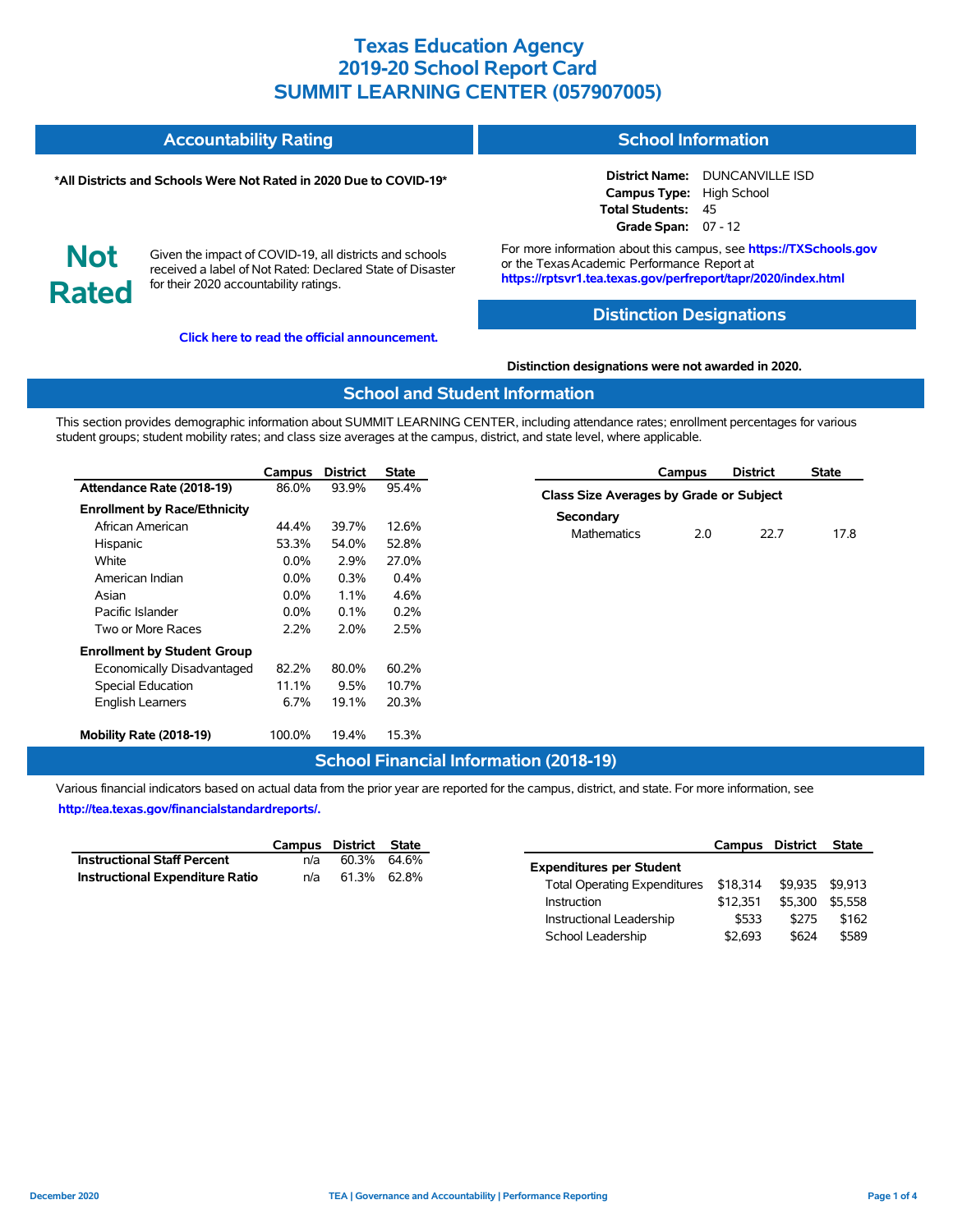# **STAAR Outcomes**

This section provides STAAR performance and Academic Growth outcomes. Academic Growth measures whether students are maintaining performance or improving from year to year. **Please note that due to the cancellation of spring 2020 State of Texas Assessments of Academic Readiness (STAAR) due to the COVID-19 pandemic, the performance of this year's report is not updated.**

**There is no STAAR performance data for this campus.**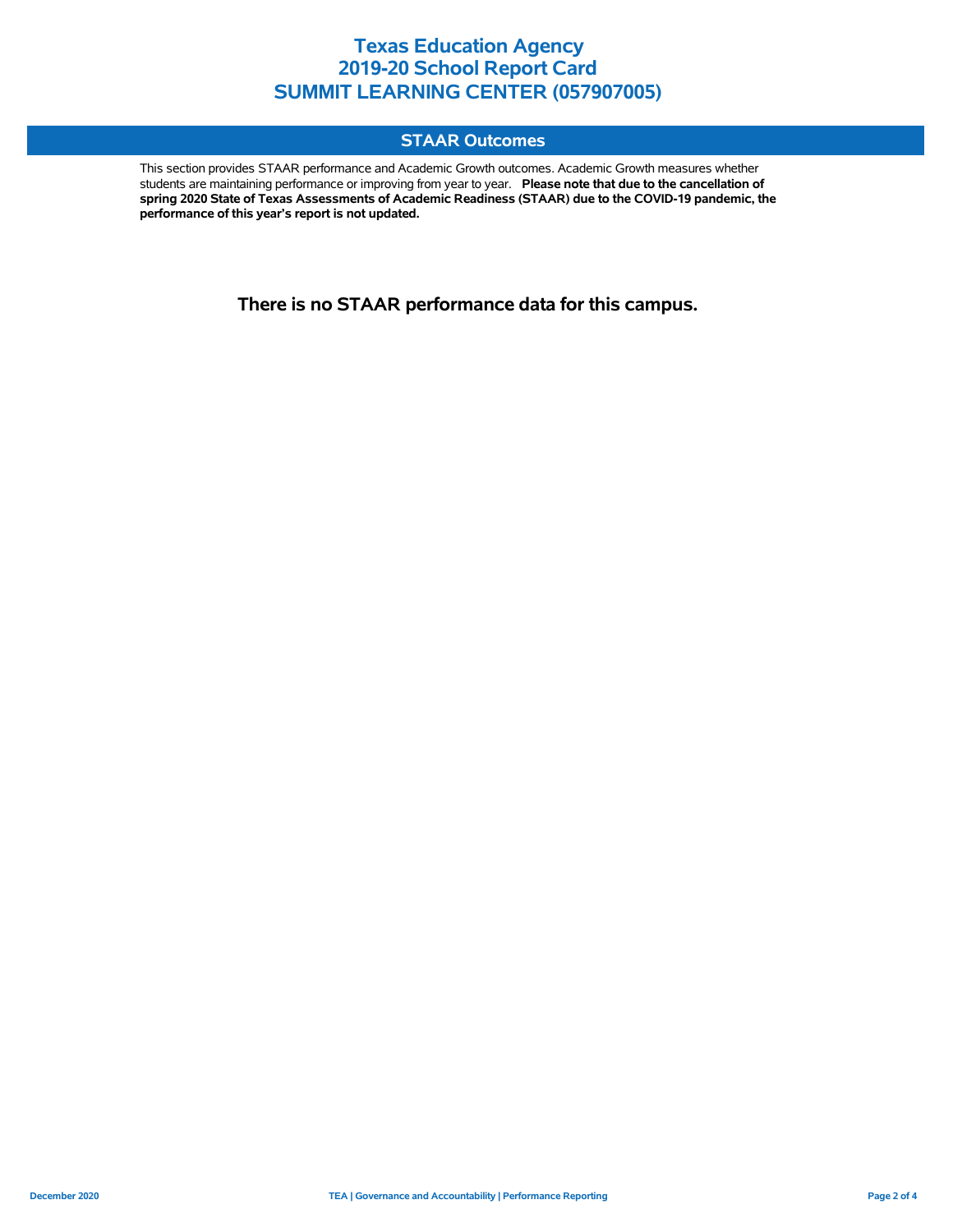# **Graduation and College, Career, and Military Readiness Outcomes**

This section provides graduation, graduation plan, and College, Career, and Military Readiness rates.

|                                                             |       |          |                |                   |      |       |          |       |                 | Two or  |        |
|-------------------------------------------------------------|-------|----------|----------------|-------------------|------|-------|----------|-------|-----------------|---------|--------|
|                                                             |       |          |                | African           |      |       | American |       | <b>Pacific</b>  | More    | Econ   |
|                                                             | State | District | Campus         | American Hispanic |      | White | Indian   | Asian | <b>Islander</b> | Races   | Disadv |
| Annual Dropout Rate (Gr 9-12)                               |       |          |                |                   |      |       |          |       |                 |         |        |
| 2018-19                                                     | 1.9%  | 1.0%     | 0.0%           | 0.0%              | 0.0% | 0.0%  |          |       |                 | $0.0\%$ | 0.0%   |
| 2017-18                                                     | 1.9%  | 0.4%     | 0.0%           | 0.0%              | 0.0% | 0.0%  |          |       |                 | 0.0%    | 0.0%   |
| 4-Year Longitudinal Rate (Gr 9-12)                          |       |          |                |                   |      |       |          |       |                 |         |        |
| Class of 2019                                               |       |          |                |                   |      |       |          |       |                 |         |        |
| Graduated                                                   | 90.0% | 92.2%    |                |                   |      |       |          |       |                 |         |        |
| Graduates, TxCHSE, & Cont                                   | 94.1% | 96.0%    |                |                   |      |       |          |       |                 |         |        |
| Class of 2018                                               |       |          |                |                   |      |       |          |       |                 |         |        |
| Graduated                                                   | 90.0% | 92.4%    |                |                   |      |       |          |       |                 |         |        |
| Graduates, TxCHSE, & Cont                                   | 94.3% | 96.9%    |                |                   |      |       |          |       |                 |         |        |
| 5-Year Extended Longitudinal Rate (Gr 9-12)                 |       |          |                |                   |      |       |          |       |                 |         |        |
| Class of 2018                                               |       |          |                |                   |      |       |          |       |                 |         |        |
| Graduated                                                   | 92.2% | 95.2%    |                |                   |      |       |          |       |                 |         |        |
| Graduates, TxCHSE, & Cont                                   | 93.9% | 95.7%    |                |                   |      |       |          |       |                 |         |        |
| Class of 2017                                               |       |          |                |                   |      |       |          |       |                 |         |        |
| Graduated                                                   | 92.0% | 93.8%    |                |                   |      |       |          |       |                 |         |        |
| Graduates, TxCHSE, & Cont                                   | 93.7% | 94.8%    |                |                   |      |       |          |       |                 |         |        |
|                                                             |       |          |                |                   |      |       |          |       |                 |         |        |
| 6-Year Extended Longitudinal Rate (Gr 9-12)                 |       |          |                |                   |      |       |          |       |                 |         |        |
| Class of 2017<br>Graduated                                  | 92.4% | 94.2%    |                |                   |      |       |          |       |                 |         |        |
| Graduates, TxCHSE, & Cont                                   | 93.7% | 94.6%    |                |                   |      |       |          |       |                 |         |        |
| Class of 2016                                               |       |          |                |                   |      |       |          |       |                 |         |        |
| Graduated                                                   | 92.1% | 92.8%    |                |                   |      |       |          |       |                 |         |        |
| Graduates, TxCHSE, & Cont                                   | 93.4% | 93.3%    |                |                   |      |       |          |       |                 |         |        |
|                                                             |       |          |                |                   |      |       |          |       |                 |         |        |
| 4-Year Federal Graduation Rate Without Exclusions (Gr 9-12) |       |          |                |                   |      |       |          |       |                 |         |        |
| Class of 2019                                               | 90.0% | 91.7%    |                |                   |      |       |          |       |                 |         |        |
| Class of 2018                                               | 90.0% | 92.0%    |                |                   |      |       |          |       |                 |         |        |
| RHSP/DAP Graduates (Longitudinal Rate)                      |       |          |                |                   |      |       |          |       |                 |         |        |
| Class of 2019                                               | 73.3% |          |                |                   |      |       |          |       |                 |         |        |
| Class of 2018                                               | 68.5% | 40.0%    |                |                   |      |       |          |       |                 |         |        |
| RHSP/DAP/FHSP-E/FHSP-DLA Graduates (Longitudinal Rate)      |       |          |                |                   |      |       |          |       |                 |         |        |
| Class of 2019                                               | 87.6% | 96.8%    | $\blacksquare$ |                   |      |       |          |       |                 |         |        |
| Class of 2018                                               | 86.8% | 89.4%    |                |                   |      |       |          |       |                 |         |        |
|                                                             |       |          |                |                   |      |       |          |       |                 |         |        |
| College, Career, and Military Ready (Annual Graduates)      |       |          |                |                   |      |       |          |       |                 |         |        |
| 2018-19                                                     | 72.9% | 67.9%    |                |                   |      |       |          |       |                 |         |        |
| 2017-18                                                     | 65.5% | 60.3%    |                |                   |      |       |          |       |                 |         |        |
| <b>SAT/ACT Results (Annual Graduates)</b>                   |       |          |                |                   |      |       |          |       |                 |         |        |
| Tested                                                      |       |          |                |                   |      |       |          |       |                 |         |        |
| 2018-19                                                     | 75.0% | 57.2%    |                |                   |      |       |          |       |                 |         |        |
| 2017-18                                                     | 74.6% | 56.4%    |                |                   |      |       |          |       |                 |         |        |
| Average SAT Score                                           |       |          |                |                   |      |       |          |       |                 |         |        |
| 2018-19                                                     | 1027  | 951      |                |                   |      |       |          |       |                 |         |        |
| 2017-18                                                     | 1036  | 968      |                |                   |      |       |          |       |                 |         |        |
| Average ACT Score                                           |       |          |                |                   |      |       |          |       |                 |         |        |
| 2018-19                                                     | 20.6  | 19.2     |                |                   |      |       |          |       |                 |         |        |
| 2017-18                                                     | 20.6  | 18.4     |                |                   |      |       |          |       |                 |         |        |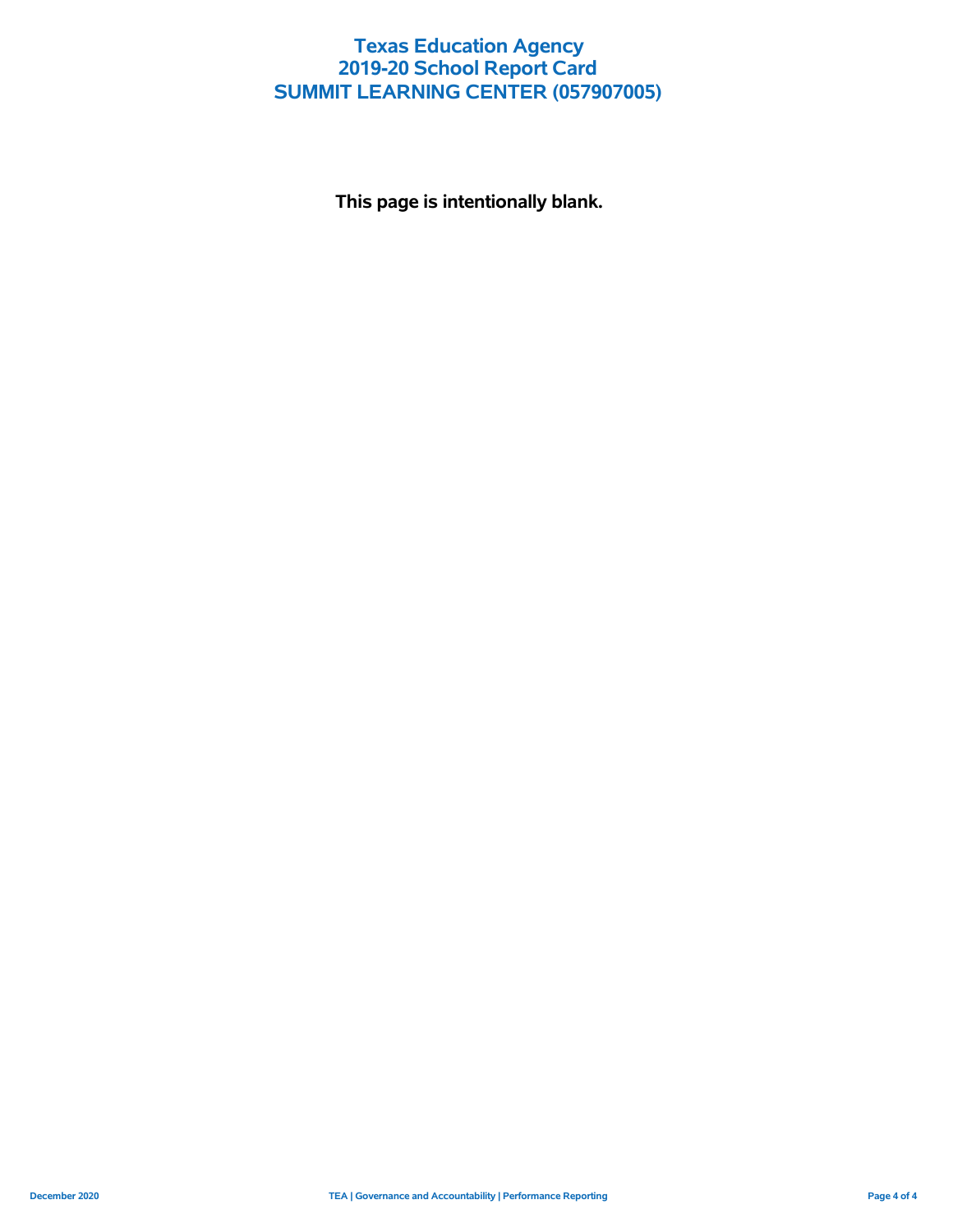#### **Accountability Rating School Information**

#### **\*All Districts and Schools Were Not Rated in 2020 Due to COVID-19\***

**District Name:** DUNCANVILLE ISD **Campus Type:** Middle School **Total Students:** 615 **Grade Span:** 07 - 08

**Not Rated**

Given the impact of COVID-19, all districts and schools received a label of Not Rated: Declared State of Disaster for their 2020 accountability ratings.

**[Click here to read the official announcement.](https://tea.texas.gov/about-tea/news-and-multimedia/correspondence/taa-letters/every-student-succeeds-act-essa-waiver-approval-2020-state-academic-accountability)**

For more information about this campus, see **https://TXSchools.gov** or the Texas Academic Performance Report at **https://rptsvr1.tea.texas.gov/perfreport/tapr/2020/index.html**

## **Distinction Designations**

#### **Distinction designations were not awarded in 2020.**

#### **School and Student Information**

This section provides demographic information about J HERMAN REED MIDDLE, including attendance rates; enrollment percentages for various student groups; student mobility rates; and class size averages at the campus, district, and state level, where applicable.

|                                     | Campus  | <b>District</b> | State   |
|-------------------------------------|---------|-----------------|---------|
| Attendance Rate (2018-19)           | 95.1%   | 93.9%           | 95.4%   |
| <b>Enrollment by Race/Ethnicity</b> |         |                 |         |
| African American                    | 42.0%   | 39.7%           | 12.6%   |
| Hispanic                            | 53.3%   | 54.0%           | 52.8%   |
| White                               | 1.6%    | 2.9%            | 27.0%   |
| American Indian                     | $0.8\%$ | $0.3\%$         | $0.4\%$ |
| Asian                               | $0.5\%$ | $1.1\%$         | 4.6%    |
| Pacific Islander                    | $0.0\%$ | $0.1\%$         | $0.2\%$ |
| Two or More Races                   | 1.8%    | 2.0%            | 2.5%    |
| <b>Enrollment by Student Group</b>  |         |                 |         |
| Economically Disadvantaged          | 84.4%   | 80.0%           | 60.2%   |
| <b>Special Education</b>            | 10.5%   | 9.5%            | 10.7%   |
| <b>English Learners</b>             | 18.6%   | 19.1%           | 20.3%   |
| Mobility Rate (2018-19)             | 19.6%   | 19.4%           | 15.3%   |

|                                         | Campus | <b>District</b> | <b>State</b> |  |  |  |  |  |  |
|-----------------------------------------|--------|-----------------|--------------|--|--|--|--|--|--|
| Class Size Averages by Grade or Subject |        |                 |              |  |  |  |  |  |  |
| Secondary                               |        |                 |              |  |  |  |  |  |  |
| English/Language Arts                   | 20.0   | 21 2            | 16.4         |  |  |  |  |  |  |
| Foreign Languages                       | 14.6   | 23.7            | 18.7         |  |  |  |  |  |  |
| <b>Mathematics</b>                      | 21.5   | 22 Z            | 17.8         |  |  |  |  |  |  |
| Science                                 | 23.3   | 22 B            | 18.8         |  |  |  |  |  |  |
| Social Studies                          | 24.5   | 24.0            | 19.3         |  |  |  |  |  |  |
|                                         |        |                 |              |  |  |  |  |  |  |

# **School Financial Information (2018-19)**

Various financial indicators based on actual data from the prior year are reported for the campus, district, and state. For more information, see **[http://tea.texas.gov/financialstandardreports/.](http://tea.texas.gov/financialstandardreports/)**

|                                        | Campus District State |             |  |
|----------------------------------------|-----------------------|-------------|--|
| <b>Instructional Staff Percent</b>     | n/a                   | 60.3% 64.6% |  |
| <b>Instructional Expenditure Ratio</b> | n/a                   | 61.3% 62.8% |  |

|                                     | Campus District |         | <b>State</b> |
|-------------------------------------|-----------------|---------|--------------|
| <b>Expenditures per Student</b>     |                 |         |              |
| <b>Total Operating Expenditures</b> | \$7.556         | \$9.935 | \$9.913      |
| Instruction                         | \$5.346         | \$5.300 | \$5.558      |
| Instructional Leadership            | \$223           | \$275   | \$162        |
| School Leadership                   | \$613           | \$624   | \$589        |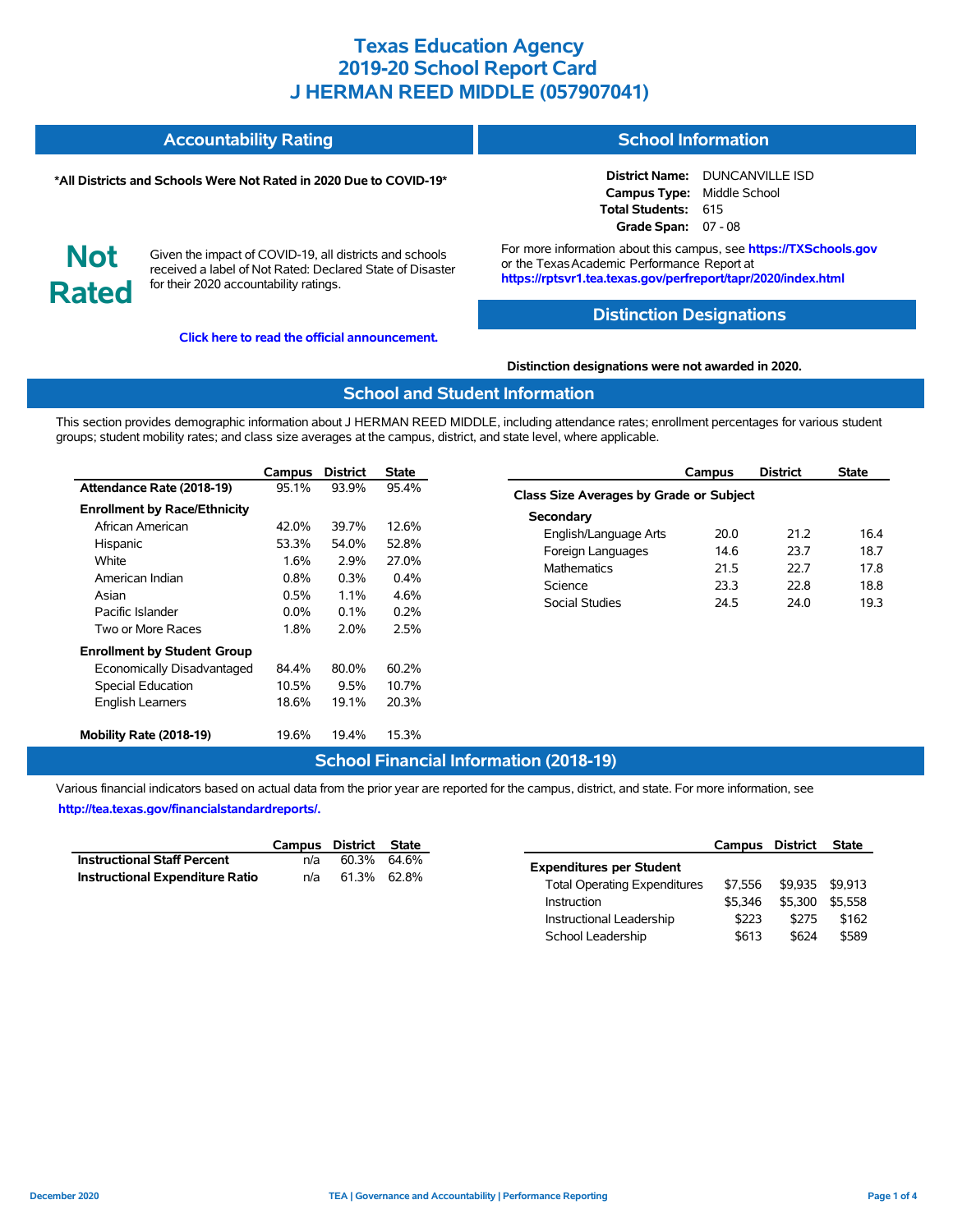## **STAAR Outcomes**

This section provides STAAR performance and Academic Growth outcomes. Academic Growth measures whether students are maintaining performance or improving from year to year. **Please note that due to the cancellation of spring 2020 State of Texas Assessments of Academic Readiness (STAAR) due to the COVID-19 pandemic, the performance of this year's report is not updated.**

|                                                                                |              |        |     |     |                                   |     |        |                                    |        |                          | Two or |        |
|--------------------------------------------------------------------------------|--------------|--------|-----|-----|-----------------------------------|-----|--------|------------------------------------|--------|--------------------------|--------|--------|
|                                                                                |              |        |     |     | African                           |     |        | American                           |        | <b>Pacific</b>           | More   | Econ   |
|                                                                                |              | State  |     |     | District Campus American Hispanic |     | White  | Indian                             | Asian  | <b>Islander</b>          | Races  | Disadv |
| STAAR Performance Rates at Approaches Grade Level or Above (All Grades Tested) |              |        |     |     |                                   |     |        |                                    |        |                          |        |        |
| All Subjects                                                                   | 2019         | 78%    | 70% | 69% | 62%                               | 75% | 66%    | 33%                                | 100%   | $\overline{a}$           | 69%    | 68%    |
|                                                                                | 2018         | 77%    | 67% | 62% | 57%                               | 65% | 66%    | 63%                                | *      | $\overline{\phantom{a}}$ | 67%    | 60%    |
| ELA/Reading                                                                    | 2019         | 75%    | 67% | 71% | 64%                               | 77% | 67%    | $\ast$                             | $\ast$ | $\overline{\phantom{0}}$ | 73%    | 71%    |
|                                                                                | 2018         | 74%    | 65% | 69% | 65%                               | 73% | 69%    | $\ast$                             | $\ast$ | $\overline{\phantom{0}}$ | 67%    | 67%    |
| Mathematics                                                                    | 2019         | 82%    | 76% | 73% | 64%                               | 81% | 67%    | $\ast$                             | $\ast$ | $\overline{\phantom{0}}$ | 60%    | 72%    |
|                                                                                | 2018         | 81%    | 70% | 66% | 57%                               | 73% | 83%    | $\ast$                             | $\ast$ | $\overline{\phantom{0}}$ | 62%    | 65%    |
| Writing                                                                        | 2019         | 68%    | 56% | 59% | 46%                               | 68% | $\ast$ | $\ast$                             | $\ast$ | $\overline{\phantom{a}}$ | 60%    | 56%    |
|                                                                                | 2018         | 66%    | 56% | 56% | 52%                               | 61% | 20%    |                                    | *      | $\overline{a}$           | 67%    | 52%    |
| Science                                                                        | 2019         | 81%    | 73% | 74% | 70%                               | 77% | 63%    | $\overline{a}$                     | $\ast$ | $\overline{a}$           | 80%    | 74%    |
|                                                                                | 2018         | 80%    | 73% | 57% | 60%                               | 54% | 71%    | $\ast$                             |        | $\overline{\phantom{0}}$ | 67%    | 54%    |
| Social Studies                                                                 | 2019         | 81%    | 76% | 61% | 58%                               | 63% | 63%    |                                    | $\ast$ | $\overline{\phantom{0}}$ | 70%    | 61%    |
|                                                                                | 2018         | 78%    | 71% | 50% | 48%                               | 50% | 57%    | $\ast$                             |        | $\overline{\phantom{a}}$ | 83%    | 50%    |
| STAAR Performance Rates at Meets Grade Level or Above (All Grades Tested)      |              |        |     |     |                                   |     |        |                                    |        |                          |        |        |
| <b>All Subjects</b>                                                            | 2019         | 50%    | 38% | 32% | 23%                               | 37% | 60%    | 0%                                 | 57%    | $\overline{\phantom{a}}$ | 36%    | 30%    |
|                                                                                | 2018         | 48%    | 34% | 26% | 21%                               | 30% | 30%    | 13%                                | *      | $\overline{\phantom{0}}$ | 30%    | 24%    |
| ELA/Reading                                                                    | 2019         | 48%    | 37% | 35% | 27%                               | 42% | 56%    | $\ast$                             | $\ast$ | $\overline{\phantom{0}}$ | 33%    | 33%    |
|                                                                                | 2018         | 46%    | 34% | 33% | 28%                               | 38% | 23%    | $\ast$                             | $\ast$ | $\overline{a}$           | 25%    | 30%    |
| Mathematics                                                                    | 2019         | 52%    | 40% | 34% | 24%                               | 41% | 67%    | $\ast$                             | $\ast$ | $\overline{\phantom{0}}$ | 27%    | 32%    |
|                                                                                | 2018         | 50%    | 33% | 25% | 21%                               | 29% | 25%    | $\ast$                             | $\ast$ | $\overline{\phantom{0}}$ | 38%    | 22%    |
| Writing                                                                        | 2019         | 38%    | 24% | 25% | 16%                               | 32% | $\ast$ | $\ast$                             | $\ast$ | $\frac{1}{2}$            | 0%     | 24%    |
|                                                                                | 2018         | 41%    | 27% | 25% | 21%                               | 28% | 0%     | $\overline{\phantom{a}}$           | $\ast$ | $\overline{\phantom{0}}$ | 50%    | 22%    |
|                                                                                | 2019         | 54%    | 37% | 33% | 24%                               | 36% | 63%    | $\overline{\phantom{a}}$           | $\ast$ | $\overline{\phantom{a}}$ | 60%    | 30%    |
| Science                                                                        | 2018         | 51%    | 36% | 27% | 21%                               | 33% | 57%    | $\ast$                             |        | $\overline{\phantom{a}}$ | 17%    | 26%    |
|                                                                                |              |        |     |     |                                   |     |        |                                    | $\ast$ | $\overline{a}$           |        |        |
| Social Studies                                                                 | 2019<br>2018 | 55%    | 46% | 28% | 24%                               | 28% | 50%    | $\overline{\phantom{a}}$<br>$\ast$ |        |                          | 50%    | 25%    |
|                                                                                |              | 53%    | 41% | 14% | 10%                               | 16% | 43%    |                                    |        | $\overline{a}$           | 17%    | 15%    |
| STAAR Performance Rates at Masters Grade Level (All Grades Tested)             |              |        |     |     |                                   |     |        |                                    |        |                          |        |        |
| All Subjects                                                                   | 2019         | 24%    | 13% | 11% | 7%                                | 13% | 17%    | 0%                                 | 29%    | $\overline{\phantom{a}}$ | 11%    | 9%     |
|                                                                                | 2018         | 22%    | 11% | 10% | 9%                                | 11% | 14%    | 0%                                 | *      | $\overline{\phantom{0}}$ | 14%    | 10%    |
| ELA/Reading                                                                    | 2019         | 21%    | 12% | 17% | 13%                               | 22% | $0\%$  | $\ast$                             | $\ast$ | $\overline{\phantom{0}}$ | 7%     | 16%    |
|                                                                                | 2018         | 19%    | 10% | 17% | 14%                               | 20% | 8%     | $\ast$                             | $\ast$ | $\overline{\phantom{0}}$ | 25%    | 15%    |
| Mathematics                                                                    | 2019         | 26%    | 15% | 7%  | 5%                                | 9%  | 11%    | $\ast$                             | $\ast$ | $\overline{\phantom{0}}$ | 7%     | 7%     |
|                                                                                | 2018         | 24%    | 13% | 6%  | 5%                                | 7%  | 8%     | $\ast$                             | $\ast$ | $\overline{\phantom{0}}$ | 15%    | 6%     |
| Writing                                                                        | 2019         | 14%    | 5%  | 5%  | 3%                                | 7%  | $\ast$ | $\ast$                             | $\ast$ | $\overline{\phantom{0}}$ | 0%     | 5%     |
|                                                                                | 2018         | 13%    | 5%  | 4%  | 3%                                | 5%  | 0%     | $\overline{\phantom{a}}$           | $\ast$ | $\overline{\phantom{0}}$ | 0%     | 4%     |
| Science                                                                        | 2019         | 25%    | 12% | 9%  | 5%                                | 10% | 38%    | $\overline{\phantom{a}}$           | $\ast$ | $\overline{a}$           | 20%    | 7%     |
|                                                                                | 2018         | 23%    | 11% | 15% | 13%                               | 17% | 29%    | $\ast$                             |        | $\overline{\phantom{0}}$ | 17%    | 15%    |
| Social Studies                                                                 | 2019         | 33%    | 22% | 11% | 8%                                | 11% | 25%    |                                    |        |                          | 20%    | $9\%$  |
|                                                                                | 2018         | 31%    | 18% | 6%  | 7%                                | 4%  | 29%    | $\ast$                             |        |                          | $0\%$  | 7%     |
| Academic Growth Score (All Grades Tested)                                      |              |        |     |     |                                   |     |        |                                    |        |                          |        |        |
| <b>Both Subjects</b>                                                           | 2019         | 69     | 67  | 67  | 64                                | 68  | 79     | 75                                 |        | $\overline{\phantom{0}}$ | 62     | 68     |
|                                                                                | 2018         | 69     | 66  | 68  | 66                                | 69  | 76     | $\ast$                             |        | $\overline{a}$           | 61     | 66     |
| ELA/Reading                                                                    | 2019         | 68     | 67  | 71  | 67                                | 73  | 69     | *                                  |        | $\overline{a}$           | 73     | 72     |
|                                                                                | 2018         | 69     | 67  | 75  | 71                                | 77  | 85     | *                                  |        | $\overline{a}$           | 73     | 73     |
| Mathematics                                                                    | 2019         | 70     | 68  | 63  | 61                                | 64  | 92     |                                    |        |                          | 50     | 63     |
|                                                                                | 2018         | $70\,$ | 65  | 61  | 61                                | 61  | 67     | ∗                                  | ∗      |                          | 50     | 60     |

 **? Indicates that the data for this item were statistically improbable or were reported outside a reasonable range.**

 **- Indicates zero observations reported for this group. \* Indicates results are masked due to small numbers to protect student confidentiality.**

**n/a Indicates data reporting is not applicable for this group.**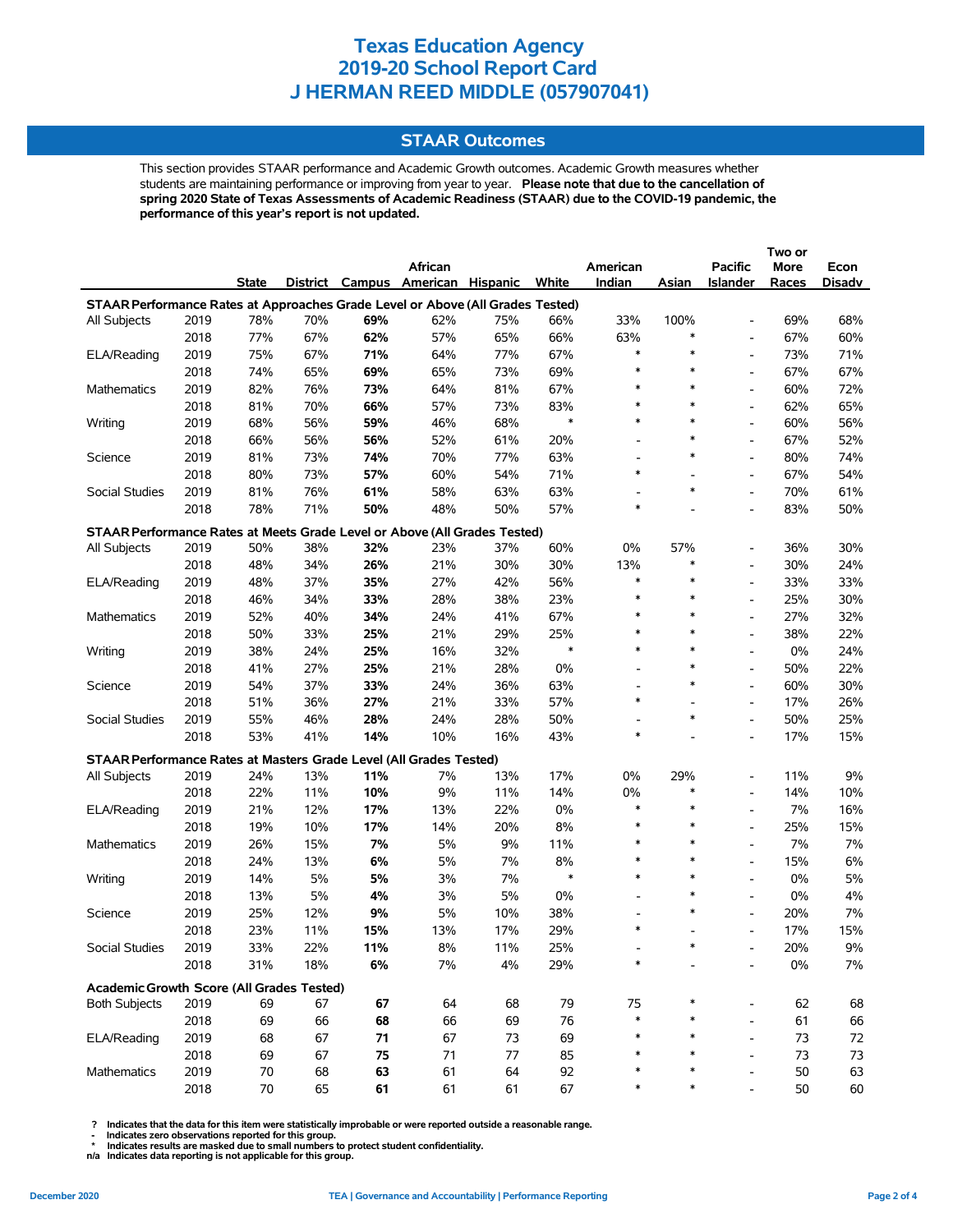## **Prior-Year Non-Proficient and Student Success Initiative STAAR Outcomes**

Progress of Prior-Year Non-Proficient Students shows STAAR performance rates for students who did not perform satisfactorily in 2017-18 but did in 2018-19. Student Success Initiative shows rates related to the requirement for students to demonstrate proficiency on the reading and mathematics STAAR in grades 5 and 8. **Please note that due to the cancellation of spring 2020 State of Texas Assessments of Academic Readiness (STAAR) due to the COVID-19 pandemic, this year's report is not updated.**

|                                                |              |                 |                                                   |                                                                       |                 |        |          | Two or |                          |        |               |  |
|------------------------------------------------|--------------|-----------------|---------------------------------------------------|-----------------------------------------------------------------------|-----------------|--------|----------|--------|--------------------------|--------|---------------|--|
|                                                |              |                 |                                                   | African                                                               |                 |        | American |        | <b>Pacific</b>           | More   | Econ          |  |
|                                                | <b>State</b> | <b>District</b> | Campus                                            | American                                                              | <b>Hispanic</b> | White  | Indian   | Asian  | <b>Islander</b>          | Races  | <b>Disadv</b> |  |
| Progress of Prior-Year Non-Proficient Students |              |                 |                                                   |                                                                       |                 |        |          |        |                          |        |               |  |
| Sum of Grades 4-8                              |              |                 |                                                   |                                                                       |                 |        |          |        |                          |        |               |  |
| Reading                                        |              |                 |                                                   |                                                                       |                 |        |          |        |                          |        |               |  |
| 2019                                           | 41%          | 39%             | 39%                                               | 35%                                                                   | 43%             | ∗      | $\ast$   |        |                          | 50%    | 41%           |  |
| 2018                                           | 38%          | 34%             | 36%                                               | 35%                                                                   | 35%             | ∗      |          | $\ast$ |                          | *      | 35%           |  |
| <b>Mathematics</b>                             |              |                 |                                                   |                                                                       |                 |        |          |        |                          |        |               |  |
| 2019                                           | 45%          | 44%             | 45%                                               | 40%                                                                   | 53%             | *      | *        |        |                          | 20%    | 46%           |  |
| 2018                                           | 47%          | 42%             | 41%                                               | 29%                                                                   | 54%             | $\ast$ |          |        |                          | $\ast$ | 42%           |  |
| <b>Students Success Initiative</b>             |              |                 |                                                   |                                                                       |                 |        |          |        |                          |        |               |  |
| <b>Grade 8 Reading</b>                         |              |                 |                                                   |                                                                       |                 |        |          |        |                          |        |               |  |
|                                                |              |                 |                                                   | Students Meeting Approaches Grade Level on First STAAR Administration |                 |        |          |        |                          |        |               |  |
| 2019                                           | 78%          | 74%             | 67%                                               | 62%                                                                   | 72%             | 63%    |          | $\ast$ |                          | 60%    | 68%           |  |
|                                                |              |                 | <b>Students Requiring Accelerated Instruction</b> |                                                                       |                 |        |          |        |                          |        |               |  |
| 2019                                           | 22%          | 26%             | 33%                                               | 38%                                                                   | 28%             | 38%    |          | $\ast$ |                          | 40%    | 32%           |  |
| <b>STAAR Cumulative Met Standard</b>           |              |                 |                                                   |                                                                       |                 |        |          |        |                          |        |               |  |
| 2019                                           | 85%          | 83%             | 77%                                               | 74%                                                                   | 81%             | 63%    |          | $\ast$ | $\overline{\phantom{0}}$ | 70%    | 79%           |  |
| <b>Grade 8 Mathematics</b>                     |              |                 |                                                   |                                                                       |                 |        |          |        |                          |        |               |  |
|                                                |              |                 |                                                   | Students Meeting Approaches Grade Level on First STAAR Administration |                 |        |          |        |                          |        |               |  |
| 2019                                           | 82%          | 81%             | 69%                                               | 66%                                                                   | 74%             | 40%    |          | $\ast$ |                          | 33%    | 71%           |  |
|                                                |              |                 | <b>Students Requiring Accelerated Instruction</b> |                                                                       |                 |        |          |        |                          |        |               |  |
| 2019                                           | 18%          | 19%             | 31%                                               | 34%                                                                   | 26%             | 60%    |          | $\ast$ |                          | 67%    | 29%           |  |
| <b>STAAR Cumulative Met Standard</b>           |              |                 |                                                   |                                                                       |                 |        |          |        |                          |        |               |  |
| 2019                                           | 88%          | 87%             | 79%                                               | 75%                                                                   | 85%             | 40%    |          | *      |                          | 50%    | 80%           |  |

 **? Indicates that the data for this item were statistically improbable or were reported outside a reasonable range.**

 **- Indicates zero observations reported for this group. \* Indicates results are masked due to small numbers to protect student confidentiality.**

**n/a Indicates data reporting is not applicable for this group.**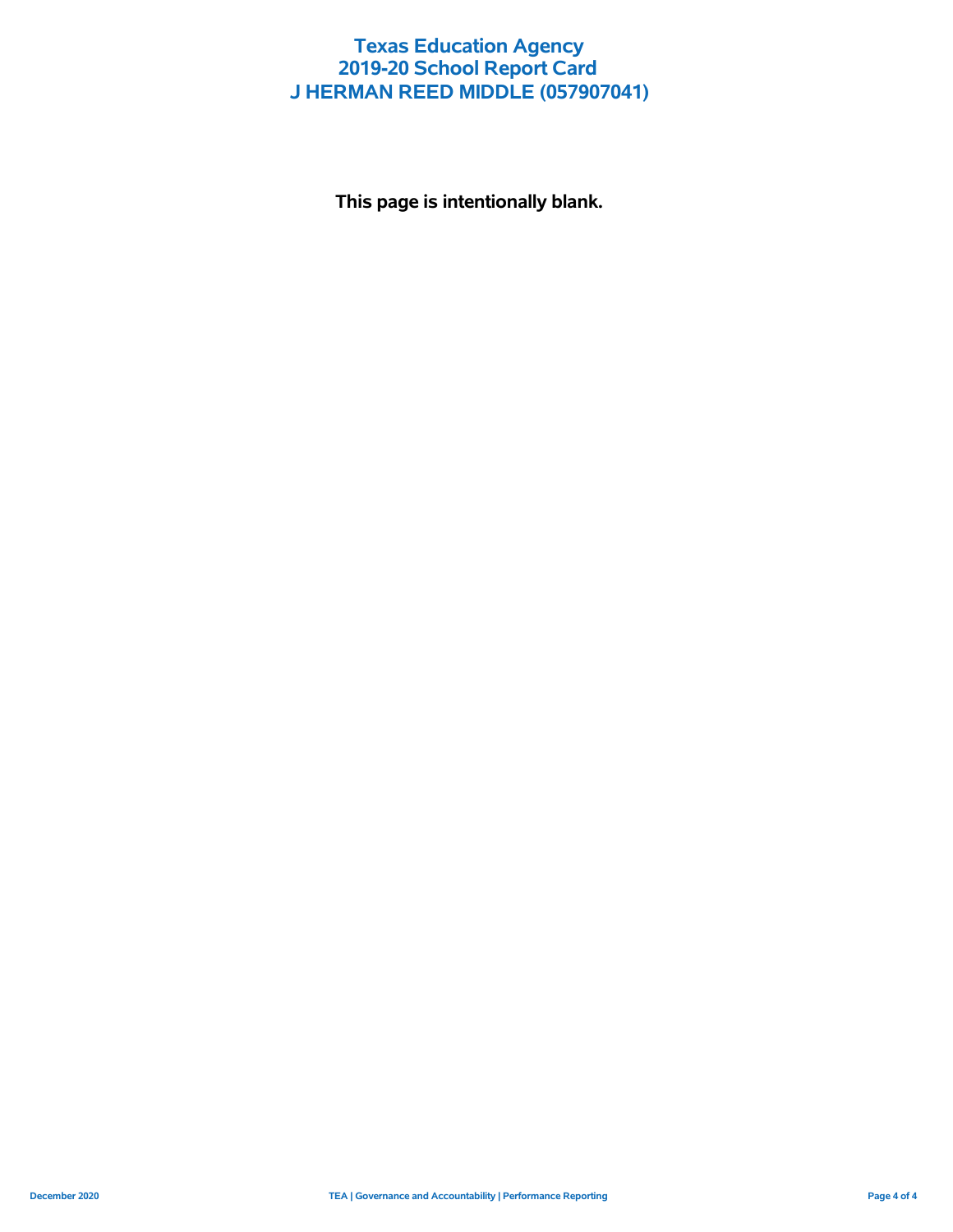#### **Accountability Rating School Information**

#### **\*All Districts and Schools Were Not Rated in 2020 Due to COVID-19\***

**District Name:** DUNCANVILLE ISD **Campus Type:** Middle School **Total Students:** 695 **Grade Span:** 07 - 08

**Not Rated**

Given the impact of COVID-19, all districts and schools received a label of Not Rated: Declared State of Disaster for their 2020 accountability ratings.

**[Click here to read the official announcement.](https://tea.texas.gov/about-tea/news-and-multimedia/correspondence/taa-letters/every-student-succeeds-act-essa-waiver-approval-2020-state-academic-accountability)**

For more information about this campus, see **https://TXSchools.gov** or the TexasAcademic Performance Report at **https://rptsvr1.tea.texas.gov/perfreport/tapr/2020/index.html**

#### **Distinction Designations**

#### **Distinction designations were not awarded in 2020.**

#### **School and Student Information**

This section provides demographic information about WILLIAM H BYRD MIDDLE, including attendance rates; enrollment percentages for various student groups; student mobility rates; and class size averages at the campus, district, and state level, where applicable.

|                                     | Campus  | <b>District</b> | State   |
|-------------------------------------|---------|-----------------|---------|
| Attendance Rate (2018-19)           | 94.9%   | 93.9%           | 95.4%   |
| <b>Enrollment by Race/Ethnicity</b> |         |                 |         |
| African American                    | 35.0%   | 39.7%           | 12.6%   |
| Hispanic                            | 59.6%   | 54.0%           | 52.8%   |
| White                               | 3.7%    | 2.9%            | 27.0%   |
| American Indian                     | $0.0\%$ | $0.3\%$         | $0.4\%$ |
| Asian                               | $0.4\%$ | $1.1\%$         | 4.6%    |
| Pacific Islander                    | 0.3%    | $0.1\%$         | $0.2\%$ |
| Two or More Races                   | 1.0%    | 2.0%            | 2.5%    |
| <b>Enrollment by Student Group</b>  |         |                 |         |
| Economically Disadvantaged          | 80.9%   | 80.0%           | 60.2%   |
| <b>Special Education</b>            | 7.2%    | 9.5%            | 10.7%   |
| <b>English Learners</b>             | 13.1%   | 19.1%           | 20.3%   |
| Mobility Rate (2018-19)             | 12.7%   | 19.4%           | 15.3%   |

|                                         | Campus | <b>District</b> | <b>State</b> |  |  |  |  |  |  |
|-----------------------------------------|--------|-----------------|--------------|--|--|--|--|--|--|
| Class Size Averages by Grade or Subject |        |                 |              |  |  |  |  |  |  |
| Secondary                               |        |                 |              |  |  |  |  |  |  |
| English/Language Arts                   | 19.0   | 21 2            | 16.4         |  |  |  |  |  |  |
| Foreign Languages                       | 24.0   | 23.7            | 18.7         |  |  |  |  |  |  |
| <b>Mathematics</b>                      | 19.4   | 22 Z            | 17.8         |  |  |  |  |  |  |
| Science                                 | 21.9   | 22.8            | 18.8         |  |  |  |  |  |  |
| Social Studies                          | 24.1   | 24.0            | 19.3         |  |  |  |  |  |  |
|                                         |        |                 |              |  |  |  |  |  |  |

#### **School Financial Information (2018-19)**

Various financial indicators based on actual data from the prior year are reported for the campus, district, and state. For more information, see **[http://tea.texas.gov/financialstandardreports/.](http://tea.texas.gov/financialstandardreports/)**

|                                        | Campus District State |             |  |
|----------------------------------------|-----------------------|-------------|--|
| <b>Instructional Staff Percent</b>     | n/a                   | 60.3% 64.6% |  |
| <b>Instructional Expenditure Ratio</b> | n/a                   | 61.3% 62.8% |  |

|                                     | Campus District |         | <b>State</b> |
|-------------------------------------|-----------------|---------|--------------|
| <b>Expenditures per Student</b>     |                 |         |              |
| <b>Total Operating Expenditures</b> | \$6.728         | \$9.935 | \$9.913      |
| <b>Instruction</b>                  | \$4.735         | \$5.300 | \$5.558      |
| Instructional Leadership            | \$171           | \$275   | \$162        |
| School Leadership                   | \$554           | \$624   | \$589        |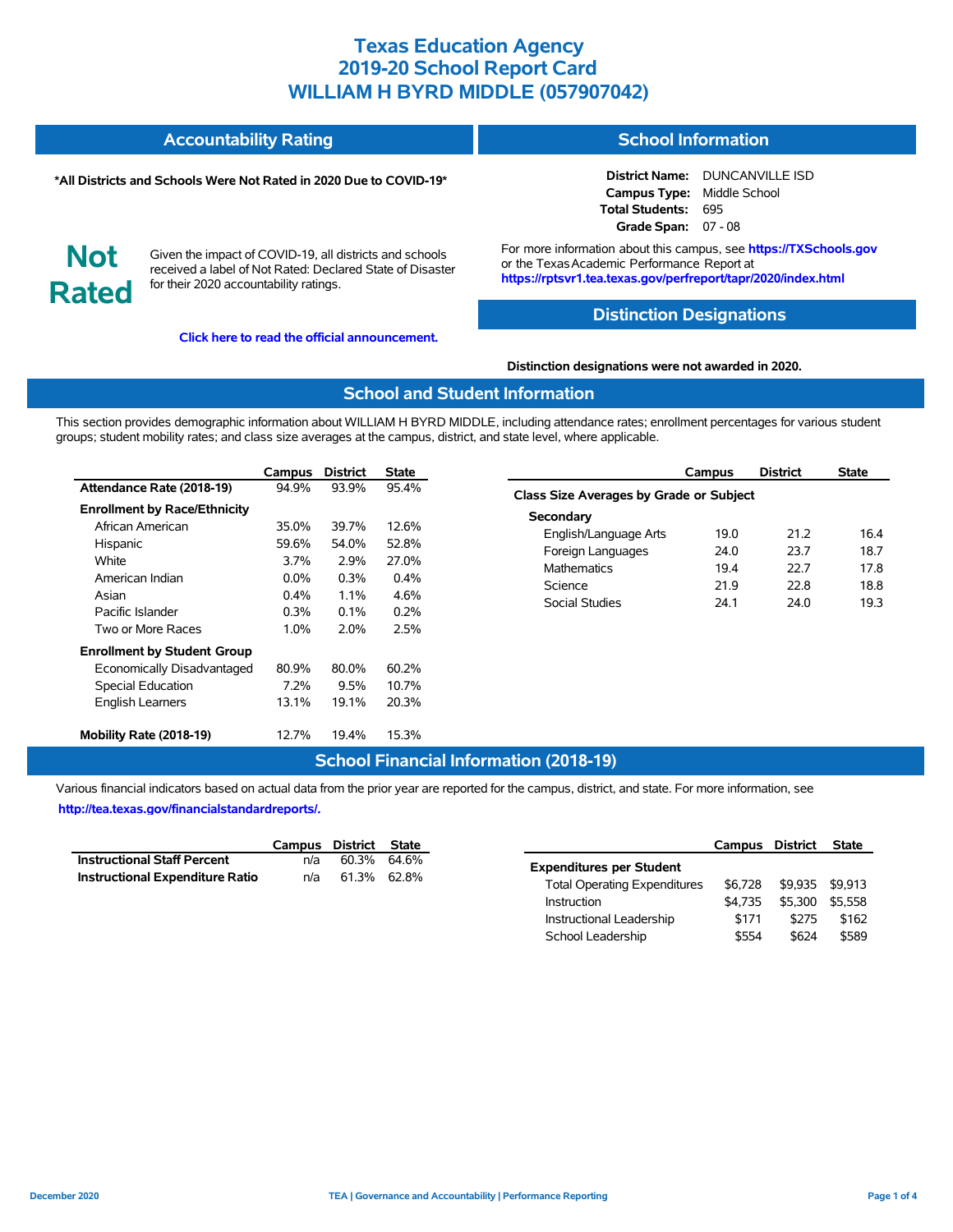## **STAAR Outcomes**

This section provides STAAR performance and Academic Growth outcomes. Academic Growth measures whether students are maintaining performance or improving from year to year. **Please note that due to the cancellation of spring 2020 State of Texas Assessments of Academic Readiness (STAAR) due to the COVID-19 pandemic, the performance of this year's report is not updated.**

|                                                                                |              |              |          |          |                                   |          |            |                          |          |                          | Two or   |          |
|--------------------------------------------------------------------------------|--------------|--------------|----------|----------|-----------------------------------|----------|------------|--------------------------|----------|--------------------------|----------|----------|
|                                                                                |              |              |          |          | African                           |          |            | American                 |          | <b>Pacific</b>           | More     | Econ     |
|                                                                                |              | State        |          |          | District Campus American Hispanic |          | White      | Indian                   | Asian    | <b>Islander</b>          | Races    | Disadv   |
| STAAR Performance Rates at Approaches Grade Level or Above (All Grades Tested) |              |              |          |          |                                   |          |            |                          |          |                          |          |          |
| All Subjects                                                                   | 2019         | 78%          | 70%      | 76%      | 72%                               | 79%      | 76%        | $\overline{\phantom{a}}$ | 100%     | $\overline{\phantom{0}}$ | 92%      | 75%      |
|                                                                                | 2018         | 77%          | 67%      | 75%      | 71%                               | 76%      | 88%        | 68%                      | 100%     | $\overline{\phantom{a}}$ | 84%      | 72%      |
| ELA/Reading                                                                    | 2019         | 75%          | 67%      | 78%      | 73%                               | 81%      | 76%        | $\overline{\phantom{a}}$ | $\ast$   | $\overline{\phantom{0}}$ | 92%      | 77%      |
|                                                                                | 2018         | 74%          | 65%      | 78%      | 74%                               | 80%      | 88%        | 67%                      | $\ast$   | $\overline{\phantom{0}}$ | 83%      | 75%      |
| Mathematics                                                                    | 2019         | 82%          | 76%      | 87%      | 83%                               | 88%      | 96%        |                          | *        | $\overline{\phantom{0}}$ | 100%     | 86%      |
|                                                                                | 2018         | 81%          | 70%      | 84%      | 79%                               | 87%      | 92%        | 67%                      | $\ast$   | $\overline{\phantom{0}}$ | 78%      | 82%      |
| Writing                                                                        | 2019         | 68%          | 56%      | 64%      | 59%                               | 68%      | 36%        | $\overline{\phantom{a}}$ | $\ast$   | $\overline{a}$           | $\ast$   | 64%      |
|                                                                                | 2018         | 66%          | 56%      | 69%      | 70%                               | 66%      | 86%        | $\ast$                   | $\ast$   | $\overline{a}$           | 89%      | 67%      |
| Science                                                                        | 2019         | 81%          | 73%      | 82%      | 76%                               | 84%      | 87%        | $\overline{\phantom{a}}$ | $\ast$   | $\overline{a}$           | 100%     | 80%      |
|                                                                                | 2018         | 80%          | 73%      | 72%      | 66%                               | 74%      | 100%       | $\ast$                   | $\ast$   | $\overline{a}$           | 89%      | 69%      |
| Social Studies                                                                 | 2019         | 81%          | 76%      | 60%      | 56%                               | 62%      | 60%        | $\overline{a}$           | $\ast$   | $\overline{\phantom{0}}$ | 78%      | 57%      |
|                                                                                | 2018         | 78%          | 71%      | 58%      | 59%                               | 55%      | 70%        | $\ast$                   | $\ast$   | $\overline{\phantom{0}}$ | 89%      | 54%      |
| STAAR Performance Rates at Meets Grade Level or Above (All Grades Tested)      |              |              |          |          |                                   |          |            |                          |          |                          |          |          |
| <b>All Subjects</b>                                                            | 2019         | 50%          | 38%      | 43%      | 40%                               | 44%      | 47%        | $\overline{\phantom{a}}$ | 57%      | $\overline{\phantom{a}}$ | 52%      | 40%      |
|                                                                                | 2018         | 48%          | 34%      | 40%      | 36%                               | 41%      | 57%        | 45%                      | 73%      | $\overline{\phantom{0}}$ | 56%      | 38%      |
| ELA/Reading                                                                    | 2019         | 48%          | 37%      | 43%      | 42%                               | 43%      | 52%        | $\overline{\phantom{a}}$ | *        | $\overline{\phantom{0}}$ | 38%      | 40%      |
|                                                                                | 2018         | 46%          | 34%      | 40%      | 35%                               | 42%      | 58%        | 33%                      | *        | $\overline{a}$           | 56%      | 38%      |
| Mathematics                                                                    | 2019         | 52%          | 40%      | 56%      | 51%                               | 59%      | 60%        | $\overline{\phantom{a}}$ | $\ast$   | $\overline{a}$           | 77%      | 55%      |
|                                                                                | 2018         | 50%          | 33%      | 52%      | 48%                               | 53%      | 67%        | 67%                      | $\ast$   | $\overline{\phantom{0}}$ | 67%      | 49%      |
| Writing                                                                        | 2019         | 38%          | 24%      | 29%      | 23%                               | 34%      | 9%         | $\overline{a}$           | $\ast$   | $\overline{a}$           | $\ast$   | 28%      |
|                                                                                | 2018         | 41%          | 27%      | 35%      | 36%                               | 34%      | 29%        | $\ast$                   | $\ast$   | $\overline{\phantom{0}}$ | 44%      | 32%      |
| Science                                                                        | 2019         | 54%          | 37%      | 44%      | 39%                               | 45%      | 60%        | $\overline{\phantom{a}}$ | $\ast$   | $\overline{\phantom{a}}$ | 67%      | 42%      |
|                                                                                | 2018         | 51%          | 36%      | 41%      | 30%                               | 46%      | 80%        | $\ast$                   | $\ast$   | $\overline{\phantom{a}}$ | 67%      | 38%      |
| Social Studies                                                                 | 2019         | 55%          | 46%      | 26%      | 28%                               | 24%      | 33%        | $\overline{\phantom{a}}$ | ∗        | $\overline{a}$           | 22%      | 21%      |
|                                                                                | 2018         | 53%          | 41%      | 21%      | 21%                               | 19%      | 50%        | $\ast$                   | $\ast$   | $\overline{a}$           | 33%      | 21%      |
| STAAR Performance Rates at Masters Grade Level (All Grades Tested)             |              |              |          |          |                                   |          |            |                          |          |                          |          |          |
| All Subjects                                                                   | 2019         | 24%          | 13%      | 17%      | 17%                               | 17%      | 21%        | $\overline{\phantom{a}}$ | 57%      | $\overline{\phantom{a}}$ | 25%      | 15%      |
|                                                                                | 2018         | 22%          | 11%      | 18%      | 14%                               | 19%      | 39%        | 32%                      | 55%      | $\overline{\phantom{0}}$ | 22%      | 16%      |
| ELA/Reading                                                                    | 2019         | 21%          | 12%      | 20%      | 20%                               | 19%      | 28%        | $\overline{\phantom{a}}$ | $\ast$   | $\overline{\phantom{0}}$ | 23%      | 17%      |
|                                                                                | 2018         | 19%          | 10%      | 21%      | 17%                               | 22%      | 42%        | 33%                      | ∗        | $\overline{\phantom{0}}$ | 28%      | 19%      |
| <b>Mathematics</b>                                                             | 2019         | 26%          | 15%      | 18%      | 17%                               | 20%      | 16%        | $\overline{a}$           | $\ast$   | $\overline{\phantom{0}}$ | 23%      | 17%      |
|                                                                                | 2018         | 24%          | 13%      | 24%      | 19%                               | 25%      | 50%        | 50%                      | $\ast$   | $\overline{\phantom{0}}$ | 22%      | 20%      |
| Writing                                                                        | 2019         | 14%          | 5%       | 10%      | 5%                                | 13%      | 0%         | $\overline{\phantom{a}}$ | $\ast$   | $\overline{\phantom{0}}$ | $\ast$   | 9%       |
|                                                                                | 2018         | 13%          | 5%       | 8%       | 13%                               | 6%       | 0%         | $\ast$                   | $\ast$   | $\overline{a}$           | 0%       | 6%       |
| Science                                                                        | 2019         | 25%          | 12%      | 20%      | 20%                               | 18%      | 27%        | ٠                        | $\ast$   | $\overline{a}$           | 33%      | 17%      |
|                                                                                | 2018         | 23%          | 11%      | 18%      | 9%                                | 20%      | 70%        | $\ast$                   | $\ast$   | $\overline{a}$           | 44%      | 17%      |
| Social Studies                                                                 | 2019         | 33%          | 22%      | 14%      | 17%                               | 9%       | 27%        |                          |          |                          | 22%      | 10%      |
|                                                                                | 2018         | 31%          | 18%      | 9%       | $6\%$                             | 10%      | 30%        | $\ast$                   |          |                          | 11%      | $9\%$    |
|                                                                                |              |              |          |          |                                   |          |            |                          |          |                          |          |          |
| Academic Growth Score (All Grades Tested)                                      |              |              |          |          |                                   |          |            |                          |          |                          |          |          |
| <b>Both Subjects</b>                                                           | 2019         | 69           | 67       | 76       | 76                                | 76       | 79         |                          |          | $\overline{\phantom{0}}$ | 90       | 76       |
|                                                                                | 2018         | 69           | 66       | 82       | 82                                | 82       | 74         | 67                       | 100<br>* | $\overline{\phantom{0}}$ | 86       | 81       |
| ELA/Reading                                                                    | 2019         | 68           | 67       | 73       | 76                                | 71       | 73         | $\overline{\phantom{a}}$ | *        | $\overline{a}$           | 92       | 73       |
|                                                                                | 2018         | 69           | 67       | 79       | 78                                | 79       | 77         | 67                       |          | $\overline{\phantom{a}}$ | 83       | 79       |
| Mathematics                                                                    | 2019<br>2018 | 70<br>$70\,$ | 68<br>65 | 79<br>85 | 77<br>86                          | 81<br>85 | 85<br>$71$ | 67                       | *        |                          | 88<br>89 | 79<br>83 |
|                                                                                |              |              |          |          |                                   |          |            |                          |          |                          |          |          |

 **? Indicates that the data for this item were statistically improbable or were reported outside a reasonable range.**

 **- Indicates zero observations reported for this group. \* Indicates results are masked due to small numbers to protect student confidentiality.**

**n/a Indicates data reporting is not applicable for this group.**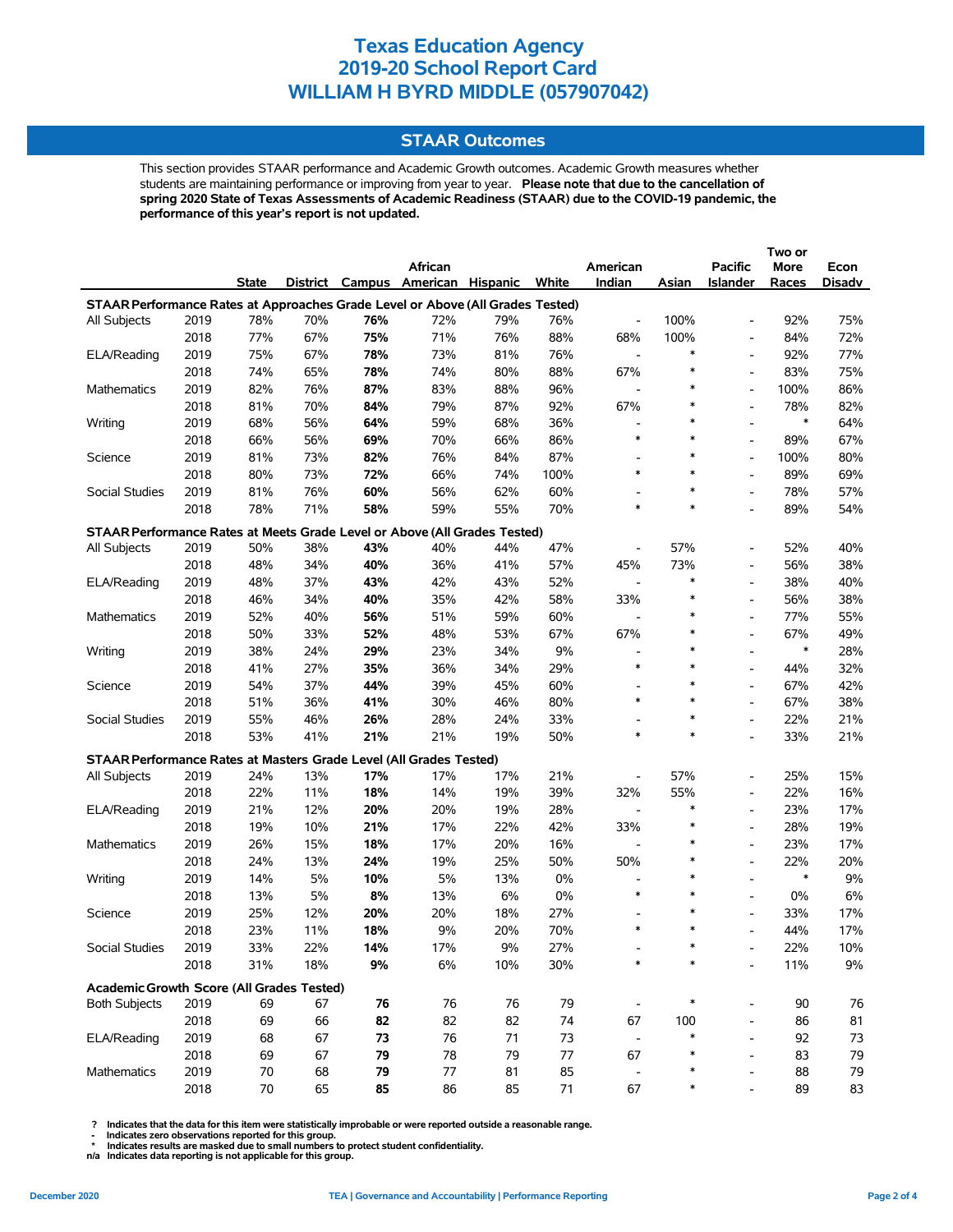# **Prior-Year Non-Proficient and Student Success Initiative STAAR Outcomes**

Progress of Prior-Year Non-Proficient Students shows STAAR performance rates for students who did not perform satisfactorily in 2017-18 but did in 2018-19. Student Success Initiative shows rates related to the requirement for students to demonstrate proficiency on the reading and mathematics STAAR in grades 5 and 8. **Please note that due to the cancellation of spring 2020 State of Texas Assessments of Academic Readiness (STAAR) due to the COVID-19 pandemic, this year's report is not updated.**

|                                                       |              |                                      |                                                   |                                                                       |                 |        | Two or   |        |                          |             |               |
|-------------------------------------------------------|--------------|--------------------------------------|---------------------------------------------------|-----------------------------------------------------------------------|-----------------|--------|----------|--------|--------------------------|-------------|---------------|
|                                                       |              |                                      |                                                   | <b>African</b>                                                        |                 |        | American |        | <b>Pacific</b>           | <b>More</b> | Econ          |
|                                                       | <b>State</b> | <b>District</b>                      | Campus                                            | American                                                              | <b>Hispanic</b> | White  | Indian   | Asian  | <b>Islander</b>          | Races       | <b>Disady</b> |
| <b>Progress of Prior-Year Non-Proficient Students</b> |              |                                      |                                                   |                                                                       |                 |        |          |        |                          |             |               |
| Sum of Grades 4-8                                     |              |                                      |                                                   |                                                                       |                 |        |          |        |                          |             |               |
| Reading                                               |              |                                      |                                                   |                                                                       |                 |        |          |        |                          |             |               |
| 2019                                                  | 41%          | 39%                                  | 46%                                               | 42%                                                                   | 48%             | 50%    |          |        |                          | ∗           | 45%           |
| 2018                                                  | 38%          | 34%                                  | 44%                                               | 40%                                                                   | 48%             | $\ast$ | $\ast$   | $\ast$ |                          | $\ast$      | 42%           |
| <b>Mathematics</b>                                    |              |                                      |                                                   |                                                                       |                 |        |          |        |                          |             |               |
| 2019                                                  | 45%          | 44%                                  | 71%                                               | 69%                                                                   | 70%             | 83%    |          |        |                          | ∗           | 71%           |
| 2018                                                  | 47%          | 42%                                  | 64%                                               | 61%                                                                   | 70%             | $\ast$ | $\ast$   | $\ast$ |                          | $\ast$      | 63%           |
| <b>Students Success Initiative</b>                    |              |                                      |                                                   |                                                                       |                 |        |          |        |                          |             |               |
| <b>Grade 8 Reading</b>                                |              |                                      |                                                   |                                                                       |                 |        |          |        |                          |             |               |
|                                                       |              |                                      |                                                   | Students Meeting Approaches Grade Level on First STAAR Administration |                 |        |          |        |                          |             |               |
| 2019                                                  | 78%          | 74%                                  | 78%                                               | 75%                                                                   | 79%             | 87%    |          | *      |                          | 89%         | 76%           |
|                                                       |              |                                      | <b>Students Requiring Accelerated Instruction</b> |                                                                       |                 |        |          |        |                          |             |               |
| 2019                                                  | 22%          | 26%                                  | 22%                                               | 25%                                                                   | 21%             | 13%    |          | *      | $\overline{\phantom{0}}$ | 11%         | 24%           |
|                                                       |              | <b>STAAR Cumulative Met Standard</b> |                                                   |                                                                       |                 |        |          |        |                          |             |               |
| 2019                                                  | 85%          | 83%                                  | 86%                                               | 80%                                                                   | 90%             | 87%    |          | $\ast$ | $\overline{\phantom{a}}$ | 100%        | 84%           |
| <b>Grade 8 Mathematics</b>                            |              |                                      |                                                   |                                                                       |                 |        |          |        |                          |             |               |
|                                                       |              |                                      |                                                   | Students Meeting Approaches Grade Level on First STAAR Administration |                 |        |          |        |                          |             |               |
| 2019                                                  | 82%          | 81%                                  | 93%                                               | 91%                                                                   | 94%             | 100%   |          |        |                          | 100%        | 92%           |
|                                                       |              |                                      | Students Requiring Accelerated Instruction        |                                                                       |                 |        |          |        |                          |             |               |
| 2019                                                  | 18%          | 19%                                  | 7%                                                | 9%                                                                    | 7%              | 0%     |          |        |                          | 0%          | 8%            |
|                                                       |              | <b>STAAR Cumulative Met Standard</b> |                                                   |                                                                       |                 |        |          |        |                          |             |               |
| 2019                                                  | 88%          | 87%                                  | 95%                                               | 93%                                                                   | 96%             | 100%   |          |        |                          | 100%        | 94%           |

 **? Indicates that the data for this item were statistically improbable or were reported outside a reasonable range.**

 **- Indicates zero observations reported for this group. \* Indicates results are masked due to small numbers to protect student confidentiality.**

**n/a Indicates data reporting is not applicable for this group.**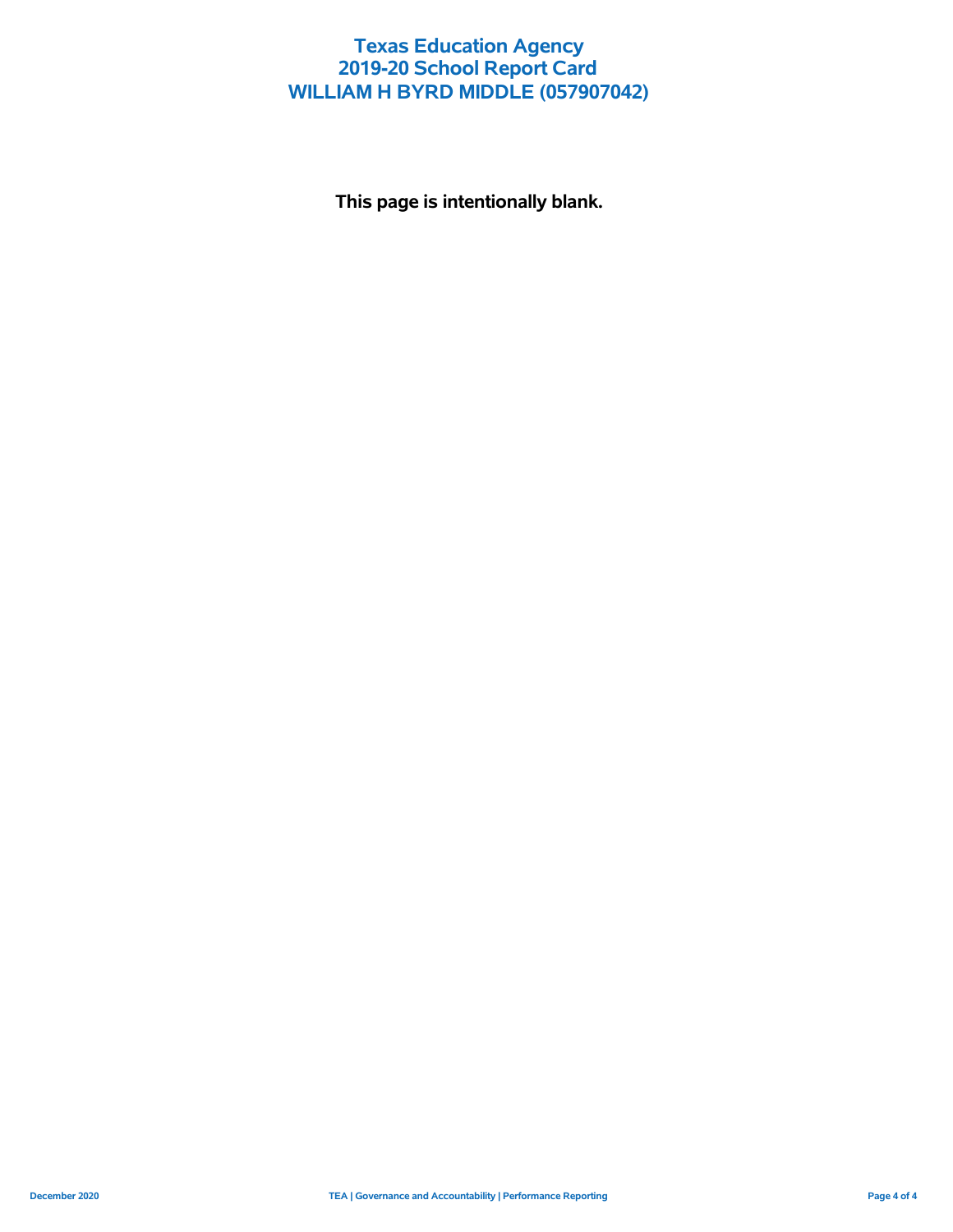#### **Accountability Rating School Information**

#### **\*All Districts and Schools Were Not Rated in 2020 Due to COVID-19\***

**District Name:** DUNCANVILLE ISD **Campus Type:** Middle School **Total Students:** 911 **Grade Span:** 06 - 08

**Not Rated**

Given the impact of COVID-19, all districts and schools received a label of Not Rated: Declared State of Disaster for their 2020 accountability ratings.

**[Click here to read the official announcement.](https://tea.texas.gov/about-tea/news-and-multimedia/correspondence/taa-letters/every-student-succeeds-act-essa-waiver-approval-2020-state-academic-accountability)**

For more information about this campus, see **https://TXSchools.gov** or the Texas Academic Performance Report at **https://rptsvr1.tea.texas.gov/perfreport/tapr/2020/index.html**

#### **Distinction Designations**

#### **Distinction designations were not awarded in 2020.**

#### **School and Student Information**

This section provides demographic information about G W KENNEMER MIDDLE, including attendance rates; enrollment percentages for various student groups; student mobility rates; and class size averages at the campus, district, and state level, where applicable.

|                                     | Campus  | <b>District</b> | State   |
|-------------------------------------|---------|-----------------|---------|
| Attendance Rate (2018-19)           | 95.9%   | 93.9%           | 95.4%   |
| <b>Enrollment by Race/Ethnicity</b> |         |                 |         |
| African American                    | 44.3%   | 39.7%           | 12.6%   |
| Hispanic                            | 48.6%   | 54.0%           | 52.8%   |
| White                               | 2.5%    | 2.9%            | 27.0%   |
| American Indian                     | $0.1\%$ | $0.3\%$         | $0.4\%$ |
| Asian                               | 2.2%    | $11\%$          | 4.6%    |
| Pacific Islander                    | $0.0\%$ | 0.1%            | $0.2\%$ |
| Two or More Races                   | 2.2%    | 2.0%            | 2.5%    |
| <b>Enrollment by Student Group</b>  |         |                 |         |
| Economically Disadvantaged          | 75.7%   | 80.0%           | 60.2%   |
| <b>Special Education</b>            | 7.0%    | 9.5%            | 10.7%   |
| <b>English Learners</b>             | 11.2%   | 19.1%           | 20.3%   |
| Mobility Rate (2018-19)             | 10.7%   | 19.4%           | 15.3%   |

|                                                | Campus | <b>District</b> | <b>State</b> |  |  |  |  |  |  |  |
|------------------------------------------------|--------|-----------------|--------------|--|--|--|--|--|--|--|
| <b>Class Size Averages by Grade or Subject</b> |        |                 |              |  |  |  |  |  |  |  |
| Elementary                                     |        |                 |              |  |  |  |  |  |  |  |
| Grade 6                                        | 26.0   | 24 6            | 204          |  |  |  |  |  |  |  |
| Secondary                                      |        |                 |              |  |  |  |  |  |  |  |
| English/Language Arts                          | 17.3   | 21.2            | 16.4         |  |  |  |  |  |  |  |
| Foreign Languages                              | 19.5   | 23.7            | 18.7         |  |  |  |  |  |  |  |
| <b>Mathematics</b>                             | 19.5   | 22.7            | 17.8         |  |  |  |  |  |  |  |
| Science                                        | 20.8   | 22.8            | 18.8         |  |  |  |  |  |  |  |
| Social Studies                                 | 22 Z   | 24.0            | 19.3         |  |  |  |  |  |  |  |

# **School Financial Information (2018-19)**

Various financial indicators based on actual data from the prior year are reported for the campus, district, and state. For more information, see **[http://tea.texas.gov/financialstandardreports/.](http://tea.texas.gov/financialstandardreports/)**

|                                        | Campus District State |             |  |
|----------------------------------------|-----------------------|-------------|--|
| <b>Instructional Staff Percent</b>     | n/a                   | 60.3% 64.6% |  |
| <b>Instructional Expenditure Ratio</b> | n/a                   | 61.3% 62.8% |  |

|                                     | Campus District |         | <b>State</b> |
|-------------------------------------|-----------------|---------|--------------|
| <b>Expenditures per Student</b>     |                 |         |              |
| <b>Total Operating Expenditures</b> | \$6.947         | \$9.935 | \$9.913      |
| Instruction                         | \$4.859         | \$5.300 | \$5.558      |
| Instructional Leadership            | \$201           | \$275   | \$162        |
| School Leadership                   | \$650           | \$624   | \$589        |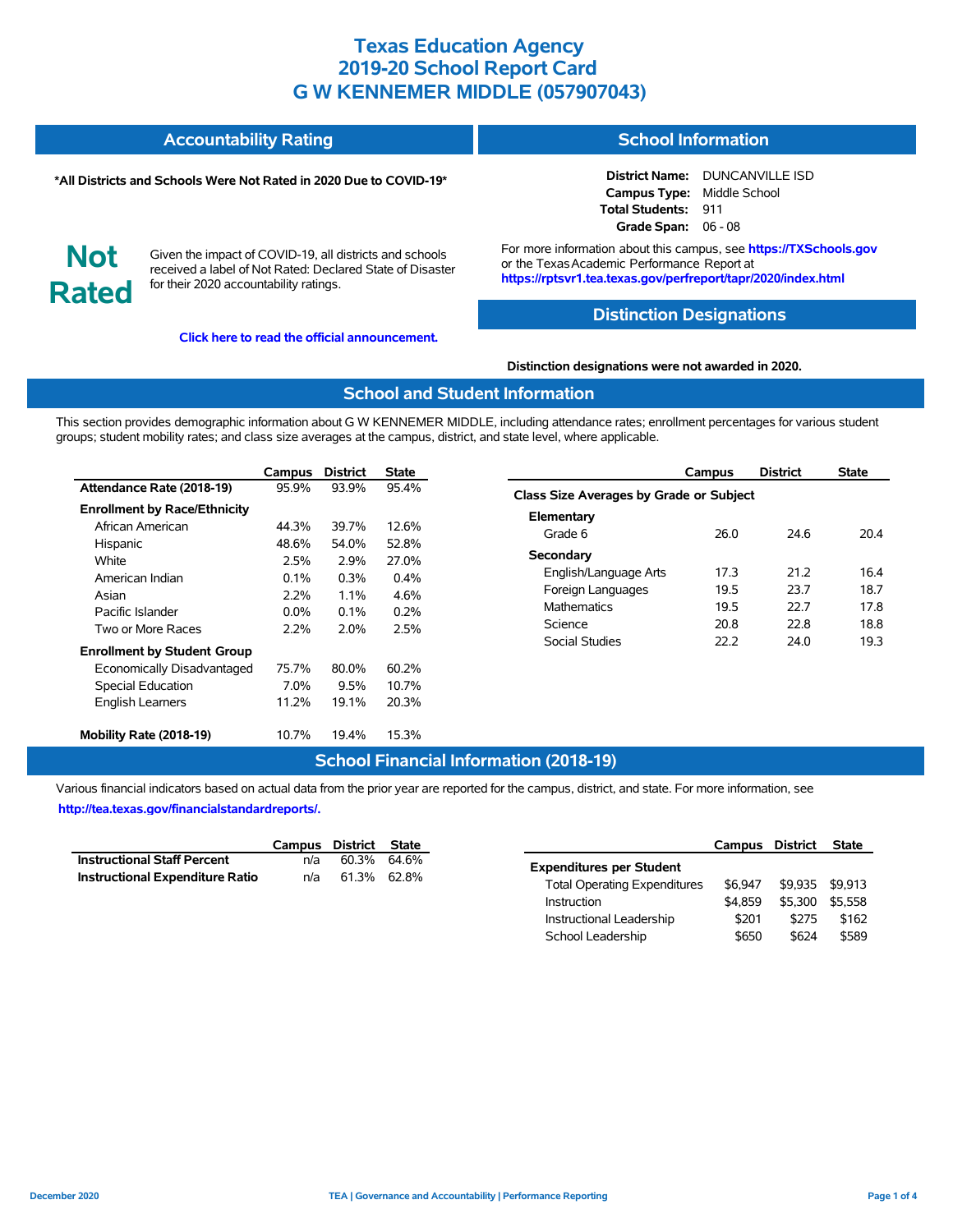## **STAAR Outcomes**

This section provides STAAR performance and Academic Growth outcomes. Academic Growth measures whether students are maintaining performance or improving from year to year. **Please note that due to the cancellation of spring 2020 State of Texas Assessments of Academic Readiness (STAAR) due to the COVID-19 pandemic, the performance of this year's report is not updated.**

|                                                                                |              |              |          |          |                                   |     |          |                                    |          |                          | Two or       |          |
|--------------------------------------------------------------------------------|--------------|--------------|----------|----------|-----------------------------------|-----|----------|------------------------------------|----------|--------------------------|--------------|----------|
|                                                                                |              |              |          |          | African                           |     |          | American                           |          | <b>Pacific</b>           | More         | Econ     |
|                                                                                |              | State        |          |          | District Campus American Hispanic |     | White    | Indian                             | Asian    | <b>Islander</b>          | Races        | Disadv   |
| STAAR Performance Rates at Approaches Grade Level or Above (All Grades Tested) |              |              |          |          |                                   |     |          |                                    |          |                          |              |          |
| All Subjects                                                                   | 2019         | 78%          | 70%      | 74%      | 71%                               | 76% | 87%      | 29%                                | 92%      | $\overline{\phantom{0}}$ | 81%          | 72%      |
|                                                                                | 2018         | 77%          | 67%      | 65%      | 60%                               | 67% | 76%      | $\overline{\phantom{a}}$           | 87%      | $\overline{\phantom{0}}$ | 87%          | 63%      |
| ELA/Reading                                                                    | 2019         | 75%          | 67%      | 81%      | 79%                               | 83% | 91%      | $\ast$                             | 89%      | $\overline{\phantom{0}}$ | 85%          | 80%      |
|                                                                                | 2018         | 74%          | 65%      | 73%      | 70%                               | 73% | 75%      | $\overline{\phantom{a}}$           | 87%      | $\overline{\phantom{0}}$ | 91%          | 71%      |
| Mathematics                                                                    | 2019         | 82%          | 76%      | 78%      | 72%                               | 82% | 91%      | $\ast$                             | 95%      | $\overline{\phantom{0}}$ | 85%          | 76%      |
|                                                                                | 2018         | 81%          | 70%      | 67%      | 60%                               | 70% | 81%      | $\overline{\phantom{a}}$           | 87%      | $\overline{\phantom{a}}$ | 91%          | 63%      |
| Writing                                                                        | 2019         | 68%          | 56%      | 66%      | 57%                               | 70% | 75%      | $\ast$                             | 78%      | $\overline{\phantom{a}}$ | 80%          | 64%      |
|                                                                                | 2018         | 66%          | 56%      | 60%      | 54%                               | 61% | 90%      | $\overline{\phantom{a}}$           | 100%     | $\overline{\phantom{a}}$ | 67%          | 57%      |
| Science                                                                        | 2019         | 81%          | 73%      | 77%      | 75%                               | 77% | 88%      | $\ast$                             | 100%     | $\overline{a}$           | 83%          | 74%      |
|                                                                                | 2018         | 80%          | 73%      | 71%      | 68%                               | 72% | 63%      | $\overline{\phantom{a}}$           | 86%      | $\overline{\phantom{0}}$ | 100%         | 70%      |
| Social Studies                                                                 | 2019         | 81%          | 76%      | 55%      | 57%                               | 51% | 75%      | $\ast$                             | 100%     | $\overline{\phantom{0}}$ | 57%          | 49%      |
|                                                                                | 2018         | 78%          | 71%      | 46%      | 38%                               | 50% | 63%      | $\overline{\phantom{a}}$           | 71%      | $\overline{\phantom{a}}$ | 80%          | 45%      |
| STAAR Performance Rates at Meets Grade Level or Above (All Grades Tested)      |              |              |          |          |                                   |     |          |                                    |          |                          |              |          |
| All Subjects                                                                   | 2019         | 50%          | 38%      | 39%      | 35%                               | 40% | 65%      | 0%                                 | 62%      | $\overline{a}$           | 46%          | 37%      |
|                                                                                | 2018         | 48%          | 34%      | 30%      | 24%                               | 31% | 59%      | $\overline{\phantom{a}}$           | 62%      | $\overline{\phantom{0}}$ | 42%          | 28%      |
| ELA/Reading                                                                    | 2019         | 48%          | 37%      | 47%      | 45%                               | 47% | 77%      | $\ast$                             | 58%      | $\overline{\phantom{0}}$ | 45%          | 44%      |
|                                                                                | 2018         | 46%          | 34%      | 35%      | 31%                               | 36% | 50%      | $\overline{\phantom{a}}$           | 60%      | $\overline{a}$           | 55%          | 32%      |
| Mathematics                                                                    | 2019         | 52%          | 40%      | 41%      | 33%                               | 45% | 55%      | $\ast$                             | 74%      | $\overline{a}$           | 50%          | 40%      |
|                                                                                | 2018         | 50%          | 33%      | 25%      | 17%                               | 27% | 69%      | $\overline{\phantom{a}}$           | 60%      | $\overline{\phantom{0}}$ | 45%          | 24%      |
| Writing                                                                        | 2019         | 38%          | 24%      | 31%      | 24%                               | 33% | 63%      | $\ast$                             | 44%      | $\overline{\phantom{0}}$ | 50%          | 28%      |
|                                                                                | 2018         | 41%          | 27%      | 26%      | 21%                               | 26% | 60%      | $\overline{\phantom{a}}$           | 75%      | $\overline{\phantom{0}}$ | 33%          | 25%      |
| Science                                                                        | 2019         | 54%          | 37%      | 39%      | 37%                               | 37% | 63%      | $\ast$                             | 78%      | $\overline{\phantom{a}}$ | 50%          | 35%      |
|                                                                                | 2018         | 51%          | 36%      | 42%      | 38%                               | 44% | 63%      | $\overline{\phantom{a}}$           | 71%      | $\overline{a}$           | 40%          | 40%      |
| Social Studies                                                                 | 2019         | 55%          | 46%      | 26%      | 26%                               | 24% | 63%      | $\ast$                             | 44%      | $\overline{\phantom{a}}$ | 29%          | 23%      |
|                                                                                | 2018         | 53%          | 41%      | 20%      | 12%                               | 24% | 50%      |                                    | 43%      | $\overline{a}$           | 20%          | 18%      |
| STAAR Performance Rates at Masters Grade Level (All Grades Tested)             |              |              |          |          |                                   |     |          |                                    |          |                          |              |          |
| All Subjects                                                                   | 2019         | 24%          | 13%      | 15%      | 12%                               | 14% | 44%      | 0%                                 | 28%      | $\overline{\phantom{a}}$ | 17%          | 13%      |
|                                                                                | 2018         | 22%          | 11%      | 10%      | 7%                                | 10% | 33%      | $\overline{\phantom{a}}$           | 27%      | $\overline{a}$           | 3%           | 9%       |
| ELA/Reading                                                                    | 2019         | 21%          | 12%      | 22%      | 20%                               | 21% | 50%      | $\ast$                             | 42%      | $\overline{\phantom{0}}$ | 35%          | 20%      |
|                                                                                | 2018         | 19%          | 10%      | 13%      | 11%                               | 13% | 44%      | $\overline{\phantom{a}}$           | 20%      | $\overline{\phantom{0}}$ | 9%           | 11%      |
| <b>Mathematics</b>                                                             | 2019         | 26%          | 15%      | 11%      | 7%                                | 12% | 36%      | $\ast$                             | 26%      | $\overline{\phantom{0}}$ | 10%          | 8%       |
|                                                                                | 2018         | 24%          | 13%      | 6%       | 2%                                | 8%  | 19%      | $\overline{\phantom{a}}$           | 33%      | $\overline{\phantom{a}}$ | 0%           | 6%       |
| Writing                                                                        | 2019         | 14%          | 5%       | 5%       | 4%                                | 5%  | 25%      | $\ast$                             | 22%      | $\overline{\phantom{a}}$ | 0%           | 4%       |
|                                                                                | 2018         | 13%          | 5%       | 3%       | 2%                                | 3%  | 20%      | $\overline{\phantom{a}}$           | 0%       | $\overline{\phantom{0}}$ | 0%           | 4%       |
| Science                                                                        | 2019         | 25%          | 12%      | 17%      | 15%                               | 17% | 63%      | $\ast$                             | 22%      | $\overline{\phantom{0}}$ | 17%          | 16%      |
|                                                                                | 2018         | 23%          | 11%      | 16%      | 14%                               | 16% | 50%      | $\overline{\phantom{a}}$           | 43%      | $\overline{\phantom{0}}$ | 0%           | 14%      |
| Social Studies                                                                 | 2019         | 33%          | 22%      | 13%      | 13%                               | 12% | 50%      |                                    | 11%      |                          | 14%          | 11%      |
|                                                                                | 2018         | 31%          | 18%      | 9%       | 3%                                | 11% | 38%      |                                    | 43%      |                          | $0\%$        | $8\%$    |
|                                                                                |              |              |          |          |                                   |     |          |                                    |          |                          |              |          |
| Academic Growth Score (All Grades Tested)                                      |              |              |          |          |                                   |     |          | $\ast$                             |          |                          |              |          |
| <b>Both Subjects</b>                                                           | 2019         | 69           | 67       | 72       | 71                                | 73  | 83       |                                    | 74       | $\overline{\phantom{0}}$ | 69           | 72       |
|                                                                                | 2018         | 69           | 66       | 68       | 69                                | 66  | 72       | $\ast$                             | 70       | $\overline{\phantom{0}}$ | 69           | 67       |
| ELA/Reading                                                                    | 2019         | 68           | 67       | 79       | 78                                | 80  | 92       |                                    | 82       | $\overline{\phantom{0}}$ | 73           | 80       |
|                                                                                | 2018         | 69           | 67       | 73       | 76                                | 71  | 75       | $\overline{\phantom{a}}$<br>$\ast$ | 67       | $\frac{1}{2}$            | 68           | 73       |
| Mathematics                                                                    | 2019<br>2018 | 70<br>$70\,$ | 68<br>65 | 65<br>62 | 64                                | 65  | 75<br>69 |                                    | 67<br>73 | $\overline{\phantom{0}}$ | 65<br>$70\,$ | 64<br>62 |
|                                                                                |              |              |          |          | 62                                | 62  |          |                                    |          |                          |              |          |

 **? Indicates that the data for this item were statistically improbable or were reported outside a reasonable range.**

 **- Indicates zero observations reported for this group. \* Indicates results are masked due to small numbers to protect student confidentiality.**

**n/a Indicates data reporting is not applicable for this group.**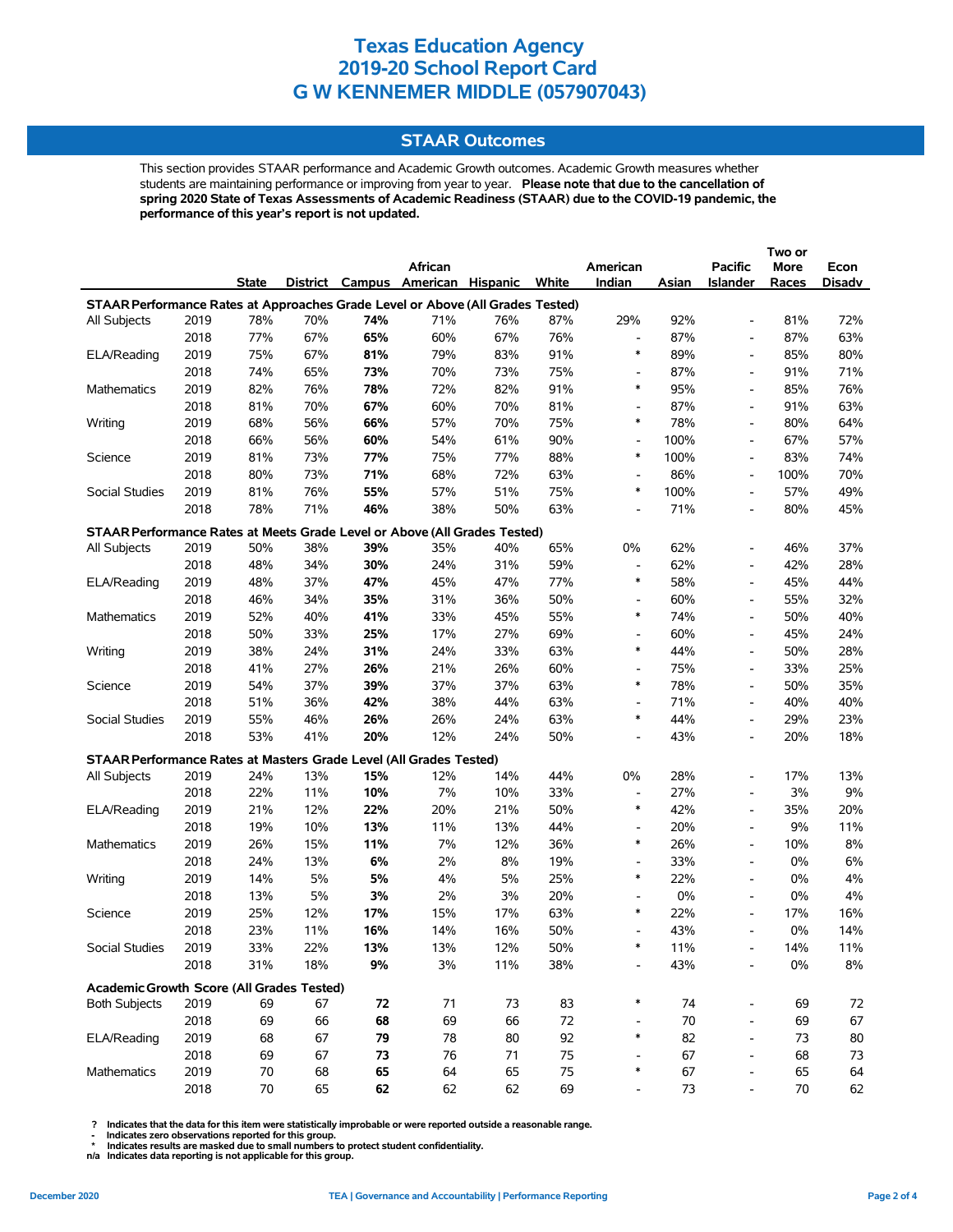# **Prior-Year Non-Proficient and Student Success Initiative STAAR Outcomes**

Progress of Prior-Year Non-Proficient Students shows STAAR performance rates for students who did not perform satisfactorily in 2017-18 but did in 2018-19. Student Success Initiative shows rates related to the requirement for students to demonstrate proficiency on the reading and mathematics STAAR in grades 5 and 8. **Please note that due to the cancellation of spring 2020 State of Texas Assessments of Academic Readiness (STAAR) due to the COVID-19 pandemic, this year's report is not updated.**

|                        |                                      |                 |                                                   |                                                                       |                 |        |          |        | Two or          |             |               |  |
|------------------------|--------------------------------------|-----------------|---------------------------------------------------|-----------------------------------------------------------------------|-----------------|--------|----------|--------|-----------------|-------------|---------------|--|
|                        |                                      |                 |                                                   | <b>African</b>                                                        |                 |        | American |        | <b>Pacific</b>  | <b>More</b> | Econ          |  |
|                        | <b>State</b>                         | <b>District</b> | Campus                                            | American                                                              | <b>Hispanic</b> | White  | Indian   | Asian  | <b>Islander</b> | Races       | <b>Disadv</b> |  |
|                        |                                      |                 | Progress of Prior-Year Non-Proficient Students    |                                                                       |                 |        |          |        |                 |             |               |  |
|                        | Sum of Grades 4-8                    |                 |                                                   |                                                                       |                 |        |          |        |                 |             |               |  |
| Reading                |                                      |                 |                                                   |                                                                       |                 |        |          |        |                 |             |               |  |
| 2019                   | 41%                                  | 39%             | 51%                                               | 43%                                                                   | 59%             | $\ast$ | *        | *      |                 | ∗           | 52%           |  |
| 2018                   | 38%                                  | 34%             | 38%                                               | 38%                                                                   | 37%             | ∗      |          | *      |                 | ∗           | 37%           |  |
| <b>Mathematics</b>     |                                      |                 |                                                   |                                                                       |                 |        |          |        |                 |             |               |  |
| 2019                   | 45%                                  | 44%             | 47%                                               | 43%                                                                   | 52%             | $\ast$ | $\ast$   | $\ast$ |                 | 60%         | 47%           |  |
| 2018                   | 47%                                  | 42%             | 43%                                               | 37%                                                                   | 50%             | *      |          | $\ast$ |                 | $\ast$      | 39%           |  |
|                        | <b>Students Success Initiative</b>   |                 |                                                   |                                                                       |                 |        |          |        |                 |             |               |  |
| <b>Grade 8 Reading</b> |                                      |                 |                                                   |                                                                       |                 |        |          |        |                 |             |               |  |
|                        |                                      |                 |                                                   | Students Meeting Approaches Grade Level on First STAAR Administration |                 |        |          |        |                 |             |               |  |
| 2019                   | 78%                                  | 74%             | 77%                                               | 76%                                                                   | 76%             | 88%    | *        | 100%   |                 | 71%         | 76%           |  |
|                        |                                      |                 | <b>Students Requiring Accelerated Instruction</b> |                                                                       |                 |        |          |        |                 |             |               |  |
| 2019                   | 22%                                  | 26%             | 23%                                               | 24%                                                                   | 24%             | 13%    | 100%     | 0%     |                 | 29%         | 24%           |  |
|                        | <b>STAAR Cumulative Met Standard</b> |                 |                                                   |                                                                       |                 |        |          |        |                 |             |               |  |
| 2019                   | 85%                                  | 83%             | 87%                                               | 85%                                                                   | 88%             | 88%    | *        | 100%   |                 | 86%         | 86%           |  |
|                        | <b>Grade 8 Mathematics</b>           |                 |                                                   |                                                                       |                 |        |          |        |                 |             |               |  |
|                        |                                      |                 |                                                   | Students Meeting Approaches Grade Level on First STAAR Administration |                 |        |          |        |                 |             |               |  |
| 2019                   | 82%                                  | 81%             | 79%                                               | 74%                                                                   | 81%             | 60%    | $\ast$   | 100%   |                 | 100%        | 77%           |  |
|                        |                                      |                 | Students Requiring Accelerated Instruction        |                                                                       |                 |        |          |        |                 |             |               |  |
| 2019                   | 18%                                  | 19%             | 21%                                               | 26%                                                                   | 19%             | 40%    | 50%      | 0%     |                 | 0%          | 23%           |  |
|                        | <b>STAAR Cumulative Met Standard</b> |                 |                                                   |                                                                       |                 |        |          |        |                 |             |               |  |
| 2019                   | 88%                                  | 87%             | 85%                                               | 80%                                                                   | 89%             | 80%    | *        | 100%   |                 | 100%        | 84%           |  |

 **? Indicates that the data for this item were statistically improbable or were reported outside a reasonable range.**

 **- Indicates zero observations reported for this group. \* Indicates results are masked due to small numbers to protect student confidentiality.**

**n/a Indicates data reporting is not applicable for this group.**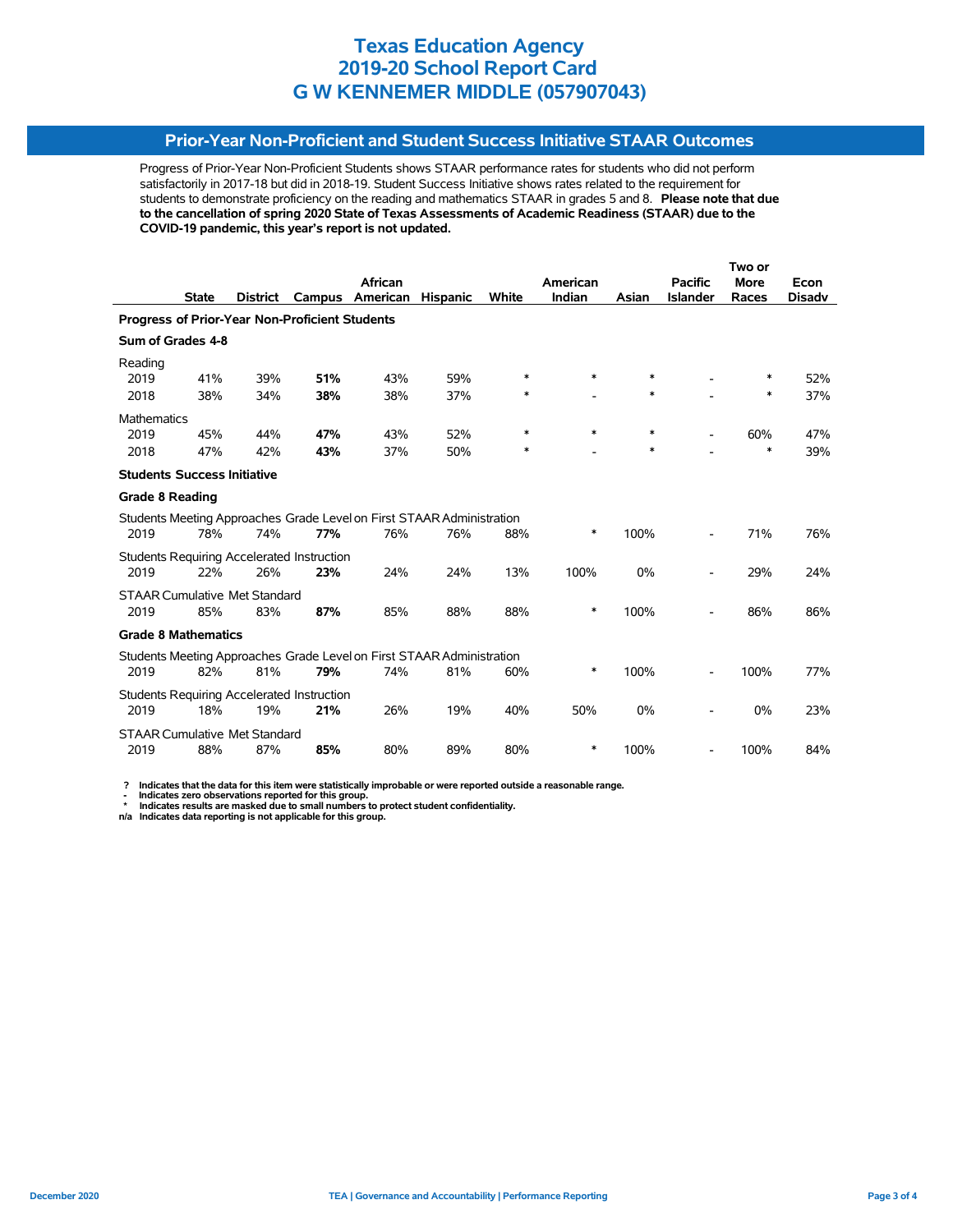# **Graduation and College, Career, and Military Readiness Outcomes**

This section provides graduation, graduation plan, and College, Career, and Military Readiness rates.

|                                                             |       |       |                |                                   |       |          |       |                | Two or |        |
|-------------------------------------------------------------|-------|-------|----------------|-----------------------------------|-------|----------|-------|----------------|--------|--------|
|                                                             |       |       |                | African                           |       | American |       | <b>Pacific</b> | More   | Econ   |
|                                                             | State |       |                | District Campus American Hispanic | White | Indian   | Asian | Islander       | Races  | Disadv |
| Annual Dropout Rate (Gr 9-12)                               |       |       |                |                                   |       |          |       |                |        |        |
| 2018-19                                                     | 1.9%  | 1.0%  |                |                                   |       |          |       |                |        |        |
| 2017-18                                                     | 1.9%  | 0.4%  |                |                                   |       |          |       |                |        |        |
| 4-Year Longitudinal Rate (Gr 9-12)                          |       |       |                |                                   |       |          |       |                |        |        |
| Class of 2019                                               |       |       |                |                                   |       |          |       |                |        |        |
| Graduated                                                   | 90.0% | 92.2% |                |                                   |       |          |       |                |        |        |
| Graduates, TxCHSE, & Cont                                   | 94.1% | 96.0% |                |                                   |       |          |       |                |        |        |
| Class of 2018                                               |       |       |                |                                   |       |          |       |                |        |        |
| Graduated                                                   | 90.0% | 92.4% |                |                                   |       |          |       |                |        |        |
| Graduates, TxCHSE, & Cont                                   | 94.3% | 96.9% |                |                                   |       |          |       |                |        |        |
| 5-Year Extended Longitudinal Rate (Gr 9-12)                 |       |       |                |                                   |       |          |       |                |        |        |
| Class of 2018                                               |       |       |                |                                   |       |          |       |                |        |        |
| Graduated                                                   | 92.2% | 95.2% |                |                                   |       |          |       |                |        |        |
| Graduates, TxCHSE, & Cont                                   | 93.9% | 95.7% |                |                                   |       |          |       |                |        |        |
| Class of 2017                                               |       |       |                |                                   |       |          |       |                |        |        |
| Graduated                                                   | 92.0% | 93.8% |                |                                   |       |          |       |                |        |        |
| Graduates, TxCHSE, & Cont                                   | 93.7% | 94.8% |                |                                   |       |          |       |                |        |        |
|                                                             |       |       |                |                                   |       |          |       |                |        |        |
| 6-Year Extended Longitudinal Rate (Gr 9-12)                 |       |       |                |                                   |       |          |       |                |        |        |
| Class of 2017<br>Graduated                                  | 92.4% | 94.2% |                |                                   |       |          |       |                |        |        |
|                                                             |       |       |                |                                   |       |          |       |                |        |        |
| Graduates, TxCHSE, & Cont                                   | 93.7% | 94.6% |                |                                   |       |          |       |                |        |        |
| Class of 2016<br>Graduated                                  | 92.1% | 92.8% |                |                                   |       |          |       |                |        |        |
|                                                             | 93.4% | 93.3% |                |                                   |       |          |       |                |        |        |
| Graduates, TxCHSE, & Cont                                   |       |       |                |                                   |       |          |       |                |        |        |
| 4-Year Federal Graduation Rate Without Exclusions (Gr 9-12) |       |       |                |                                   |       |          |       |                |        |        |
| Class of 2019                                               | 90.0% | 91.7% |                |                                   |       |          |       |                |        |        |
| Class of 2018                                               | 90.0% | 92.0% |                |                                   |       |          |       |                |        |        |
| RHSP/DAP Graduates (Longitudinal Rate)                      |       |       |                |                                   |       |          |       |                |        |        |
| Class of 2019                                               | 73.3% |       |                |                                   |       |          |       |                |        |        |
| Class of 2018                                               | 68.5% | 40.0% |                |                                   |       |          |       |                |        |        |
| RHSP/DAP/FHSP-E/FHSP-DLA Graduates (Longitudinal Rate)      |       |       |                |                                   |       |          |       |                |        |        |
| Class of 2019                                               | 87.6% | 96.8% | $\blacksquare$ |                                   |       |          |       |                |        |        |
| Class of 2018                                               | 86.8% | 89.4% |                |                                   |       |          |       |                |        |        |
|                                                             |       |       |                |                                   |       |          |       |                |        |        |
| College, Career, and Military Ready (Annual Graduates)      |       |       |                |                                   |       |          |       |                |        |        |
| 2018-19                                                     | 72.9% | 67.9% |                |                                   |       |          |       |                |        |        |
| 2017-18                                                     | 65.5% | 60.3% |                |                                   |       |          |       |                |        |        |
| <b>SAT/ACT Results (Annual Graduates)</b>                   |       |       |                |                                   |       |          |       |                |        |        |
| Tested                                                      |       |       |                |                                   |       |          |       |                |        |        |
| 2018-19                                                     | 75.0% | 57.2% |                |                                   |       |          |       |                |        |        |
| 2017-18                                                     | 74.6% | 56.4% |                |                                   |       |          |       |                |        |        |
| Average SAT Score                                           |       |       |                |                                   |       |          |       |                |        |        |
| 2018-19                                                     | 1027  | 951   |                |                                   |       |          |       |                |        |        |
| 2017-18                                                     | 1036  | 968   |                |                                   |       |          |       |                |        |        |
| Average ACT Score                                           |       |       |                |                                   |       |          |       |                |        |        |
| 2018-19                                                     | 20.6  | 19.2  |                |                                   |       |          |       |                |        |        |
| 2017-18                                                     | 20.6  | 18.4  |                |                                   |       |          |       |                |        |        |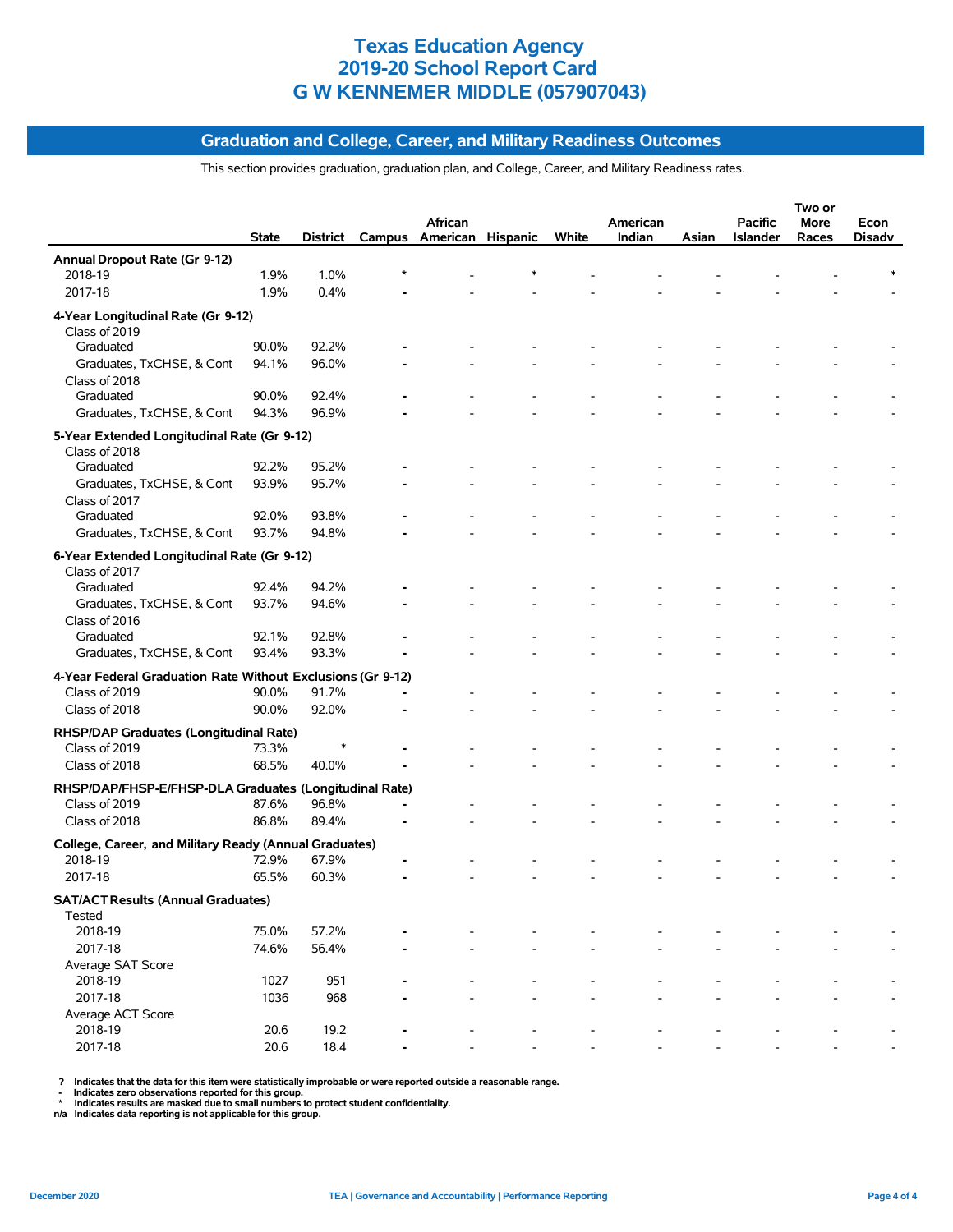| <b>Accountability Rating</b> | <b>School Information</b> |
|------------------------------|---------------------------|
|                              |                           |

#### **\*All Districts and Schools Were Not Rated in 2020 Due to COVID-19\***

#### **District Name:** DUNCANVILLE ISD **Campus Type:** Elementary **Total Students:** 440 **Grade Span:** PK - 04

**Not Rated**

Given the impact of COVID-19, all districts and schools received a label of Not Rated: Declared State of Disaster for their 2020 accountability ratings.

**[Click here to read the official announcement.](https://tea.texas.gov/about-tea/news-and-multimedia/correspondence/taa-letters/every-student-succeeds-act-essa-waiver-approval-2020-state-academic-accountability)**

For more information about this campus, see **https://TXSchools.gov** or the Texas Academic Performance Report at **https://rptsvr1.tea.texas.gov/perfreport/tapr/2020/index.html**

# **Distinction Designations**

**Distinction designations were not awarded in 2020.**

#### **School and Student Information**

This section provides demographic information about CENTRAL EL, including attendance rates; enrollment percentages for various student groups; student mobility rates; and class size averages at the campus, district, and state level, where applicable.

|                                     | Campus  | <b>District</b> | <b>State</b> |
|-------------------------------------|---------|-----------------|--------------|
| Attendance Rate (2018-19)           | 95.5%   | 93.9%           | 95.4%        |
| <b>Enrollment by Race/Ethnicity</b> |         |                 |              |
| African American                    | 22.5%   | 39.7%           | 12.6%        |
| Hispanic                            | 70.9%   | 54.0%           | 52.8%        |
| White                               | 3.6%    | 2.9%            | 27.0%        |
| American Indian                     | 0.7%    | 0.3%            | $0.4\%$      |
| Asian                               | $0.7\%$ | $1.1\%$         | 4.6%         |
| Pacific Islander                    | $0.0\%$ | $0.1\%$         | 0.2%         |
| Two or More Races                   | 1.6%    | 2.0%            | 2.5%         |
| <b>Enrollment by Student Group</b>  |         |                 |              |
| Economically Disadvantaged          | 89.3%   | 80.0%           | 60.2%        |
| <b>Special Education</b>            | 5.9%    | 9.5%            | 10.7%        |
| <b>English Learners</b>             | 49.3%   | 19.1%           | 20.3%        |
| Mobility Rate (2018-19)             | 22.8%   | 19.4%           | 15.3%        |

|                                                | Campus | <b>District</b> | <b>State</b> |
|------------------------------------------------|--------|-----------------|--------------|
| <b>Class Size Averages by Grade or Subject</b> |        |                 |              |
| Elementary                                     |        |                 |              |
| Kindergarten                                   | 20.0   | 20.7            | 19.0         |
| Grade 1                                        | 24.2   | 20.8            | 18.9         |
| Grade 2                                        | 21.1   | 19.9            | 18.8         |
| Grade 3                                        | 21.5   | 19.4            | 19.0         |
| Grade 4                                        | 214    | 19.9            | 19.2         |
|                                                |        |                 |              |

# **School Financial Information (2018-19)**

Various financial indicators based on actual data from the prior year are reported for the campus, district, and state. For more information, see **[http://tea.texas.gov/financialstandardreports/.](http://tea.texas.gov/financialstandardreports/)**

|                                        | Campus District State |             |  |
|----------------------------------------|-----------------------|-------------|--|
| <b>Instructional Staff Percent</b>     | n/a                   | 60.3% 64.6% |  |
| <b>Instructional Expenditure Ratio</b> | n/a                   | 61.3% 62.8% |  |

|                                     | Campus District |         | <b>State</b> |
|-------------------------------------|-----------------|---------|--------------|
| <b>Expenditures per Student</b>     |                 |         |              |
| <b>Total Operating Expenditures</b> | \$8.593         | \$9.935 | \$9.913      |
| Instruction                         | \$6,056         | \$5.300 | \$5.558      |
| Instructional Leadership            | \$408           | \$275   | \$162        |
| School Leadership                   | \$604           | \$624   | \$589        |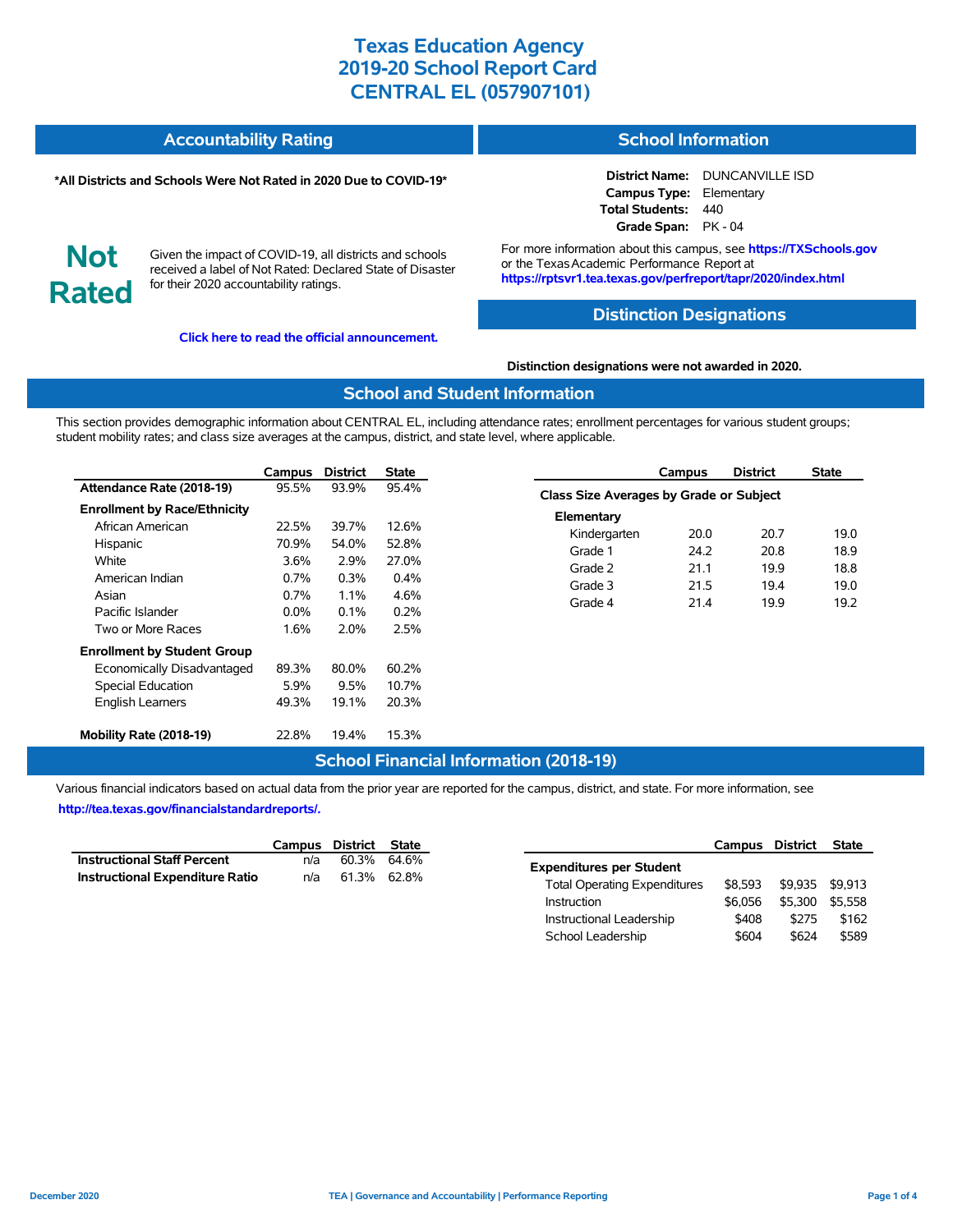# **STAAR Outcomes**

This section provides STAAR performance and Academic Growth outcomes. Academic Growth measures whether students are maintaining performance or improving from year to year. **Please note that due to the cancellation of spring 2020 State of Texas Assessments of Academic Readiness (STAAR) due to the COVID-19 pandemic, the performance of this year's report is not updated.**

|                                                                                |      |              |     |     |                                   |     |        |                          |                          |                          | Two or      |               |
|--------------------------------------------------------------------------------|------|--------------|-----|-----|-----------------------------------|-----|--------|--------------------------|--------------------------|--------------------------|-------------|---------------|
|                                                                                |      |              |     |     | African                           |     |        | American                 |                          | <b>Pacific</b>           | <b>More</b> | Econ          |
|                                                                                |      | <b>State</b> |     |     | District Campus American Hispanic |     | White  | Indian                   | Asian                    | Islander                 | Races       | <b>Disadv</b> |
| STAAR Performance Rates at Approaches Grade Level or Above (All Grades Tested) |      |              |     |     |                                   |     |        |                          |                          |                          |             |               |
| All Subjects                                                                   | 2019 | 78%          | 70% | 72% | 65%                               | 73% | 77%    | 83%                      | $\ast$                   | Ĭ.                       | 100%        | 73%           |
|                                                                                | 2018 | 77%          | 67% | 72% | 64%                               | 74% | 83%    | $\blacksquare$           | $\ast$                   | $\overline{a}$           | 75%         | 71%           |
| ELA/Reading                                                                    | 2019 | 75%          | 67% | 74% | 69%                               | 75% | 75%    | $\ast$                   | $\ast$                   | $\overline{\phantom{a}}$ | $\ast$      | 75%           |
|                                                                                | 2018 | 74%          | 65% | 72% | 70%                               | 71% | 80%    | $\overline{\phantom{a}}$ | $\ast$                   |                          | $\ast$      | 71%           |
| <b>Mathematics</b>                                                             | 2019 | 82%          | 76% | 80% | 67%                               | 82% | 100%   | $\ast$                   | $\ast$                   |                          | $\ast$      | 80%           |
|                                                                                | 2018 | 81%          | 70% | 81% | 64%                               | 87% | 90%    | $\overline{a}$           | *                        |                          | $\ast$      | 80%           |
| Writing                                                                        | 2019 | 68%          | 56% | 53% | 55%                               | 51% | 50%    |                          | $\ast$                   |                          | $\ast$      | 53%           |
|                                                                                | 2018 | 66%          | 56% | 55% | 52%                               | 56% | $\ast$ |                          |                          |                          | $\ast$      | 54%           |
| STAAR Performance Rates at Meets Grade Level or Above (All Grades Tested)      |      |              |     |     |                                   |     |        |                          |                          |                          |             |               |
| All Subjects                                                                   | 2019 | 50%          | 38% | 45% | 31%                               | 47% | 59%    | 67%                      | $\ast$                   |                          | 67%         | 45%           |
|                                                                                | 2018 | 48%          | 34% | 39% | 32%                               | 40% | 48%    | $\overline{\phantom{0}}$ | $\ast$                   |                          | 63%         | 38%           |
| ELA/Reading                                                                    | 2019 | 48%          | 37% | 47% | 38%                               | 48% | 63%    | $\ast$                   | $\ast$                   |                          | $\ast$      | 47%           |
|                                                                                | 2018 | 46%          | 34% | 38% | 38%                               | 34% | 60%    |                          | $\ast$                   |                          | $\ast$      | 37%           |
| Mathematics                                                                    | 2019 | 52%          | 40% | 54% | 31%                               | 60% | 75%    | $\ast$                   | $\ast$                   |                          | $\ast$      | 55%           |
|                                                                                | 2018 | 50%          | 33% | 45% | 32%                               | 48% | 50%    |                          | $\ast$                   |                          | $\ast$      | 44%           |
| Writing                                                                        | 2019 | 38%          | 24% | 22% | 15%                               | 21% | 33%    |                          | $\ast$                   |                          | $\ast$      | 19%           |
|                                                                                | 2018 | 41%          | 27% | 29% | 22%                               | 33% | $\ast$ |                          |                          |                          | $\ast$      | 26%           |
| STAAR Performance Rates at Masters Grade Level (All Grades Tested)             |      |              |     |     |                                   |     |        |                          |                          |                          |             |               |
| All Subjects                                                                   | 2019 | 24%          | 13% | 25% | 16%                               | 26% | 32%    | 50%                      | $\ast$                   |                          | 33%         | 25%           |
|                                                                                | 2018 | 22%          | 11% | 18% | 12%                               | 18% | 30%    |                          | *                        |                          | 38%         | 16%           |
| ELA/Reading                                                                    | 2019 | 21%          | 12% | 30% | 26%                               | 29% | 38%    | $\ast$                   | $\ast$                   |                          | $\ast$      | 30%           |
|                                                                                | 2018 | 19%          | 10% | 20% | 15%                               | 21% | 30%    |                          | $\ast$                   |                          | $\ast$      | 18%           |
| <b>Mathematics</b>                                                             | 2019 | 26%          | 15% | 31% | 12%                               | 35% | 50%    | $\ast$                   | $\ast$                   |                          | $\ast$      | 30%           |
|                                                                                | 2018 | 24%          | 13% | 23% | 17%                               | 22% | 40%    |                          | $\ast$                   |                          | $\ast$      | 21%           |
| Writing                                                                        | 2019 | 14%          | 5%  | 3%  | 5%                                | 3%  | 0%     |                          | $\ast$                   |                          | $\ast$      | 3%            |
|                                                                                | 2018 | 13%          | 5%  | 3%  | 0%                                | 6%  | $\ast$ |                          |                          |                          | $\ast$      | 3%            |
| Academic Growth Score (All Grades Tested)                                      |      |              |     |     |                                   |     |        |                          |                          |                          |             |               |
| <b>Both Subjects</b>                                                           | 2019 | 69           | 67  | 62  | 52                                | 64  | 71     |                          | $\ast$                   |                          | $\ast$      | 61            |
|                                                                                | 2018 | 69           | 66  | 68  | 66                                | 69  | $\ast$ | $\overline{a}$           | $\overline{\phantom{0}}$ |                          | $\ast$      | 67            |
| ELA/Reading                                                                    | 2019 | 68           | 67  | 59  | 50                                | 63  | 50     | $\overline{a}$           | $\ast$                   |                          | $\ast$      | 57            |
|                                                                                | 2018 | 69           | 67  | 73  | 73                                | 74  | $\ast$ |                          |                          |                          | $\ast$      | 74            |
| <b>Mathematics</b>                                                             | 2019 | 70           | 68  | 65  | 55                                | 65  | 92     |                          | $\ast$                   |                          | $\ast$      | 65            |
|                                                                                | 2018 | 70           | 65  | 63  | 58                                | 64  | $\ast$ |                          |                          |                          | $\ast$      | 61            |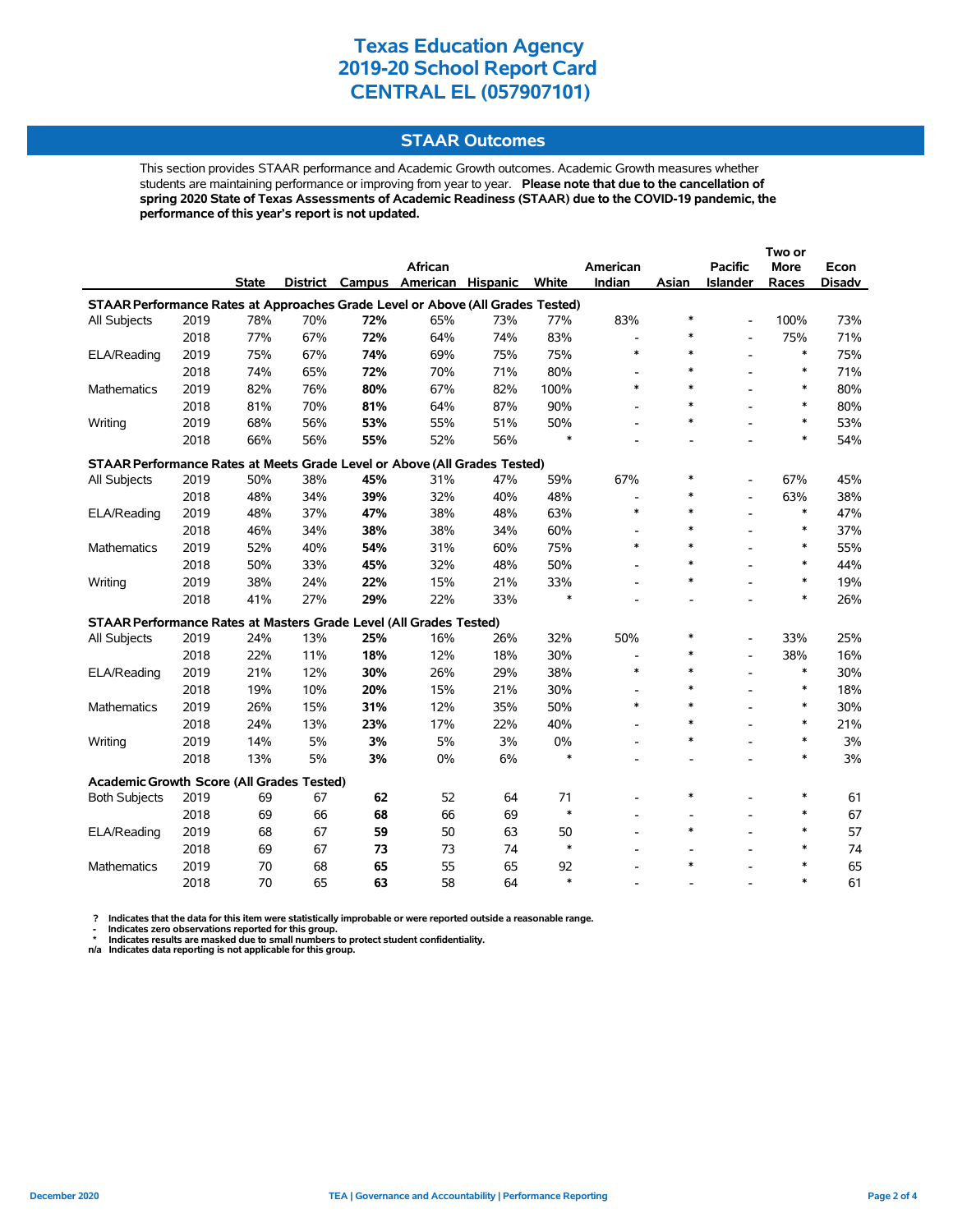# **Prior-Year Non-Proficient and Student Success Initiative STAAR Outcomes**

Progress of Prior-Year Non-Proficient Students shows STAAR performance rates for students who did not perform satisfactorily in 2017-18 but did in 2018-19. Student Success Initiative shows rates related to the requirement for students to demonstrate proficiency on the reading and mathematics STAAR in grades 5 and 8. **Please note that due to the cancellation of spring 2020 State of Texas Assessments of Academic Readiness (STAAR) due to the COVID-19 pandemic, this year's report is not updated.**

|                                                       |                   |                 |         |          |                 |                          |                          |                          |                 | Two or |               |
|-------------------------------------------------------|-------------------|-----------------|---------|----------|-----------------|--------------------------|--------------------------|--------------------------|-----------------|--------|---------------|
|                                                       |                   |                 |         | African  |                 |                          | American                 |                          | <b>Pacific</b>  | More   | Econ          |
|                                                       | <b>State</b>      | <b>District</b> | Campus  | American | <b>Hispanic</b> | White                    | <b>Indian</b>            | Asian                    | <b>Islander</b> | Races  | <b>Disady</b> |
| <b>Progress of Prior-Year Non-Proficient Students</b> |                   |                 |         |          |                 |                          |                          |                          |                 |        |               |
|                                                       | Sum of Grades 4-8 |                 |         |          |                 |                          |                          |                          |                 |        |               |
| Reading                                               |                   |                 |         |          |                 |                          |                          |                          |                 |        |               |
| 2019                                                  | 41%               | 39%             | 48%     | 40%      | 47%             | $\ast$                   | -                        | -                        |                 | -      | 45%           |
| 2018                                                  | 38%               | 34%             | 44%     | 46%      | 42%             | $\overline{\phantom{0}}$ | -                        | -                        |                 | -      | 45%           |
| <b>Mathematics</b>                                    |                   |                 |         |          |                 |                          |                          |                          |                 |        |               |
| 2019                                                  | 45%               | 44%             | 40%     | 80%      | 20%             | $\overline{\phantom{0}}$ | $\overline{\phantom{0}}$ | $\overline{\phantom{0}}$ |                 | -      | 38%           |
| 2018                                                  | 47%               | 42%             | $\star$ | *        | $\ast$          | $\overline{\phantom{a}}$ |                          |                          |                 | *      | $\ast$        |

 **? Indicates that the data for this item were statistically improbable or were reported outside a reasonable range.**

**1.** Indicates zero observations reported for this group.<br> **1.** Indicates zero the sex mealed for this group.

 **\* Indicates results are masked due to small numbers to protect student confidentiality. n/a Indicates data reporting is not applicable for this group.**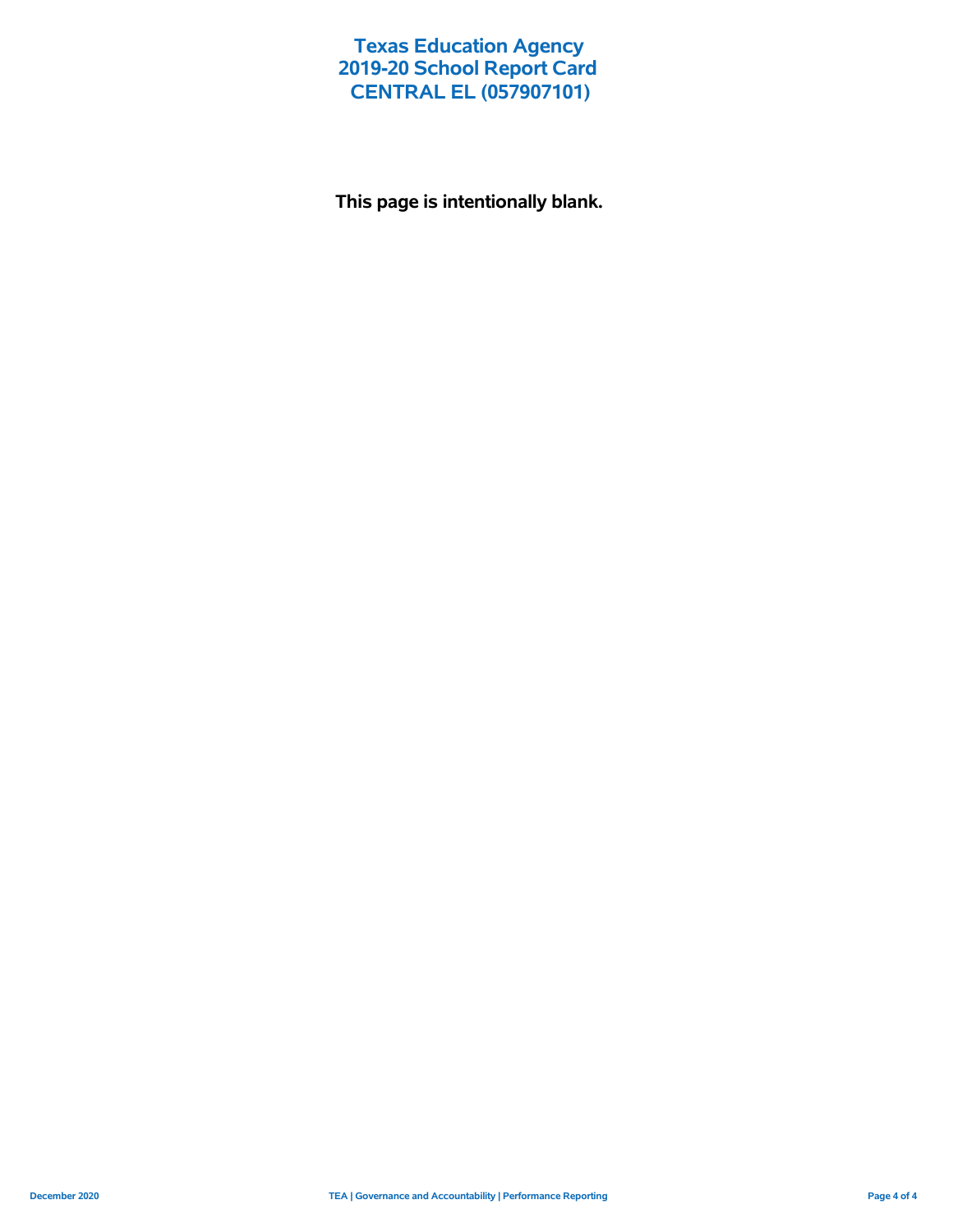#### **Accountability Rating School Information**

#### **\*All Districts and Schools Were Not Rated in 2020 Due to COVID-19\***

**District Name:** DUNCANVILLE ISD **Campus Type:** Elementary **Total Students:** 418 **Grade Span:** PK - 04

**Not Rated**

Given the impact of COVID-19, all districts and schools received a label of Not Rated: Declared State of Disaster for their 2020 accountability ratings.

**[Click here to read the official announcement.](https://tea.texas.gov/about-tea/news-and-multimedia/correspondence/taa-letters/every-student-succeeds-act-essa-waiver-approval-2020-state-academic-accountability)**

For more information about this campus, see **https://TXSchools.gov** or the Texas Academic Performance Report at **https://rptsvr1.tea.texas.gov/perfreport/tapr/2020/index.html**

#### **Distinction Designations**

**Distinction designations were not awarded in 2020.**

#### **School and Student Information**

This section provides demographic information about FAIRMEADOWS EL, including attendance rates; enrollment percentages for various student groups; student mobility rates; and class size averages at the campus, district, and state level, where applicable.

|                                     | Campus  | <b>District</b> | <b>State</b> |
|-------------------------------------|---------|-----------------|--------------|
| Attendance Rate (2018-19)           | 96.5%   | 93.9%           | 95.4%        |
| <b>Enrollment by Race/Ethnicity</b> |         |                 |              |
| African American                    | 10.0%   | 39.7%           | 12.6%        |
| Hispanic                            | 85.9%   | 54.0%           | 52.8%        |
| White                               | 2.2%    | 2.9%            | 27.0%        |
| American Indian                     | 0.2%    | 0.3%            | $0.4\%$      |
| Asian                               | 0.2%    | $1.1\%$         | 4.6%         |
| Pacific Islander                    | $0.0\%$ | $0.1\%$         | 0.2%         |
| Two or More Races                   | $1.4\%$ | 2.0%            | 2.5%         |
| <b>Enrollment by Student Group</b>  |         |                 |              |
| Economically Disadvantaged          | 79.4%   | 80.0%           | 60.2%        |
| <b>Special Education</b>            | $9.1\%$ | 9.5%            | 10.7%        |
| <b>English Learners</b>             | 47.1%   | 19.1%           | 20.3%        |
| Mobility Rate (2018-19)             | 16.2%   | 19.4%           | 15.3%        |

|                                         | Campus | <b>District</b> | <b>State</b> |
|-----------------------------------------|--------|-----------------|--------------|
| Class Size Averages by Grade or Subject |        |                 |              |
| Elementary                              |        |                 |              |
| Kindergarten                            | 19.5   | 20.7            | 19.0         |
| Grade 1                                 | 18.8   | 20.8            | 18.9         |
| Grade 2                                 | 20.5   | 19.9            | 18.8         |
| Grade 3                                 | 18.2   | 19.4            | 19.0         |
| Grade 4                                 | 176    | 19.9            | 19.2         |
|                                         |        |                 |              |

# **School Financial Information (2018-19)**

Various financial indicators based on actual data from the prior year are reported for the campus, district, and state. For more information, see **[http://tea.texas.gov/financialstandardreports/.](http://tea.texas.gov/financialstandardreports/)**

|                                        | Campus District State |             |  |
|----------------------------------------|-----------------------|-------------|--|
| <b>Instructional Staff Percent</b>     | n/a                   | 60.3% 64.6% |  |
| <b>Instructional Expenditure Ratio</b> | n/a                   | 61.3% 62.8% |  |

|                                     | Campus District |         | <b>State</b> |
|-------------------------------------|-----------------|---------|--------------|
| <b>Expenditures per Student</b>     |                 |         |              |
| <b>Total Operating Expenditures</b> | \$8.055         | \$9.935 | \$9.913      |
| Instruction                         | \$5.909         | \$5.300 | \$5.558      |
| Instructional Leadership            | \$276           | \$275   | \$162        |
| School Leadership                   | \$585           | \$624   | \$589        |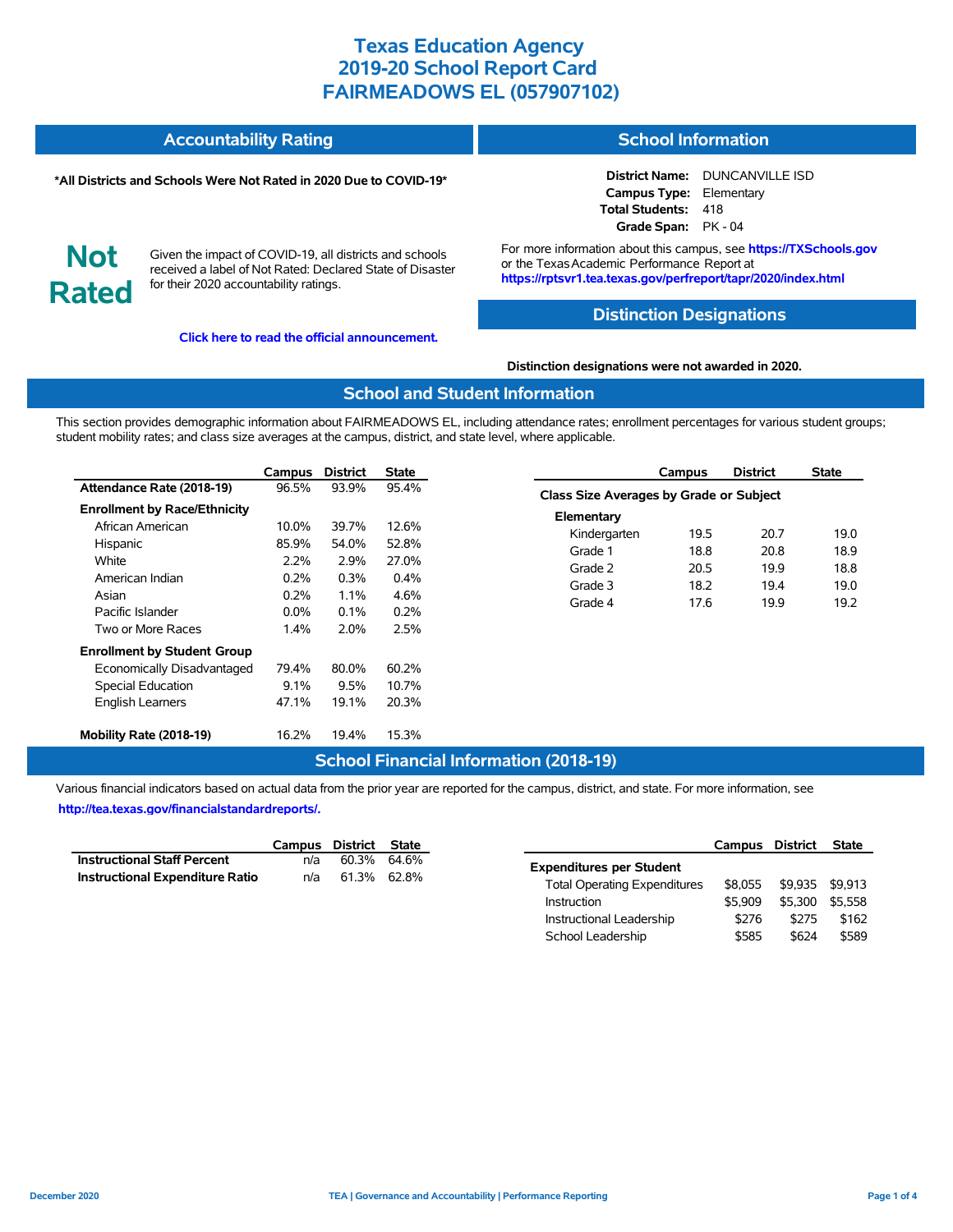## **STAAR Outcomes**

This section provides STAAR performance and Academic Growth outcomes. Academic Growth measures whether students are maintaining performance or improving from year to year. **Please note that due to the cancellation of spring 2020 State of Texas Assessments of Academic Readiness (STAAR) due to the COVID-19 pandemic, the performance of this year's report is not updated.**

|                                                                                |      |              |     |     |                          |                 |        |                          |        |                          | Two or      |               |
|--------------------------------------------------------------------------------|------|--------------|-----|-----|--------------------------|-----------------|--------|--------------------------|--------|--------------------------|-------------|---------------|
|                                                                                |      |              |     |     | African                  |                 |        | American                 |        | <b>Pacific</b>           | <b>More</b> | Econ          |
|                                                                                |      | <b>State</b> |     |     | District Campus American | <b>Hispanic</b> | White  | Indian                   | Asian  | <b>Islander</b>          | Races       | <b>Disadv</b> |
| STAAR Performance Rates at Approaches Grade Level or Above (All Grades Tested) |      |              |     |     |                          |                 |        |                          |        |                          |             |               |
| All Subjects                                                                   | 2019 | 78%          | 70% | 70% | 65%                      | 70%             | 60%    | $\overline{\phantom{a}}$ | 80%    | $\overline{\phantom{a}}$ | 100%        | 69%           |
|                                                                                | 2018 | 77%          | 67% | 72% | 59%                      | 73%             | 67%    | $\overline{\phantom{a}}$ | $\ast$ | $\overline{a}$           | 100%        | 71%           |
| ELA/Reading                                                                    | 2019 | 75%          | 67% | 75% | 80%                      | 73%             | $\ast$ | $\overline{\phantom{a}}$ | $\ast$ | $\overline{\phantom{a}}$ | $\ast$      | 73%           |
|                                                                                | 2018 | 74%          | 65% | 69% | 67%                      | 68%             |        |                          | $\ast$ | $\overline{a}$           | 100%        | 68%           |
| <b>Mathematics</b>                                                             | 2019 | 82%          | 76% | 78% | 67%                      | 80%             |        |                          | $\ast$ |                          | $\ast$      | 77%           |
|                                                                                | 2018 | 81%          | 70% | 81% | 60%                      | 83%             |        |                          | $\ast$ | $\overline{\phantom{a}}$ | 100%        | 79%           |
| Writing                                                                        | 2019 | 68%          | 56% | 47% | 29%                      | 46%             |        |                          | $\ast$ |                          | $\ast$      | 46%           |
|                                                                                | 2018 | 66%          | 56% | 62% | 45%                      | 63%             |        |                          |        |                          | $\ast$      | 61%           |
| STAAR Performance Rates at Meets Grade Level or Above (All Grades Tested)      |      |              |     |     |                          |                 |        |                          |        |                          |             |               |
| All Subjects                                                                   | 2019 | 50%          | 38% | 36% | 24%                      | 35%             | 40%    |                          | 60%    |                          | 100%        | 34%           |
|                                                                                | 2018 | 48%          | 34% | 35% | 20%                      | 34%             | 67%    |                          | $\ast$ |                          | 85%         | 33%           |
| ELA/Reading                                                                    | 2019 | 48%          | 37% | 35% | 20%                      | 35%             | $\ast$ |                          | $\ast$ |                          | $\ast$      | 34%           |
|                                                                                | 2018 | 46%          | 34% | 30% | 17%                      | 28%             | $\ast$ |                          | $\ast$ | $\overline{a}$           | 80%         | 29%           |
| Mathematics                                                                    | 2019 | 52%          | 40% | 47% | 40%                      | 47%             | $\ast$ |                          | $\ast$ |                          | $\ast$      | 45%           |
|                                                                                | 2018 | 50%          | 33% | 43% | 25%                      | 42%             | $\ast$ |                          | $\ast$ | $\overline{a}$           | 100%        | 41%           |
| Writing                                                                        | 2019 | 38%          | 24% | 17% | 0%                       | 14%             | $\ast$ |                          | $\ast$ |                          | $\ast$      | 12%           |
|                                                                                | 2018 | 41%          | 27% | 31% | 18%                      | 31%             | $\ast$ |                          |        |                          | $\ast$      | 26%           |
| STAAR Performance Rates at Masters Grade Level (All Grades Tested)             |      |              |     |     |                          |                 |        |                          |        |                          |             |               |
| All Subjects                                                                   | 2019 | 24%          | 13% | 18% | 3%                       | 19%             | 0%     |                          | 20%    | $\overline{\phantom{a}}$ | 75%         | 18%           |
|                                                                                | 2018 | 22%          | 11% | 14% | 6%                       | 13%             | 17%    | $\overline{a}$           | $\ast$ | $\overline{a}$           | 62%         | 13%           |
| ELA/Reading                                                                    | 2019 | 21%          | 12% | 22% | 0%                       | 24%             | $\ast$ |                          | $\ast$ | $\overline{a}$           | $\ast$      | 22%           |
|                                                                                | 2018 | 19%          | 10% | 11% | 6%                       | 10%             | $\ast$ |                          | $\ast$ | $\overline{\phantom{a}}$ | 60%         | 11%           |
| <b>Mathematics</b>                                                             | 2019 | 26%          | 15% | 23% | 7%                       | 24%             |        |                          | $\ast$ |                          | $\ast$      | 22%           |
|                                                                                | 2018 | 24%          | 13% | 21% | 10%                      | 20%             |        |                          | $\ast$ |                          | 80%         | 19%           |
| Writing                                                                        | 2019 | 14%          | 5%  | 1%  | 0%                       | 0%              |        |                          | $\ast$ |                          | $\ast$      | $1\%$         |
|                                                                                | 2018 | 13%          | 5%  | 6%  | 0%                       | 5%              |        |                          |        |                          | $\ast$      | 6%            |
| Academic Growth Score (All Grades Tested)                                      |      |              |     |     |                          |                 |        |                          |        |                          |             |               |
| <b>Both Subjects</b>                                                           | 2019 | 69           | 67  | 73  | 61                       | 74              | $\ast$ |                          | $\ast$ |                          | $\ast$      | 73            |
|                                                                                | 2018 | 69           | 66  | 67  | 58                       | 68              | $\ast$ |                          |        | $\overline{a}$           | 83          | 66            |
| ELA/Reading                                                                    | 2019 | 68           | 67  | 66  | 64                       | 67              | $\ast$ |                          | $\ast$ | $\overline{a}$           | $\ast$      | 68            |
|                                                                                | 2018 | 69           | 67  | 61  | 67                       | 60              |        |                          |        |                          | $\ast$      | 62            |
| Mathematics                                                                    | 2019 | 70           | 68  | 79  | 57                       | 81              |        |                          | $\ast$ |                          | $\ast$      | 78            |
|                                                                                | 2018 | 70           | 65  | 73  | 50                       | 76              | $\ast$ |                          |        |                          | $\ast$      | 71            |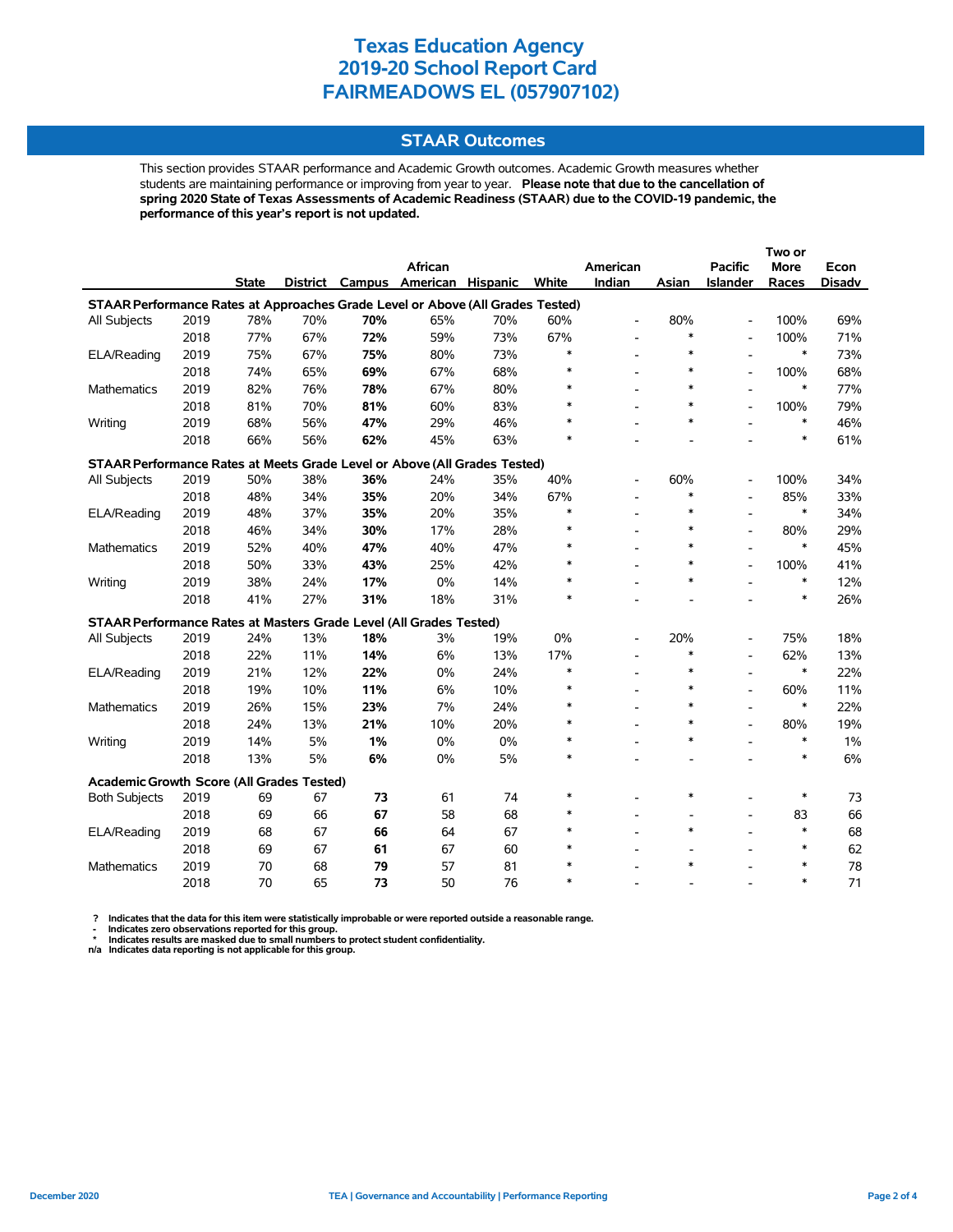# **Prior-Year Non-Proficient and Student Success Initiative STAAR Outcomes**

Progress of Prior-Year Non-Proficient Students shows STAAR performance rates for students who did not perform satisfactorily in 2017-18 but did in 2018-19. Student Success Initiative shows rates related to the requirement for students to demonstrate proficiency on the reading and mathematics STAAR in grades 5 and 8. **Please note that due to the cancellation of spring 2020 State of Texas Assessments of Academic Readiness (STAAR) due to the COVID-19 pandemic, this year's report is not updated.**

|                                                       |                   |                 |        |          |                 |                          |                          |                          |                          | Two or      |               |
|-------------------------------------------------------|-------------------|-----------------|--------|----------|-----------------|--------------------------|--------------------------|--------------------------|--------------------------|-------------|---------------|
|                                                       |                   |                 |        | African  |                 |                          | American                 |                          | <b>Pacific</b>           | <b>More</b> | Econ          |
|                                                       | <b>State</b>      | <b>District</b> | Campus | American | <b>Hispanic</b> | White                    | <b>Indian</b>            | Asian                    | <b>Islander</b>          | Races       | <b>Disady</b> |
| <b>Progress of Prior-Year Non-Proficient Students</b> |                   |                 |        |          |                 |                          |                          |                          |                          |             |               |
|                                                       | Sum of Grades 4-8 |                 |        |          |                 |                          |                          |                          |                          |             |               |
| Reading                                               |                   |                 |        |          |                 |                          |                          |                          |                          |             |               |
| 2019                                                  | 41%               | 39%             | 33%    | *        | 36%             | $\overline{\phantom{0}}$ | -                        | $\overline{\phantom{0}}$ | -                        | -           | 37%           |
| 2018                                                  | 38%               | 34%             | 31%    | *        | 30%             | $\overline{\phantom{0}}$ | -                        | -                        |                          | -           | 36%           |
| <b>Mathematics</b>                                    |                   |                 |        |          |                 |                          |                          |                          |                          |             |               |
| 2019                                                  | 45%               | 44%             | 43%    | *        | 47%             | $\overline{\phantom{0}}$ | $\overline{\phantom{a}}$ | $\overline{\phantom{a}}$ |                          | -           | 42%           |
| 2018                                                  | 47%               | 42%             | 44%    | *        | 58%             | $\overline{\phantom{0}}$ | $\overline{\phantom{a}}$ | $\overline{\phantom{0}}$ | $\overline{\phantom{0}}$ | -           | 47%           |

 **? Indicates that the data for this item were statistically improbable or were reported outside a reasonable range.**

**1.** Indicates zero observations reported for this group.<br> **1.** Indicates zero the sex mealed for this group.

 **\* Indicates results are masked due to small numbers to protect student confidentiality. n/a Indicates data reporting is not applicable for this group.**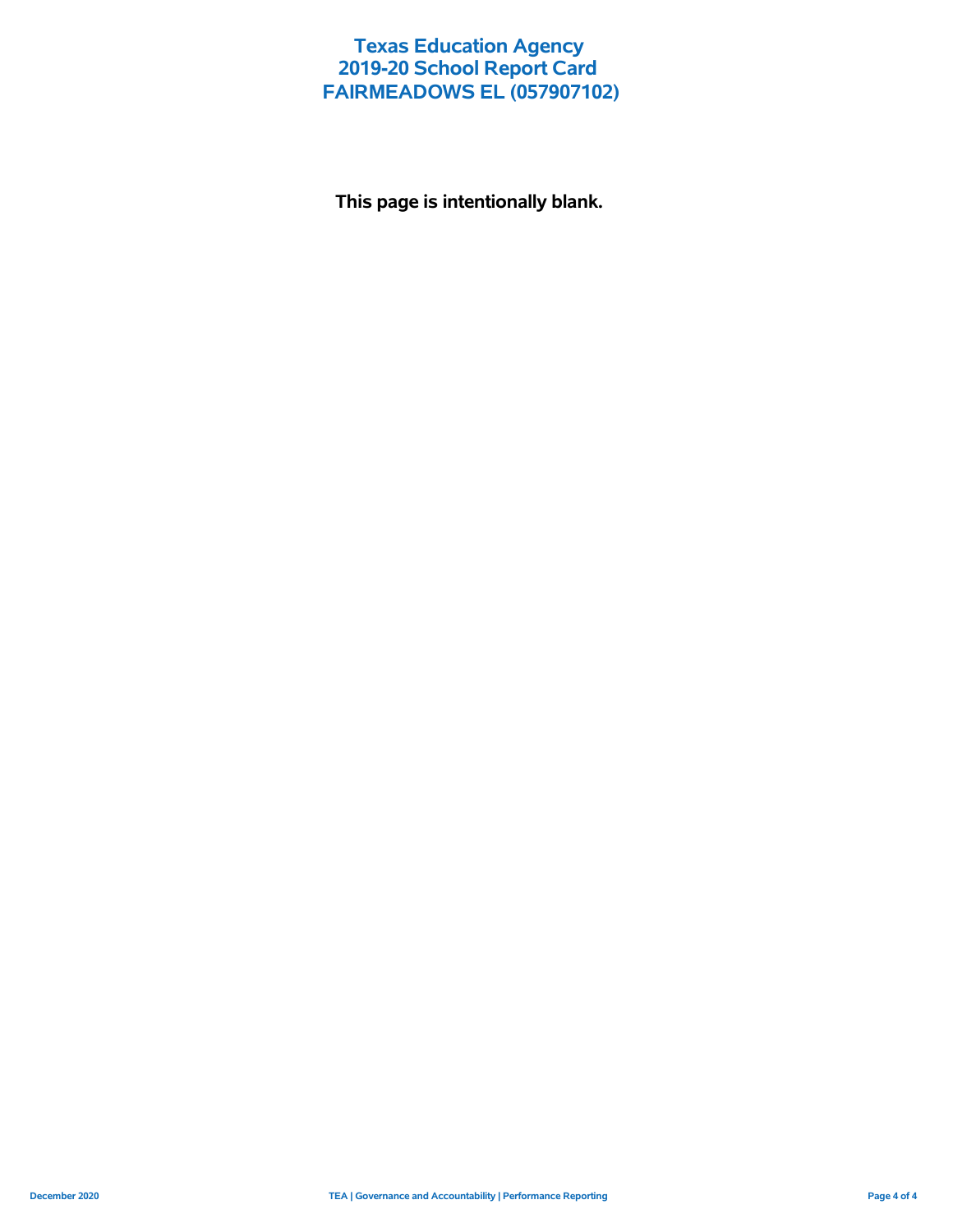| <b>Accountability Rating</b> | <b>School Information</b> |
|------------------------------|---------------------------|
|                              |                           |

#### **\*All Districts and Schools Were Not Rated in 2020 Due to COVID-19\***

**Not**

**Rated**

# Given the impact of COVID-19, all districts and schools

received a label of Not Rated: Declared State of Disaster for their 2020 accountability ratings.

**[Click here to read the official announcement.](https://tea.texas.gov/about-tea/news-and-multimedia/correspondence/taa-letters/every-student-succeeds-act-essa-waiver-approval-2020-state-academic-accountability)**

**District Name:** DUNCANVILLE ISD **Campus Type:** Elementary **Total Students:** 388 **Grade Span:** PK - 04

For more information about this campus, see **https://TXSchools.gov** or the Texas Academic Performance Report at **https://rptsvr1.tea.texas.gov/perfreport/tapr/2020/index.html**

## **Distinction Designations**

#### **Distinction designations were not awarded in 2020.**

#### **School and Student Information**

This section provides demographic information about MERRIFIELD EL, including attendance rates; enrollment percentages for various student groups; student mobility rates; and class size averages at the campus, district, and state level, where applicable.

|                                     | Campus  | <b>District</b> | State   |
|-------------------------------------|---------|-----------------|---------|
| Attendance Rate (2018-19)           | 95.2%   | 93.9%           | 95.4%   |
| <b>Enrollment by Race/Ethnicity</b> |         |                 |         |
| African American                    | 51.0%   | 39.7%           | 12.6%   |
| Hispanic                            | 44.3%   | 54.0%           | 52.8%   |
| White                               | 1.8%    | 2.9%            | 27.0%   |
| American Indian                     | $0.3\%$ | $0.3\%$         | $0.4\%$ |
| Asian                               | $0.0\%$ | $11\%$          | 4.6%    |
| Pacific Islander                    | $0.0\%$ | $0.1\%$         | 0.2%    |
| Two or More Races                   | 2.6%    | 2.0%            | 2.5%    |
| <b>Enrollment by Student Group</b>  |         |                 |         |
| Economically Disadvantaged          | 88.9%   | 80.0%           | 60.2%   |
| <b>Special Education</b>            | 9.5%    | 9.5%            | 10.7%   |
| <b>English Learners</b>             | 22.9%   | 19.1%           | 20.3%   |
| Mobility Rate (2018-19)             | 24.7%   | 19.4%           | 15.3%   |

|                                         | Campus | <b>District</b> | <b>State</b> |  |  |  |  |  |  |
|-----------------------------------------|--------|-----------------|--------------|--|--|--|--|--|--|
| Class Size Averages by Grade or Subject |        |                 |              |  |  |  |  |  |  |
| Elementary                              |        |                 |              |  |  |  |  |  |  |
| Kindergarten                            | 22.3   | 20.7            | 19.0         |  |  |  |  |  |  |
| Grade 1                                 | 19.3   | 20.8            | 18.9         |  |  |  |  |  |  |
| Grade 2                                 | 18.0   | 19.9            | 18.8         |  |  |  |  |  |  |
| Grade 3                                 | 19.1   | 19.4            | 19.0         |  |  |  |  |  |  |
| Grade 4                                 | 20.7   | 19.9            | 19.2         |  |  |  |  |  |  |
|                                         |        |                 |              |  |  |  |  |  |  |

# **School Financial Information (2018-19)**

Various financial indicators based on actual data from the prior year are reported for the campus, district, and state. For more information, see **[http://tea.texas.gov/financialstandardreports/.](http://tea.texas.gov/financialstandardreports/)**

|                                        | Campus District State |             |  |
|----------------------------------------|-----------------------|-------------|--|
| <b>Instructional Staff Percent</b>     | n/a                   | 60.3% 64.6% |  |
| <b>Instructional Expenditure Ratio</b> | n/a                   | 61.3% 62.8% |  |

|                                     | Campus District |         | <b>State</b> |
|-------------------------------------|-----------------|---------|--------------|
| <b>Expenditures per Student</b>     |                 |         |              |
| <b>Total Operating Expenditures</b> | \$7.084         | \$9.935 | \$9.913      |
| Instruction                         | \$5.021         | \$5.300 | \$5.558      |
| Instructional Leadership            | \$158           | \$275   | \$162        |
| School Leadership                   | \$627           | \$624   | \$589        |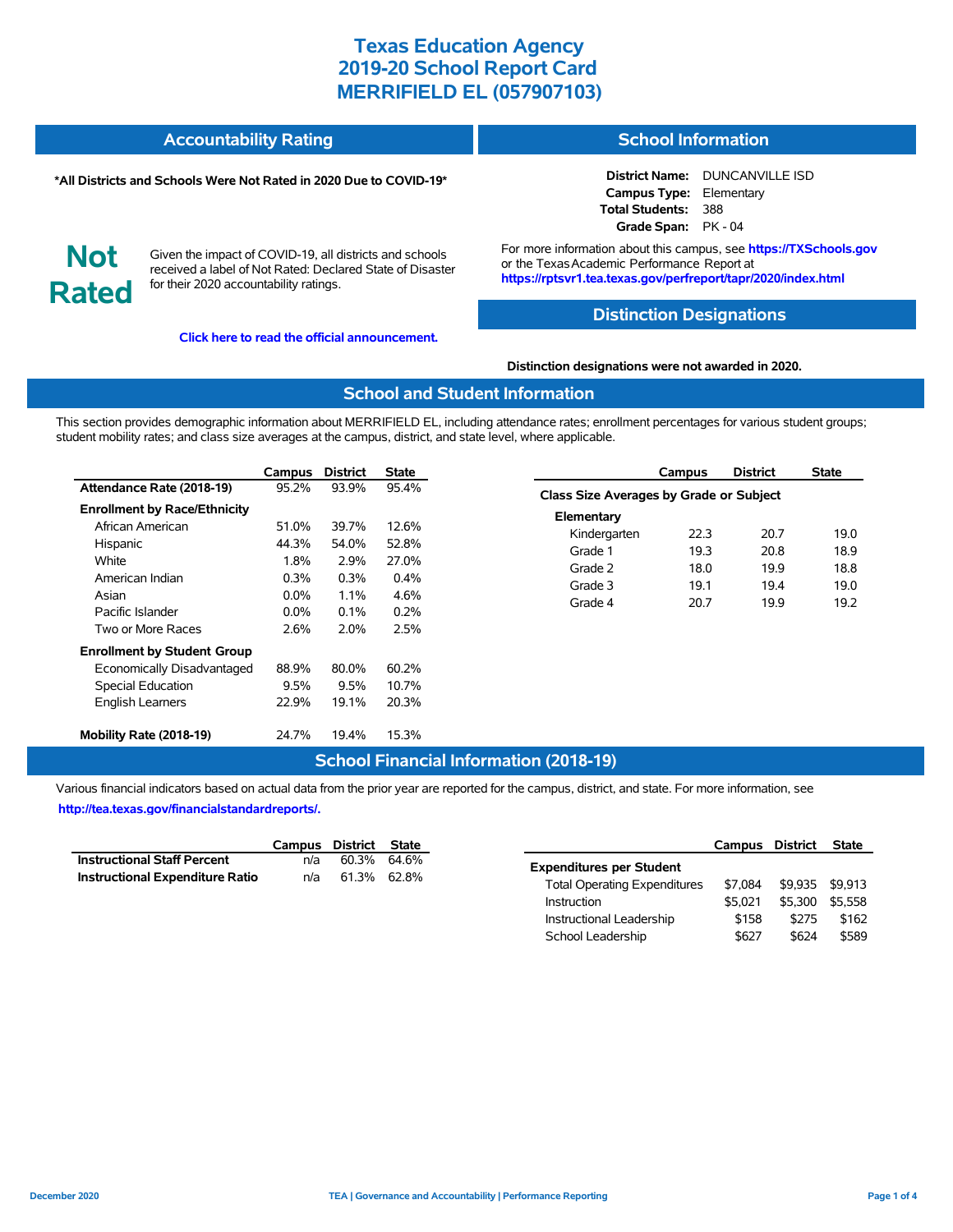## **STAAR Outcomes**

This section provides STAAR performance and Academic Growth outcomes. Academic Growth measures whether students are maintaining performance or improving from year to year. **Please note that due to the cancellation of spring 2020 State of Texas Assessments of Academic Readiness (STAAR) due to the COVID-19 pandemic, the performance of this year's report is not updated.**

|                                                                                |      |              |     |     |                          |          |        |                          |        |                          | Two or      |               |
|--------------------------------------------------------------------------------|------|--------------|-----|-----|--------------------------|----------|--------|--------------------------|--------|--------------------------|-------------|---------------|
|                                                                                |      |              |     |     | <b>African</b>           |          |        | American                 |        | <b>Pacific</b>           | <b>More</b> | Econ          |
|                                                                                |      | <b>State</b> |     |     | District Campus American | Hispanic | White  | Indian                   | Asian  | <b>Islander</b>          | Races       | <b>Disadv</b> |
| STAAR Performance Rates at Approaches Grade Level or Above (All Grades Tested) |      |              |     |     |                          |          |        |                          |        |                          |             |               |
| All Subjects                                                                   | 2019 | 78%          | 70% | 56% | 49%                      | 63%      | 86%    | $\overline{\phantom{a}}$ | $\ast$ | $\overline{a}$           | 60%         | 58%           |
|                                                                                | 2018 | 77%          | 67% | 55% | 50%                      | 60%      | 100%   | $\ast$                   |        | $\overline{\phantom{a}}$ | 67%         | 51%           |
| ELA/Reading                                                                    | 2019 | 75%          | 67% | 57% | 51%                      | 63%      | $\ast$ |                          | $\ast$ |                          | $\ast$      | 58%           |
|                                                                                | 2018 | 74%          | 65% | 57% | 51%                      | 61%      | $\ast$ | $\ast$                   |        |                          | $\ast$      | 54%           |
| <b>Mathematics</b>                                                             | 2019 | 82%          | 76% | 59% | 52%                      | 67%      |        |                          | $\ast$ |                          | $\ast$      | 61%           |
|                                                                                | 2018 | 81%          | 70% | 59% | 54%                      | 61%      |        | $\ast$                   |        |                          | $\ast$      | 56%           |
| Writing                                                                        | 2019 | 68%          | 56% | 49% | 39%                      | 57%      |        |                          | $\ast$ |                          | $\ast$      | 51%           |
|                                                                                | 2018 | 66%          | 56% | 44% | 36%                      | 53%      |        | $\ast$                   |        |                          | $\ast$      | 35%           |
| STAAR Performance Rates at Meets Grade Level or Above (All Grades Tested)      |      |              |     |     |                          |          |        |                          |        |                          |             |               |
| All Subjects                                                                   | 2019 | 50%          | 38% | 25% | 20%                      | 32%      | 43%    |                          | $\ast$ |                          | 0%          | 26%           |
|                                                                                | 2018 | 48%          | 34% | 26% | 20%                      | 31%      | 100%   | $\ast$                   |        | $\overline{a}$           | 33%         | 21%           |
| ELA/Reading                                                                    | 2019 | 48%          | 37% | 29% | 26%                      | 33%      | $\ast$ |                          | $\ast$ |                          | $\ast$      | 29%           |
|                                                                                | 2018 | 46%          | 34% | 25% | 21%                      | 28%      | $\ast$ | $\ast$                   |        |                          | $\ast$      | 20%           |
| Mathematics                                                                    | 2019 | 52%          | 40% | 26% | 20%                      | 33%      |        |                          | $\ast$ |                          | $\ast$      | 27%           |
|                                                                                | 2018 | 50%          | 33% | 30% | 21%                      | 38%      |        | $\ast$                   |        |                          | $\ast$      | 24%           |
| Writing                                                                        | 2019 | 38%          | 24% | 18% | 9%                       | 26%      |        |                          | $\ast$ |                          | $\ast$      | 16%           |
|                                                                                | 2018 | 41%          | 27% | 22% | 18%                      | 25%      | $\ast$ | $\ast$                   |        |                          | $\ast$      | 15%           |
| <b>STAAR Performance Rates at Masters Grade Level (All Grades Tested)</b>      |      |              |     |     |                          |          |        |                          |        |                          |             |               |
| All Subjects                                                                   | 2019 | 24%          | 13% | 10% | 8%                       | 13%      | 0%     |                          | $\ast$ |                          | 0%          | 11%           |
|                                                                                | 2018 | 22%          | 11% | 9%  | 7%                       | 10%      | 60%    | $\ast$                   |        | $\overline{\phantom{a}}$ | 0%          | 7%            |
| ELA/Reading                                                                    | 2019 | 21%          | 12% | 12% | 11%                      | 14%      | $\ast$ |                          | $\ast$ |                          | $\ast$      | 12%           |
|                                                                                | 2018 | 19%          | 10% | 12% | 9%                       | 14%      |        | $\ast$                   |        |                          | $\ast$      | 9%            |
| <b>Mathematics</b>                                                             | 2019 | 26%          | 15% | 12% | 8%                       | 17%      |        |                          | $\ast$ |                          | $\ast$      | 14%           |
|                                                                                | 2018 | 24%          | 13% | 8%  | 5%                       | 10%      |        | $\ast$                   |        |                          | $\ast$      | 6%            |
| Writing                                                                        | 2019 | 14%          | 5%  | 2%  | 2%                       | 2%       |        |                          | $\ast$ |                          | $\ast$      | 3%            |
|                                                                                | 2018 | 13%          | 5%  | 5%  | 4%                       | 3%       |        | $\ast$                   |        |                          | $\ast$      | 2%            |
| Academic Growth Score (All Grades Tested)                                      |      |              |     |     |                          |          |        |                          |        |                          |             |               |
| <b>Both Subjects</b>                                                           | 2019 | 69           | 67  | 67  | 60                       | 75       | $\ast$ |                          | $\ast$ |                          | $\ast$      | 71            |
|                                                                                | 2018 | 69           | 66  | 68  | 61                       | 72       |        | $\ast$                   |        |                          | $\ast$      | 70            |
| ELA/Reading                                                                    | 2019 | 68           | 67  | 60  | 52                       | 68       |        |                          | $\ast$ |                          | $\ast$      | 63            |
|                                                                                | 2018 | 69           | 67  | 57  | 50                       | 63       |        | $\ast$                   |        |                          | $\ast$      | 60            |
| Mathematics                                                                    | 2019 | 70           | 68  | 74  | 67                       | 83       |        |                          | $\ast$ |                          | $\ast$      | 79            |
|                                                                                | 2018 | 70           | 65  | 79  | 72                       | 81       | $\ast$ | $\ast$                   |        |                          | $\ast$      | 79            |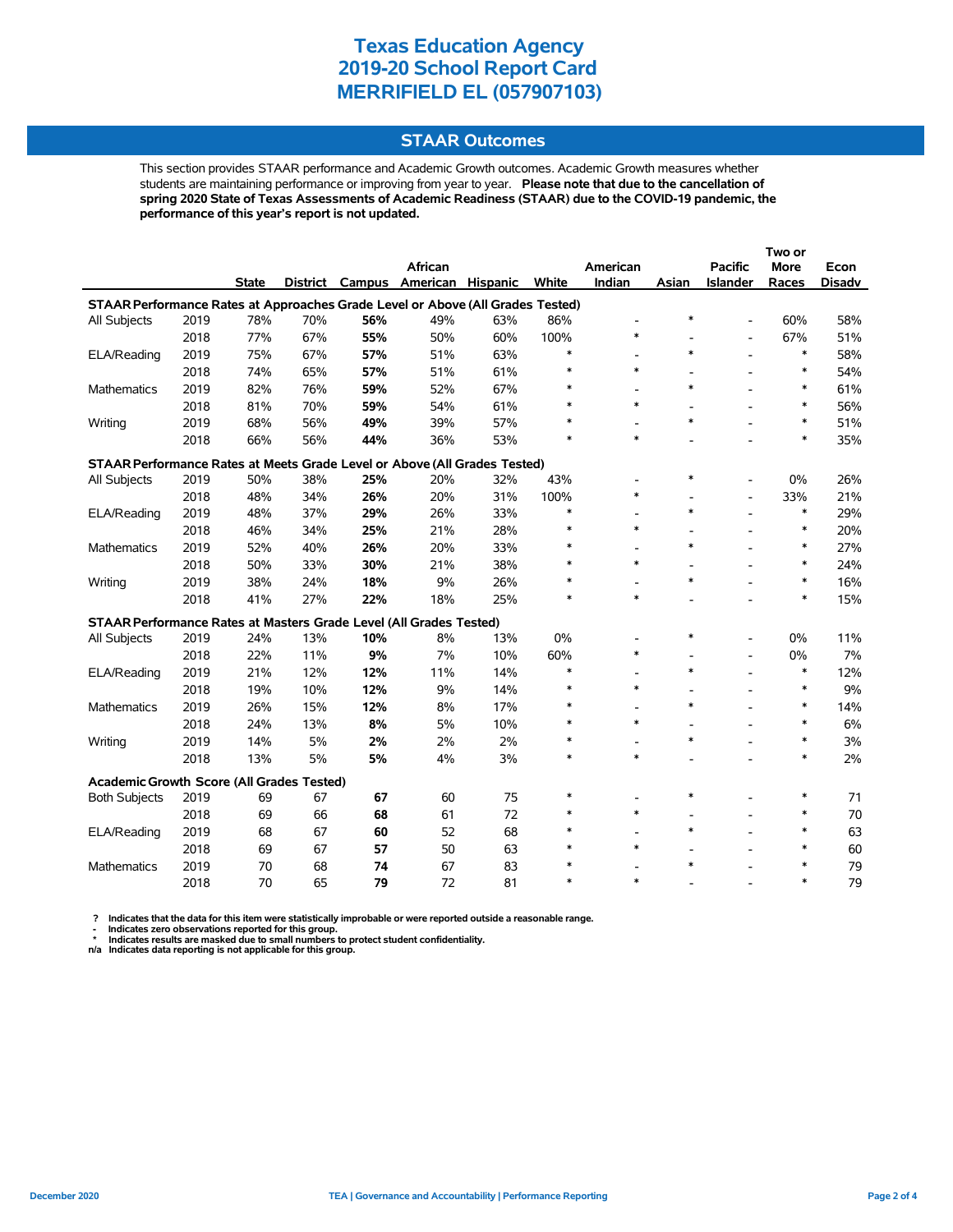# **Prior-Year Non-Proficient and Student Success Initiative STAAR Outcomes**

Progress of Prior-Year Non-Proficient Students shows STAAR performance rates for students who did not perform satisfactorily in 2017-18 but did in 2018-19. Student Success Initiative shows rates related to the requirement for students to demonstrate proficiency on the reading and mathematics STAAR in grades 5 and 8. **Please note that due to the cancellation of spring 2020 State of Texas Assessments of Academic Readiness (STAAR) due to the COVID-19 pandemic, this year's report is not updated.**

|                                                       |                   |                 |     |                 |                 |                          |                          |                          |                 | Two or      |               |
|-------------------------------------------------------|-------------------|-----------------|-----|-----------------|-----------------|--------------------------|--------------------------|--------------------------|-----------------|-------------|---------------|
|                                                       |                   |                 |     | African         |                 |                          | American                 |                          | <b>Pacific</b>  | <b>More</b> | Econ          |
|                                                       | <b>State</b>      | <b>District</b> |     | Campus American | <b>Hispanic</b> | White                    | <b>Indian</b>            | Asian                    | <b>Islander</b> | Races       | <b>Disady</b> |
| <b>Progress of Prior-Year Non-Proficient Students</b> |                   |                 |     |                 |                 |                          |                          |                          |                 |             |               |
|                                                       | Sum of Grades 4-8 |                 |     |                 |                 |                          |                          |                          |                 |             |               |
| Reading                                               |                   |                 |     |                 |                 |                          |                          |                          |                 |             |               |
| 2019                                                  | 41%               | 39%             | 20% | 18%             | 20%             | $\overline{\phantom{a}}$ | $\overline{\phantom{a}}$ | $\ast$                   | -               | ∗           | 23%           |
| 2018                                                  | 38%               | 34%             | 33% | $\ast$          | $\ast$          | $\overline{\phantom{a}}$ | $\ast$                   | $\overline{\phantom{0}}$ |                 | -           | 37%           |
| <b>Mathematics</b>                                    |                   |                 |     |                 |                 |                          |                          |                          |                 |             |               |
| 2019                                                  | 45%               | 44%             | 32% | 17%             | 48%             | $\overline{\phantom{a}}$ | $\overline{\phantom{a}}$ | $\ast$                   | -               | *           | 36%           |
| 2018                                                  | 47%               | 42%             | 47% | 50%             | $\ast$          | $\overline{\phantom{0}}$ | $\overline{\phantom{a}}$ | $\overline{\phantom{0}}$ |                 | -           | 40%           |

 **? Indicates that the data for this item were statistically improbable or were reported outside a reasonable range.**

**1.** Indicates zero observations reported for this group.<br> **1.** Indicates zero the sex mealed for this group.

 **\* Indicates results are masked due to small numbers to protect student confidentiality. n/a Indicates data reporting is not applicable for this group.**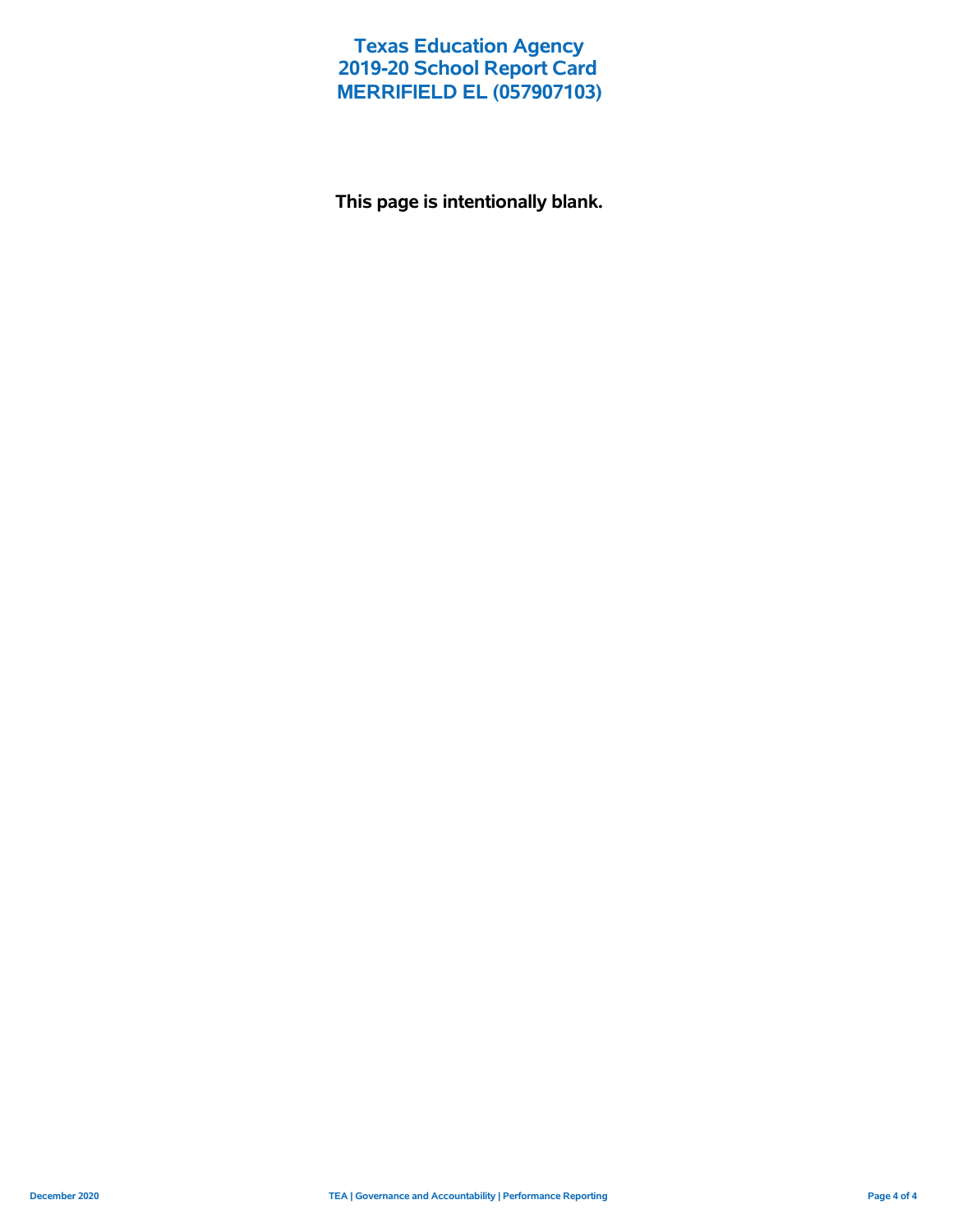#### **Accountability Rating School Information**

#### **\*All Districts and Schools Were Not Rated in 2020 Due to COVID-19\***

**District Name:** DUNCANVILLE ISD **Campus Type:** Elementary **Total Students:** 576 **Grade Span:** PK - 04

**Not Rated**

Given the impact of COVID-19, all districts and schools received a label of Not Rated: Declared State of Disaster for their 2020 accountability ratings.

**[Click here to read the official announcement.](https://tea.texas.gov/about-tea/news-and-multimedia/correspondence/taa-letters/every-student-succeeds-act-essa-waiver-approval-2020-state-academic-accountability)**

For more information about this campus, see **https://TXSchools.gov** or the TexasAcademic Performance Report at **https://rptsvr1.tea.texas.gov/perfreport/tapr/2020/index.html**

### **Distinction Designations**

#### **Distinction designations were not awarded in 2020.**

### **School and Student Information**

This section provides demographic information about WILLIAM LEE HASTINGS EL, including attendance rates; enrollment percentages for various student groups; student mobility rates; and class size averages at the campus, district, and state level, where applicable.

|                                     | Campus  | <b>District</b> | <b>State</b> |
|-------------------------------------|---------|-----------------|--------------|
| Attendance Rate (2018-19)           | 95.4%   | 93.9%           | 95.4%        |
| <b>Enrollment by Race/Ethnicity</b> |         |                 |              |
| African American                    | 43.4%   | 39.7%           | 12.6%        |
| Hispanic                            | 51.7%   | 54.0%           | 52.8%        |
| White                               | 3.1%    | 2.9%            | 27.0%        |
| American Indian                     | 0.2%    | 0.3%            | $0.4\%$      |
| Asian                               | $0.0\%$ | $1.1\%$         | 4.6%         |
| Pacific Islander                    | $0.0\%$ | $0.1\%$         | 0.2%         |
| Two or More Races                   | 1.6%    | 2.0%            | 2.5%         |
| <b>Enrollment by Student Group</b>  |         |                 |              |
| Economically Disadvantaged          | 88.0%   | 80.0%           | 60.2%        |
| <b>Special Education</b>            | $6.9\%$ | 9.5%            | 10.7%        |
| <b>English Learners</b>             | 24.8%   | 19.1%           | 20.3%        |
| Mobility Rate (2018-19)             | 16.3%   | 19.4%           | 15.3%        |

### **Campus District State Class Size Averages by Grade or Subject Elementary** Kindergarten 24.0 20.7 19.0 Grade 1 21.8 20.8 18.9 Grade 2 21.5 19.9 18.8 Grade 3 19.7 19.4 19.0 Grade 4 21.7 19.9 19.2

## **School Financial Information (2018-19)**

|                                        | Campus District State |             |  |
|----------------------------------------|-----------------------|-------------|--|
| <b>Instructional Staff Percent</b>     | n/a                   | 60.3% 64.6% |  |
| <b>Instructional Expenditure Ratio</b> | n/a                   | 61.3% 62.8% |  |

|                                     | Campus District |         | <b>State</b> |
|-------------------------------------|-----------------|---------|--------------|
| <b>Expenditures per Student</b>     |                 |         |              |
| <b>Total Operating Expenditures</b> | \$6.708         | \$9.935 | \$9.913      |
| Instruction                         | \$5.031         | \$5.300 | \$5.558      |
| Instructional Leadership            | \$201           | \$275   | \$162        |
| School Leadership                   | \$476           | \$624   | \$589        |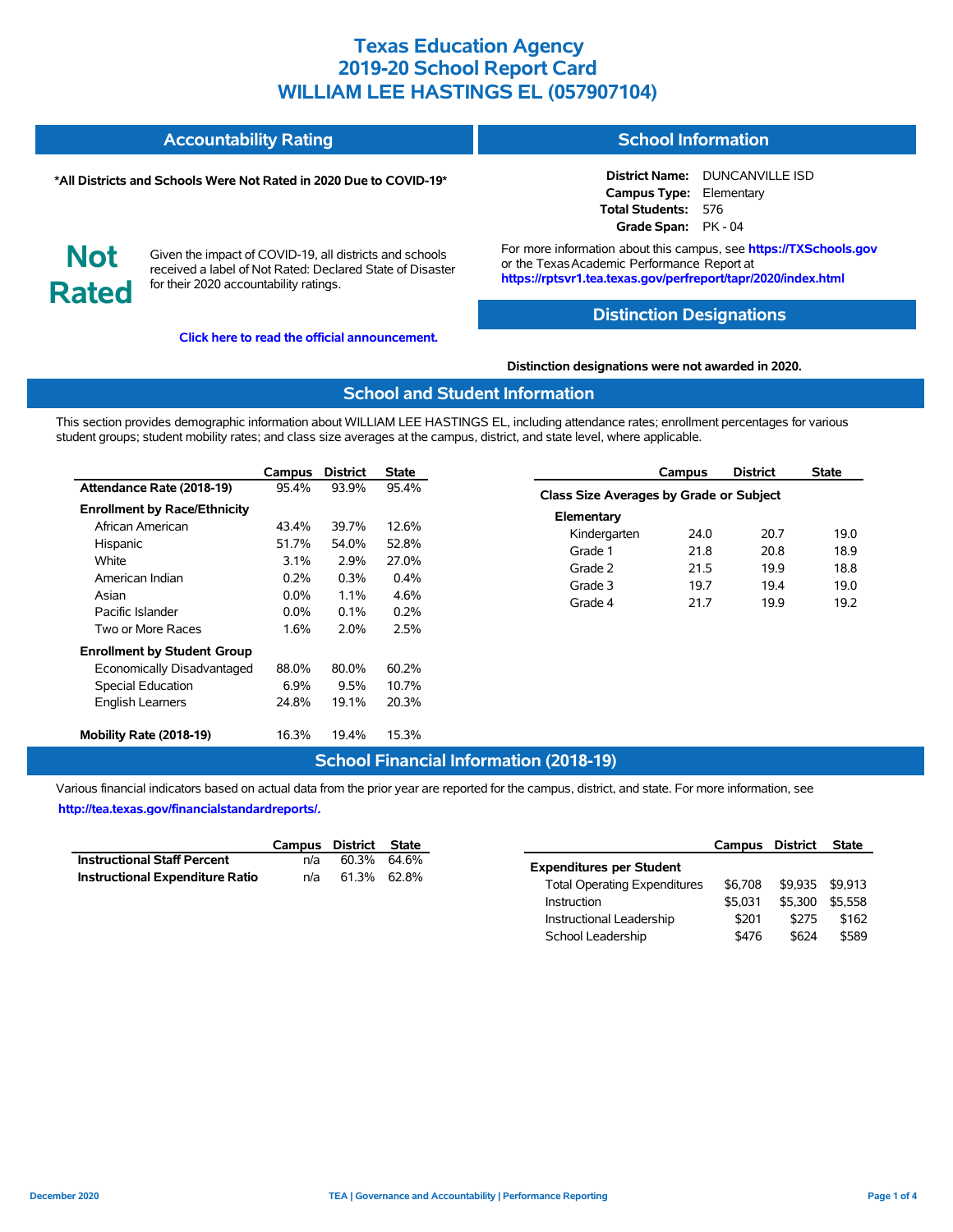### **STAAR Outcomes**

This section provides STAAR performance and Academic Growth outcomes. Academic Growth measures whether students are maintaining performance or improving from year to year. **Please note that due to the cancellation of spring 2020 State of Texas Assessments of Academic Readiness (STAAR) due to the COVID-19 pandemic, the performance of this year's report is not updated.**

|                                                                                |      |              |     |     |                          |          |        |                          |        |                          | Two or      |        |
|--------------------------------------------------------------------------------|------|--------------|-----|-----|--------------------------|----------|--------|--------------------------|--------|--------------------------|-------------|--------|
|                                                                                |      |              |     |     | African                  |          |        | American                 |        | <b>Pacific</b>           | <b>More</b> | Econ   |
|                                                                                |      | <b>State</b> |     |     | District Campus American | Hispanic | White  | Indian                   | Asian  | Islander                 | Races       | Disadv |
| STAAR Performance Rates at Approaches Grade Level or Above (All Grades Tested) |      |              |     |     |                          |          |        |                          |        |                          |             |        |
| All Subjects                                                                   | 2019 | 78%          | 70% | 65% | 56%                      | 73%      | 78%    |                          | $\ast$ | $\overline{a}$           | 40%         | 63%    |
|                                                                                | 2018 | 77%          | 67% | 52% | 45%                      | 59%      | 58%    | 33%                      |        | $\overline{a}$           | 55%         | 50%    |
| ELA/Reading                                                                    | 2019 | 75%          | 67% | 69% | 65%                      | 72%      | 89%    | $\blacksquare$           | $\ast$ | $\overline{a}$           | $\ast$      | 68%    |
|                                                                                | 2018 | 74%          | 65% | 53% | 46%                      | 59%      | 58%    | $\ast$                   |        | $\overline{a}$           | 60%         | 51%    |
| <b>Mathematics</b>                                                             | 2019 | 82%          | 76% | 71% | 62%                      | 80%      | 89%    | $\overline{\phantom{a}}$ | $\ast$ | $\overline{a}$           | $\ast$      | 70%    |
|                                                                                | 2018 | 81%          | 70% | 57% | 52%                      | 63%      | 58%    | $\ast$                   |        | $\overline{a}$           | 60%         | 54%    |
| Writing                                                                        | 2019 | 68%          | 56% | 43% | 32%                      | 58%      | 40%    | $\overline{a}$           |        | $\overline{a}$           | $\ast$      | 43%    |
|                                                                                | 2018 | 66%          | 56% | 41% | 31%                      | 53%      | 57%    | $\ast$                   |        |                          | $\ast$      | 41%    |
| STAAR Performance Rates at Meets Grade Level or Above (All Grades Tested)      |      |              |     |     |                          |          |        |                          |        |                          |             |        |
| All Subjects                                                                   | 2019 | 50%          | 38% | 32% | 21%                      | 41%      | 61%    |                          | $\ast$ |                          | 40%         | 30%    |
|                                                                                | 2018 | 48%          | 34% | 24% | 17%                      | 30%      | 35%    | 17%                      |        | $\blacksquare$           | 9%          | 22%    |
| ELA/Reading                                                                    | 2019 | 48%          | 37% | 32% | 22%                      | 39%      | 56%    | $\overline{a}$           | $\ast$ |                          | $\ast$      | 30%    |
|                                                                                | 2018 | 46%          | 34% | 26% | 18%                      | 33%      | 33%    | $\ast$                   |        | $\overline{a}$           | 20%         | 23%    |
| Mathematics                                                                    | 2019 | 52%          | 40% | 40% | 28%                      | 49%      | 78%    | $\overline{\phantom{a}}$ | $\ast$ |                          | $\ast$      | 38%    |
|                                                                                | 2018 | 50%          | 33% | 26% | 20%                      | 32%      | 42%    | $\ast$                   |        | $\overline{a}$           | 0%          | 24%    |
| Writing                                                                        | 2019 | 38%          | 24% | 16% | 6%                       | 28%      | 40%    |                          |        |                          | $\ast$      | 15%    |
|                                                                                | 2018 | 41%          | 27% | 15% | 10%                      | 20%      | 29%    | $\ast$                   |        |                          | $\ast$      | 17%    |
| STAAR Performance Rates at Masters Grade Level (All Grades Tested)             |      |              |     |     |                          |          |        |                          |        |                          |             |        |
| All Subjects                                                                   | 2019 | 24%          | 13% | 14% | 8%                       | 18%      | 39%    |                          | $\ast$ | $\overline{a}$           | 20%         | 13%    |
|                                                                                | 2018 | 22%          | 11% | 9%  | 5%                       | 12%      | 23%    | 0%                       |        | $\overline{\phantom{a}}$ | 9%          | 9%     |
| ELA/Reading                                                                    | 2019 | 21%          | 12% | 13% | 8%                       | 15%      | 44%    | $\overline{\phantom{a}}$ | $\ast$ | $\blacksquare$           | $\ast$      | 12%    |
|                                                                                | 2018 | 19%          | 10% | 11% | 5%                       | 16%      | 33%    | $\ast$                   |        | $\overline{\phantom{a}}$ | 20%         | 12%    |
| <b>Mathematics</b>                                                             | 2019 | 26%          | 15% | 21% | 13%                      | 25%      | 44%    | $\overline{\phantom{a}}$ | $\ast$ |                          | $\ast$      | 19%    |
|                                                                                | 2018 | 24%          | 13% | 10% | 7%                       | 12%      | 17%    | $\ast$                   |        | $\blacksquare$           | 0%          | 8%     |
| Writing                                                                        | 2019 | 14%          | 5%  | 4%  | 0%                       | 8%       | 20%    | $\overline{\phantom{a}}$ |        | $\blacksquare$           | $\ast$      | 4%     |
|                                                                                | 2018 | 13%          | 5%  | 2%  | 2%                       | 2%       | 14%    | $\ast$                   |        |                          | $\ast$      | 3%     |
| Academic Growth Score (All Grades Tested)                                      |      |              |     |     |                          |          |        |                          |        |                          |             |        |
| <b>Both Subjects</b>                                                           | 2019 | 69           | 67  | 65  | 65                       | 65       | 81     |                          |        |                          | $\ast$      | 65     |
|                                                                                | 2018 | 69           | 66  | 48  | 44                       | 51       | 59     | $\ast$                   |        |                          | $\ast$      | 48     |
| ELA/Reading                                                                    | 2019 | 68           | 67  | 57  | 54                       | 59       | $\ast$ |                          |        |                          | $\ast$      | 56     |
|                                                                                | 2018 | 69           | 67  | 45  | 33                       | 56       | 75     | $\ast$                   |        |                          | $\ast$      | 46     |
| <b>Mathematics</b>                                                             | 2019 | 70           | 68  | 74  | 75                       | 70       | $\ast$ |                          |        |                          | $\ast$      | 73     |
|                                                                                | 2018 | 70           | 65  | 51  | 55                       | 47       | 44     | $\ast$                   |        |                          | $\ast$      | 51     |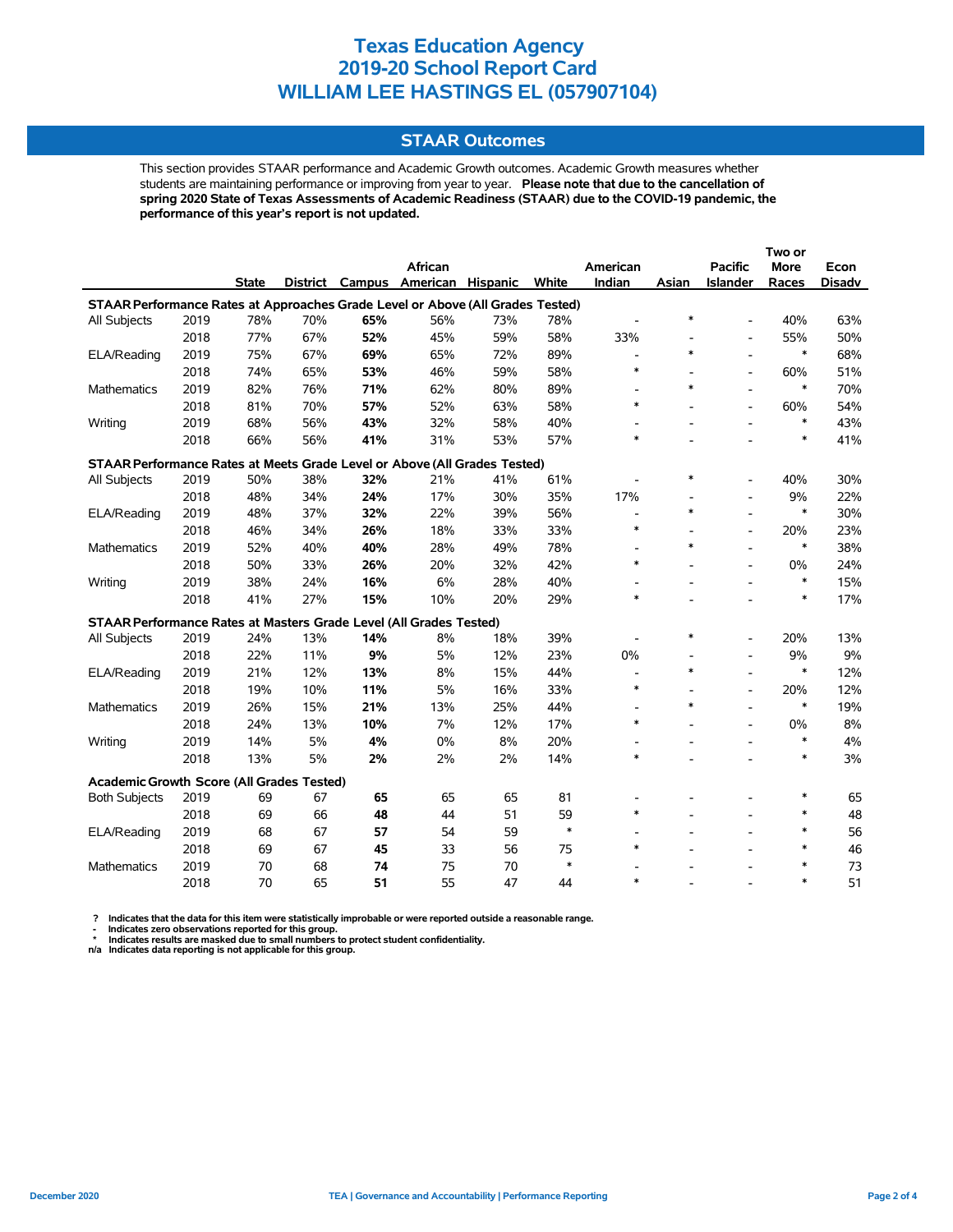## **Prior-Year Non-Proficient and Student Success Initiative STAAR Outcomes**

Progress of Prior-Year Non-Proficient Students shows STAAR performance rates for students who did not perform satisfactorily in 2017-18 but did in 2018-19. Student Success Initiative shows rates related to the requirement for students to demonstrate proficiency on the reading and mathematics STAAR in grades 5 and 8. **Please note that due to the cancellation of spring 2020 State of Texas Assessments of Academic Readiness (STAAR) due to the COVID-19 pandemic, this year's report is not updated.**

|                                                       |                   |                 |         |          |                 |        |                          |                          | Two or          |                          |               |  |
|-------------------------------------------------------|-------------------|-----------------|---------|----------|-----------------|--------|--------------------------|--------------------------|-----------------|--------------------------|---------------|--|
|                                                       |                   |                 |         | African  |                 |        | American                 |                          | <b>Pacific</b>  | <b>More</b>              | Econ          |  |
|                                                       | <b>State</b>      | <b>District</b> | Campus  | American | <b>Hispanic</b> | White  | <b>Indian</b>            | Asian                    | <b>Islander</b> | Races                    | <b>Disady</b> |  |
| <b>Progress of Prior-Year Non-Proficient Students</b> |                   |                 |         |          |                 |        |                          |                          |                 |                          |               |  |
|                                                       | Sum of Grades 4-8 |                 |         |          |                 |        |                          |                          |                 |                          |               |  |
| Reading                                               |                   |                 |         |          |                 |        |                          |                          |                 |                          |               |  |
| 2019                                                  | 41%               | 39%             | 31%     | 26%      | 37%             | $\ast$ | -                        | -                        |                 | -                        | 31%           |  |
| 2018                                                  | 38%               | 34%             | $\star$ | $\ast$   | $\ast$          | $\ast$ | $\ast$                   | -                        |                 | -                        | $\ast$        |  |
| <b>Mathematics</b>                                    |                   |                 |         |          |                 |        |                          |                          |                 |                          |               |  |
| 2019                                                  | 45%               | 44%             | 31%     | 25%      | 33%             | $\ast$ | $\overline{\phantom{0}}$ | $\overline{\phantom{0}}$ |                 | $\overline{\phantom{0}}$ | 31%           |  |
| 2018                                                  | 47%               | 42%             | 15%     | *        | $\ast$          | $\ast$ | $\ast$                   | $\overline{\phantom{a}}$ |                 | $\overline{\phantom{0}}$ | 15%           |  |

 **? Indicates that the data for this item were statistically improbable or were reported outside a reasonable range.**

**1.** Indicates zero observations reported for this group.<br> **1.** Indicates zero the sex mealed for this group.

 **\* Indicates results are masked due to small numbers to protect student confidentiality. n/a Indicates data reporting is not applicable for this group.**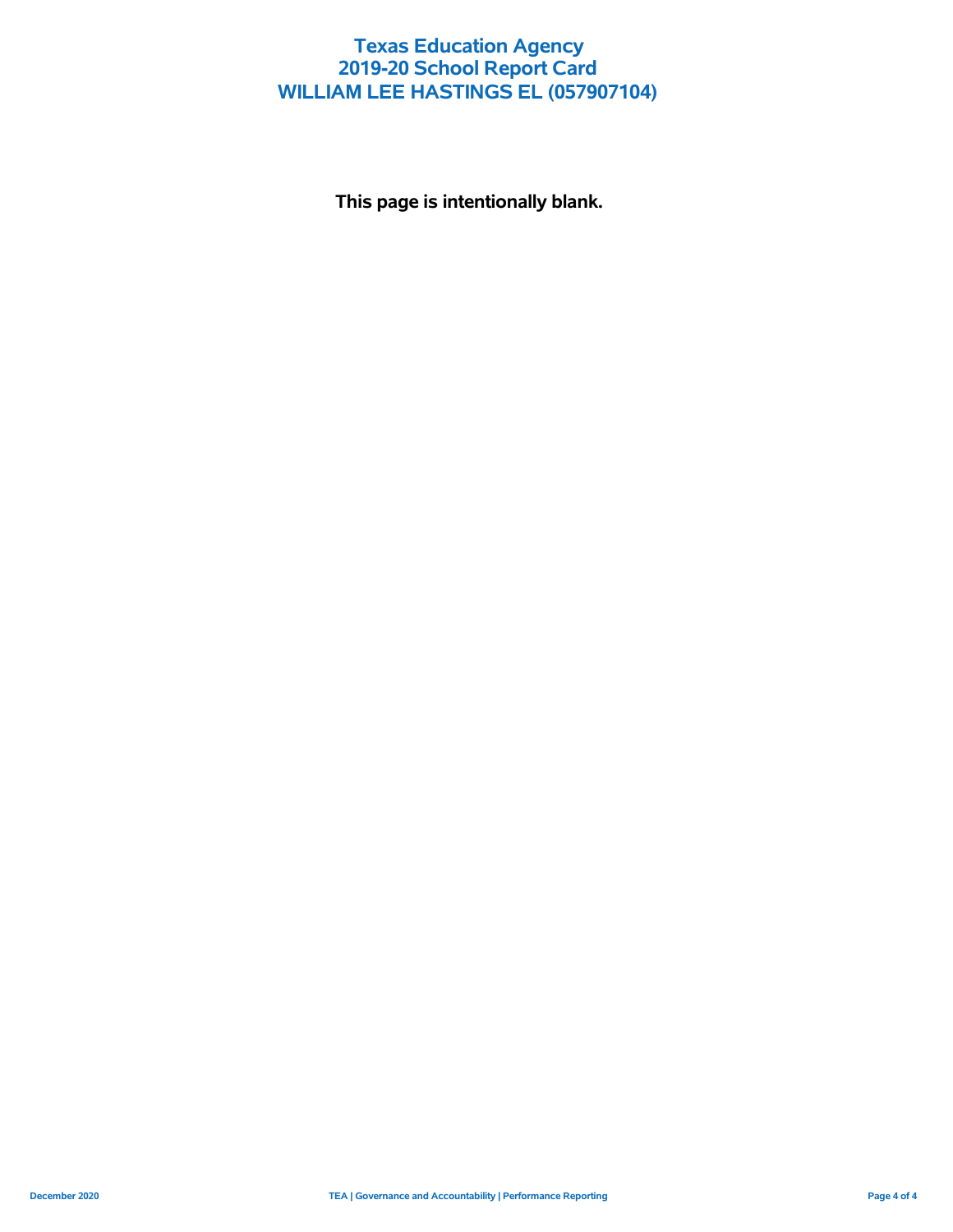| <b>Accountability Rating</b> | <b>School Information</b> |
|------------------------------|---------------------------|
|                              |                           |

#### **\*All Districts and Schools Were Not Rated in 2020 Due to COVID-19\***

**District Name:** DUNCANVILLE ISD **Campus Type:** Elementary **Total Students:** 393 **Grade Span:** PK - 04

**Not Rated**

Given the impact of COVID-19, all districts and schools received a label of Not Rated: Declared State of Disaster for their 2020 accountability ratings.

**[Click here to read the official announcement.](https://tea.texas.gov/about-tea/news-and-multimedia/correspondence/taa-letters/every-student-succeeds-act-essa-waiver-approval-2020-state-academic-accountability)**

For more information about this campus, see **https://TXSchools.gov** or the Texas Academic Performance Report at **https://rptsvr1.tea.texas.gov/perfreport/tapr/2020/index.html**

### **Distinction Designations**

**Distinction designations were not awarded in 2020.**

### **School and Student Information**

This section provides demographic information about S GUS ALEXANDER JR EL, including attendance rates; enrollment percentages for various student groups; student mobility rates; and class size averages at the campus, district, and state level, where applicable.

|                                     | CampusDistrict State |                   |            |                                         | Campus | <b>District</b> | <b>State</b> |
|-------------------------------------|----------------------|-------------------|------------|-----------------------------------------|--------|-----------------|--------------|
| Attendance Rate (2018-19)           |                      | 95.6% 93.9% 95.4% |            |                                         |        |                 |              |
| <b>Enrollment by Race/Ethnicity</b> |                      |                   |            | Class Size Averages by Grade or Subject |        |                 |              |
| African American                    |                      | 45.3% 39.7% 12.6% |            | Elementary                              |        |                 |              |
| Hispanic                            |                      | 48.6% 54.0% 52.8% |            | Kindergarten                            | 25.3   | 20.7            | 19.0         |
| White                               | 2.8%                 |                   | 2.9% 27.0% | Grade 1                                 | 21.4   | 20.8            | 18.9         |
| American Indian                     | $0.5\%$              | $0.3\%$           | $0.4\%$    | Grade 2                                 | 20.0   | 19.9            | 18.8         |
| Asian                               | 0.8%                 | 1.1%              | 4.6%       | Grade 3                                 | 21.4   | 19.4            | 19.0         |
| Pacific Islander                    | $0.3\%$              | $0.1\%$           | $0.2\%$    | Grade 4                                 | 22.1   | 19.9            | 19.2         |
| Two or More Races                   | 1.8%                 | 2.0%              | 2.5%       |                                         |        |                 |              |
| <b>Enrollment by Student Group</b>  |                      |                   |            |                                         |        |                 |              |
| Economically Disadvantaged          |                      | 82.4% 80.0% 60.2% |            |                                         |        |                 |              |
| Special Education                   | 13.7%                |                   | 9.5% 10.7% |                                         |        |                 |              |
| <b>English Learners</b>             |                      | 22.1% 19.1% 20.3% |            |                                         |        |                 |              |
| Mobility Rate (2018-19)             |                      | 17.9% 19.4% 15.3% |            |                                         |        |                 |              |

### **School Financial Information (2018-19)**

|                                        | Campus District State |             |  |
|----------------------------------------|-----------------------|-------------|--|
| <b>Instructional Staff Percent</b>     | n/a                   | 60.3% 64.6% |  |
| <b>Instructional Expenditure Ratio</b> | n/a                   | 61.3% 62.8% |  |

|                                     | Campus District |         | <b>State</b> |
|-------------------------------------|-----------------|---------|--------------|
| <b>Expenditures per Student</b>     |                 |         |              |
| <b>Total Operating Expenditures</b> | \$7.883         | \$9.935 | \$9.913      |
| Instruction                         | \$5.537         | \$5.300 | \$5.558      |
| Instructional Leadership            | \$313           | \$275   | \$162        |
| School Leadership                   | \$740           | \$624   | \$589        |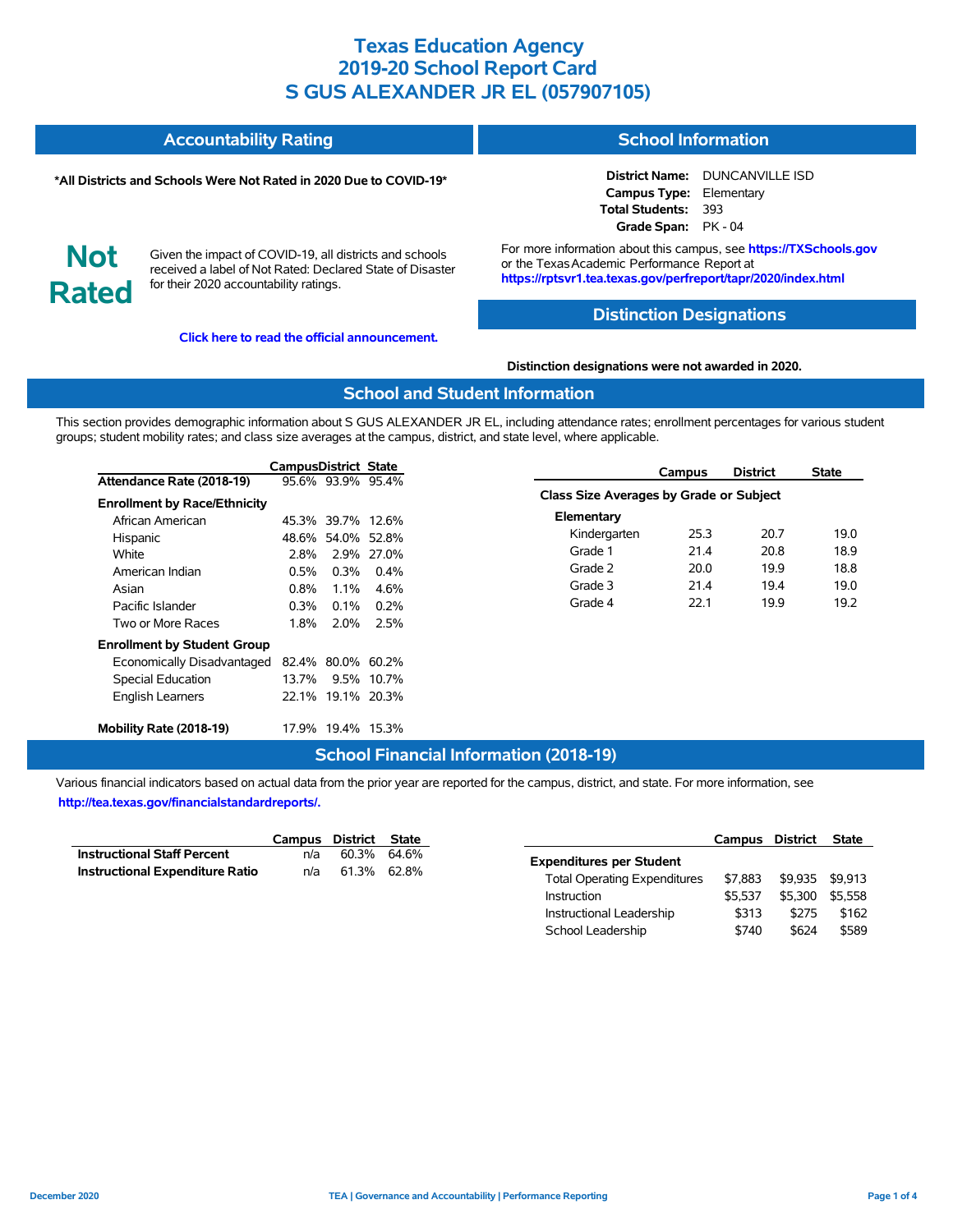### **STAAR Outcomes**

This section provides STAAR performance and Academic Growth outcomes. Academic Growth measures whether students are maintaining performance or improving from year to year. **Please note that due to the cancellation of spring 2020 State of Texas Assessments of Academic Readiness (STAAR) due to the COVID-19 pandemic, the performance of this year's report is not updated.**

|                                                                                |      |              |     |     | <b>African</b>           |                 |        | American                 |        | <b>Pacific</b> | More   | Econ          |
|--------------------------------------------------------------------------------|------|--------------|-----|-----|--------------------------|-----------------|--------|--------------------------|--------|----------------|--------|---------------|
|                                                                                |      | <b>State</b> |     |     | District Campus American | <b>Hispanic</b> | White  | Indian                   | Asian  | Islander       | Races  | <b>Disadv</b> |
| STAAR Performance Rates at Approaches Grade Level or Above (All Grades Tested) |      |              |     |     |                          |                 |        |                          |        |                |        |               |
| All Subjects                                                                   | 2019 | 78%          | 70% | 63% | 55%                      | 70%             | 57%    | $\ast$                   | $\ast$ | $\ast$         | 82%    | 60%           |
|                                                                                | 2018 | 77%          | 67% | 59% | 52%                      | 67%             | 29%    | $\overline{\phantom{a}}$ | ÷      | *              | 45%    | 56%           |
| ELA/Reading                                                                    | 2019 | 75%          | 67% | 62% | 57%                      | 67%             | 60%    | $\ast$                   | $\ast$ | $\ast$         | 60%    | 58%           |
|                                                                                | 2018 | 74%          | 65% | 63% | 58%                      | 68%             | $\ast$ |                          |        | $\ast$         | $\ast$ | 60%           |
| <b>Mathematics</b>                                                             | 2019 | 82%          | 76% | 72% | 60%                      | 81%             | 80%    | $\ast$                   | $\ast$ | $\ast$         | 100%   | 70%           |
|                                                                                | 2018 | 81%          | 70% | 58% | 47%                      | 68%             | $\ast$ |                          |        | $\ast$         | $\ast$ | 56%           |
| Writing                                                                        | 2019 | 68%          | 56% | 49% | 38%                      | 57%             | $\ast$ |                          |        | $\ast$         | $\ast$ | 45%           |
|                                                                                | 2018 | 66%          | 56% | 55% | 51%                      | 60%             |        |                          |        |                | $\ast$ | 50%           |
| STAAR Performance Rates at Meets Grade Level or Above (All Grades Tested)      |      |              |     |     |                          |                 |        |                          |        |                |        |               |
| All Subjects                                                                   | 2019 | 50%          | 38% | 35% | 30%                      | 39%             | 50%    | $\ast$                   | $\ast$ | *              | 27%    | 30%           |
|                                                                                | 2018 | 48%          | 34% | 32% | 27%                      | 36%             | 29%    | $\overline{a}$           |        | $\ast$         | 18%    | 28%           |
| ELA/Reading                                                                    | 2019 | 48%          | 37% | 35% | 31%                      | 35%             | 60%    | $\ast$                   | $\ast$ | $\ast$         | 40%    | 29%           |
|                                                                                | 2018 | 46%          | 34% | 34% | 30%                      | 36%             | $\ast$ |                          |        | $\ast$         | $\ast$ | 30%           |
| Mathematics                                                                    | 2019 | 52%          | 40% | 42% | 33%                      | 50%             | 60%    | $\ast$                   | $\ast$ | $\ast$         | 20%    | 36%           |
|                                                                                | 2018 | 50%          | 33% | 31% | 23%                      | 39%             | $\ast$ |                          |        | $\ast$         | $\ast$ | 28%           |
| Writing                                                                        | 2019 | 38%          | 24% | 22% | 17%                      | 25%             | *      |                          |        | $\ast$         | $\ast$ | 17%           |
|                                                                                | 2018 | 41%          | 27% | 29% | 28%                      | 31%             |        |                          |        |                | $\ast$ | 22%           |
| STAAR Performance Rates at Masters Grade Level (All Grades Tested)             |      |              |     |     |                          |                 |        |                          |        |                |        |               |
| All Subjects                                                                   | 2019 | 24%          | 13% | 15% | 9%                       | 19%             | 14%    | $\ast$                   | $\ast$ | $\ast$         | 9%     | 12%           |
|                                                                                | 2018 | 22%          | 11% | 13% | 12%                      | 14%             | 0%     |                          |        | *              | 9%     | 10%           |
| ELA/Reading                                                                    | 2019 | 21%          | 12% | 16% | 14%                      | 18%             | 20%    | $\ast$                   | $\ast$ | $\ast$         | 0%     | 13%           |
|                                                                                | 2018 | 19%          | 10% | 13% | 9%                       | 15%             | $\ast$ |                          |        | $\ast$         | $\ast$ | 10%           |
| <b>Mathematics</b>                                                             | 2019 | 26%          | 15% | 20% | 7%                       | 30%             | 20%    | $\ast$                   | $\ast$ | $\ast$         | 20%    | 15%           |
|                                                                                | 2018 | 24%          | 13% | 14% | 12%                      | 17%             | $\ast$ |                          |        | $\ast$         | $\ast$ | 12%           |
| Writing                                                                        | 2019 | 14%          | 5%  | 2%  | 0%                       | 4%              | ∗      |                          |        | $\ast$         | $\ast$ | 3%            |
|                                                                                | 2018 | 13%          | 5%  | 10% | 14%                      | 7%              |        |                          |        |                | $\ast$ | 6%            |
| Academic Growth Score (All Grades Tested)                                      |      |              |     |     |                          |                 |        |                          |        |                |        |               |
| <b>Both Subjects</b>                                                           | 2019 | 69           | 67  | 59  | 58                       | 60              | 69     |                          |        | $\ast$         | $\ast$ | 56            |
|                                                                                | 2018 | 69           | 66  | 58  | 54                       | 64              |        |                          |        | $\blacksquare$ | 33     | 59            |
| ELA/Reading                                                                    | 2019 | 68           | 67  | 44  | 41                       | 48              | $\ast$ |                          |        | $\ast$         | $\ast$ | 40            |
|                                                                                | 2018 | 69           | 67  | 59  | 55                       | 63              |        |                          |        |                | $\ast$ | 58            |
| <b>Mathematics</b>                                                             | 2019 | 70           | 68  | 74  | 75                       | 71              | $\ast$ |                          |        | $\ast$         | $\ast$ | 73            |
|                                                                                | 2018 | 70           | 65  | 57  | 52                       | 66              |        |                          |        |                | $\ast$ | 60            |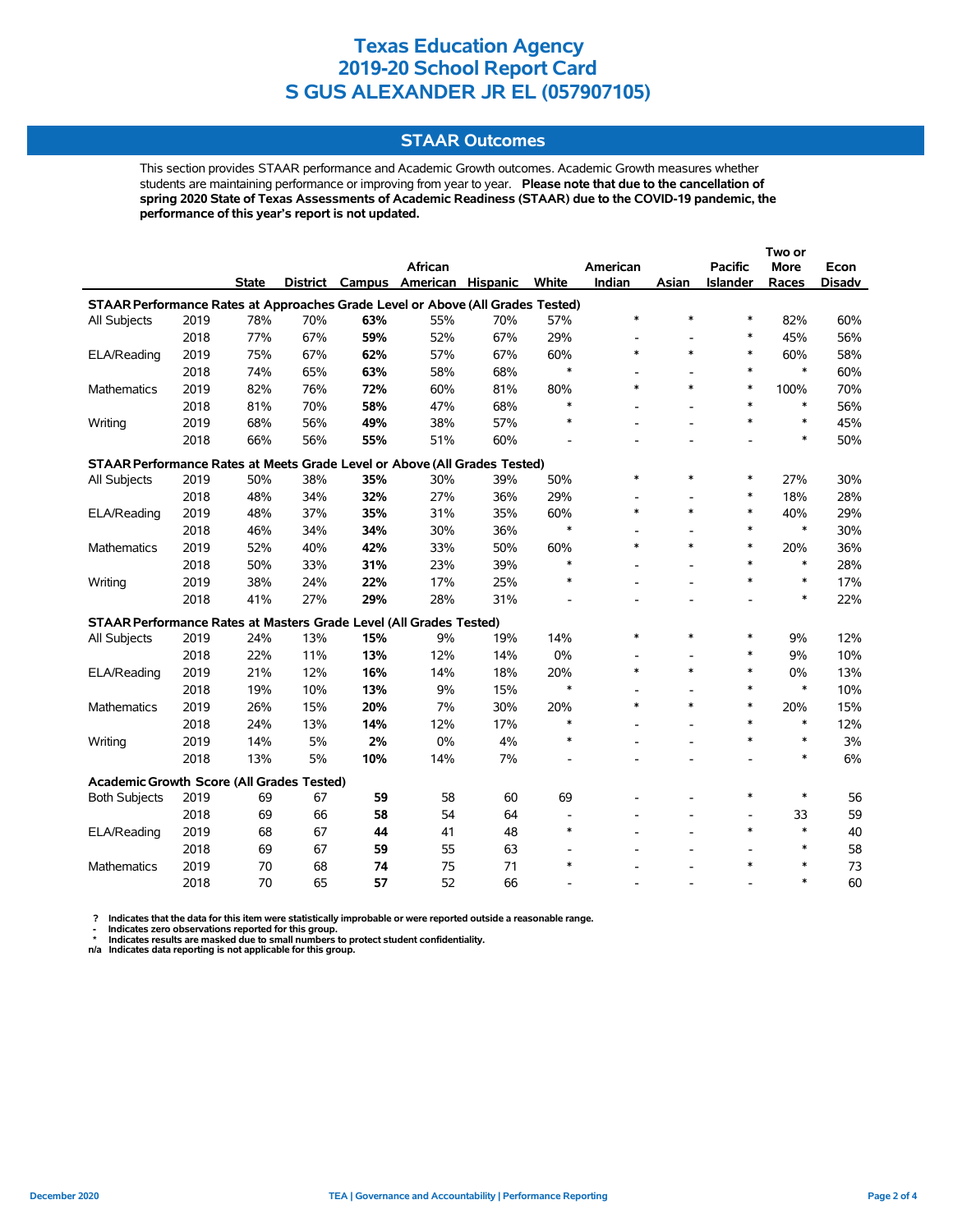## **Prior-Year Non-Proficient and Student Success Initiative STAAR Outcomes**

Progress of Prior-Year Non-Proficient Students shows STAAR performance rates for students who did not perform satisfactorily in 2017-18 but did in 2018-19. Student Success Initiative shows rates related to the requirement for students to demonstrate proficiency on the reading and mathematics STAAR in grades 5 and 8. **Please note that due to the cancellation of spring 2020 State of Texas Assessments of Academic Readiness (STAAR) due to the COVID-19 pandemic, this year's report is not updated.**

|                                                       |                   |                 |        |          |                 |                          |               |                          |                 | Two or                   |               |  |
|-------------------------------------------------------|-------------------|-----------------|--------|----------|-----------------|--------------------------|---------------|--------------------------|-----------------|--------------------------|---------------|--|
|                                                       |                   |                 |        | African  |                 |                          | American      |                          | <b>Pacific</b>  | <b>More</b>              | Econ          |  |
|                                                       | <b>State</b>      | <b>District</b> | Campus | American | <b>Hispanic</b> | White                    | <b>Indian</b> | Asian                    | <b>Islander</b> | Races                    | <b>Disadv</b> |  |
| <b>Progress of Prior-Year Non-Proficient Students</b> |                   |                 |        |          |                 |                          |               |                          |                 |                          |               |  |
|                                                       | Sum of Grades 4-8 |                 |        |          |                 |                          |               |                          |                 |                          |               |  |
| Reading                                               |                   |                 |        |          |                 |                          |               |                          |                 |                          |               |  |
| 2019                                                  | 41%               | 39%             | 20%    | 12%      | 29%             | $\ast$                   | ۰             | $\overline{\phantom{a}}$ | $\ast$          | $\overline{\phantom{0}}$ | 19%           |  |
| 2018                                                  | 38%               | 34%             | 24%    | 33%      | $\ast$          | $\overline{\phantom{0}}$ |               |                          |                 | *                        | 30%           |  |
| <b>Mathematics</b>                                    |                   |                 |        |          |                 |                          |               |                          |                 |                          |               |  |
| 2019                                                  | 45%               | 44%             | 32%    | 21%      | 36%             | $\ast$                   |               | $\overline{\phantom{a}}$ | $\ast$          | $\overline{\phantom{0}}$ | 30%           |  |
| 2018                                                  | 47%               | 42%             | 24%    | *        | *               | $\overline{\phantom{a}}$ |               |                          |                 | *                        | 28%           |  |

 **? Indicates that the data for this item were statistically improbable or were reported outside a reasonable range.**

**1.** Indicates zero observations reported for this group.<br> **1.** Indicates zero the sex mealed for this group.

 **\* Indicates results are masked due to small numbers to protect student confidentiality. n/a Indicates data reporting is not applicable for this group.**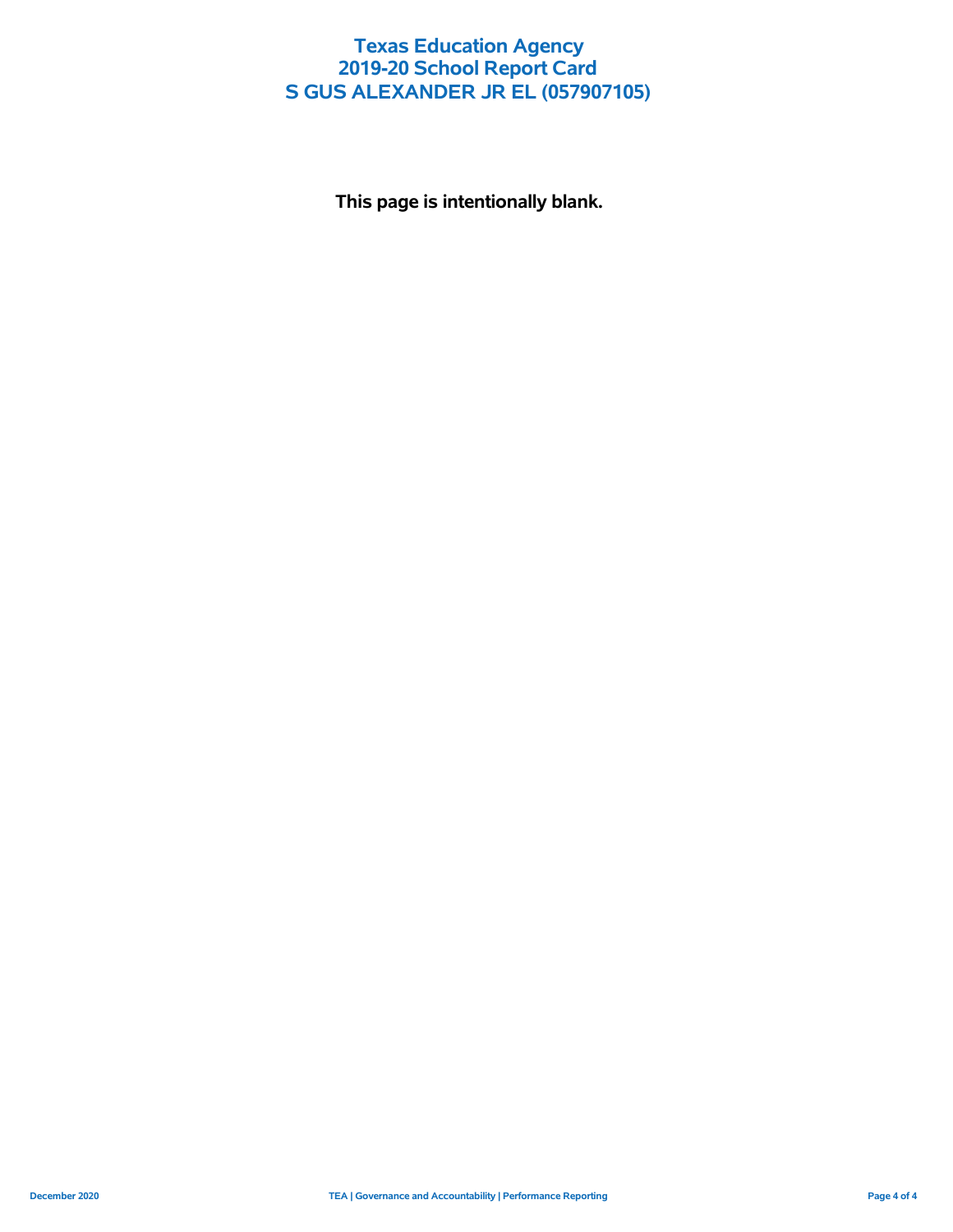#### **Accountability Rating School Information**

#### **\*All Districts and Schools Were Not Rated in 2020 Due to COVID-19\***

**District Name:** DUNCANVILLE ISD **Campus Type:** Elementary **Total Students:** 274 **Grade Span:** PK - 04

**Not Rated**

Given the impact of COVID-19, all districts and schools received a label of Not Rated: Declared State of Disaster for their 2020 accountability ratings.

**[Click here to read the official announcement.](https://tea.texas.gov/about-tea/news-and-multimedia/correspondence/taa-letters/every-student-succeeds-act-essa-waiver-approval-2020-state-academic-accountability)**

For more information about this campus, see **https://TXSchools.gov** or the Texas Academic Performance Report at **https://rptsvr1.tea.texas.gov/perfreport/tapr/2020/index.html**

### **Distinction Designations**

**Distinction designations were not awarded in 2020.**

### **School and Student Information**

This section provides demographic information about CLINT Q SMITH EL, including attendance rates; enrollment percentages for various student groups; student mobility rates; and class size averages at the campus, district, and state level, where applicable.

|                                     | CampusDistrict State |                   |            | Campus                                  | <b>District</b> | State |
|-------------------------------------|----------------------|-------------------|------------|-----------------------------------------|-----------------|-------|
| Attendance Rate (2018-19)           |                      | 95.1% 93.9% 95.4% |            |                                         |                 |       |
| <b>Enrollment by Race/Ethnicity</b> |                      |                   |            | Class Size Averages by Grade or Subject |                 |       |
| African American                    |                      | 47.8% 39.7% 12.6% |            | Elementary                              |                 |       |
| Hispanic                            |                      | 40.1% 54.0% 52.8% |            | Kindergarten<br>11.0                    | 20.7            | 19.0  |
| White                               | $4.4\%$              |                   | 2.9% 27.0% | 20.3<br>Grade 1                         | 20.8            | 18.9  |
| American Indian                     | $0.7\%$              | 0.3%              | $0.4\%$    | Grade 2<br>17.0                         | 19.9            | 18.8  |
| Asian                               | 0.4%                 | 1.1%              | 4.6%       | Grade 3<br>16.7                         | 19.4            | 19.0  |
| Pacific Islander                    | $0.0\%$              | $0.1\%$           | $0.2\%$    | Grade 4<br>18.5                         | 19.9            | 19.2  |
| Two or More Races                   | 6.6%                 | 2.0%              | 2.5%       |                                         |                 |       |
| <b>Enrollment by Student Group</b>  |                      |                   |            |                                         |                 |       |
| Economically Disadvantaged          |                      | 86.5% 80.0% 60.2% |            |                                         |                 |       |
| Special Education                   | 11.7%                |                   | 9.5% 10.7% |                                         |                 |       |
| <b>English Learners</b>             |                      | 10.6% 19.1% 20.3% |            |                                         |                 |       |
| Mobility Rate (2018-19)             |                      | 22.4% 19.4% 15.3% |            |                                         |                 |       |

### **School Financial Information (2018-19)**

|                                        | Campus District State |             |  |
|----------------------------------------|-----------------------|-------------|--|
| <b>Instructional Staff Percent</b>     | n/a                   | 60.3% 64.6% |  |
| <b>Instructional Expenditure Ratio</b> | n/a                   | 61.3% 62.8% |  |

|                                     | Campus District |         | <b>State</b> |
|-------------------------------------|-----------------|---------|--------------|
| <b>Expenditures per Student</b>     |                 |         |              |
| <b>Total Operating Expenditures</b> | \$7.911         | \$9.935 | \$9.913      |
| Instruction                         | \$5.456         | \$5.300 | \$5.558      |
| Instructional Leadership            | \$182           | \$275   | \$162        |
| School Leadership                   | \$906           | \$624   | \$589        |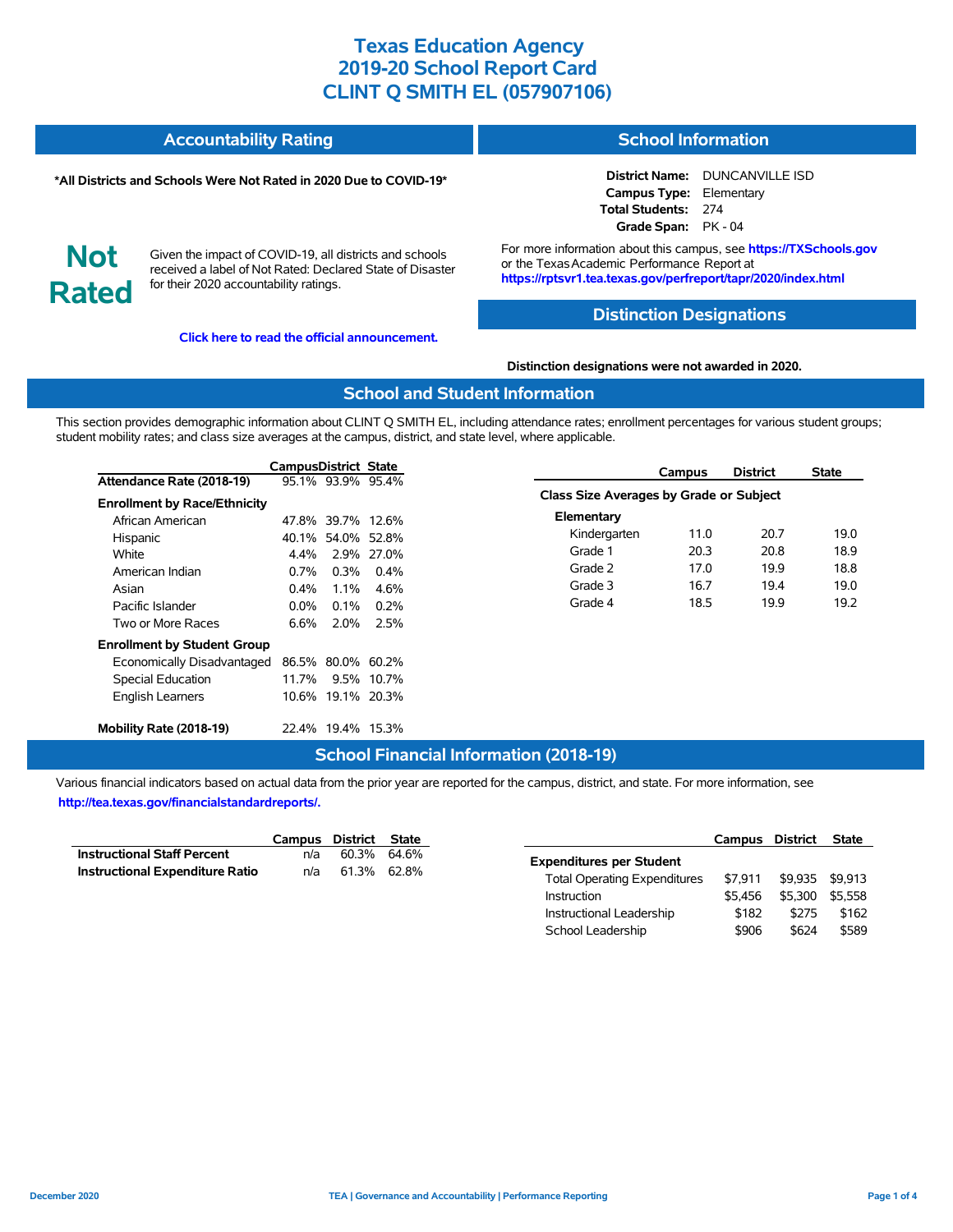### **STAAR Outcomes**

This section provides STAAR performance and Academic Growth outcomes. Academic Growth measures whether students are maintaining performance or improving from year to year. **Please note that due to the cancellation of spring 2020 State of Texas Assessments of Academic Readiness (STAAR) due to the COVID-19 pandemic, the performance of this year's report is not updated.**

|                                                                                |      |              |     |     |                          |          |        |                          |                          |                          | Two or                   |               |
|--------------------------------------------------------------------------------|------|--------------|-----|-----|--------------------------|----------|--------|--------------------------|--------------------------|--------------------------|--------------------------|---------------|
|                                                                                |      |              |     |     | African                  |          |        | American                 |                          | <b>Pacific</b>           | More                     | Econ          |
|                                                                                |      | <b>State</b> |     |     | District Campus American | Hispanic | White  | Indian                   | Asian                    | Islander                 | Races                    | <b>Disadv</b> |
| STAAR Performance Rates at Approaches Grade Level or Above (All Grades Tested) |      |              |     |     |                          |          |        |                          |                          |                          |                          |               |
| All Subjects                                                                   | 2019 | 78%          | 70% | 68% | 63%                      | 72%      | 90%    | $\ast$                   | $\ast$                   | $\ast$                   | $\ast$                   | 67%           |
|                                                                                | 2018 | 77%          | 67% | 65% | 58%                      | 73%      | 78%    | $\overline{\phantom{a}}$ | 100%                     | $\overline{a}$           | 45%                      | 60%           |
| ELA/Reading                                                                    | 2019 | 75%          | 67% | 67% | 64%                      | 71%      | $\ast$ | $\ast$                   | $\ast$                   | $\ast$                   | $\ast$                   | 65%           |
|                                                                                | 2018 | 74%          | 65% | 65% | 58%                      | 75%      | 80%    | $\overline{\phantom{a}}$ | $\ast$                   |                          | $\ast$                   | 60%           |
| <b>Mathematics</b>                                                             | 2019 | 82%          | 76% | 77% | 74%                      | 80%      | $\ast$ | $\ast$                   | $\ast$                   | $\ast$                   | $\ast$                   | 77%           |
|                                                                                | 2018 | 81%          | 70% | 73% | 69%                      | 78%      | 80%    |                          | $\ast$                   |                          | $\ast$                   | 70%           |
| Writing                                                                        | 2019 | 68%          | 56% | 53% | 47%                      | 60%      | $\ast$ |                          |                          |                          | $\overline{a}$           | 52%           |
|                                                                                | 2018 | 66%          | 56% | 48% | 38%                      | 57%      | 71%    |                          | $\ast$                   |                          | $\ast$                   | 42%           |
| STAAR Performance Rates at Meets Grade Level or Above (All Grades Tested)      |      |              |     |     |                          |          |        |                          |                          |                          |                          |               |
| All Subjects                                                                   | 2019 | 50%          | 38% | 33% | 30%                      | 38%      | 30%    | $\ast$                   | *                        | $\ast$                   | $\ast$                   | 33%           |
|                                                                                | 2018 | 48%          | 34% | 28% | 19%                      | 34%      | 63%    | $\overline{\phantom{a}}$ | 100%                     | $\overline{\phantom{a}}$ | 9%                       | 24%           |
| ELA/Reading                                                                    | 2019 | 48%          | 37% | 32% | 28%                      | 39%      | $\ast$ | $\ast$                   | $\ast$                   | $\ast$                   | $\ast$                   | 33%           |
|                                                                                | 2018 | 46%          | 34% | 29% | 19%                      | 38%      | 70%    |                          | $\ast$                   |                          | $\ast$                   | 24%           |
| Mathematics                                                                    | 2019 | 52%          | 40% | 42% | 39%                      | 46%      | $\ast$ | $\ast$                   | $\ast$                   | $\ast$                   | $\ast$                   | 41%           |
|                                                                                | 2018 | 50%          | 33% | 32% | 24%                      | 35%      | 70%    |                          | $\ast$                   |                          | $\ast$                   | 29%           |
| Writing                                                                        | 2019 | 38%          | 24% | 20% | 18%                      | 23%      | $\ast$ |                          |                          |                          | $\overline{\phantom{a}}$ | 21%           |
|                                                                                | 2018 | 41%          | 27% | 18% | 8%                       | 24%      | 43%    |                          | $\ast$                   |                          | $\ast$                   | 13%           |
| STAAR Performance Rates at Masters Grade Level (All Grades Tested)             |      |              |     |     |                          |          |        |                          |                          |                          |                          |               |
| All Subjects                                                                   | 2019 | 24%          | 13% | 11% | 9%                       | 14%      | 20%    | $\ast$                   | $\ast$                   | $\ast$                   | $\ast$                   | 12%           |
|                                                                                | 2018 | 22%          | 11% | 12% | 6%                       | 13%      | 44%    | $\overline{\phantom{a}}$ | 67%                      | $\overline{\phantom{a}}$ | 0%                       | 7%            |
| ELA/Reading                                                                    | 2019 | 21%          | 12% | 14% | 10%                      | 18%      | $\ast$ | $\ast$                   | $\ast$                   | *                        | $\ast$                   | 15%           |
|                                                                                | 2018 | 19%          | 10% | 14% | 8%                       | 17%      | 50%    |                          | $\ast$                   |                          | $\ast$                   | 10%           |
| <b>Mathematics</b>                                                             | 2019 | 26%          | 15% | 15% | 14%                      | 16%      | $\ast$ | $\ast$                   | $\ast$                   | $\ast$                   | $\ast$                   | 15%           |
|                                                                                | 2018 | 24%          | 13% | 13% | 6%                       | 15%      | 60%    |                          | $\ast$                   |                          | $\ast$                   | 8%            |
| Writing                                                                        | 2019 | 14%          | 5%  | 1%  | 0%                       | 3%       | $\ast$ |                          | $\overline{\phantom{0}}$ |                          | $\overline{\phantom{a}}$ | 1%            |
|                                                                                | 2018 | 13%          | 5%  | 6%  | 4%                       | 0%       | 14%    |                          | $\ast$                   |                          | $\ast$                   | 2%            |
| Academic Growth Score (All Grades Tested)                                      |      |              |     |     |                          |          |        |                          |                          |                          |                          |               |
| <b>Both Subjects</b>                                                           | 2019 | 69           | 67  | 68  | 65                       | 74       | $\ast$ |                          |                          |                          |                          | 69            |
|                                                                                | 2018 | 69           | 66  | 69  | 71                       | 62       | 86     |                          | 67                       |                          | 42                       | 67            |
| ELA/Reading                                                                    | 2019 | 68           | 67  | 53  | 51                       | 58       | $\ast$ |                          | $\overline{a}$           |                          | $\overline{a}$           | 54            |
|                                                                                | 2018 | 69           | 67  | 57  | 60                       | 48       | 71     |                          | $\ast$                   |                          | $\ast$                   | 54            |
| <b>Mathematics</b>                                                             | 2019 | 70           | 68  | 82  | 78                       | 89       | $\ast$ |                          |                          |                          |                          | 83            |
|                                                                                | 2018 | 70           | 65  | 81  | 83                       | 76       | 100    |                          | $\ast$                   |                          | $\ast$                   | 79            |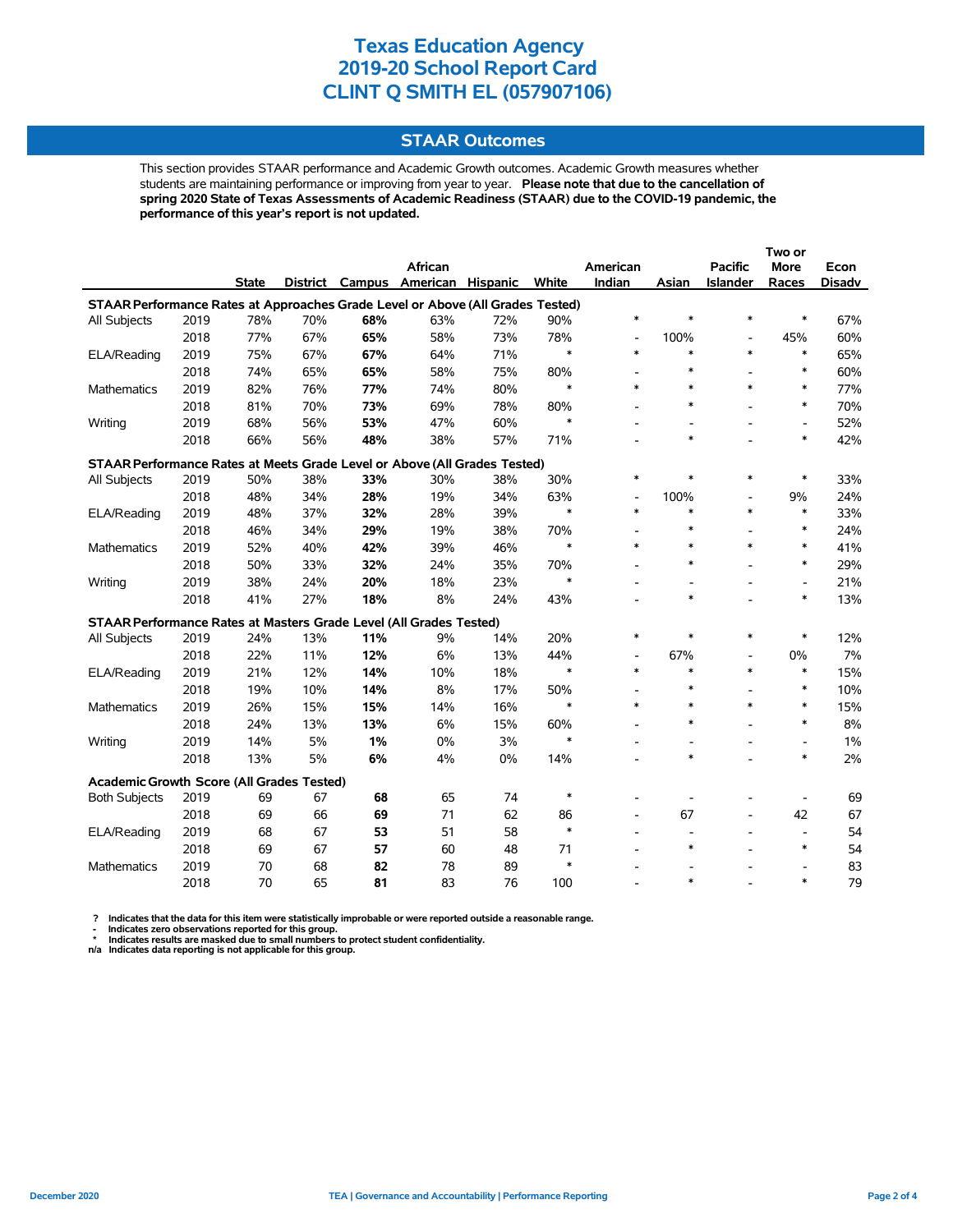## **Prior-Year Non-Proficient and Student Success Initiative STAAR Outcomes**

Progress of Prior-Year Non-Proficient Students shows STAAR performance rates for students who did not perform satisfactorily in 2017-18 but did in 2018-19. Student Success Initiative shows rates related to the requirement for students to demonstrate proficiency on the reading and mathematics STAAR in grades 5 and 8. **Please note that due to the cancellation of spring 2020 State of Texas Assessments of Academic Readiness (STAAR) due to the COVID-19 pandemic, this year's report is not updated.**

|                                                       |                   |                 |        |                 |                 |                          |                          |                          |                 | Two or                   |               |
|-------------------------------------------------------|-------------------|-----------------|--------|-----------------|-----------------|--------------------------|--------------------------|--------------------------|-----------------|--------------------------|---------------|
|                                                       |                   |                 |        | African         |                 |                          | American                 |                          | <b>Pacific</b>  | <b>More</b>              | Econ          |
|                                                       | <b>State</b>      | <b>District</b> |        | Campus American | <b>Hispanic</b> | White                    | <b>Indian</b>            | Asian                    | <b>Islander</b> | Races                    | <b>Disady</b> |
| <b>Progress of Prior-Year Non-Proficient Students</b> |                   |                 |        |                 |                 |                          |                          |                          |                 |                          |               |
|                                                       | Sum of Grades 4-8 |                 |        |                 |                 |                          |                          |                          |                 |                          |               |
| Reading                                               |                   |                 |        |                 |                 |                          |                          |                          |                 |                          |               |
| 2019                                                  | 41%               | 39%             | 30%    | 28%             | 33%             | $\overline{\phantom{a}}$ |                          | -                        |                 | -                        | 32%           |
| 2018                                                  | 38%               | 34%             | $\ast$ | $\ast$          | $\ast$          | $\ast$                   | $\overline{\phantom{a}}$ |                          |                 | $\ast$                   | $\ast$        |
| <b>Mathematics</b>                                    |                   |                 |        |                 |                 |                          |                          |                          |                 |                          |               |
| 2019                                                  | 45%               | 44%             | 45%    | 28%             | 67%             | $\ast$                   | $\overline{\phantom{0}}$ | $\overline{\phantom{0}}$ | -               | $\overline{\phantom{0}}$ | 50%           |
| 2018                                                  | 47%               | 42%             | 50%    | 47%             | $\ast$          | $\ast$                   | -                        | -                        | -               | *                        | 48%           |

 **? Indicates that the data for this item were statistically improbable or were reported outside a reasonable range.**

**1.** Indicates zero observations reported for this group.<br> **1.** Indicates zero the sex mealed for this group.

 **\* Indicates results are masked due to small numbers to protect student confidentiality. n/a Indicates data reporting is not applicable for this group.**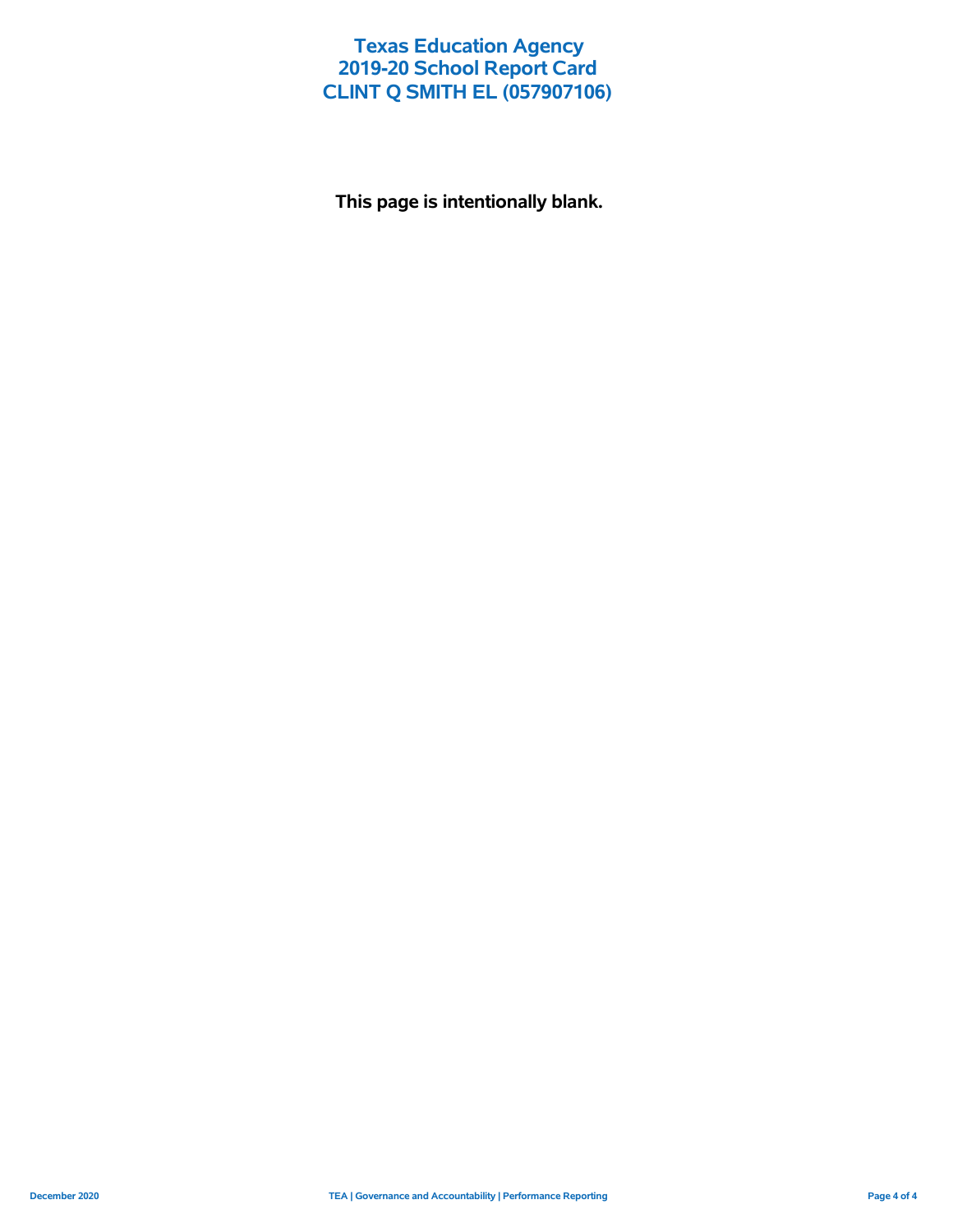#### **Accountability Rating School Information**

#### **\*All Districts and Schools Were Not Rated in 2020 Due to COVID-19\***

**District Name:** DUNCANVILLE ISD **Campus Type:** Elementary **Total Students:** 502 **Grade Span:** PK - 04

**Not Rated**

Given the impact of COVID-19, all districts and schools received a label of Not Rated: Declared State of Disaster for their 2020 accountability ratings.

**[Click here to read the official announcement.](https://tea.texas.gov/about-tea/news-and-multimedia/correspondence/taa-letters/every-student-succeeds-act-essa-waiver-approval-2020-state-academic-accountability)**

For more information about this campus, see **https://TXSchools.gov** or the Texas Academic Performance Report at **https://rptsvr1.tea.texas.gov/perfreport/tapr/2020/index.html**

### **Distinction Designations**

**Distinction designations were not awarded in 2020.**

### **School and Student Information**

This section provides demographic information about CHARLES ACTON EL, including attendance rates; enrollment percentages for various student groups; student mobility rates; and class size averages at the campus, district, and state level, where applicable.

|                                     | <b>CampusDistrict State</b> |                   |              | <b>Campus</b>                           | <b>District</b> | <b>State</b> |
|-------------------------------------|-----------------------------|-------------------|--------------|-----------------------------------------|-----------------|--------------|
| Attendance Rate (2018-19)           |                             | 95.7% 93.9% 95.4% |              | Class Size Averages by Grade or Subject |                 |              |
| <b>Enrollment by Race/Ethnicity</b> |                             |                   |              |                                         |                 |              |
| African American                    |                             | 43.2% 39.7% 12.6% |              | Elementary                              |                 |              |
| Hispanic                            |                             | 52.4% 54.0% 52.8% |              | Kindergarten<br>22.7                    | 20.7            | 19.0         |
| White                               | $2.2\%$                     |                   | 2.9% 27.0%   | Grade 1<br>23.1                         | 20.8            | 18.9         |
| American Indian                     | $0.0\%$                     |                   | $0.3\%$ 0.4% | Grade 2<br>20.3                         | 19.9            | 18.8         |
| Asian                               | 0.2%                        | $1.1\%$           | 4.6%         | Grade 3<br>20.0                         | 19.4            | 19.0         |
| Pacific Islander                    | $0.0\%$                     | $0.1\%$           | $0.2\%$      | Grade 4<br>19.0                         | 19.9            | 19.2         |
| Two or More Races                   | 2.0%                        |                   | 2.0% 2.5%    |                                         |                 |              |
| <b>Enrollment by Student Group</b>  |                             |                   |              |                                         |                 |              |
| Economically Disadvantaged          |                             | 82.9% 80.0% 60.2% |              |                                         |                 |              |
| Special Education                   | 7.4%                        |                   | 9.5% 10.7%   |                                         |                 |              |
| <b>English Learners</b>             |                             | 32.7% 19.1% 20.3% |              |                                         |                 |              |
| Mobility Rate (2018-19)             |                             | 13.5% 19.4% 15.3% |              |                                         |                 |              |

### **School Financial Information (2018-19)**

|                                        | Campus District State |             |  |
|----------------------------------------|-----------------------|-------------|--|
| <b>Instructional Staff Percent</b>     | n/a                   | 60.3% 64.6% |  |
| <b>Instructional Expenditure Ratio</b> | n/a                   | 61.3% 62.8% |  |

|                                     | Campus District |         | <b>State</b> |
|-------------------------------------|-----------------|---------|--------------|
| <b>Expenditures per Student</b>     |                 |         |              |
| <b>Total Operating Expenditures</b> | \$6.454         | \$9.935 | \$9.913      |
| Instruction                         | \$4.663         | \$5.300 | \$5.558      |
| Instructional Leadership            | \$194           | \$275   | \$162        |
| School Leadership                   | \$451           | \$624   | \$589        |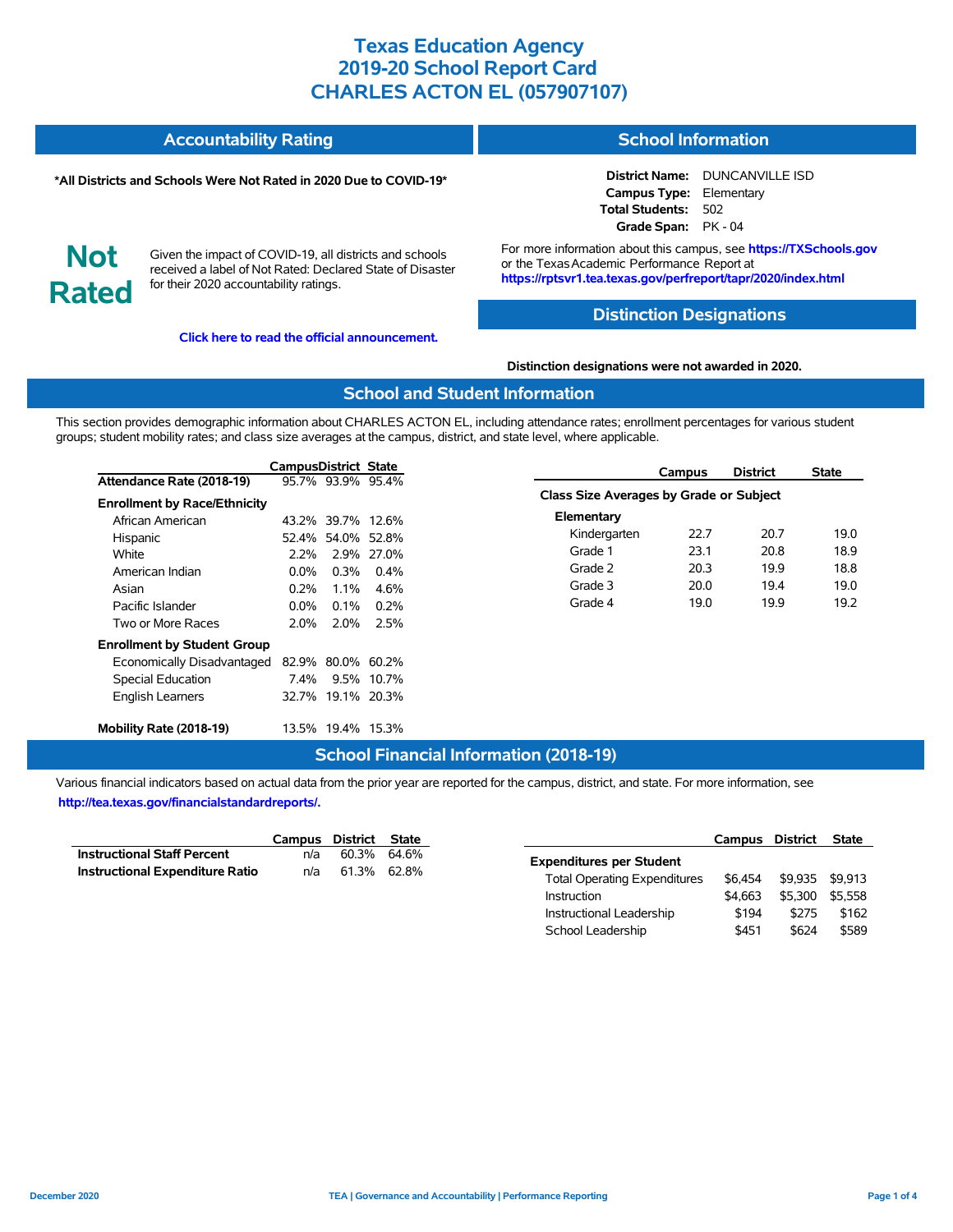### **STAAR Outcomes**

This section provides STAAR performance and Academic Growth outcomes. Academic Growth measures whether students are maintaining performance or improving from year to year. **Please note that due to the cancellation of spring 2020 State of Texas Assessments of Academic Readiness (STAAR) due to the COVID-19 pandemic, the performance of this year's report is not updated.**

|                                                                                |      |              |     |     |                          |                 |        |                          |       |                          | Two or      |        |
|--------------------------------------------------------------------------------|------|--------------|-----|-----|--------------------------|-----------------|--------|--------------------------|-------|--------------------------|-------------|--------|
|                                                                                |      |              |     |     | <b>African</b>           |                 |        | American                 |       | <b>Pacific</b>           | <b>More</b> | Econ   |
|                                                                                |      | <b>State</b> |     |     | District Campus American | <b>Hispanic</b> | White  | Indian                   | Asian | Islander                 | Races       | Disadv |
| STAAR Performance Rates at Approaches Grade Level or Above (All Grades Tested) |      |              |     |     |                          |                 |        |                          |       |                          |             |        |
| All Subjects                                                                   | 2019 | 78%          | 70% | 69% | 56%                      | 78%             | 71%    | $\ast$                   |       | $\overline{a}$           | 93%         | 70%    |
|                                                                                | 2018 | 77%          | 67% | 59% | 50%                      | 70%             | 33%    | $\overline{\phantom{a}}$ |       | $\overline{a}$           | 54%         | 61%    |
| ELA/Reading                                                                    | 2019 | 75%          | 67% | 67% | 52%                      | 75%             | ∗      | $\ast$                   |       | $\overline{a}$           | 100%        | 67%    |
|                                                                                | 2018 | 74%          | 65% | 65% | 52%                      | 75%             | $\ast$ | $\overline{\phantom{a}}$ |       | $\overline{a}$           | 80%         | 67%    |
| <b>Mathematics</b>                                                             | 2019 | 82%          | 76% | 78% | 66%                      | 88%             |        | $\ast$                   |       | $\overline{a}$           | 80%         | 80%    |
|                                                                                | 2018 | 81%          | 70% | 64% | 55%                      | 75%             |        | $\overline{\phantom{a}}$ |       | $\overline{a}$           | 60%         | 66%    |
| Writing                                                                        | 2019 | 68%          | 56% | 57% | 46%                      | 62%             |        | $\ast$                   |       | $\overline{a}$           | $\ast$      | 58%    |
|                                                                                | 2018 | 66%          | 56% | 37% | 36%                      | 43%             |        |                          |       |                          | $\ast$      | 39%    |
| STAAR Performance Rates at Meets Grade Level or Above (All Grades Tested)      |      |              |     |     |                          |                 |        |                          |       |                          |             |        |
| All Subjects                                                                   | 2019 | 50%          | 38% | 36% | 24%                      | 44%             | 29%    | $\ast$                   |       | $\overline{a}$           | 57%         | 36%    |
|                                                                                | 2018 | 48%          | 34% | 27% | 23%                      | 31%             | 11%    | $\overline{\phantom{a}}$ |       | $\overline{a}$           | 23%         | 27%    |
| ELA/Reading                                                                    | 2019 | 48%          | 37% | 34% | 23%                      | 41%             | $\ast$ | $\ast$                   |       | $\overline{a}$           | 60%         | 34%    |
|                                                                                | 2018 | 46%          | 34% | 29% | 27%                      | 32%             | $\ast$ |                          |       | $\overline{a}$           | 20%         | 30%    |
| Mathematics                                                                    | 2019 | 52%          | 40% | 44% | 28%                      | 55%             | $\ast$ | $\ast$                   |       | $\overline{a}$           | 80%         | 44%    |
|                                                                                | 2018 | 50%          | 33% | 28% | 23%                      | 34%             | $\ast$ |                          |       | $\overline{a}$           | 40%         | 28%    |
| Writing                                                                        | 2019 | 38%          | 24% | 23% | 19%                      | 27%             | $\ast$ | $\ast$                   |       |                          | $\ast$      | 24%    |
|                                                                                | 2018 | 41%          | 27% | 17% | 15%                      | 23%             | $\ast$ |                          |       |                          | $\ast$      | 18%    |
| STAAR Performance Rates at Masters Grade Level (All Grades Tested)             |      |              |     |     |                          |                 |        |                          |       |                          |             |        |
| All Subjects                                                                   | 2019 | 24%          | 13% | 20% | 9%                       | 26%             | 29%    | $\ast$                   |       | $\overline{a}$           | 29%         | 19%    |
|                                                                                | 2018 | 22%          | 11% | 10% | 8%                       | 14%             | 0%     |                          |       | $\overline{a}$           | 8%          | 10%    |
| ELA/Reading                                                                    | 2019 | 21%          | 12% | 20% | 11%                      | 28%             | $\ast$ | $\ast$                   |       | $\overline{a}$           | 0%          | 20%    |
|                                                                                | 2018 | 19%          | 10% | 13% | 10%                      | 16%             | $\ast$ |                          |       | $\overline{a}$           | 20%         | 12%    |
| <b>Mathematics</b>                                                             | 2019 | 26%          | 15% | 25% | 11%                      | 34%             |        | $\ast$                   |       | $\overline{a}$           | 60%         | 25%    |
|                                                                                | 2018 | 24%          | 13% | 11% | 9%                       | 15%             | $\ast$ |                          |       | $\overline{\phantom{a}}$ | 0%          | 11%    |
| Writing                                                                        | 2019 | 14%          | 5%  | 7%  | 3%                       | 9%              |        | $\ast$                   |       | $\blacksquare$           | $\ast$      | 7%     |
|                                                                                | 2018 | 13%          | 5%  | 2%  | 2%                       | 3%              | $\ast$ |                          |       |                          | $\ast$      | $1\%$  |
| Academic Growth Score (All Grades Tested)                                      |      |              |     |     |                          |                 |        |                          |       |                          |             |        |
| <b>Both Subjects</b>                                                           | 2019 | 69           | 67  | 72  | 65                       | 78              | $\ast$ | $\ast$                   |       |                          | 75          | 73     |
|                                                                                | 2018 | 69           | 66  | 53  | 46                       | 65              | $\ast$ |                          |       | $\overline{a}$           | 50          | 50     |
| ELA/Reading                                                                    | 2019 | 68           | 67  | 67  | 51                       | 78              |        | $\ast$                   |       |                          | $\ast$      | 68     |
|                                                                                | 2018 | 69           | 67  | 54  | 51                       | 61              | $\ast$ |                          |       |                          | $\ast$      | 51     |
| <b>Mathematics</b>                                                             | 2019 | 70           | 68  | 78  | 78                       | 78              | $\ast$ | $\ast$                   |       |                          | $\ast$      | 78     |
|                                                                                | 2018 | 70           | 65  | 52  | 41                       | 68              | $\ast$ |                          |       |                          | $\ast$      | 49     |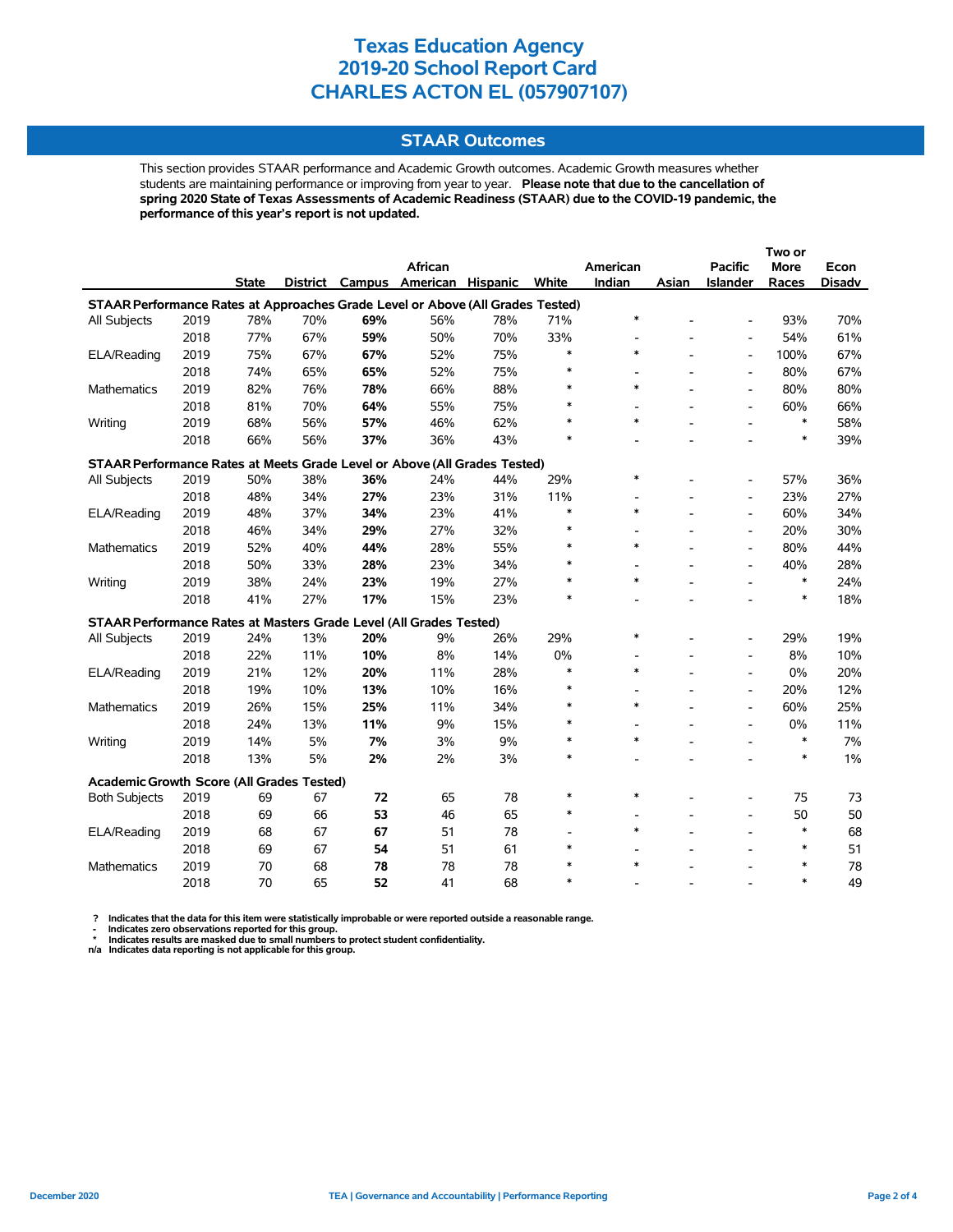## **Prior-Year Non-Proficient and Student Success Initiative STAAR Outcomes**

Progress of Prior-Year Non-Proficient Students shows STAAR performance rates for students who did not perform satisfactorily in 2017-18 but did in 2018-19. Student Success Initiative shows rates related to the requirement for students to demonstrate proficiency on the reading and mathematics STAAR in grades 5 and 8. **Please note that due to the cancellation of spring 2020 State of Texas Assessments of Academic Readiness (STAAR) due to the COVID-19 pandemic, this year's report is not updated.**

|                                                       |              |                 |         |                 |                 |                          |               |                          |                 | Two or |               |
|-------------------------------------------------------|--------------|-----------------|---------|-----------------|-----------------|--------------------------|---------------|--------------------------|-----------------|--------|---------------|
|                                                       |              |                 |         | African         |                 |                          | American      |                          | <b>Pacific</b>  | More   | Econ          |
|                                                       | <b>State</b> | <b>District</b> |         | Campus American | <b>Hispanic</b> | White                    | <b>Indian</b> | Asian                    | <b>Islander</b> | Races  | <b>Disady</b> |
| <b>Progress of Prior-Year Non-Proficient Students</b> |              |                 |         |                 |                 |                          |               |                          |                 |        |               |
| Sum of Grades 4-8                                     |              |                 |         |                 |                 |                          |               |                          |                 |        |               |
| Reading                                               |              |                 |         |                 |                 |                          |               |                          |                 |        |               |
| 2019                                                  | 41%          | 39%             | 27%     | 27%             | 27%             | $\overline{\phantom{a}}$ |               | -                        |                 | -      | 28%           |
| 2018                                                  | 38%          | 34%             | $\star$ | *               | $\ast$          | $\overline{\phantom{a}}$ |               |                          |                 | ∗      | $\ast$        |
| <b>Mathematics</b>                                    |              |                 |         |                 |                 |                          |               |                          |                 |        |               |
| 2019                                                  | 45%          | 44%             | 49%     | 47%             | 60%             | *                        | $\ast$        | $\overline{\phantom{0}}$ |                 | *      | 53%           |
| 2018                                                  | 47%          | 42%             | 25%     | *               | $\ast$          | $\ast$                   |               |                          |                 | *      | $\ast$        |

 **? Indicates that the data for this item were statistically improbable or were reported outside a reasonable range.**

**1.** Indicates zero observations reported for this group.<br> **1.** Indicates zero the sex mealed for this group.

 **\* Indicates results are masked due to small numbers to protect student confidentiality. n/a Indicates data reporting is not applicable for this group.**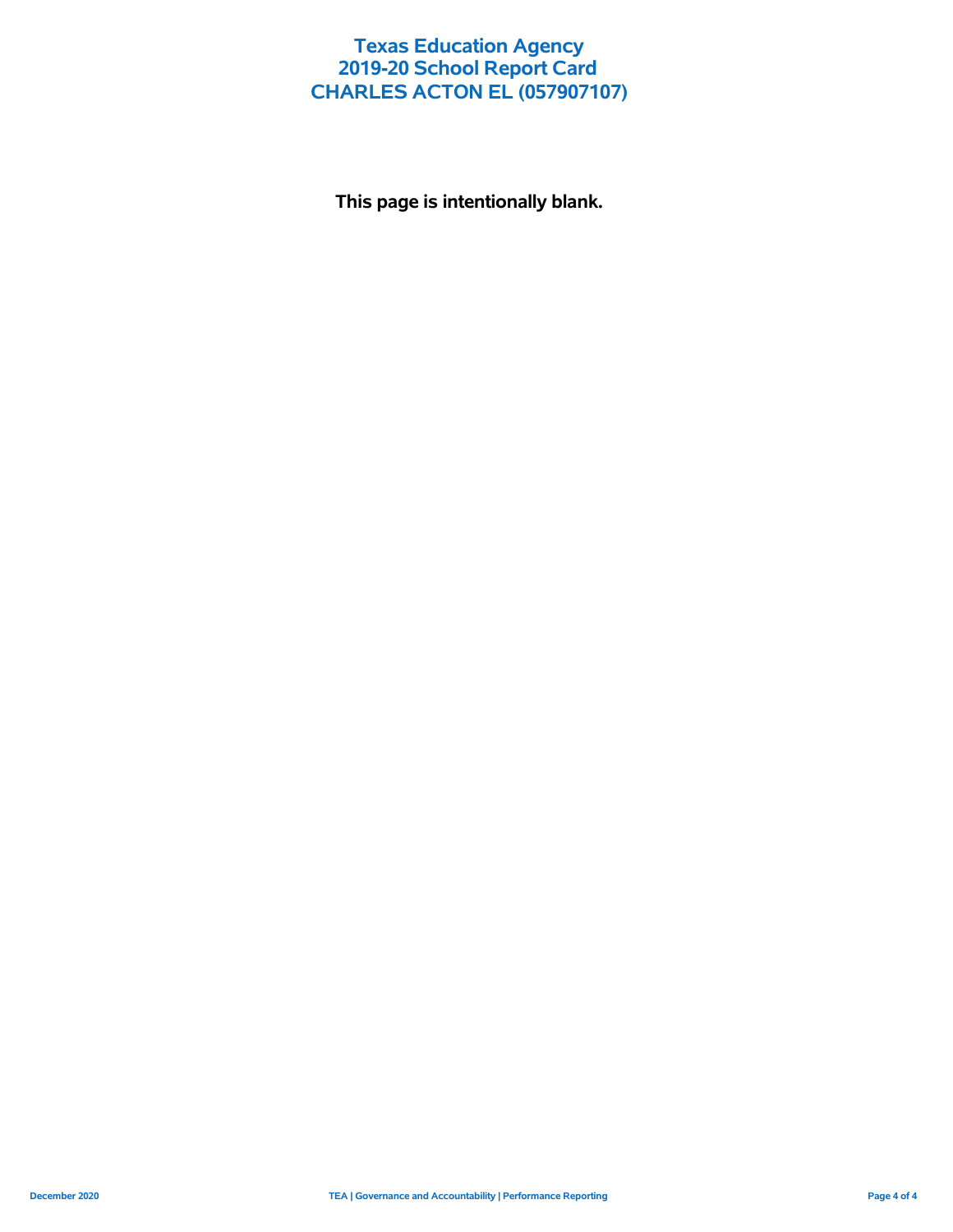| <b>Accountability Rating</b> | <b>School Information</b> |
|------------------------------|---------------------------|
|                              |                           |

#### **\*All Districts and Schools Were Not Rated in 2020 Due to COVID-19\***

**District Name:** DUNCANVILLE ISD **Campus Type:** Middle School **Total Students:** 601 **Grade Span:** 05 - 06

**Not Rated**

Given the impact of COVID-19, all districts and schools received a label of Not Rated: Declared State of Disaster for their 2020 accountability ratings.

**[Click here to read the official announcement.](https://tea.texas.gov/about-tea/news-and-multimedia/correspondence/taa-letters/every-student-succeeds-act-essa-waiver-approval-2020-state-academic-accountability)**

For more information about this campus, see **https://TXSchools.gov** or the Texas Academic Performance Report at **https://rptsvr1.tea.texas.gov/perfreport/tapr/2020/index.html**

## **Distinction Designations**

#### **Distinction designations were not awarded in 2020.**

### **School and Student Information**

This section provides demographic information about H BOB DANIEL SR INT, including attendance rates; enrollment percentages for various student groups; student mobility rates; and class size averages at the campus, district, and state level, where applicable.

|                                     | CampusDistrict State |                   |            |                                         | Campus | <b>District</b> | <b>State</b> |
|-------------------------------------|----------------------|-------------------|------------|-----------------------------------------|--------|-----------------|--------------|
| Attendance Rate (2018-19)           |                      | 94.8% 93.9% 95.4% |            |                                         |        |                 |              |
| <b>Enrollment by Race/Ethnicity</b> |                      |                   |            | Class Size Averages by Grade or Subject |        |                 |              |
| African American                    |                      | 49.3% 39.7% 12.6% |            | Elementary                              |        |                 |              |
| Hispanic                            |                      | 45.3% 54.0% 52.8% |            | Grade 5                                 | 22.8   | 22.5            | 20.9         |
| White                               | 2.5%                 |                   | 2.9% 27.0% | Grade 6                                 | 23.7   | 24.6            | 20.4         |
| American Indian                     | $0.2\%$              | 0.3%              | $0.4\%$    |                                         |        |                 |              |
| Asian                               | 1.0%                 | 1.1%              | 4.6%       |                                         |        |                 |              |
| Pacific Islander                    | $0.0\%$              | $0.1\%$           | $0.2\%$    |                                         |        |                 |              |
| Two or More Races                   | 1.8%                 | $2.0\%$           | 2.5%       |                                         |        |                 |              |
| <b>Enrollment by Student Group</b>  |                      |                   |            |                                         |        |                 |              |
| Economically Disadvantaged          |                      | 85.9% 80.0% 60.2% |            |                                         |        |                 |              |
| Special Education                   | 12.3%                |                   | 9.5% 10.7% |                                         |        |                 |              |
| <b>English Learners</b>             |                      | 18.3% 19.1% 20.3% |            |                                         |        |                 |              |
| Mobility Rate (2018-19)             |                      | 16.0% 19.4% 15.3% |            |                                         |        |                 |              |

### **School Financial Information (2018-19)**

|                                        | Campus District State |             |  |
|----------------------------------------|-----------------------|-------------|--|
| <b>Instructional Staff Percent</b>     | n/a                   | 60.3% 64.6% |  |
| <b>Instructional Expenditure Ratio</b> | n/a                   | 61.3% 62.8% |  |

|                                     | Campus District |         | <b>State</b> |
|-------------------------------------|-----------------|---------|--------------|
| <b>Expenditures per Student</b>     |                 |         |              |
| <b>Total Operating Expenditures</b> | \$5.852         | \$9.935 | \$9.913      |
| Instruction                         | \$4.046         | \$5.300 | \$5.558      |
| Instructional Leadership            | \$146           | \$275   | \$162        |
| School Leadership                   | \$690           | \$624   | \$589        |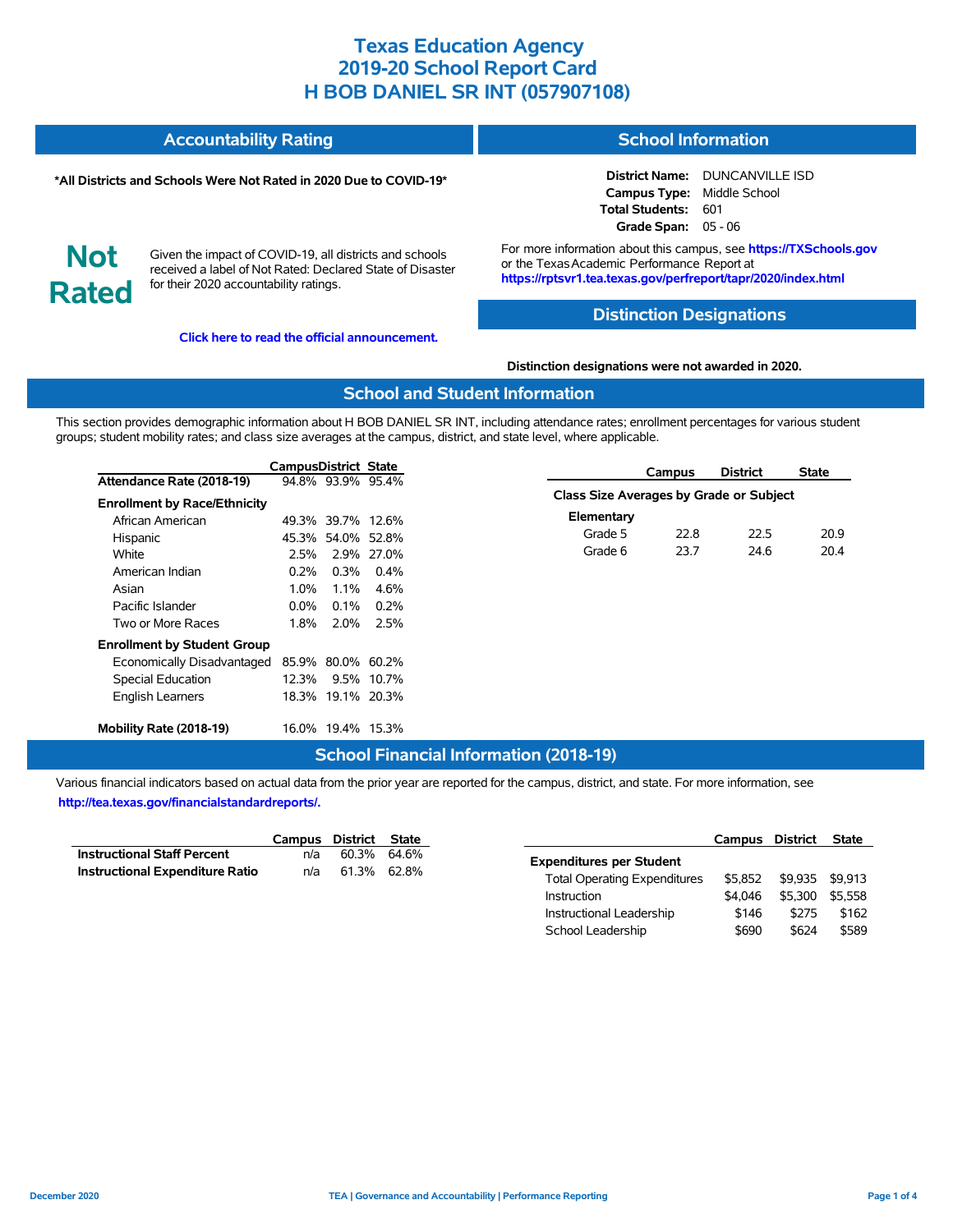### **STAAR Outcomes**

This section provides STAAR performance and Academic Growth outcomes. Academic Growth measures whether students are maintaining performance or improving from year to year. **Please note that due to the cancellation of spring 2020 State of Texas Assessments of Academic Readiness (STAAR) due to the COVID-19 pandemic, the performance of this year's report is not updated.**

|                                                                                |      |              |     |     |                                   |     |       |                          |        |                          | Two or |        |
|--------------------------------------------------------------------------------|------|--------------|-----|-----|-----------------------------------|-----|-------|--------------------------|--------|--------------------------|--------|--------|
|                                                                                |      |              |     |     | African                           |     |       | American                 |        | <b>Pacific</b>           | More   | Econ   |
|                                                                                |      | <b>State</b> |     |     | District Campus American Hispanic |     | White | Indian                   | Asian  | Islander                 | Races  | Disadv |
| STAAR Performance Rates at Approaches Grade Level or Above (All Grades Tested) |      |              |     |     |                                   |     |       |                          |        |                          |        |        |
| All Subjects                                                                   | 2019 | 78%          | 70% | 68% | 60%                               | 75% | 79%   | $\overline{\phantom{a}}$ | 81%    | $\overline{\phantom{a}}$ | 77%    | 67%    |
|                                                                                | 2018 | 77%          | 67% | 69% | 61%                               | 74% | 70%   | $\ast$                   | 88%    | $\overline{\phantom{a}}$ | 76%    | 66%    |
| ELA/Reading                                                                    | 2019 | 75%          | 67% | 68% | 62%                               | 73% | 73%   | $\overline{\phantom{a}}$ | 67%    | $\overline{\phantom{a}}$ | 80%    | 68%    |
|                                                                                | 2018 | 74%          | 65% | 66% | 61%                               | 70% | 69%   | $\ast$                   | 71%    | $\overline{\phantom{a}}$ | 77%    | 65%    |
| <b>Mathematics</b>                                                             | 2019 | 82%          | 76% | 75% | 65%                               | 83% | 95%   | $\overline{\phantom{a}}$ | 83%    | $\overline{\phantom{a}}$ | 87%    | 74%    |
|                                                                                | 2018 | 81%          | 70% | 71% | 62%                               | 79% | 69%   | $\ast$                   | 100%   | $\overline{\phantom{a}}$ | 62%    | 69%    |
| Science                                                                        | 2019 | 81%          | 73% | 54% | 46%                               | 62% | 50%   | $\overline{\phantom{0}}$ | $\ast$ | $\overline{\phantom{a}}$ | 56%    | 53%    |
|                                                                                | 2018 | 80%          | 73% | 69% | 59%                               | 74% | 71%   | $\overline{\phantom{a}}$ | $\ast$ | $\overline{a}$           | 100%   | 65%    |
| STAAR Performance Rates at Meets Grade Level or Above (All Grades Tested)      |      |              |     |     |                                   |     |       |                          |        |                          |        |        |
| All Subjects                                                                   | 2019 | 50%          | 38% | 30% | 21%                               | 38% | 29%   | $\overline{\phantom{0}}$ | 50%    | $\overline{\phantom{a}}$ | 31%    | 28%    |
|                                                                                | 2018 | 48%          | 34% | 31% | 24%                               | 35% | 38%   | $\ast$                   | 59%    | $\blacksquare$           | 52%    | 29%    |
| ELA/Reading                                                                    | 2019 | 48%          | 37% | 30% | 24%                               | 36% | 18%   | $\overline{\phantom{0}}$ | 50%    | $\overline{\phantom{a}}$ | 27%    | 27%    |
|                                                                                | 2018 | 46%          | 34% | 32% | 27%                               | 34% | 42%   | $\ast$                   | 57%    | $\blacksquare$           | 69%    | 30%    |
| Mathematics                                                                    | 2019 | 52%          | 40% | 32% | 21%                               | 41% | 32%   | $\overline{\phantom{0}}$ | 50%    | $\overline{\phantom{a}}$ | 40%    | 31%    |
|                                                                                | 2018 | 50%          | 33% | 32% | 24%                               | 38% | 27%   | $\ast$                   | 71%    | $\blacksquare$           | 38%    | 29%    |
| Science                                                                        | 2019 | 54%          | 37% | 27% | 15%                               | 38% | 50%   | $\overline{\phantom{a}}$ | $\ast$ | $\blacksquare$           | 22%    | 26%    |
|                                                                                | 2018 | 51%          | 36% | 29% | 21%                               | 32% | 47%   |                          | $\ast$ | $\overline{a}$           | 43%    | 26%    |
| STAAR Performance Rates at Masters Grade Level (All Grades Tested)             |      |              |     |     |                                   |     |       |                          |        |                          |        |        |
| All Subjects                                                                   | 2019 | 24%          | 13% | 11% | 5%                                | 16% | 8%    | $\overline{\phantom{0}}$ | 38%    | $\overline{\phantom{a}}$ | 13%    | 10%    |
|                                                                                | 2018 | 22%          | 11% | 11% | 8%                                | 12% | 19%   | $\ast$                   | 41%    | $\overline{\phantom{a}}$ | 21%    | 10%    |
| ELA/Reading                                                                    | 2019 | 21%          | 12% | 11% | 6%                                | 14% | 9%    | $\overline{\phantom{a}}$ | 33%    | $\overline{\phantom{a}}$ | 13%    | 10%    |
|                                                                                | 2018 | 19%          | 10% | 12% | 10%                               | 13% | 23%   | $\ast$                   | 43%    | $\overline{\phantom{a}}$ | 15%    | 11%    |
| <b>Mathematics</b>                                                             | 2019 | 26%          | 15% | 12% | 6%                                | 17% | 5%    | $\overline{\phantom{a}}$ | 50%    | $\overline{\phantom{a}}$ | 13%    | 11%    |
|                                                                                | 2018 | 24%          | 13% | 11% | 8%                                | 12% | 15%   | $\ast$                   | 57%    | $\overline{\phantom{a}}$ | 23%    | 10%    |
| Science                                                                        | 2019 | 25%          | 12% | 10% | 4%                                | 16% | 13%   | $\overline{\phantom{a}}$ | $\ast$ | $\overline{\phantom{a}}$ | 11%    | 9%     |
|                                                                                | 2018 | 23%          | 11% | 10% | 6%                                | 12% | 18%   |                          | $\ast$ | Ĭ.                       | 29%    | 9%     |
| Academic Growth Score (All Grades Tested)                                      |      |              |     |     |                                   |     |       |                          |        |                          |        |        |
| <b>Both Subjects</b>                                                           | 2019 | 69           | 67  | 63  | 61                                | 65  | 63    | $\overline{\phantom{a}}$ | 63     | $\overline{\phantom{a}}$ | 57     | 62     |
|                                                                                | 2018 | 69           | 66  | 59  | 55                                | 60  | 74    | $\ast$                   | 71     | $\blacksquare$           | 69     | 59     |
| ELA/Reading                                                                    | 2019 | 68           | 67  | 60  | 60                                | 62  | 43    | $\overline{\phantom{a}}$ | 50     | $\overline{a}$           | 60     | 60     |
|                                                                                | 2018 | 69           | 67  | 59  | 55                                | 61  | 73    | $\ast$                   | 57     | $\blacksquare$           | 65     | 59     |
| <b>Mathematics</b>                                                             | 2019 | 70           | 68  | 66  | 63                                | 69  | 82    |                          | 75     | $\overline{a}$           | 53     | 65     |
|                                                                                | 2018 | 70           | 65  | 59  | 56                                | 59  | 75    | $\ast$                   | 86     |                          | 73     | 59     |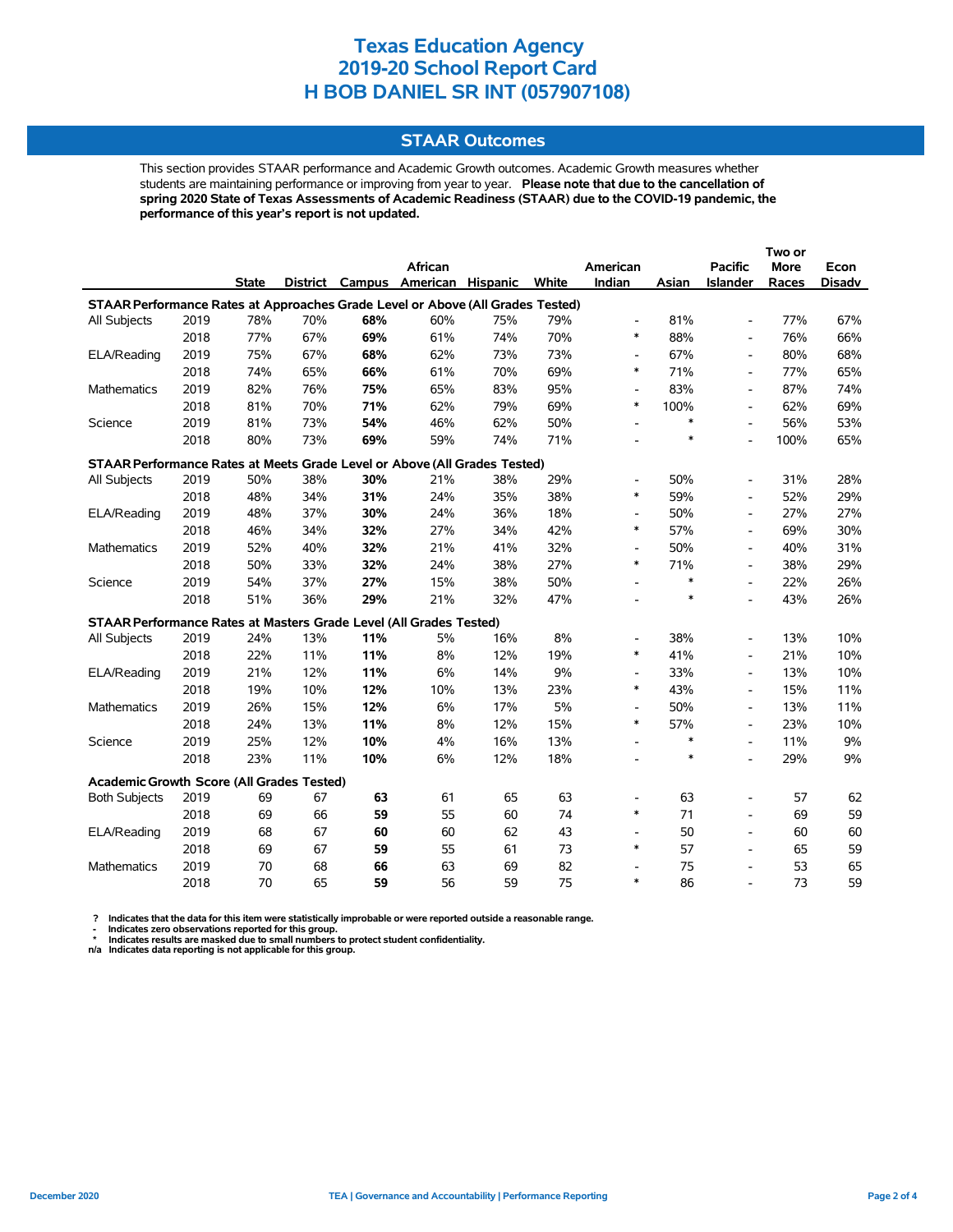## **Prior-Year Non-Proficient and Student Success Initiative STAAR Outcomes**

Progress of Prior-Year Non-Proficient Students shows STAAR performance rates for students who did not perform satisfactorily in 2017-18 but did in 2018-19. Student Success Initiative shows rates related to the requirement for students to demonstrate proficiency on the reading and mathematics STAAR in grades 5 and 8. **Please note that due to the cancellation of spring 2020 State of Texas Assessments of Academic Readiness (STAAR) due to the COVID-19 pandemic, this year's report is not updated.**

|                                      |                                                       |                 |                                                   |                                                                       |                 |        |          |        |                          | Two or      |               |  |  |
|--------------------------------------|-------------------------------------------------------|-----------------|---------------------------------------------------|-----------------------------------------------------------------------|-----------------|--------|----------|--------|--------------------------|-------------|---------------|--|--|
|                                      |                                                       |                 |                                                   | African                                                               |                 |        | American |        | <b>Pacific</b>           | <b>More</b> | Econ          |  |  |
|                                      | <b>State</b>                                          | <b>District</b> | Campus                                            | American                                                              | <b>Hispanic</b> | White  | Indian   | Asian  | <b>Islander</b>          | Races       | <b>Disadv</b> |  |  |
|                                      | <b>Progress of Prior-Year Non-Proficient Students</b> |                 |                                                   |                                                                       |                 |        |          |        |                          |             |               |  |  |
| Sum of Grades 4-8                    |                                                       |                 |                                                   |                                                                       |                 |        |          |        |                          |             |               |  |  |
| Reading                              |                                                       |                 |                                                   |                                                                       |                 |        |          |        |                          |             |               |  |  |
| 2019                                 | 41%                                                   | 39%             | 37%                                               | 27%                                                                   | 51%             | $\ast$ |          | $\ast$ |                          | ∗           | 38%           |  |  |
| 2018                                 | 38%                                                   | 34%             | 30%                                               | 26%                                                                   | 33%             | 63%    |          | *      |                          | $\ast$      | 30%           |  |  |
| <b>Mathematics</b>                   |                                                       |                 |                                                   |                                                                       |                 |        |          |        |                          |             |               |  |  |
| 2019                                 | 45%                                                   | 44%             | 37%                                               | 28%                                                                   | 49%             | *      |          |        |                          | $\ast$      | 33%           |  |  |
| 2018                                 | 47%                                                   | 42%             | 29%                                               | 24%                                                                   | 35%             | ∗      |          |        |                          | ∗           | 29%           |  |  |
| <b>Students Success Initiative</b>   |                                                       |                 |                                                   |                                                                       |                 |        |          |        |                          |             |               |  |  |
| <b>Grade 5 Reading</b>               |                                                       |                 |                                                   |                                                                       |                 |        |          |        |                          |             |               |  |  |
|                                      |                                                       |                 |                                                   | Students Meeting Approaches Grade Level on First STAAR Administration |                 |        |          |        |                          |             |               |  |  |
| 2019                                 | 78%                                                   | 64%             | 65%                                               | 56%                                                                   | 73%             | 71%    |          | $\ast$ |                          | 67%         | 64%           |  |  |
|                                      |                                                       |                 | <b>Students Requiring Accelerated Instruction</b> |                                                                       |                 |        |          |        |                          |             |               |  |  |
| 2019                                 | 22%                                                   | 36%             | 35%                                               | 44%                                                                   | 27%             | 29%    |          | $\ast$ |                          | 33%         | 36%           |  |  |
| <b>STAAR Cumulative Met Standard</b> |                                                       |                 |                                                   |                                                                       |                 |        |          |        |                          |             |               |  |  |
| 2019                                 | 86%                                                   | 77%             | 76%                                               | 67%                                                                   | 84%             | 75%    |          | *      | $\overline{\phantom{a}}$ | 78%         | 75%           |  |  |
| <b>Grade 5 Mathematics</b>           |                                                       |                 |                                                   |                                                                       |                 |        |          |        |                          |             |               |  |  |
|                                      |                                                       |                 |                                                   | Students Meeting Approaches Grade Level on First STAAR Administration |                 |        |          |        |                          |             |               |  |  |
| 2019                                 | 83%                                                   | 68%             | 61%                                               | 46%                                                                   | 75%             | 75%    |          | *      |                          | 67%         | 59%           |  |  |
|                                      |                                                       |                 | <b>Students Requiring Accelerated Instruction</b> |                                                                       |                 |        |          |        |                          |             |               |  |  |
| 2019                                 | 17%                                                   | 32%             | 39%                                               | 54%                                                                   | 25%             | 25%    |          | $\ast$ |                          | 33%         | 41%           |  |  |
| <b>STAAR Cumulative Met Standard</b> |                                                       |                 |                                                   |                                                                       |                 |        |          |        |                          |             |               |  |  |
| 2019                                 | 90%                                                   | 78%             | 72%                                               | 58%                                                                   | 85%             | 100%   |          | *      |                          | 89%         | 70%           |  |  |

 **? Indicates that the data for this item were statistically improbable or were reported outside a reasonable range.**

 **- Indicates zero observations reported for this group. \* Indicates results are masked due to small numbers to protect student confidentiality.**

**n/a Indicates data reporting is not applicable for this group.**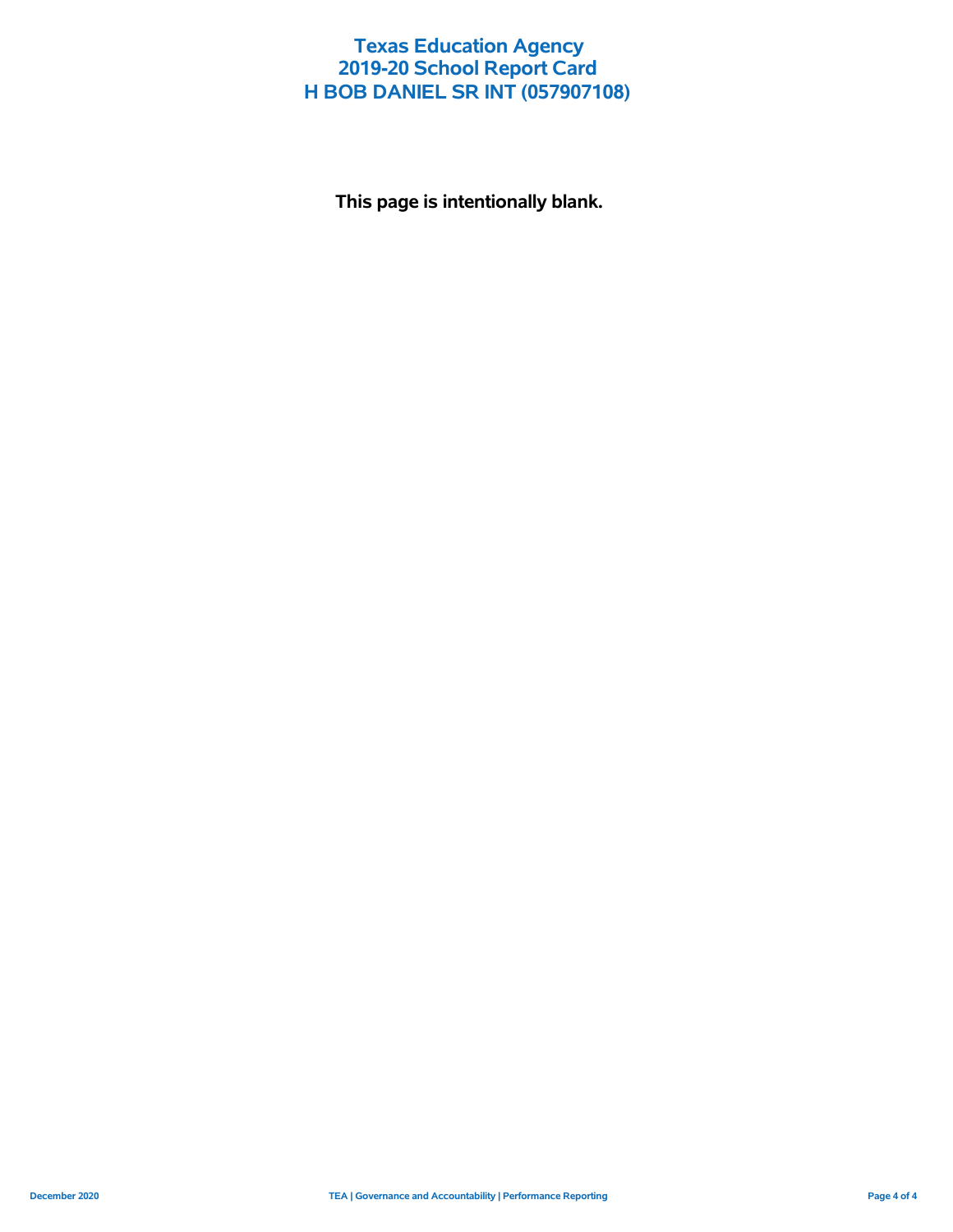#### **Accountability Rating School Information**

#### **\*All Districts and Schools Were Not Rated in 2020 Due to COVID-19\***

**District Name:** DUNCANVILLE ISD **Campus Type:** Middle School **Total Students:** 579 **Grade Span:** 05 - 06

**Not Rated**

Given the impact of COVID-19, all districts and schools received a label of Not Rated: Declared State of Disaster for their 2020 accountability ratings.

**[Click here to read the official announcement.](https://tea.texas.gov/about-tea/news-and-multimedia/correspondence/taa-letters/every-student-succeeds-act-essa-waiver-approval-2020-state-academic-accountability)**

For more information about this campus, see **https://TXSchools.gov** or the Texas Academic Performance Report at **https://rptsvr1.tea.texas.gov/perfreport/tapr/2020/index.html**

### **Distinction Designations**

#### **Distinction designations were not awarded in 2020.**

### **School and Student Information**

This section provides demographic information about GLENN C HARDIN INT, including attendance rates; enrollment percentages for various student groups; student mobility rates; and class size averages at the campus, district, and state level, where applicable.

|                                     | CampusDistrict State |                   |            |                                         | Campus | <b>District</b> | <b>State</b> |
|-------------------------------------|----------------------|-------------------|------------|-----------------------------------------|--------|-----------------|--------------|
| Attendance Rate (2018-19)           |                      | 95.9% 93.9% 95.4% |            |                                         |        |                 |              |
| <b>Enrollment by Race/Ethnicity</b> |                      |                   |            | Class Size Averages by Grade or Subject |        |                 |              |
| African American                    |                      | 24.5% 39.7% 12.6% |            | Elementary                              |        |                 |              |
| Hispanic                            |                      | 68.9% 54.0% 52.8% |            | Grade 5                                 | 22.6   | 22.5            | 20.9         |
| White                               | 3.8%                 |                   | 2.9% 27.0% | Grade 6                                 | 25.5   | 24.6            | 20.4         |
| American Indian                     | $0.2\%$              | 0.3%              | $0.4\%$    |                                         |        |                 |              |
| Asian                               | 0.7%                 | 1.1%              | 4.6%       |                                         |        |                 |              |
| Pacific Islander                    | $0.0\%$              | $0.1\%$           | $0.2\%$    |                                         |        |                 |              |
| Two or More Races                   | 1.9%                 | 2.0%              | 2.5%       |                                         |        |                 |              |
| <b>Enrollment by Student Group</b>  |                      |                   |            |                                         |        |                 |              |
| Economically Disadvantaged          |                      | 85.8% 80.0% 60.2% |            |                                         |        |                 |              |
| Special Education                   | 10.0%                |                   | 9.5% 10.7% |                                         |        |                 |              |
| <b>English Learners</b>             |                      | 28.3% 19.1% 20.3% |            |                                         |        |                 |              |
| Mobility Rate (2018-19)             |                      | 12.9% 19.4% 15.3% |            |                                         |        |                 |              |

### **School Financial Information (2018-19)**

|                                        | Campus District State |             |  |
|----------------------------------------|-----------------------|-------------|--|
| <b>Instructional Staff Percent</b>     | n/a                   | 60.3% 64.6% |  |
| <b>Instructional Expenditure Ratio</b> | n/a                   | 61.3% 62.8% |  |

|                                     | Campus District |         | <b>State</b> |
|-------------------------------------|-----------------|---------|--------------|
| <b>Expenditures per Student</b>     |                 |         |              |
| <b>Total Operating Expenditures</b> | \$6.674         | \$9.935 | \$9.913      |
| Instruction                         | \$4.846         | \$5.300 | \$5.558      |
| Instructional Leadership            | \$197           | \$275   | \$162        |
| School Leadership                   | \$593           | \$624   | \$589        |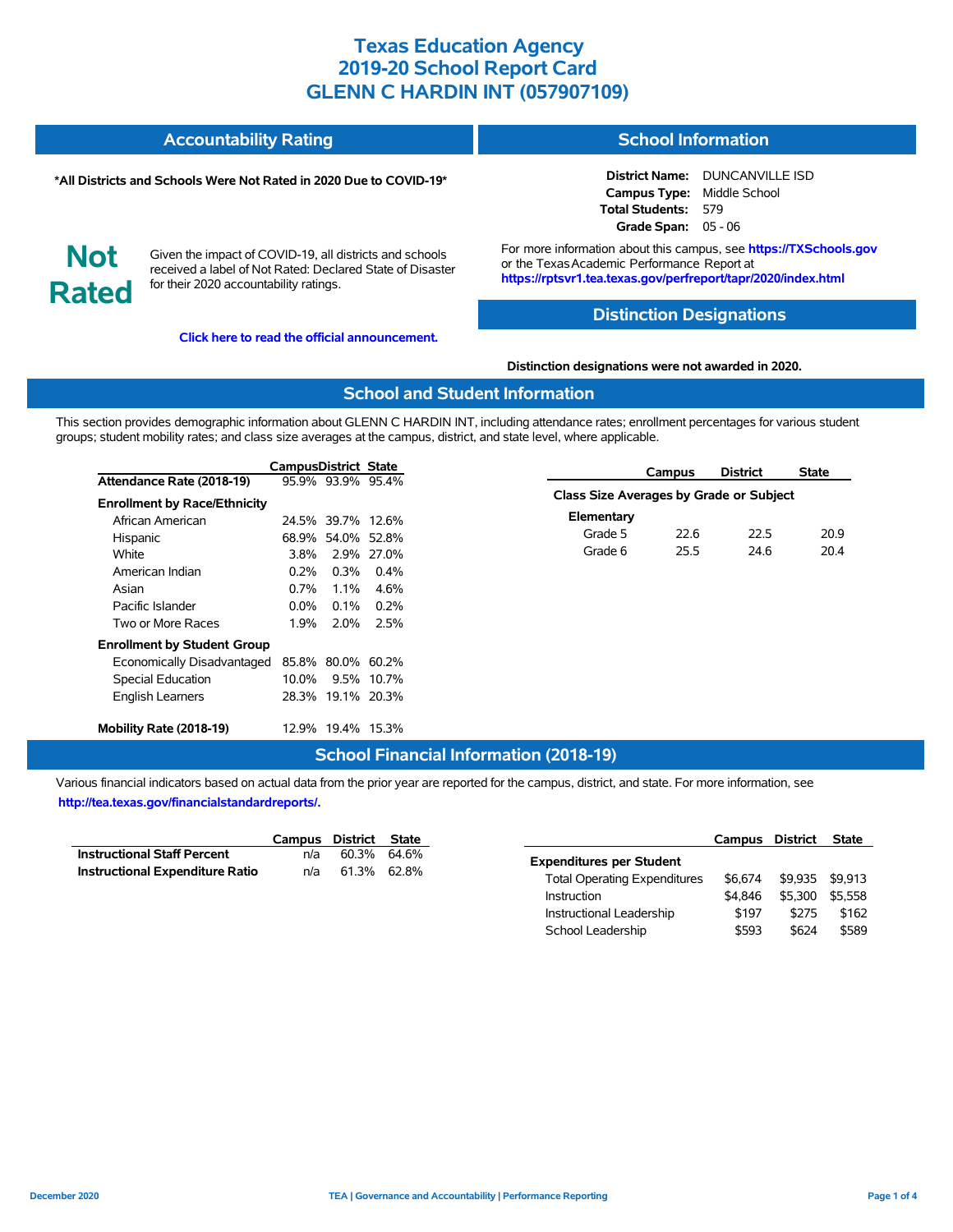### **STAAR Outcomes**

This section provides STAAR performance and Academic Growth outcomes. Academic Growth measures whether students are maintaining performance or improving from year to year. **Please note that due to the cancellation of spring 2020 State of Texas Assessments of Academic Readiness (STAAR) due to the COVID-19 pandemic, the performance of this year's report is not updated.**

|                                                                                |      |              |     |     |                                   |     |       |          |        |                          | Two or      |               |
|--------------------------------------------------------------------------------|------|--------------|-----|-----|-----------------------------------|-----|-------|----------|--------|--------------------------|-------------|---------------|
|                                                                                |      |              |     |     | African                           |     |       | American |        | <b>Pacific</b>           | <b>More</b> | Econ          |
|                                                                                |      | <b>State</b> |     |     | District Campus American Hispanic |     | White | Indian   | Asian  | Islander                 | Races       | <b>Disadv</b> |
| STAAR Performance Rates at Approaches Grade Level or Above (All Grades Tested) |      |              |     |     |                                   |     |       |          |        |                          |             |               |
| All Subjects                                                                   | 2019 | 78%          | 70% | 73% | 60%                               | 77% | 80%   | 71%      | 88%    | $\ast$                   | 76%         | 74%           |
|                                                                                | 2018 | 77%          | 67% | 72% | 58%                               | 77% | 80%   | 25%      | 84%    | $\overline{\phantom{a}}$ | 55%         | 70%           |
| ELA/Reading                                                                    | 2019 | 75%          | 67% | 68% | 55%                               | 72% | 79%   | $\ast$   | 82%    | $\ast$                   | 75%         | 68%           |
|                                                                                | 2018 | 74%          | 65% | 68% | 56%                               | 73% | 74%   | $\ast$   | 80%    | $\overline{\phantom{a}}$ | 50%         | 66%           |
| <b>Mathematics</b>                                                             | 2019 | 82%          | 76% | 81% | 69%                               | 85% | 79%   | $\ast$   | 100%   | $\ast$                   | 75%         | 82%           |
|                                                                                | 2018 | 81%          | 70% | 77% | 61%                               | 83% | 79%   | $\ast$   | 87%    | $\overline{\phantom{a}}$ | 57%         | 75%           |
| Science                                                                        | 2019 | 81%          | 73% | 68% | 53%                               | 72% | 82%   | $\ast$   | $\ast$ | $\overline{\phantom{a}}$ | 80%         | 69%           |
|                                                                                | 2018 | 80%          | 73% | 70% | 55%                               | 75% | 91%   | $\ast$   | 88%    | $\overline{\phantom{a}}$ | 60%         | 69%           |
| STAAR Performance Rates at Meets Grade Level or Above (All Grades Tested)      |      |              |     |     |                                   |     |       |          |        |                          |             |               |
| All Subjects                                                                   | 2019 | 50%          | 38% | 39% | 28%                               | 41% | 63%   | 29%      | 52%    | $\ast$                   | 57%         | 38%           |
|                                                                                | 2018 | 48%          | 34% | 37% | 23%                               | 41% | 49%   | 13%      | 45%    | $\overline{\phantom{a}}$ | 30%         | 34%           |
| ELA/Reading                                                                    | 2019 | 48%          | 37% | 33% | 23%                               | 33% | 68%   | $\ast$   | 55%    | $\ast$                   | 63%         | 31%           |
|                                                                                | 2018 | 46%          | 34% | 35% | 24%                               | 39% | 42%   | $\ast$   | 27%    | $\overline{\phantom{a}}$ | 25%         | 32%           |
| <b>Mathematics</b>                                                             | 2019 | 52%          | 40% | 45% | 36%                               | 47% | 58%   | $\ast$   | 55%    | $\ast$                   | 50%         | 44%           |
|                                                                                | 2018 | 50%          | 33% | 41% | 22%                               | 48% | 53%   | $\ast$   | 60%    | $\overline{\phantom{a}}$ | 14%         | 37%           |
| Science                                                                        | 2019 | 54%          | 37% | 39% | 21%                               | 43% | 64%   | $\ast$   | $\ast$ | $\overline{a}$           | 60%         | 37%           |
|                                                                                | 2018 | 51%          | 36% | 31% | 22%                               | 32% | 55%   | $\ast$   | 50%    | $\overline{a}$           | 60%         | 29%           |
| STAAR Performance Rates at Masters Grade Level (All Grades Tested)             |      |              |     |     |                                   |     |       |          |        |                          |             |               |
| All Subjects                                                                   | 2019 | 24%          | 13% | 18% | 7%                                | 20% | 37%   | 14%      | 20%    | $\ast$                   | 38%         | 17%           |
|                                                                                | 2018 | 22%          | 11% | 13% | 6%                                | 16% | 20%   | 0%       | 11%    | $\overline{\phantom{a}}$ | 5%          | 12%           |
| ELA/Reading                                                                    | 2019 | 21%          | 12% | 13% | 7%                                | 15% | 26%   | $\ast$   | 9%     | $\ast$                   | 38%         | 12%           |
|                                                                                | 2018 | 19%          | 10% | 14% | 7%                                | 16% | 26%   | $\ast$   | 13%    | $\overline{\phantom{a}}$ | 13%         | 12%           |
| <b>Mathematics</b>                                                             | 2019 | 26%          | 15% | 23% | 8%                                | 26% | 42%   | $\ast$   | 27%    | $\ast$                   | 50%         | 22%           |
|                                                                                | 2018 | 24%          | 13% | 15% | 6%                                | 19% | 21%   | $\ast$   | 13%    | $\overline{\phantom{a}}$ | $0\%$       | 13%           |
| Science                                                                        | 2019 | 25%          | 12% | 16% | 7%                                | 17% | 45%   | $\ast$   | $\ast$ | $\overline{a}$           | 20%         | 15%           |
|                                                                                | 2018 | 23%          | 11% | 8%  | 4%                                | 10% | 9%    | $\ast$   | $0\%$  | $\overline{a}$           | $0\%$       | 9%            |
| Academic Growth Score (All Grades Tested)                                      |      |              |     |     |                                   |     |       |          |        |                          |             |               |
| <b>Both Subjects</b>                                                           | 2019 | 69           | 67  | 66  | 67                                | 66  | 75    | $\ast$   | 75     | $\ast$                   | 66          | 66            |
|                                                                                | 2018 | 69           | 66  | 66  | 60                                | 69  | 63    | 75       | 54     | $\overline{a}$           | 70          | 65            |
| ELA/Reading                                                                    | 2019 | 68           | 67  | 63  | 64                                | 62  | 68    | $\ast$   | 73     | $\ast$                   | 75          | 62            |
|                                                                                | 2018 | 69           | 67  | 65  | 59                                | 68  | 59    | $\ast$   | 54     | $\overline{a}$           | 69          | 63            |
| <b>Mathematics</b>                                                             | 2019 | 70           | 68  | 70  | 70                                | 69  | 82    | $\ast$   | 77     | $\ast$                   | 56          | 70            |
|                                                                                | 2018 | 70           | 65  | 67  | 61                                | 69  | 68    | $\ast$   | 54     | $\overline{a}$           | 71          | 66            |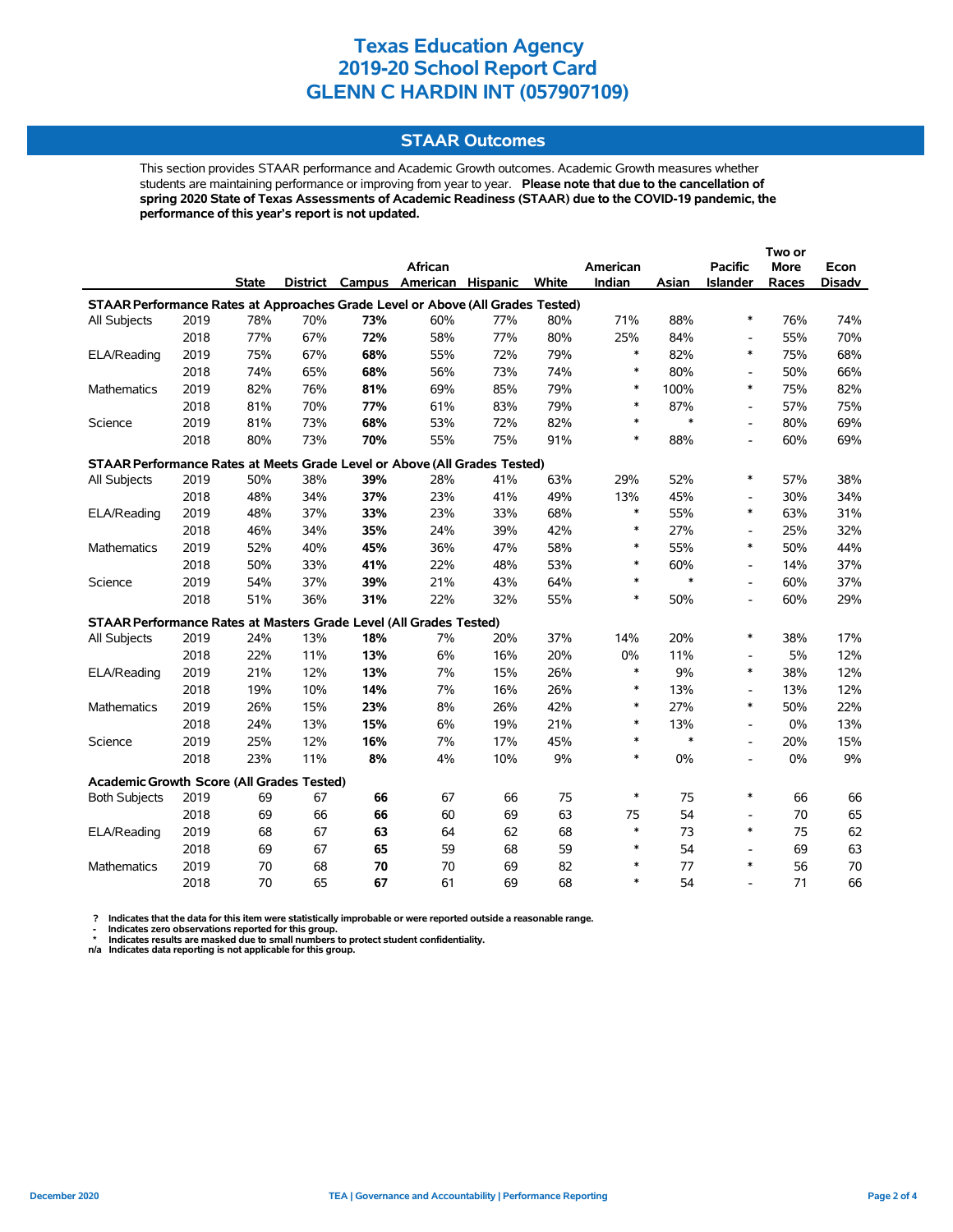## **Prior-Year Non-Proficient and Student Success Initiative STAAR Outcomes**

Progress of Prior-Year Non-Proficient Students shows STAAR performance rates for students who did not perform satisfactorily in 2017-18 but did in 2018-19. Student Success Initiative shows rates related to the requirement for students to demonstrate proficiency on the reading and mathematics STAAR in grades 5 and 8. **Please note that due to the cancellation of spring 2020 State of Texas Assessments of Academic Readiness (STAAR) due to the COVID-19 pandemic, this year's report is not updated.**

|                                                |              |                                      |                                                   |                                                                       |                 |              |          |        |                 | Two or      |               |  |
|------------------------------------------------|--------------|--------------------------------------|---------------------------------------------------|-----------------------------------------------------------------------|-----------------|--------------|----------|--------|-----------------|-------------|---------------|--|
|                                                |              |                                      |                                                   | African                                                               |                 |              | American |        | <b>Pacific</b>  | <b>More</b> | Econ          |  |
|                                                | <b>State</b> | <b>District</b>                      | Campus                                            | American                                                              | <b>Hispanic</b> | <b>White</b> | Indian   | Asian  | <b>Islander</b> | Races       | <b>Disady</b> |  |
| Progress of Prior-Year Non-Proficient Students |              |                                      |                                                   |                                                                       |                 |              |          |        |                 |             |               |  |
| Sum of Grades 4-8                              |              |                                      |                                                   |                                                                       |                 |              |          |        |                 |             |               |  |
| Reading                                        |              |                                      |                                                   |                                                                       |                 |              |          |        |                 |             |               |  |
| 2019                                           | 41%          | 39%                                  | 38%                                               | 34%                                                                   | 42%             | $\ast$       | $\ast$   | $\ast$ |                 | ∗           | 39%           |  |
| 2018                                           | 38%          | 34%                                  | 35%                                               | 22%                                                                   | 44%             | $\ast$       | $\ast$   | $\ast$ |                 | $\ast$      | 35%           |  |
| <b>Mathematics</b>                             |              |                                      |                                                   |                                                                       |                 |              |          |        |                 |             |               |  |
| 2019                                           | 45%          | 44%                                  | 40%                                               | 35%                                                                   | 46%             | $\ast$       | $\ast$   | $\ast$ |                 | $\ast$      | 40%           |  |
| 2018                                           | 47%          | 42%                                  | 44%                                               | 38%                                                                   | 51%             | $\ast$       | *        |        |                 | $\ast$      | 45%           |  |
| <b>Students Success Initiative</b>             |              |                                      |                                                   |                                                                       |                 |              |          |        |                 |             |               |  |
| <b>Grade 5 Reading</b>                         |              |                                      |                                                   |                                                                       |                 |              |          |        |                 |             |               |  |
|                                                |              |                                      |                                                   | Students Meeting Approaches Grade Level on First STAAR Administration |                 |              |          |        |                 |             |               |  |
| 2019                                           | 78%          | 64%                                  | 66%                                               | 50%                                                                   | 68%             | 100%         | *        | $\ast$ |                 | $\ast$      | 65%           |  |
|                                                |              |                                      | <b>Students Requiring Accelerated Instruction</b> |                                                                       |                 |              |          |        |                 |             |               |  |
| 2019                                           | 22%          | 36%                                  | 34%                                               | 50%                                                                   | 32%             | 0%           | $\ast$   | $\ast$ |                 | ∗           | 35%           |  |
|                                                |              | <b>STAAR Cumulative Met Standard</b> |                                                   |                                                                       |                 |              |          |        |                 |             |               |  |
| 2019                                           | 86%          | 77%                                  | 77%                                               | 63%                                                                   | 81%             | 100%         | $\ast$   | $\ast$ |                 | $\ast$      | 78%           |  |
| <b>Grade 5 Mathematics</b>                     |              |                                      |                                                   |                                                                       |                 |              |          |        |                 |             |               |  |
|                                                |              |                                      |                                                   | Students Meeting Approaches Grade Level on First STAAR Administration |                 |              |          |        |                 |             |               |  |
| 2019                                           | 83%          | 68%                                  | 77%                                               | 64%                                                                   | 81%             | 100%         | *        | *      |                 | ∗           | 78%           |  |
|                                                |              |                                      | <b>Students Requiring Accelerated Instruction</b> |                                                                       |                 |              |          |        |                 |             |               |  |
| 2019                                           | 17%          | 32%                                  | 23%                                               | 36%                                                                   | 19%             | 0%           | *        | $\ast$ |                 | ∗           | 22%           |  |
|                                                |              | <b>STAAR Cumulative Met Standard</b> |                                                   |                                                                       |                 |              |          |        |                 |             |               |  |
| 2019                                           | 90%          | 78%                                  | 86%                                               | 75%                                                                   | 89%             | 100%         | $\ast$   | $\ast$ |                 | ∗           | 87%           |  |

 **? Indicates that the data for this item were statistically improbable or were reported outside a reasonable range.**

 **- Indicates zero observations reported for this group. \* Indicates results are masked due to small numbers to protect student confidentiality.**

**n/a Indicates data reporting is not applicable for this group.**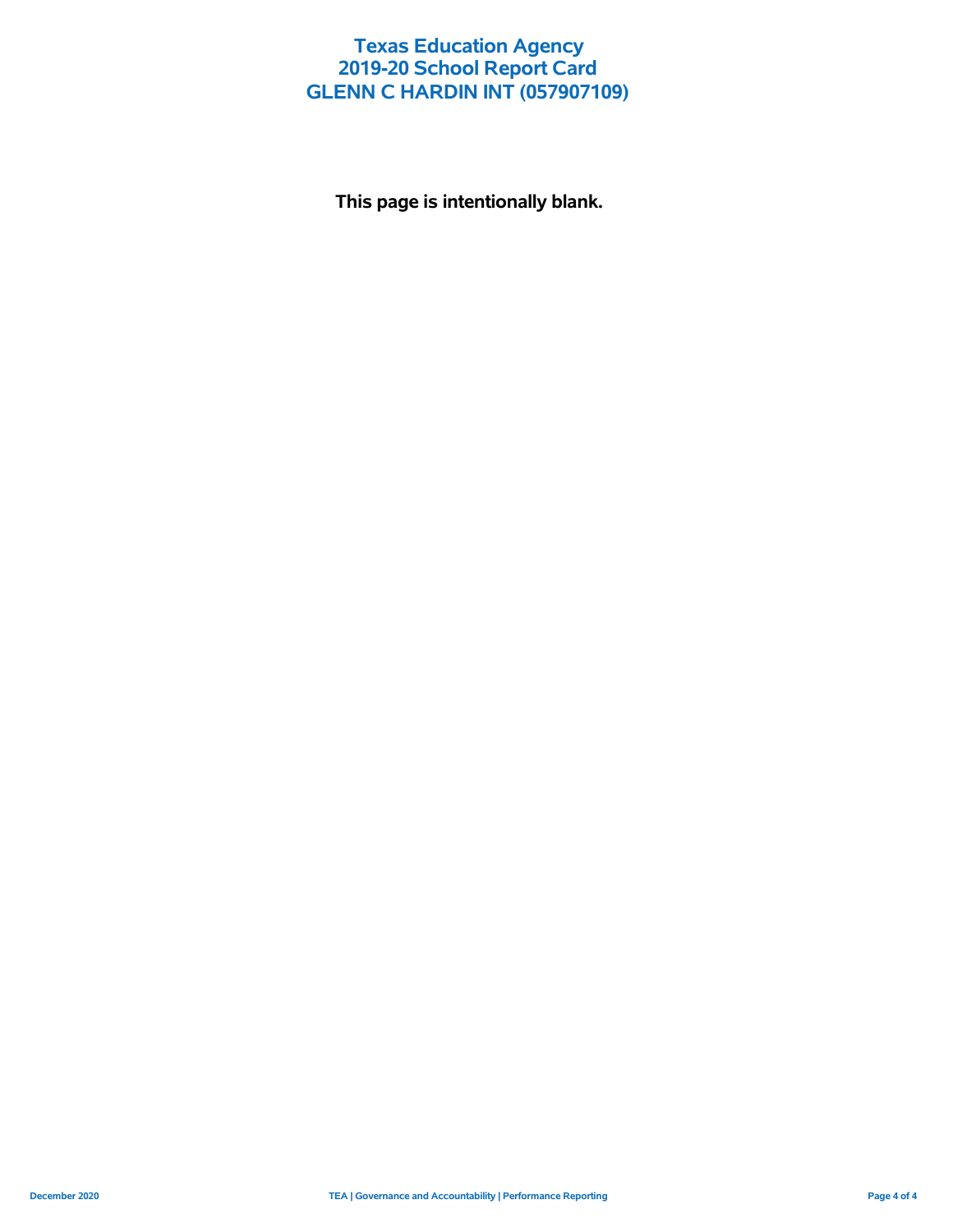| <b>Accountability Rating</b> | <b>School Information</b> |
|------------------------------|---------------------------|
|                              |                           |

#### **\*All Districts and Schools Were Not Rated in 2020 Due to COVID-19\***

**District Name:** DUNCANVILLE ISD **Campus Type:** Middle School **Total Students:** 493 **Grade Span:** 05 - 06

**Not Rated**

Given the impact of COVID-19, all districts and schools received a label of Not Rated: Declared State of Disaster for their 2020 accountability ratings.

**[Click here to read the official announcement.](https://tea.texas.gov/about-tea/news-and-multimedia/correspondence/taa-letters/every-student-succeeds-act-essa-waiver-approval-2020-state-academic-accountability)**

For more information about this campus, see **https://TXSchools.gov** or the Texas Academic Performance Report at **https://rptsvr1.tea.texas.gov/perfreport/tapr/2020/index.html**

### **Distinction Designations**

#### **Distinction designations were not awarded in 2020.**

### **School and Student Information**

This section provides demographic information about GRACE R BRANDENBURG INT, including attendance rates; enrollment percentages for various student groups; student mobility rates; and class size averages at the campus, district, and state level, where applicable.

|                                     | CampusDistrict State |                   |            | Campus                                  | <b>District</b> | <b>State</b> |
|-------------------------------------|----------------------|-------------------|------------|-----------------------------------------|-----------------|--------------|
| Attendance Rate (2018-19)           |                      | 95.4% 93.9% 95.4% |            | Class Size Averages by Grade or Subject |                 |              |
| <b>Enrollment by Race/Ethnicity</b> |                      |                   |            |                                         |                 |              |
| African American                    |                      | 52.1% 39.7% 12.6% |            | Elementary                              |                 |              |
| Hispanic                            |                      | 43.6% 54.0% 52.8% |            | Grade 5<br>21.9                         | 22.5            | 20.9         |
| White                               | 2.0%                 |                   | 2.9% 27.0% | Grade 6<br>23.9                         | 24.6            | 20.4         |
| American Indian                     | $0.4\%$              | 0.3%              | $0.4\%$    |                                         |                 |              |
| Asian                               | 0.6%                 | $1.1\%$           | 4.6%       |                                         |                 |              |
| Pacific Islander                    | $0.0\%$              | $0.1\%$           | 0.2%       |                                         |                 |              |
| Two or More Races                   | $1.2\%$              | $2.0\%$           | 2.5%       |                                         |                 |              |
| <b>Enrollment by Student Group</b>  |                      |                   |            |                                         |                 |              |
| Economically Disadvantaged          |                      | 82.4% 80.0% 60.2% |            |                                         |                 |              |
| Special Education                   | 15.0%                |                   | 9.5% 10.7% |                                         |                 |              |
| English Learners                    |                      | 19.3% 19.1% 20.3% |            |                                         |                 |              |
| Mobility Rate (2018-19)             |                      | 15.5% 19.4% 15.3% |            |                                         |                 |              |

### **School Financial Information (2018-19)**

|                                        | Campus District State |             |  |
|----------------------------------------|-----------------------|-------------|--|
| <b>Instructional Staff Percent</b>     | n/a                   | 60.3% 64.6% |  |
| <b>Instructional Expenditure Ratio</b> | n/a                   | 61.3% 62.8% |  |

|                                     | Campus District |         | <b>State</b> |
|-------------------------------------|-----------------|---------|--------------|
| <b>Expenditures per Student</b>     |                 |         |              |
| <b>Total Operating Expenditures</b> | \$8.556         | \$9.935 | \$9.913      |
| Instruction                         | \$6.260         | \$5.300 | \$5.558      |
| Instructional Leadership            | \$239           | \$275   | \$162        |
| School Leadership                   | \$800           | \$624   | \$589        |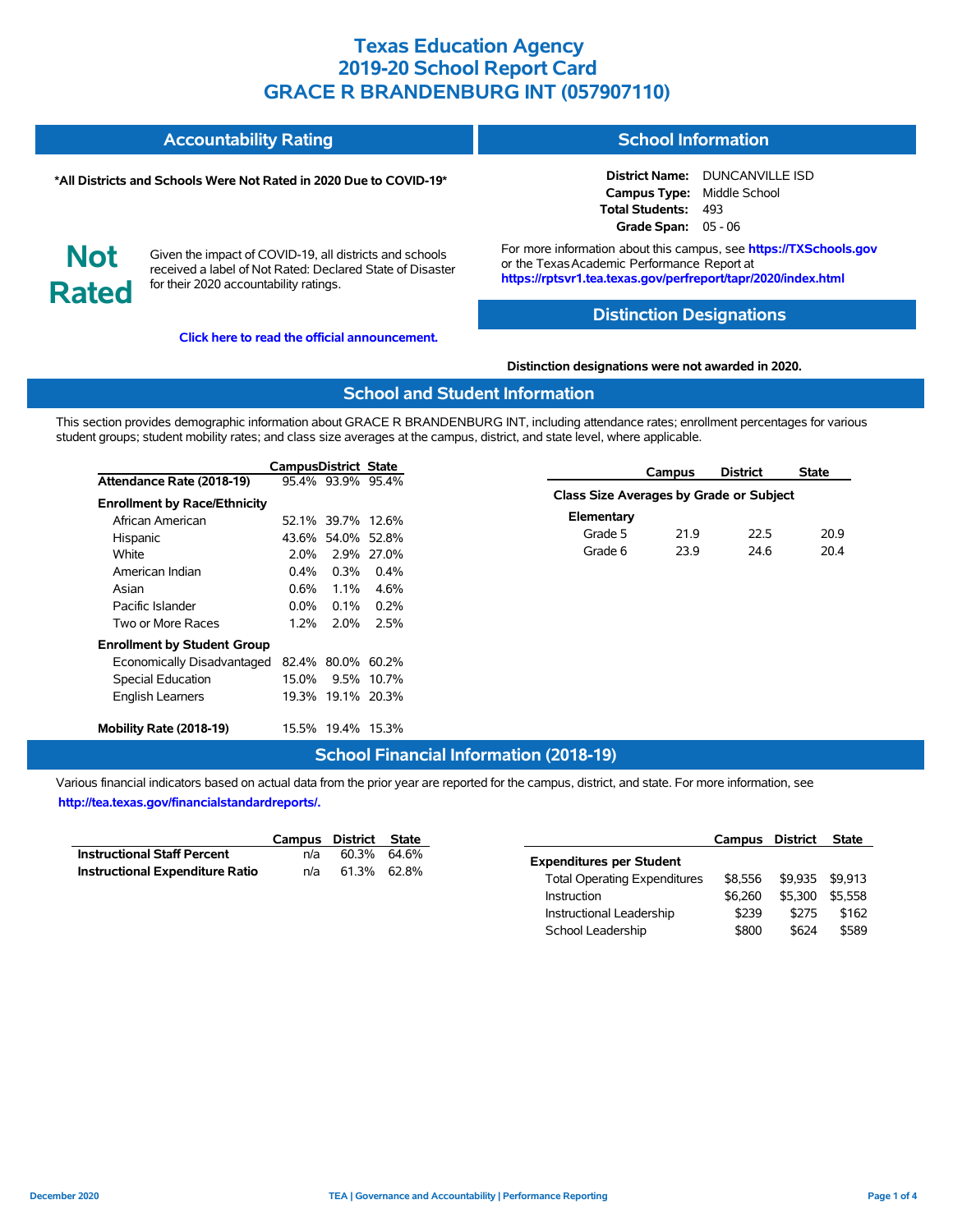### **STAAR Outcomes**

This section provides STAAR performance and Academic Growth outcomes. Academic Growth measures whether students are maintaining performance or improving from year to year. **Please note that due to the cancellation of spring 2020 State of Texas Assessments of Academic Readiness (STAAR) due to the COVID-19 pandemic, the performance of this year's report is not updated.**

|                                                                                |      |              |     |     |                                   |     |       |          |                |                          | Two or |               |
|--------------------------------------------------------------------------------|------|--------------|-----|-----|-----------------------------------|-----|-------|----------|----------------|--------------------------|--------|---------------|
|                                                                                |      |              |     |     | African                           |     |       | American |                | <b>Pacific</b>           | More   | Econ          |
|                                                                                |      | <b>State</b> |     |     | District Campus American Hispanic |     | White | Indian   | Asian          | Islander                 | Races  | <b>Disadv</b> |
| STAAR Performance Rates at Approaches Grade Level or Above (All Grades Tested) |      |              |     |     |                                   |     |       |          |                |                          |        |               |
| All Subjects                                                                   | 2019 | 78%          | 70% | 70% | 64%                               | 75% | 88%   | 63%      | 100%           | $\overline{a}$           | 78%    | 68%           |
|                                                                                | 2018 | 77%          | 67% | 74% | 69%                               | 79% | 77%   | 60%      | $\blacksquare$ | $\overline{a}$           | 81%    | 73%           |
| ELA/Reading                                                                    | 2019 | 75%          | 67% | 70% | 65%                               | 74% | 89%   | $\ast$   | $\ast$         | $\overline{a}$           | $\ast$ | 69%           |
|                                                                                | 2018 | 74%          | 65% | 70% | 65%                               | 76% | 60%   | $\ast$   |                | $\overline{a}$           | 67%    | 69%           |
| <b>Mathematics</b>                                                             | 2019 | 82%          | 76% | 77% | 71%                               | 83% | 89%   | $\ast$   | $\ast$         | ÷,                       | $\ast$ | 75%           |
|                                                                                | 2018 | 81%          | 70% | 81% | 74%                               | 86% | 90%   | $\ast$   |                | $\overline{a}$           | 100%   | 80%           |
| Science                                                                        | 2019 | 81%          | 73% | 57% | 50%                               | 63% | 83%   | $\ast$   | $\ast$         |                          | $\ast$ | 55%           |
|                                                                                | 2018 | 80%          | 73% | 67% | 64%                               | 70% | 83%   | $\ast$   |                |                          | $\ast$ | 65%           |
| STAAR Performance Rates at Meets Grade Level or Above (All Grades Tested)      |      |              |     |     |                                   |     |       |          |                |                          |        |               |
| All Subjects                                                                   | 2019 | 50%          | 38% | 34% | 27%                               | 39% | 58%   | 13%      | 100%           |                          | 56%    | 30%           |
|                                                                                | 2018 | 48%          | 34% | 38% | 31%                               | 45% | 50%   | 20%      |                | $\overline{\phantom{a}}$ | 38%    | 36%           |
| ELA/Reading                                                                    | 2019 | 48%          | 37% | 35% | 28%                               | 40% | 44%   | $\ast$   | $\ast$         |                          | $\ast$ | 32%           |
|                                                                                | 2018 | 46%          | 34% | 36% | 30%                               | 41% | 50%   | $\ast$   |                | $\overline{a}$           | 33%    | 34%           |
| Mathematics                                                                    | 2019 | 52%          | 40% | 34% | 28%                               | 40% | 56%   | $\ast$   | $\ast$         |                          | $\ast$ | 31%           |
|                                                                                | 2018 | 50%          | 33% | 44% | 34%                               | 55% | 40%   | $\ast$   |                |                          | 44%    | 42%           |
| Science                                                                        | 2019 | 54%          | 37% | 30% | 24%                               | 34% | 83%   | $\ast$   | $\ast$         |                          | $\ast$ | 26%           |
|                                                                                | 2018 | 51%          | 36% | 31% | 26%                               | 34% | 67%   | $\ast$   |                |                          | $\ast$ | 28%           |
| STAAR Performance Rates at Masters Grade Level (All Grades Tested)             |      |              |     |     |                                   |     |       |          |                |                          |        |               |
| All Subjects                                                                   | 2019 | 24%          | 13% | 14% | 10%                               | 17% | 50%   | 0%       | 88%            | $\overline{\phantom{a}}$ | 11%    | 11%           |
|                                                                                | 2018 | 22%          | 11% | 13% | 9%                                | 17% | 15%   | 0%       |                | $\overline{\phantom{a}}$ | 10%    | 12%           |
| ELA/Reading                                                                    | 2019 | 21%          | 12% | 15% | 11%                               | 16% | 44%   | $\ast$   | $\ast$         |                          | $\ast$ | 11%           |
|                                                                                | 2018 | 19%          | 10% | 13% | 13%                               | 13% | 30%   | $\ast$   |                | $\overline{\phantom{a}}$ | 11%    | 12%           |
| <b>Mathematics</b>                                                             | 2019 | 26%          | 15% | 14% | 10%                               | 17% | 44%   | $\ast$   | $\ast$         |                          | $\ast$ | 11%           |
|                                                                                | 2018 | 24%          | 13% | 16% | 8%                                | 25% | 10%   | $\ast$   |                | $\blacksquare$           | $0\%$  | 14%           |
| Science                                                                        | 2019 | 25%          | 12% | 15% | 10%                               | 17% | 67%   | $\ast$   | $\ast$         |                          | $\ast$ | 12%           |
|                                                                                | 2018 | 23%          | 11% | 7%  | 4%                                | 9%  | 0%    | $\ast$   |                |                          | $\ast$ | 7%            |
| Academic Growth Score (All Grades Tested)                                      |      |              |     |     |                                   |     |       |          |                |                          |        |               |
| <b>Both Subjects</b>                                                           | 2019 | 69           | 67  | 67  | 66                                | 68  | 64    | 58       | 92             |                          | 67     | 65            |
|                                                                                | 2018 | 69           | 66  | 70  | 67                                | 74  | 68    | $\ast$   | $\blacksquare$ | $\overline{a}$           | 64     | 72            |
| ELA/Reading                                                                    | 2019 | 68           | 67  | 66  | 64                                | 67  | 57    | $\ast$   | $\ast$         | $\overline{a}$           | $\ast$ | 64            |
|                                                                                | 2018 | 69           | 67  | 63  | 58                                | 68  | 60    | $\ast$   |                | $\overline{a}$           | 44     | 63            |
| <b>Mathematics</b>                                                             | 2019 | 70           | 68  | 68  | 67                                | 70  | 71    | $\ast$   | $\ast$         |                          | $\ast$ | 66            |
|                                                                                | 2018 | 70           | 65  | 78  | 75                                | 80  | 75    | $\ast$   |                | $\overline{a}$           | 83     | 80            |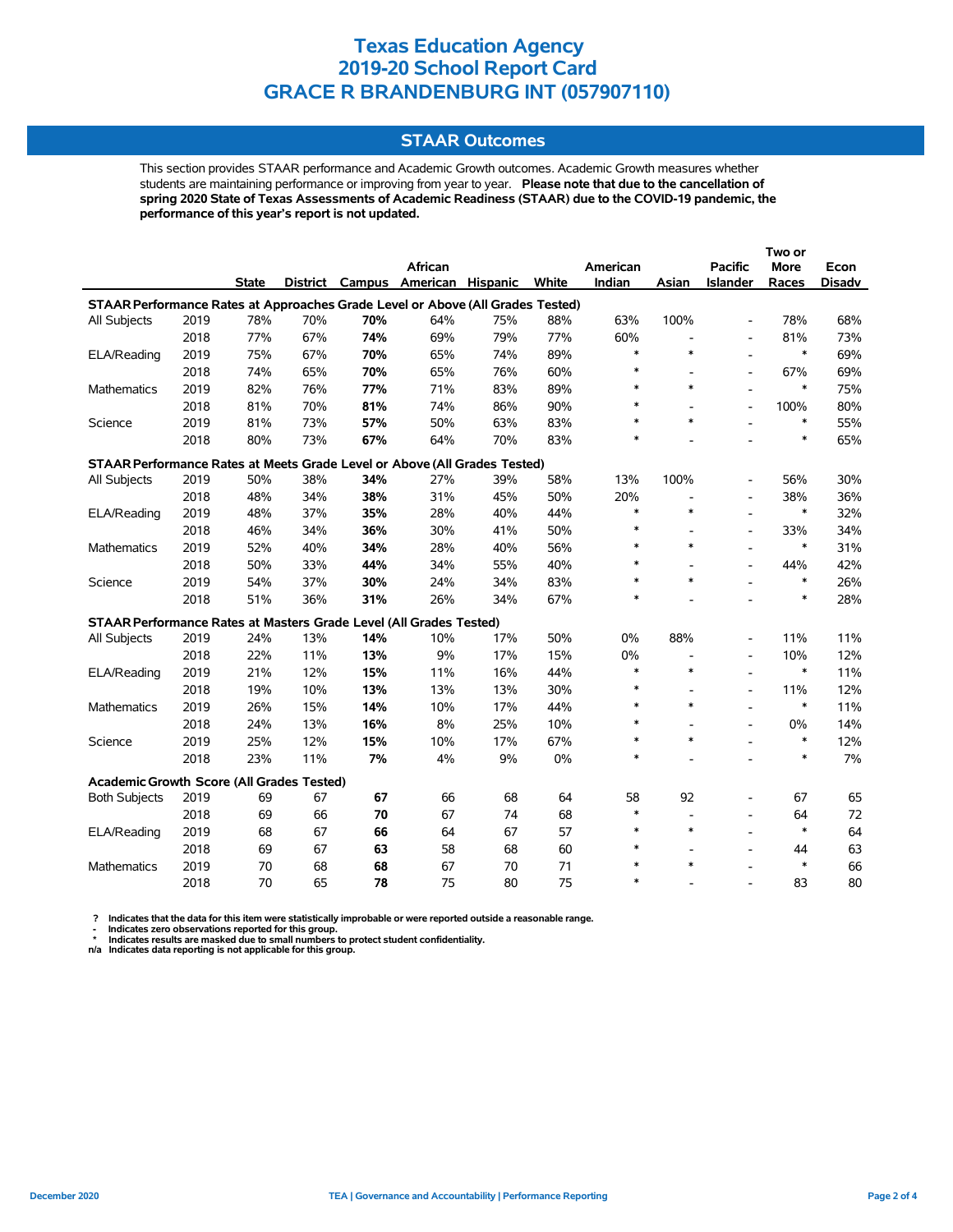## **Prior-Year Non-Proficient and Student Success Initiative STAAR Outcomes**

Progress of Prior-Year Non-Proficient Students shows STAAR performance rates for students who did not perform satisfactorily in 2017-18 but did in 2018-19. Student Success Initiative shows rates related to the requirement for students to demonstrate proficiency on the reading and mathematics STAAR in grades 5 and 8. **Please note that due to the cancellation of spring 2020 State of Texas Assessments of Academic Readiness (STAAR) due to the COVID-19 pandemic, this year's report is not updated.**

|                                                |              |                                      |                                                   |                                                                       |                 |        |          |        |                 | Two or                   |               |  |
|------------------------------------------------|--------------|--------------------------------------|---------------------------------------------------|-----------------------------------------------------------------------|-----------------|--------|----------|--------|-----------------|--------------------------|---------------|--|
|                                                |              |                                      |                                                   | African                                                               |                 |        | American |        | <b>Pacific</b>  | <b>More</b>              | Econ          |  |
|                                                | <b>State</b> | <b>District</b>                      | Campus                                            | American                                                              | <b>Hispanic</b> | White  | Indian   | Asian  | <b>Islander</b> | Races                    | <b>Disady</b> |  |
| Progress of Prior-Year Non-Proficient Students |              |                                      |                                                   |                                                                       |                 |        |          |        |                 |                          |               |  |
| Sum of Grades 4-8                              |              |                                      |                                                   |                                                                       |                 |        |          |        |                 |                          |               |  |
| Reading                                        |              |                                      |                                                   |                                                                       |                 |        |          |        |                 |                          |               |  |
| 2019                                           | 41%          | 39%                                  | 36%                                               | 34%                                                                   | 37%             | $\ast$ | *        |        |                 | ∗                        | 36%           |  |
| 2018                                           | 38%          | 34%                                  | 34%                                               | 33%                                                                   | 36%             | $\ast$ |          |        |                 | $\ast$                   | 34%           |  |
| <b>Mathematics</b>                             |              |                                      |                                                   |                                                                       |                 |        |          |        |                 |                          |               |  |
| 2019                                           | 45%          | 44%                                  | 37%                                               | 37%                                                                   | 38%             |        | $\ast$   |        |                 | $\ast$                   | 36%           |  |
| 2018                                           | 47%          | 42%                                  | 48%                                               | 41%                                                                   | 58%             | $\ast$ | *        |        |                 | $\overline{\phantom{0}}$ | 48%           |  |
| <b>Students Success Initiative</b>             |              |                                      |                                                   |                                                                       |                 |        |          |        |                 |                          |               |  |
| <b>Grade 5 Reading</b>                         |              |                                      |                                                   |                                                                       |                 |        |          |        |                 |                          |               |  |
|                                                |              |                                      |                                                   | Students Meeting Approaches Grade Level on First STAAR Administration |                 |        |          |        |                 |                          |               |  |
| 2019                                           | 78%          | 64%                                  | 61%                                               | 52%                                                                   | 69%             | $\ast$ | $\ast$   | $\ast$ |                 | $\ast$                   | 58%           |  |
|                                                |              |                                      | <b>Students Requiring Accelerated Instruction</b> |                                                                       |                 |        |          |        |                 |                          |               |  |
| 2019                                           | 22%          | 36%                                  | 39%                                               | 48%                                                                   | 31%             | $\ast$ | $\ast$   | $\ast$ |                 | $\ast$                   | 42%           |  |
|                                                |              | <b>STAAR Cumulative Met Standard</b> |                                                   |                                                                       |                 |        |          |        |                 |                          |               |  |
| 2019                                           | 86%          | 77%                                  | 76%                                               | 70%                                                                   | 83%             | $\ast$ | $\ast$   | $\ast$ |                 | $\ast$                   | 76%           |  |
| <b>Grade 5 Mathematics</b>                     |              |                                      |                                                   |                                                                       |                 |        |          |        |                 |                          |               |  |
|                                                |              |                                      |                                                   | Students Meeting Approaches Grade Level on First STAAR Administration |                 |        |          |        |                 |                          |               |  |
| 2019                                           | 83%          | 68%                                  | 65%                                               | 53%                                                                   | 80%             | ∗      | *        | *      |                 | ∗                        | 62%           |  |
|                                                |              |                                      | <b>Students Requiring Accelerated Instruction</b> |                                                                       |                 |        |          |        |                 |                          |               |  |
| 2019                                           | 17%          | 32%                                  | 35%                                               | 47%                                                                   | 20%             | $\ast$ | $\ast$   | $\ast$ |                 | ∗                        | 38%           |  |
|                                                |              | <b>STAAR Cumulative Met Standard</b> |                                                   |                                                                       |                 |        |          |        |                 |                          |               |  |
| 2019                                           | 90%          | 78%                                  | 76%                                               | 69%                                                                   | 85%             | $\ast$ | $\ast$   | $\ast$ |                 | ∗                        | 74%           |  |

 **? Indicates that the data for this item were statistically improbable or were reported outside a reasonable range.**

 **- Indicates zero observations reported for this group. \* Indicates results are masked due to small numbers to protect student confidentiality.**

**n/a Indicates data reporting is not applicable for this group.**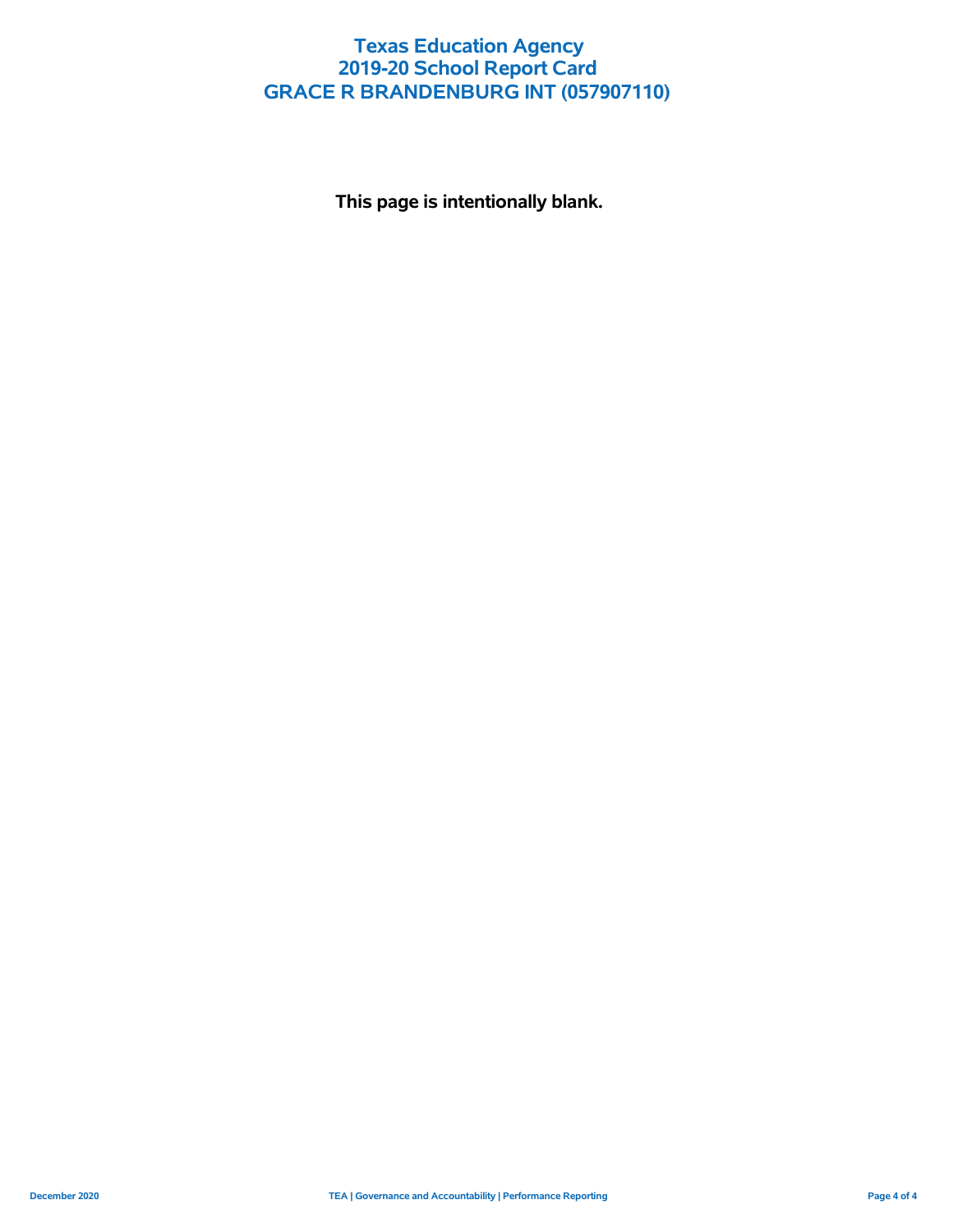| Accountability Rating | <b>School Information</b> |
|-----------------------|---------------------------|
|-----------------------|---------------------------|

#### **\*All Districts and Schools Were Not Rated in 2020 Due to COVID-19\***

**District Name:** DUNCANVILLE ISD **Campus Type:** Elementary **Total Students:** 477 **Grade Span:** EE - 04

**Not Rated**

Given the impact of COVID-19, all districts and schools received a label of Not Rated: Declared State of Disaster for their 2020 accountability ratings.

**[Click here to read the official announcement.](https://tea.texas.gov/about-tea/news-and-multimedia/correspondence/taa-letters/every-student-succeeds-act-essa-waiver-approval-2020-state-academic-accountability)**

For more information about this campus, see **https://TXSchools.gov** or the Texas Academic Performance Report at **https://rptsvr1.tea.texas.gov/perfreport/tapr/2020/index.html**

### **Distinction Designations**

**Distinction designations were not awarded in 2020.**

### **School and Student Information**

This section provides demographic information about CJ & ANNE HYMAN EL, including attendance rates; enrollment percentages for various student groups; student mobility rates; and class size averages at the campus, district, and state level, where applicable.

|                                     | CampusDistrict State |                   |             | <b>Campus</b>                           | <b>District</b> | <b>State</b> |
|-------------------------------------|----------------------|-------------------|-------------|-----------------------------------------|-----------------|--------------|
| Attendance Rate (2018-19)           |                      | 96.0% 93.9% 95.4% |             |                                         |                 |              |
| <b>Enrollment by Race/Ethnicity</b> |                      |                   |             | Class Size Averages by Grade or Subject |                 |              |
| African American                    |                      | 43.5% 39.7% 12.6% |             | Elementary                              |                 |              |
| Hispanic                            | 45.0%                |                   | 54.0% 52.8% | Kindergarten<br>21.3                    | 20.7            | 19.0         |
| White                               | 3.5%                 |                   | 2.9% 27.0%  | 23.6<br>Grade 1                         | 20.8            | 18.9         |
| American Indian                     | $0.0\%$              | 0.3%              | $0.4\%$     | Grade 2<br>22.3                         | 19.9            | 18.8         |
| Asian                               | 4.8%                 | 1.1%              | 4.6%        | 19.0<br>Grade 3                         | 19.4            | 19.0         |
| Pacific Islander                    | 0.2%                 | $0.1\%$           | $0.2\%$     | Grade 4<br>18.1                         | 19.9            | 19.2         |
| Two or More Races                   | 2.9%                 | 2.0%              | 2.5%        |                                         |                 |              |
| <b>Enrollment by Student Group</b>  |                      |                   |             |                                         |                 |              |
| Economically Disadvantaged          |                      | 71.7% 80.0% 60.2% |             |                                         |                 |              |
| Special Education                   | 19.0%                |                   | 9.5% 10.7%  |                                         |                 |              |
| English Learners                    |                      | 21.7% 19.1% 20.3% |             |                                         |                 |              |
| Mobility Rate (2018-19)             |                      | 15.2% 19.4% 15.3% |             |                                         |                 |              |

### **School Financial Information (2018-19)**

|                                        | Campus District State |             |  |
|----------------------------------------|-----------------------|-------------|--|
| <b>Instructional Staff Percent</b>     | n/a                   | 60.3% 64.6% |  |
| <b>Instructional Expenditure Ratio</b> | n/a                   | 61.3% 62.8% |  |

|                                     | Campus District |         | <b>State</b> |
|-------------------------------------|-----------------|---------|--------------|
| <b>Expenditures per Student</b>     |                 |         |              |
| <b>Total Operating Expenditures</b> | \$8.018         | \$9.935 | \$9.913      |
| Instruction                         | \$5.897         | \$5.300 | \$5.558      |
| Instructional Leadership            | \$250           | \$275   | \$162        |
| School Leadership                   | \$721           | \$624   | \$589        |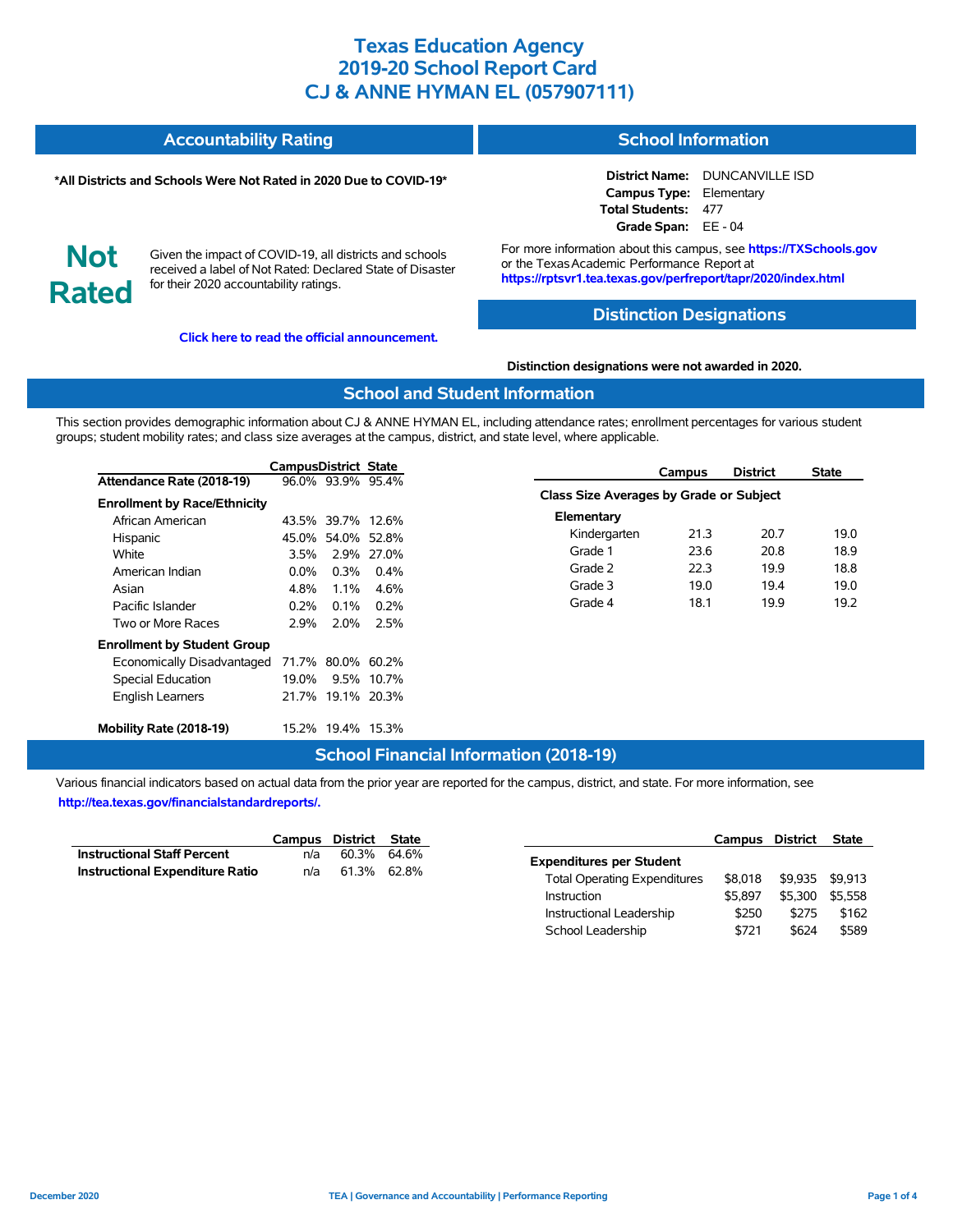### **STAAR Outcomes**

This section provides STAAR performance and Academic Growth outcomes. Academic Growth measures whether students are maintaining performance or improving from year to year. **Please note that due to the cancellation of spring 2020 State of Texas Assessments of Academic Readiness (STAAR) due to the COVID-19 pandemic, the performance of this year's report is not updated.**

|                                                                                |      |              |     |     |                                   |     |        |                          |        |                          | Two or                   |               |
|--------------------------------------------------------------------------------|------|--------------|-----|-----|-----------------------------------|-----|--------|--------------------------|--------|--------------------------|--------------------------|---------------|
|                                                                                |      |              |     |     | African                           |     |        | American                 |        | <b>Pacific</b>           | <b>More</b>              | Econ          |
|                                                                                |      | <b>State</b> |     |     | District Campus American Hispanic |     | White  | Indian                   | Asian  | <b>Islander</b>          | Races                    | <b>Disadv</b> |
| STAAR Performance Rates at Approaches Grade Level or Above (All Grades Tested) |      |              |     |     |                                   |     |        |                          |        |                          |                          |               |
| All Subjects                                                                   | 2019 | 78%          | 70% | 62% | 53%                               | 69% | 86%    | $\overline{\phantom{a}}$ | 88%    |                          | 78%                      | 60%           |
|                                                                                | 2018 | 77%          | 67% | 68% | 60%                               | 75% | 31%    | $\overline{\phantom{a}}$ | 94%    |                          | 100%                     | 62%           |
| ELA/Reading                                                                    | 2019 | 75%          | 67% | 65% | 57%                               | 70% | 100%   | $\overline{\phantom{a}}$ | 100%   |                          | $\ast$                   | 60%           |
|                                                                                | 2018 | 74%          | 65% | 73% | 67%                               | 80% | 20%    | $\overline{\phantom{a}}$ | 100%   |                          | $\ast$                   | 66%           |
| Mathematics                                                                    | 2019 | 82%          | 76% | 62% | 49%                               | 70% | 83%    | $\blacksquare$           | 100%   |                          | $\ast$                   | 60%           |
|                                                                                | 2018 | 81%          | 70% | 69% | 60%                               | 76% | 60%    | $\overline{\phantom{0}}$ | 100%   |                          | $\ast$                   | 65%           |
| Writing                                                                        | 2019 | 68%          | 56% | 55% | 52%                               | 64% | $\ast$ | $\overline{a}$           | $\ast$ |                          | $\ast$                   | 59%           |
|                                                                                | 2018 | 66%          | 56% | 56% | 42%                               | 65% | $\ast$ |                          | $\ast$ |                          | $\ast$                   | 49%           |
| STAAR Performance Rates at Meets Grade Level or Above (All Grades Tested)      |      |              |     |     |                                   |     |        |                          |        |                          |                          |               |
| All Subjects                                                                   | 2019 | 50%          | 38% | 34% | 26%                               | 42% | 50%    |                          | 44%    |                          | 44%                      | 31%           |
|                                                                                | 2018 | 48%          | 34% | 37% | 29%                               | 44% | 8%     | $\overline{\phantom{a}}$ | 75%    |                          | 67%                      | 33%           |
| ELA/Reading                                                                    | 2019 | 48%          | 37% | 38% | 34%                               | 41% | 50%    | $\overline{\phantom{a}}$ | 57%    |                          | $\ast$                   | 34%           |
|                                                                                | 2018 | 46%          | 34% | 44% | 36%                               | 52% | 0%     | $\overline{\phantom{a}}$ | 67%    |                          | $\ast$                   | 38%           |
| <b>Mathematics</b>                                                             | 2019 | 52%          | 40% | 34% | 22%                               | 47% | 67%    | $\overline{a}$           | 43%    |                          | $\ast$                   | 33%           |
|                                                                                | 2018 | 50%          | 33% | 34% | 25%                               | 40% | 20%    | $\overline{\phantom{a}}$ | 83%    |                          | $\ast$                   | 32%           |
| Writing                                                                        | 2019 | 38%          | 24% | 23% | 19%                               | 36% | $\ast$ |                          | $\ast$ |                          | $\ast$                   | 22%           |
|                                                                                | 2018 | 41%          | 27% | 31% | 19%                               | 37% | $\ast$ |                          | $\ast$ |                          | $\ast$                   | 25%           |
| STAAR Performance Rates at Masters Grade Level (All Grades Tested)             |      |              |     |     |                                   |     |        |                          |        |                          |                          |               |
| All Subjects                                                                   | 2019 | 24%          | 13% | 14% | 11%                               | 19% | 21%    |                          | 25%    |                          | 11%                      | 12%           |
|                                                                                | 2018 | 22%          | 11% | 14% | 7%                                | 19% | 0%     | $\overline{\phantom{0}}$ | 50%    | $\overline{a}$           | 17%                      | 13%           |
| ELA/Reading                                                                    | 2019 | 21%          | 12% | 15% | 12%                               | 19% | 17%    | $\blacksquare$           | 14%    | $\overline{\phantom{a}}$ | $\ast$                   | 11%           |
|                                                                                | 2018 | 19%          | 10% | 18% | 12%                               | 23% | 0%     | $\overline{\phantom{a}}$ | 50%    | $\overline{\phantom{a}}$ | $\ast$                   | 19%           |
| <b>Mathematics</b>                                                             | 2019 | 26%          | 15% | 19% | 12%                               | 25% | 33%    | $\overline{\phantom{0}}$ | 43%    | $\overline{\phantom{a}}$ | $\ast$                   | 18%           |
|                                                                                | 2018 | 24%          | 13% | 13% | 6%                                | 18% | 0%     | $\overline{\phantom{a}}$ | 50%    | ÷.                       | $\ast$                   | 10%           |
| Writing                                                                        | 2019 | 14%          | 5%  | 5%  | 6%                                | 4%  | $\ast$ | $\overline{\phantom{0}}$ | $\ast$ |                          | $\ast$                   | 2%            |
|                                                                                | 2018 | 13%          | 5%  | 9%  | 0%                                | 13% | $\ast$ |                          | $\ast$ |                          | $\ast$                   | 7%            |
| Academic Growth Score (All Grades Tested)                                      |      |              |     |     |                                   |     |        |                          |        |                          |                          |               |
| <b>Both Subjects</b>                                                           | 2019 | 69           | 67  | 58  | 50                                | 70  | $\ast$ |                          | $\ast$ |                          |                          | 62            |
|                                                                                | 2018 | 69           | 66  | 49  | 52                                | 47  | 17     | $\overline{a}$           | 88     |                          | $\ast$                   | 47            |
| ELA/Reading                                                                    | 2019 | 68           | 67  | 57  | 50                                | 67  | $\ast$ | $\overline{\phantom{a}}$ | $\ast$ |                          | $\overline{\phantom{a}}$ | 59            |
|                                                                                | 2018 | 69           | 67  | 64  | 67                                | 63  | $\ast$ | $\overline{a}$           | $\ast$ |                          | $\ast$                   | 61            |
| Mathematics                                                                    | 2019 | 70           | 68  | 58  | 49                                | 73  | $\ast$ |                          | $\ast$ |                          |                          | 65            |
|                                                                                | 2018 | 70           | 65  | 35  | 37                                | 30  | $\ast$ |                          | $\ast$ |                          | $\ast$                   | 32            |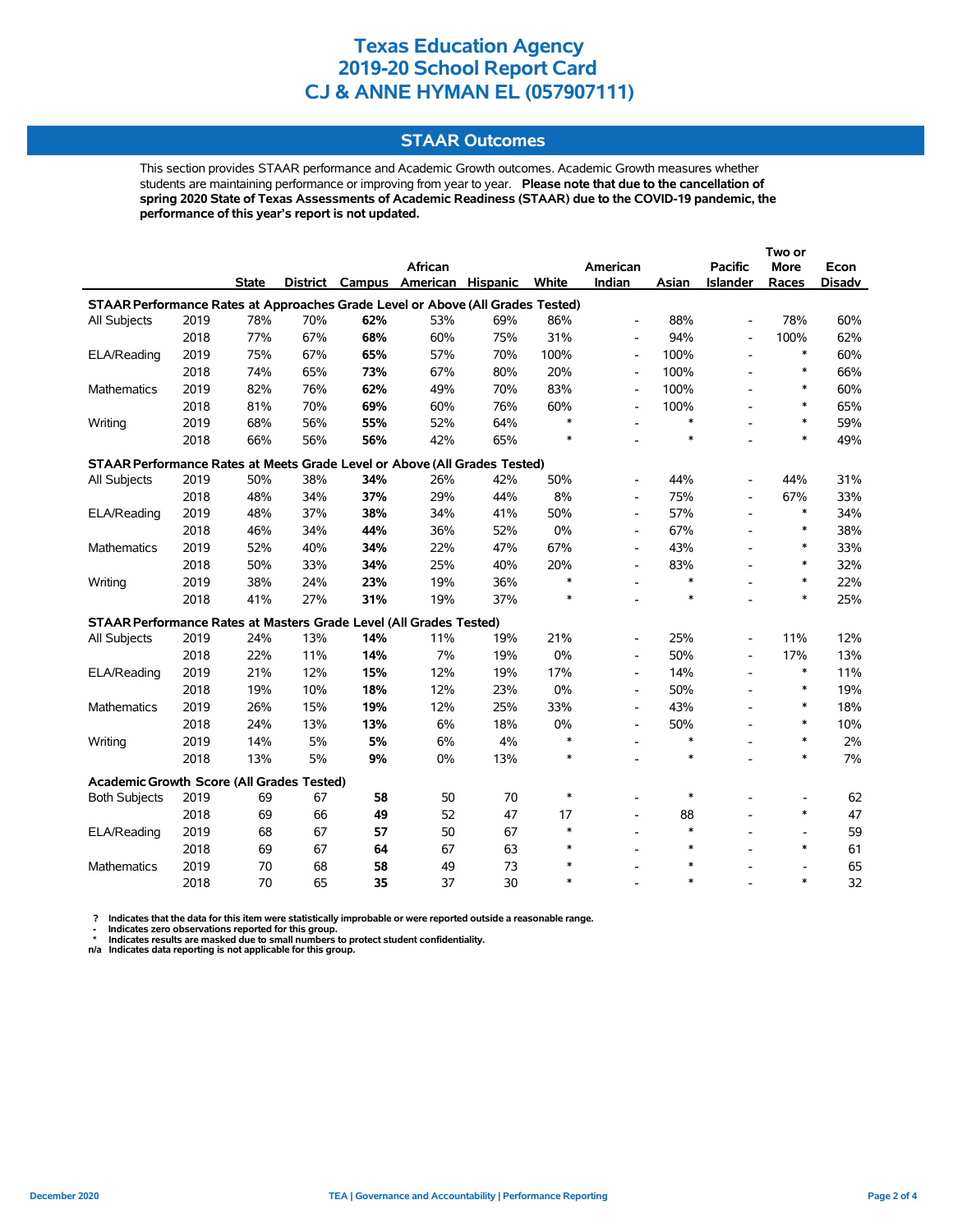## **Prior-Year Non-Proficient and Student Success Initiative STAAR Outcomes**

Progress of Prior-Year Non-Proficient Students shows STAAR performance rates for students who did not perform satisfactorily in 2017-18 but did in 2018-19. Student Success Initiative shows rates related to the requirement for students to demonstrate proficiency on the reading and mathematics STAAR in grades 5 and 8. **Please note that due to the cancellation of spring 2020 State of Texas Assessments of Academic Readiness (STAAR) due to the COVID-19 pandemic, this year's report is not updated.**

|                                                       |                   |                 |        |                 |                 |                          |                          |                          |                 | Two or                   |               |  |
|-------------------------------------------------------|-------------------|-----------------|--------|-----------------|-----------------|--------------------------|--------------------------|--------------------------|-----------------|--------------------------|---------------|--|
|                                                       |                   |                 |        | African         |                 |                          | American                 |                          | <b>Pacific</b>  | <b>More</b>              | Econ          |  |
|                                                       | <b>State</b>      | <b>District</b> |        | Campus American | <b>Hispanic</b> | White                    | Indian                   | Asian                    | <b>Islander</b> | Races                    | <b>Disady</b> |  |
| <b>Progress of Prior-Year Non-Proficient Students</b> |                   |                 |        |                 |                 |                          |                          |                          |                 |                          |               |  |
|                                                       | Sum of Grades 4-8 |                 |        |                 |                 |                          |                          |                          |                 |                          |               |  |
| Reading                                               |                   |                 |        |                 |                 |                          |                          |                          |                 |                          |               |  |
| 2019                                                  | 41%               | 39%             | 21%    | 15%             | 29%             | $\ast$                   |                          | -                        |                 | -                        | 27%           |  |
| 2018                                                  | 38%               | 34%             | 33%    | 31%             | $\ast$          | $\overline{\phantom{0}}$ | $\overline{\phantom{a}}$ | $\overline{\phantom{0}}$ | -               | -                        | 28%           |  |
| <b>Mathematics</b>                                    |                   |                 |        |                 |                 |                          |                          |                          |                 |                          |               |  |
| 2019                                                  | 45%               | 44%             | 28%    | 22%             | 50%             | $\overline{\phantom{0}}$ | $\overline{\phantom{a}}$ | $\overline{\phantom{0}}$ | -               | -                        | 33%           |  |
| 2018                                                  | 47%               | 42%             | $\ast$ | $\ast$          | $\ast$          | $\ast$                   | $\overline{\phantom{0}}$ | -                        |                 | $\overline{\phantom{0}}$ | $\ast$        |  |

 **? Indicates that the data for this item were statistically improbable or were reported outside a reasonable range.**

**1.** Indicates zero observations reported for this group.<br> **1.** Indicates zero the sex mealed for this group.

 **\* Indicates results are masked due to small numbers to protect student confidentiality. n/a Indicates data reporting is not applicable for this group.**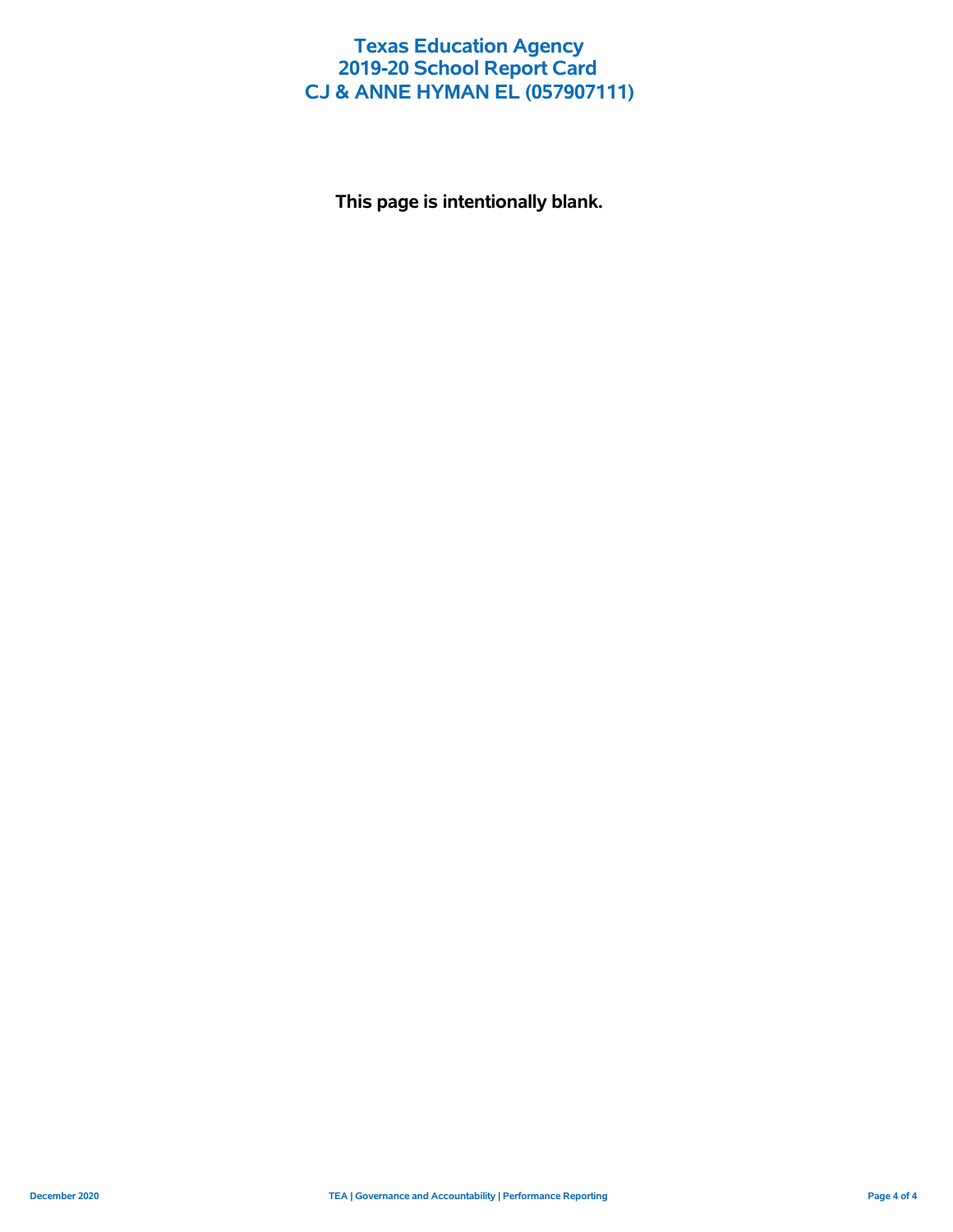| <b>Accountability Rating</b> | <b>School Information</b> |
|------------------------------|---------------------------|
|                              |                           |

#### **\*All Districts and Schools Were Not Rated in 2020 Due to COVID-19\***

**District Name:** DUNCANVILLE ISD **Campus Type:** Elementary **Total Students:** 522 **Grade Span:** EE - 04

**Not Rated**

Given the impact of COVID-19, all districts and schools received a label of Not Rated: Declared State of Disaster for their 2020 accountability ratings.

**[Click here to read the official announcement.](https://tea.texas.gov/about-tea/news-and-multimedia/correspondence/taa-letters/every-student-succeeds-act-essa-waiver-approval-2020-state-academic-accountability)**

For more information about this campus, see **https://TXSchools.gov** or the Texas Academic Performance Report at **https://rptsvr1.tea.texas.gov/perfreport/tapr/2020/index.html**

### **Distinction Designations**

**Distinction designations were not awarded in 2020.**

### **School and Student Information**

This section provides demographic information about JAMES R BILHARTZ JR EL, including attendance rates; enrollment percentages for various student groups; student mobility rates; and class size averages at the campus, district, and state level, where applicable.

|                                     | <b>CampusDistrict State</b> |                   |            |                                         | <b>Campus</b> | <b>District</b> | <b>State</b> |
|-------------------------------------|-----------------------------|-------------------|------------|-----------------------------------------|---------------|-----------------|--------------|
| Attendance Rate (2018-19)           |                             | 96.0% 93.9% 95.4% |            |                                         |               |                 |              |
| <b>Enrollment by Race/Ethnicity</b> |                             |                   |            | Class Size Averages by Grade or Subject |               |                 |              |
| African American                    |                             | 22.8% 39.7% 12.6% |            | Elementary                              |               |                 |              |
| Hispanic                            |                             | 67.9% 54.0% 52.8% |            | Kindergarten                            | 17.4          | 20.7            | 19.0         |
| White                               | 5.3%                        |                   | 2.9% 27.0% | Grade 1                                 | 16.8          | 20.8            | 18.9         |
| American Indian                     | $0.0\%$                     | 0.3%              | $0.4\%$    | Grade 2                                 | 18.9          | 19.9            | 18.8         |
| Asian                               | 2.3%                        | 1.1%              | 4.6%       | Grade 3                                 | 20.0          | 19.4            | 19.0         |
| Pacific Islander                    | 0.2%                        | $0.1\%$           | 0.2%       | Grade 4                                 | 20.0          | 19.9            | 19.2         |
| Two or More Races                   | 1.5%                        | 2.0%              | 2.5%       |                                         |               |                 |              |
| <b>Enrollment by Student Group</b>  |                             |                   |            |                                         |               |                 |              |
| Economically Disadvantaged          |                             | 86.1% 80.0% 60.2% |            |                                         |               |                 |              |
| Special Education                   | 17.8%                       |                   | 9.5% 10.7% |                                         |               |                 |              |
| English Learners                    |                             | 36.2% 19.1% 20.3% |            |                                         |               |                 |              |
| Mobility Rate (2018-19)             |                             | 18.5% 19.4% 15.3% |            |                                         |               |                 |              |

#### **School Financial Information (2018-19)**

|                                        | Campus District State |             |  |
|----------------------------------------|-----------------------|-------------|--|
| <b>Instructional Staff Percent</b>     | n/a                   | 60.3% 64.6% |  |
| <b>Instructional Expenditure Ratio</b> | n/a                   | 61.3% 62.8% |  |

|                                     | Campus District |         | State   |
|-------------------------------------|-----------------|---------|---------|
| <b>Expenditures per Student</b>     |                 |         |         |
| <b>Total Operating Expenditures</b> | \$8,314         | \$9.935 | \$9.913 |
| Instruction                         | \$6.056         | \$5.300 | \$5.558 |
| Instructional Leadership            | \$305           | \$275   | \$162   |
| School Leadership                   | \$519           | \$624   | \$589   |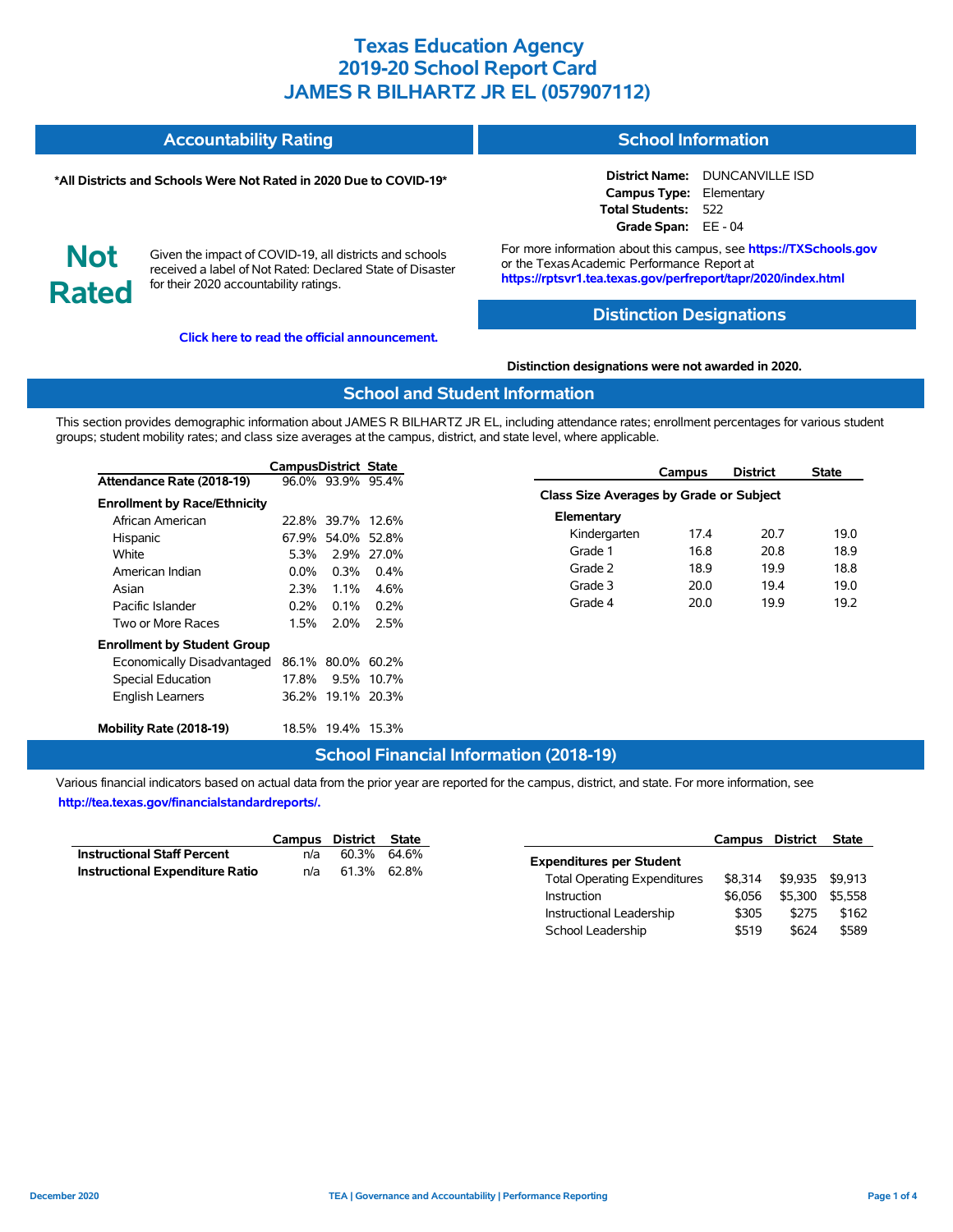### **STAAR Outcomes**

This section provides STAAR performance and Academic Growth outcomes. Academic Growth measures whether students are maintaining performance or improving from year to year. **Please note that due to the cancellation of spring 2020 State of Texas Assessments of Academic Readiness (STAAR) due to the COVID-19 pandemic, the performance of this year's report is not updated.**

|                                                                                |      |              |     |     |                          |          |        |                          |        |                          | Two or      |               |  |  |
|--------------------------------------------------------------------------------|------|--------------|-----|-----|--------------------------|----------|--------|--------------------------|--------|--------------------------|-------------|---------------|--|--|
|                                                                                |      |              |     |     | African                  |          |        | American                 |        | <b>Pacific</b>           | <b>More</b> | Econ          |  |  |
|                                                                                |      | <b>State</b> |     |     | District Campus American | Hispanic | White  | Indian                   | Asian  | Islander                 | Races       | <b>Disadv</b> |  |  |
| STAAR Performance Rates at Approaches Grade Level or Above (All Grades Tested) |      |              |     |     |                          |          |        |                          |        |                          |             |               |  |  |
| All Subjects                                                                   | 2019 | 78%          | 70% | 57% | 46%                      | 60%      | 38%    | $\overline{\phantom{a}}$ | 60%    | $\overline{a}$           | 77%         | 56%           |  |  |
|                                                                                | 2018 | 77%          | 67% | 65% | 58%                      | 65%      | 82%    | $\overline{\phantom{a}}$ | 56%    | $\overline{a}$           | 100%        | 63%           |  |  |
| ELA/Reading                                                                    | 2019 | 75%          | 67% | 58% | 49%                      | 61%      | 50%    | $\overline{\phantom{a}}$ | $\ast$ | $\overline{a}$           | 80%         | 56%           |  |  |
|                                                                                | 2018 | 74%          | 65% | 63% | 45%                      | 65%      | 89%    | $\overline{\phantom{a}}$ | $\ast$ | $\overline{a}$           | $\ast$      | 61%           |  |  |
| <b>Mathematics</b>                                                             | 2019 | 82%          | 76% | 65% | 53%                      | 70%      | 33%    | $\overline{\phantom{a}}$ | $\ast$ | $\overline{\phantom{a}}$ | 80%         | 66%           |  |  |
|                                                                                | 2018 | 81%          | 70% | 75% | 78%                      | 75%      | 67%    | $\overline{\phantom{a}}$ | $\ast$ |                          | $\ast$      | 75%           |  |  |
| Writing                                                                        | 2019 | 68%          | 56% | 38% | 27%                      | 41%      | $\ast$ |                          | $\ast$ |                          | $\ast$      | 37%           |  |  |
|                                                                                | 2018 | 66%          | 56% | 48% | 46%                      | 45%      |        |                          | $\ast$ |                          | $\ast$      | 45%           |  |  |
| STAAR Performance Rates at Meets Grade Level or Above (All Grades Tested)      |      |              |     |     |                          |          |        |                          |        |                          |             |               |  |  |
| All Subjects                                                                   | 2019 | 50%          | 38% | 29% | 14%                      | 34%      | 25%    |                          | 40%    |                          | 31%         | 28%           |  |  |
|                                                                                | 2018 | 48%          | 34% | 36% | 31%                      | 36%      | 59%    | $\overline{\phantom{a}}$ | 44%    |                          | 67%         | 34%           |  |  |
| ELA/Reading                                                                    | 2019 | 48%          | 37% | 29% | 11%                      | 36%      | 17%    | $\overline{\phantom{a}}$ | $\ast$ | $\blacksquare$           | 40%         | 28%           |  |  |
|                                                                                | 2018 | 46%          | 34% | 36% | 30%                      | 36%      | 44%    | $\overline{\phantom{a}}$ | $\ast$ | $\overline{a}$           | $\ast$      | 35%           |  |  |
| Mathematics                                                                    | 2019 | 52%          | 40% | 37% | 20%                      | 43%      | 33%    |                          | $\ast$ | $\overline{a}$           | 20%         | 36%           |  |  |
|                                                                                | 2018 | 50%          | 33% | 40% | 31%                      | 41%      | 67%    |                          | $\ast$ |                          | $\ast$      | 39%           |  |  |
| Writing                                                                        | 2019 | 38%          | 24% | 14% | 8%                       | 14%      | $\ast$ |                          | $\ast$ |                          | $\ast$      | 13%           |  |  |
|                                                                                | 2018 | 41%          | 27% | 28% | 33%                      | 24%      | $\ast$ |                          | $\ast$ |                          | $\ast$      | 25%           |  |  |
| STAAR Performance Rates at Masters Grade Level (All Grades Tested)             |      |              |     |     |                          |          |        |                          |        |                          |             |               |  |  |
| All Subjects                                                                   | 2019 | 24%          | 13% | 14% | 9%                       | 15%      | 13%    | $\overline{\phantom{a}}$ | 30%    | $\overline{\phantom{a}}$ | 8%          | 12%           |  |  |
|                                                                                | 2018 | 22%          | 11% | 15% | 12%                      | 15%      | 27%    | $\overline{\phantom{a}}$ | 22%    | $\overline{\phantom{a}}$ | 22%         | 14%           |  |  |
| ELA/Reading                                                                    | 2019 | 21%          | 12% | 14% | 9%                       | 16%      | 17%    | $\overline{\phantom{a}}$ | $\ast$ | $\blacksquare$           | 0%          | 12%           |  |  |
|                                                                                | 2018 | 19%          | 10% | 15% | 14%                      | 13%      | 44%    | $\overline{\phantom{a}}$ | $\ast$ |                          | $\ast$      | 13%           |  |  |
| <b>Mathematics</b>                                                             | 2019 | 26%          | 15% | 20% | 13%                      | 22%      | 17%    | $\overline{\phantom{a}}$ | $\ast$ | $\overline{\phantom{a}}$ | 20%         | 18%           |  |  |
|                                                                                | 2018 | 24%          | 13% | 20% | 16%                      | 20%      | 22%    | $\overline{\phantom{a}}$ | $\ast$ |                          | $\ast$      | 20%           |  |  |
| Writing                                                                        | 2019 | 14%          | 5%  | 2%  | 4%                       | 1%       | $\ast$ |                          | $\ast$ |                          | $\ast$      | $1\%$         |  |  |
|                                                                                | 2018 | 13%          | 5%  | 6%  | 4%                       | 7%       | $\ast$ |                          | $\ast$ |                          | $\ast$      | 4%            |  |  |
| Academic Growth Score (All Grades Tested)                                      |      |              |     |     |                          |          |        |                          |        |                          |             |               |  |  |
| <b>Both Subjects</b>                                                           | 2019 | 69           | 67  | 57  | 45                       | 61       | 75     |                          | $\ast$ | $\overline{\phantom{a}}$ | 25          | 56            |  |  |
|                                                                                | 2018 | 69           | 66  | 66  | 68                       | 66       | 56     | $\overline{a}$           | $\ast$ | $\overline{a}$           | $\ast$      | 68            |  |  |
| ELA/Reading                                                                    | 2019 | 68           | 67  | 53  | 46                       | 56       | $\ast$ | $\overline{\phantom{a}}$ | $\ast$ | $\overline{a}$           | $\ast$      | 51            |  |  |
|                                                                                | 2018 | 69           | 67  | 60  | 66                       | 57       | $\ast$ |                          | $\ast$ |                          | $\ast$      | 62            |  |  |
| Mathematics                                                                    | 2019 | 70           | 68  | 61  | 44                       | 67       | $\ast$ |                          | $\ast$ |                          | $\ast$      | 61            |  |  |
|                                                                                | 2018 | 70           | 65  | 73  | 70                       | 74       | $\ast$ |                          | $\ast$ |                          | $\ast$      | 74            |  |  |